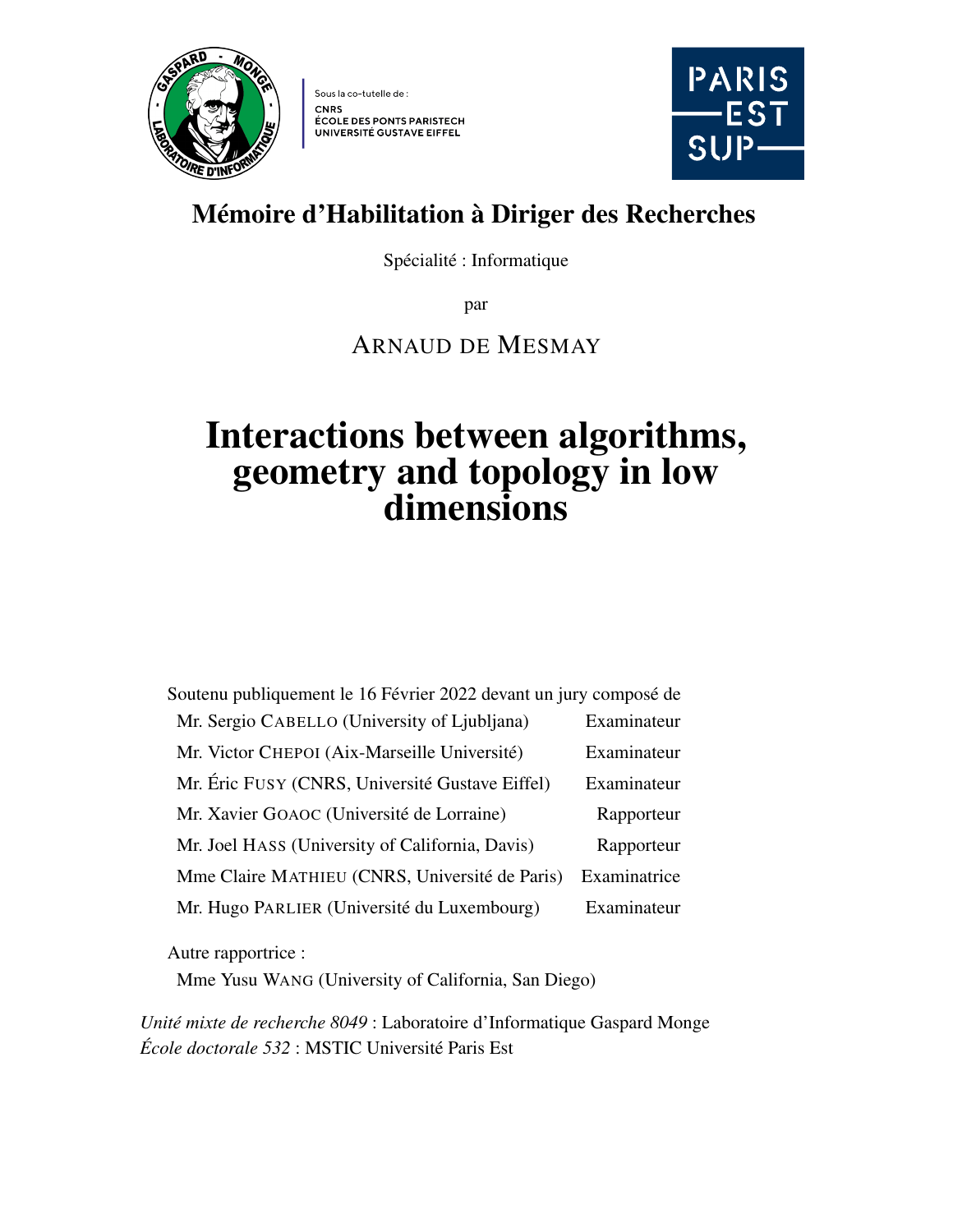# <span id="page-1-0"></span>Résumé

Ce mémoire d'habilitation présente un panorama de mes activités de recherche depuis ma soutenance de thèse. Le thème commun à tous mes travaux est l'étude des interactions entre les propriétés algorithmiques, géométriques et topologiques d'objets mathématiques de basse dimension, tels que les graphes et leurs plongements sur les surfaces, ainsi que les nœuds et les 3-variétés.

Ce document présente principalement trois séries de travaux que j'ai menés avec de nombreux co-auteurs sur plusieurs années. La première traite de problèmes de décompositions de surfaces : quelle est la façon optimale de découper une surface en un disque ? Par dualité, ce problème est relié au problème algorithmique MULTICUT pour les graphes plongés, qui vise à calculer la meilleure façon de découper un graphe pour séparer un ensemble de paires de terminaux. Nous utilisons des algorithmes topologiques pour obtenir des schémas d'approximation pour ces deux problèmes, et parallèlement nous développons de nouvelles techniques pour prouver des bornes inférieures algorithmiques pour des problèmes sur des graphes plongés, en particulier ces deux-ci. Ensuite, nous nous intéressons au problème de calculer une homotopie optimale, c'est-à-dire où la longueur maximale des courbes est minimisée. L'étude de telles homotopies est motivée par des considérations à la fois mathématiques et plus appliquées. Nous établissons des propriétés structurelles fortes sur ces homotopies optimales, valables à la fois dans un contexte riemannien et discret, qui nous permettent d'obtenir des algorithmes pour les calculer, aussi bien de façon exacte qu'approchée. Nous établissons aussi des liens avec la théorie des mineurs de graphes. Dans un troisième temps, nous présentons une famille de résultats de difficulté algorithmique pour des problèmes en théorie des nœuds et en topologie de dimension trois. En particulier nous prouvons la NP-difficulté du problème de décider la plongeabilité de complexes simpliciaux dans R 3 , ainsi que du problème de démêler un nœud trivial en un nombre minimal de mouvements. Nous exposons ensuite de façon plus succincte d'autres contributions, sur les plongements par plus courts chemins de graphes sur les surfaces, le raccourcissement des courbes et les transformations électriques, la largeur d'arborescence des diagrammes de nœuds et le nombre de croisements d'entrelacs. Nous concluons avec quelques perspectives et directions de recherche ultérieures.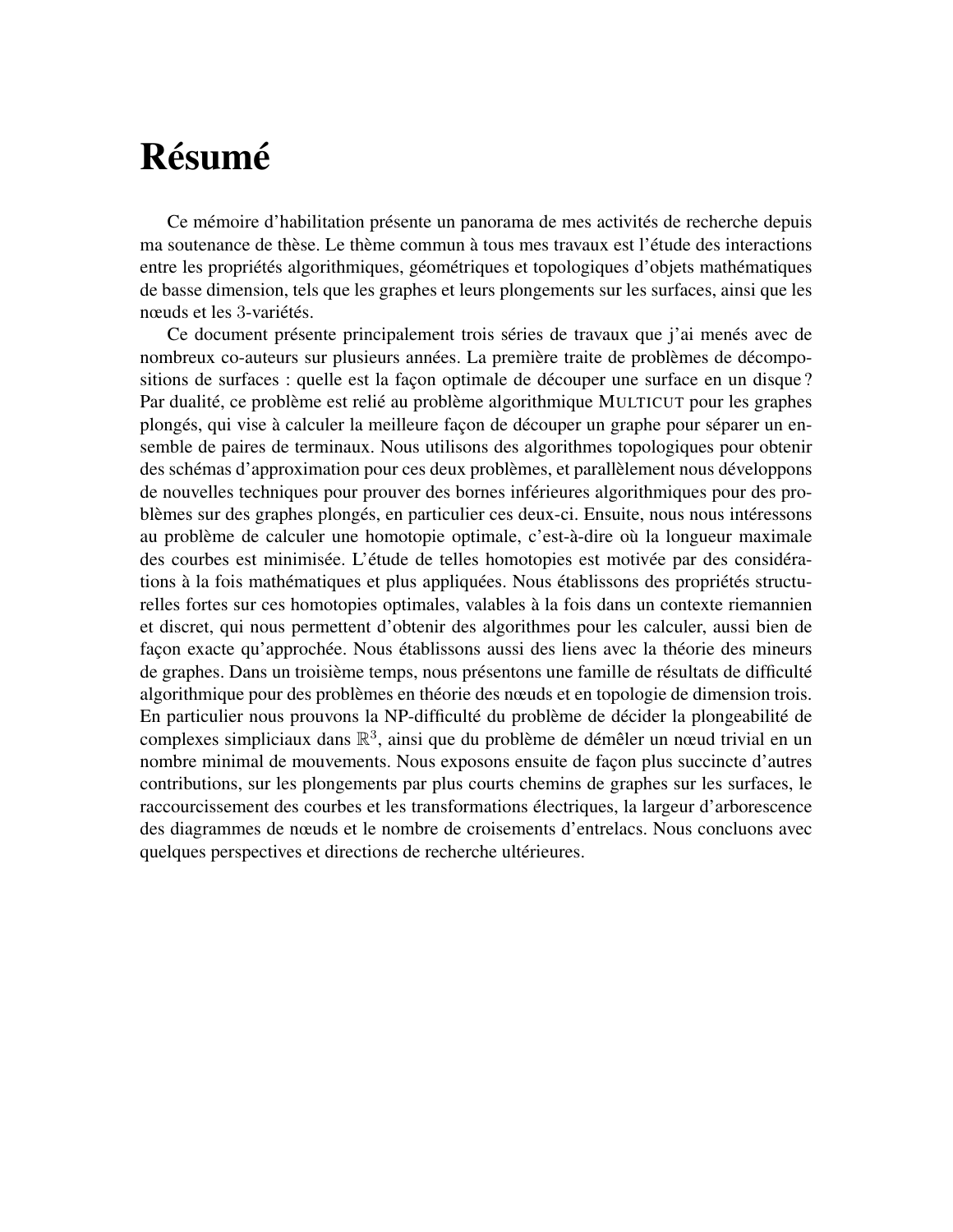# <span id="page-2-0"></span>Abstract

This habilitation thesis presents an overview of my research activities since the defense of my PhD Thesis. The common theme underlying most of my work is the investigation of the interactions between the algorithmic, geometric and topological properties of a mathematical object. The focus is on low dimensions: graphs and their embeddings on surfaces, as well as knots and 3-dimensional topology.

This document showcases three lines of work that I have developed with multiple coauthors over the course of several years. The first one deals with a problem of surface decomposition: what is the best way to cut a surface into a disk? By duality, this problem is related to the algorithmic problem MULTICUT for embedded graphs, asking for the best way to cut a graph so as to separate a specified set of pairs of terminals. We leverage topological algorithms to provide approximation schemes for both problems, and dually we develop new tools to establish lower bounds for computational problems involving embedded graphs, including these two. We then turn our attention towards the problem of computing optimal homotopies, i.e., homotopies where the length of the longest curve is minimized. Their study is motivated by questions coming both from Riemannian and computational geometry. We prove strong results on the structure of optimal homotopies, valid in both the discrete and the continuous setting, and leverage those to provide improved algorithms to compute optimal homotopies exactly or approximatively, as well as to draw connections with graph minor theory. In a third step, we present a family of computational hardness results for various problems in knot theory and 3-dimensional topology. Most importantly we prove the NP-hardness for the problem of deciding embeddability of simplicial complexes in  $\mathbb{R}^3$  and for the problem of optimally untangling a diagram of the unknot. We then survey more succinctly some other contributions pertaining to shortest path embeddings of graphs on surfaces, curve tightening and electrical transformations, treewidth of knot diagrams and the crossing number of links. We conclude with some perspectives and future research directions.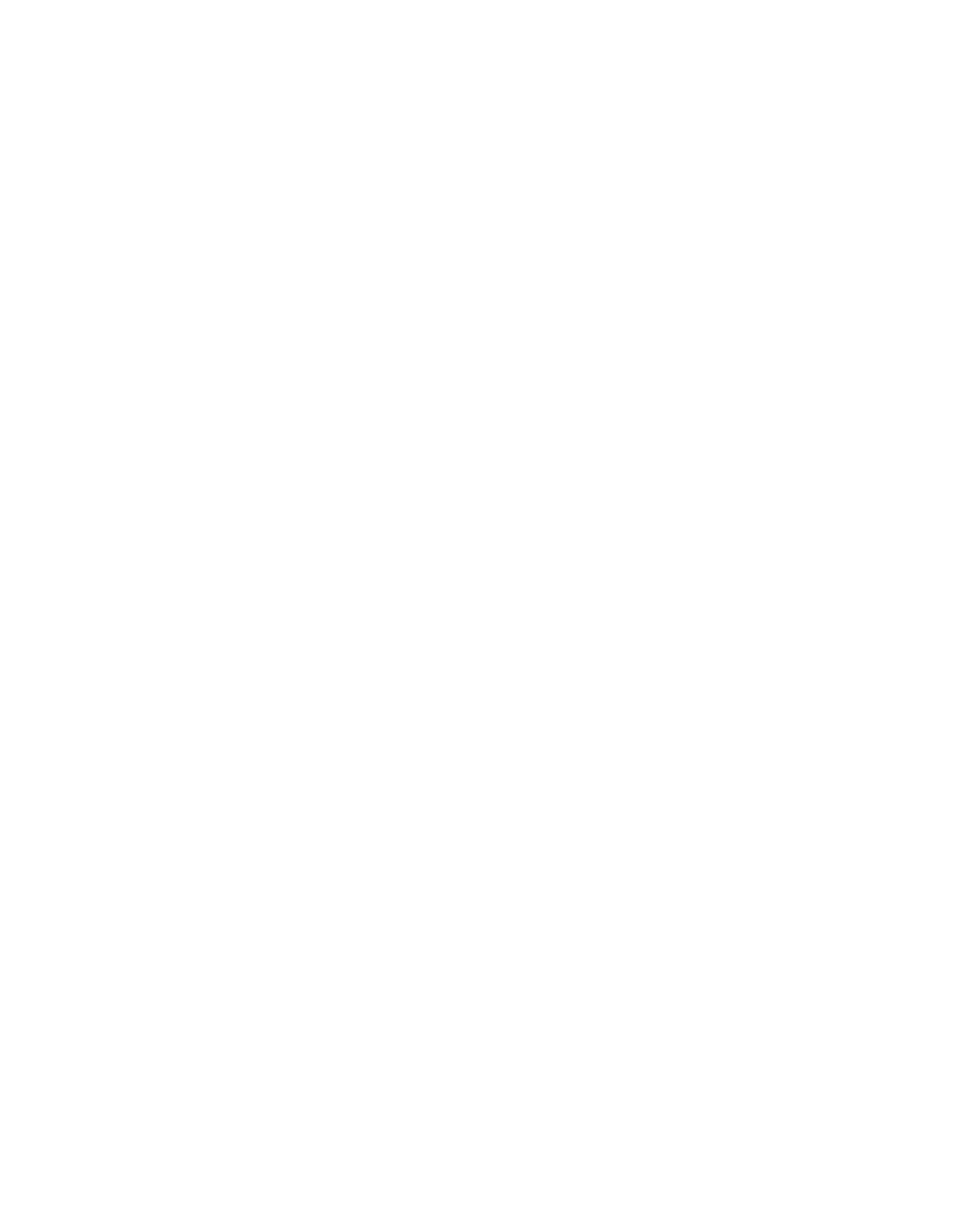## <span id="page-4-0"></span>Table of Contents

|                         |                                                           |                                                                        | i <b>x</b>   |
|-------------------------|-----------------------------------------------------------|------------------------------------------------------------------------|--------------|
| $\mathbf 1$             |                                                           | <b>Introduction</b>                                                    | $\mathbf{1}$ |
| $\mathbf{2}$            |                                                           | <b>Introduction en français</b>                                        |              |
| 3                       | <b>Preliminaries</b>                                      |                                                                        |              |
| $\overline{\mathbf{4}}$ | Cutting a surface: approximation schemes and lower bounds |                                                                        |              |
|                         | 4.1                                                       |                                                                        | 23           |
|                         | 4.2                                                       | Approximation schemes for the Shortest Cut Graph and Multicut problems | 28           |
|                         | 4.3                                                       |                                                                        | 32           |
| 5                       | <b>Homotopy height</b>                                    |                                                                        |              |
|                         | 5.1                                                       |                                                                        | 41           |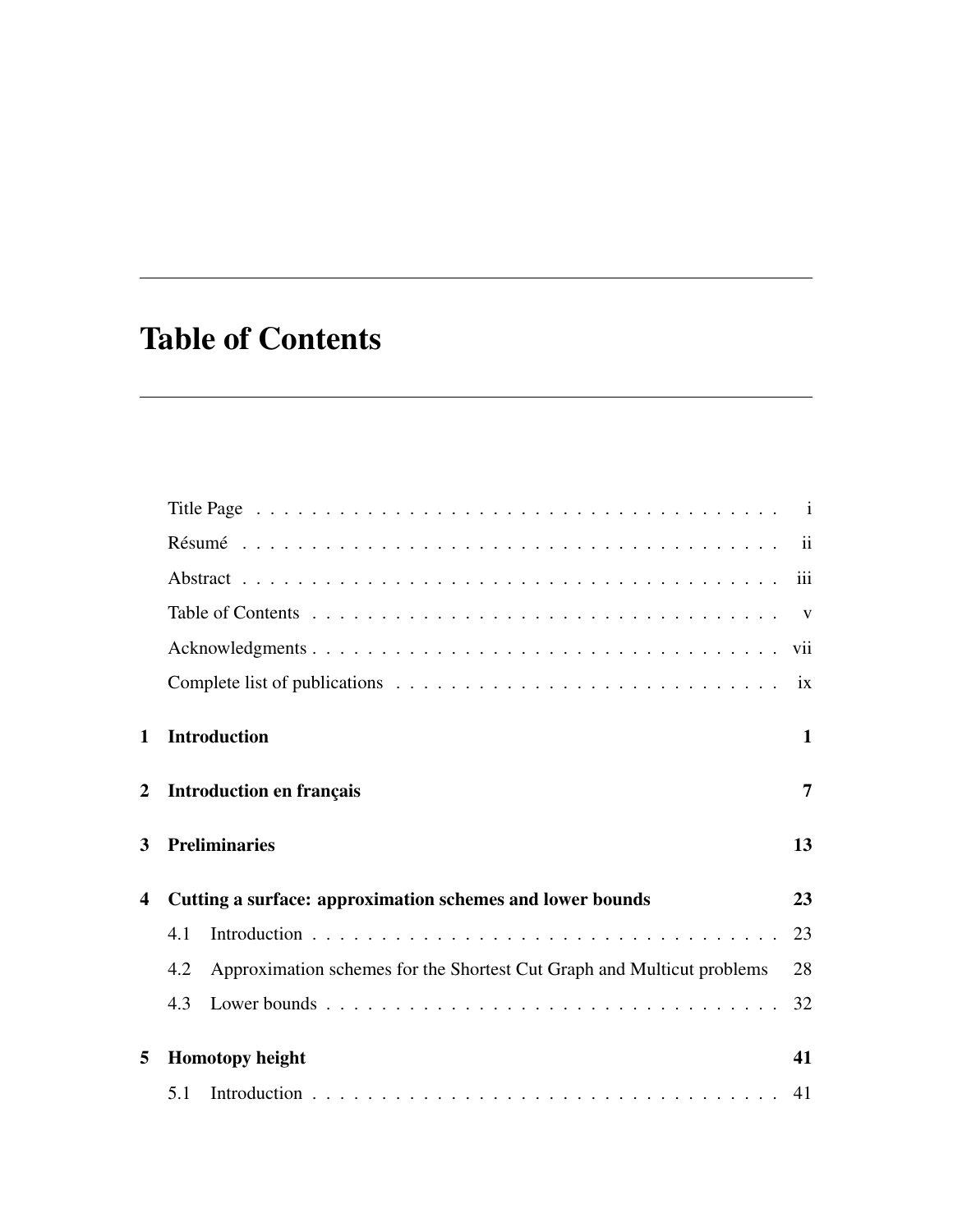|                                           | 5.2                       | 46                                                                                          |    |  |  |
|-------------------------------------------|---------------------------|---------------------------------------------------------------------------------------------|----|--|--|
|                                           | 5.3                       |                                                                                             |    |  |  |
|                                           | 5.4                       |                                                                                             |    |  |  |
| 6                                         |                           | Hard topological problems in three dimensions                                               |    |  |  |
|                                           | 6.1                       |                                                                                             |    |  |  |
|                                           |                           | 6.1.1<br>Hard problems in knot theory $\ldots \ldots \ldots \ldots \ldots \ldots \ldots 57$ |    |  |  |
|                                           |                           | Embeddability questions and their computational complexity $\ldots$ .<br>6.1.2              | 60 |  |  |
|                                           | 6.2                       |                                                                                             | 62 |  |  |
|                                           |                           | 6.2.1<br>The trivial sublink problem $\dots \dots \dots \dots \dots \dots \dots \dots$      | 62 |  |  |
|                                           |                           | 6.2.2<br>Unlinking number and 4-dimensional problems $\dots \dots \dots$                    | 63 |  |  |
|                                           |                           | Optimal number of Reidemeister moves<br>6.2.3                                               | 66 |  |  |
|                                           | 6.3                       | Hardness of embeddability into 3 dimensions                                                 | 69 |  |  |
| $\overline{7}$                            |                           | <b>Other works on surfaces</b>                                                              |    |  |  |
|                                           | 7.1                       | Shortest path embeddings and crossing numbers                                               | 75 |  |  |
|                                           | 7.2                       |                                                                                             | 78 |  |  |
| Other works on knots and 3-manifolds<br>8 |                           |                                                                                             | 83 |  |  |
|                                           | 8.1                       |                                                                                             | 83 |  |  |
|                                           | 8.2                       | Hardness of the link crossing number $\dots \dots \dots \dots \dots \dots \dots$            | 85 |  |  |
| 9 Perspectives                            |                           |                                                                                             | 89 |  |  |
|                                           | 9.1                       |                                                                                             | 89 |  |  |
|                                           | 9.2                       |                                                                                             | 91 |  |  |
|                                           | <b>Bibliography</b><br>95 |                                                                                             |    |  |  |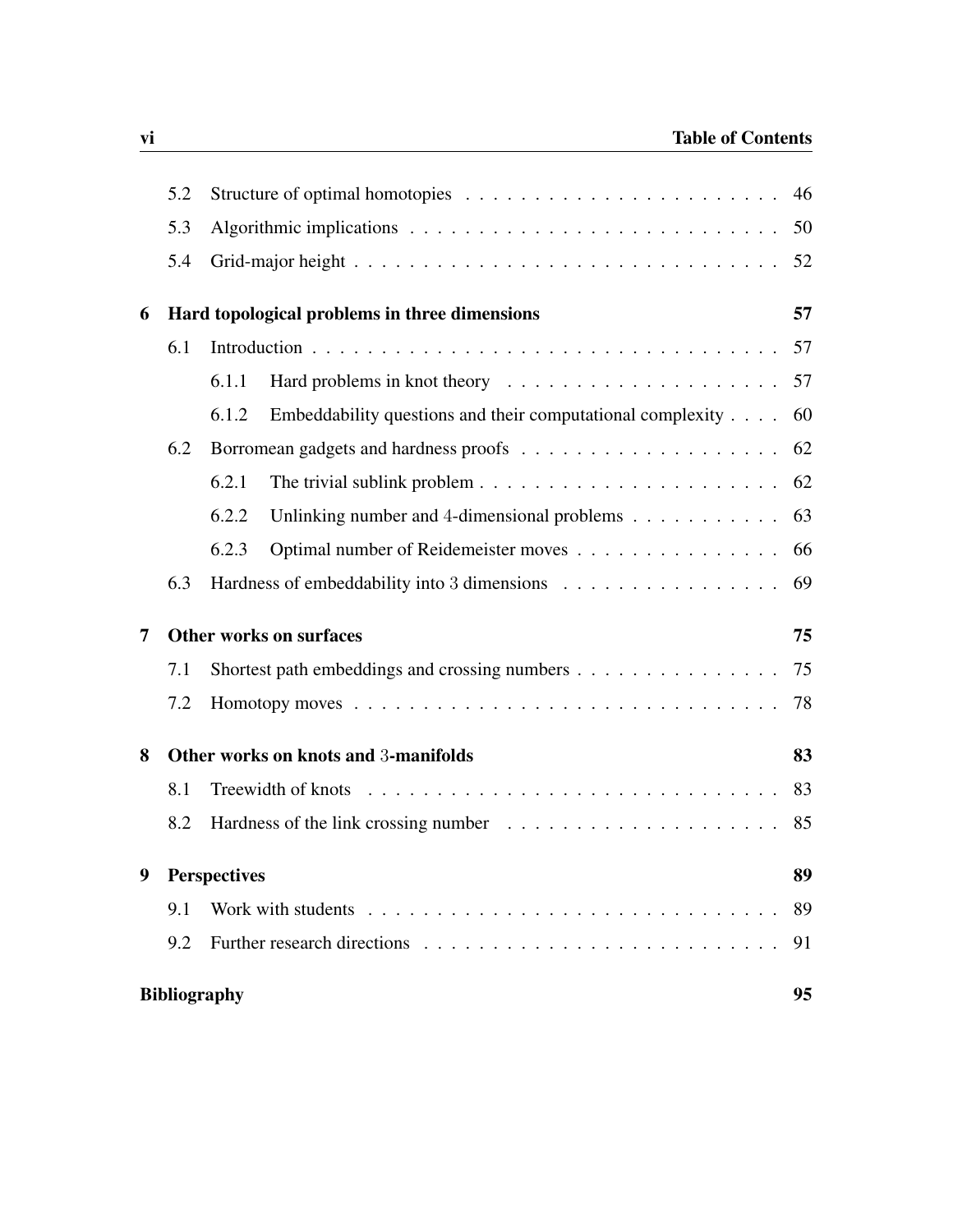#### <span id="page-6-0"></span>Acknowledgments

I would first like to address my heartfelt thanks to Xavier Goaoc, Joel Hass and Yusu Wang, who agreed to review this manuscript and who all gave me precious feedback. I am also very grateful to Sergio Cabello, Victor Chepoi, Éric Fusy, Claire Mathieu and Hugo Parlier for agreeing to be in the examing committee. The sanitary conditions made it so that the defense had to happen online, and thus the traditional "pot" could not happen: I hope that I will find a different occasion to thank you all in person in the future.

I have been working with many coauthors, and while this document is mostly written in the first person, none of the works presented here could have existed without them. Many thanks to Vincent Cohen-Addad, Terese Biedl, Ben Burton, Erin W. Chambers, Gregory R. Chambers, Hsien-Chih Chang, Éric Colin de Verdière, David Eppstein, Jeff Erickson, Alfredo Hubard, Vojtech Kaluža, David Letscher, Dàniel Marx, Tim Ophelders, Jessica ˇ Purcell, Yo'av Rieck, Marcus Schaefer, Saul Schleimer, Eric Sedgwick, Martin Tancer, Dylan Thurston, Stephan Tillmann and Uli Wagner. I would like to express a particular thank you to Éric Colin de Verdière, whose strong and steady support has been an incredible boon for me in the past ten years, to Francis Lazarus for welcoming me so warmly in Grenoble, and to Vincent Cohen-Addad and Alfredo Hubard for the long-time collaboration and friendship. Thanks also to my students Jean Chartier, Niloufar Fulad, and Corentin Lunel, and to all the other people I have had the chance to talk to and work with but who are too numerous to be named.

I have benefited from a great work environment at IST Austria, then at Gipsa-lab and now at LIGM and would like to thank my colleagues in all these institutions for their everyday help and support, and in particular to Philippe Gambette for very helpful discussions regarding the habilitation.

Finally, my last thoughts go to my family, Olivier and Nelly of course, Frédéric and Aude of course as well, the bright little shining star Manon, and the indispensable and *incorreggibìle* Fanny.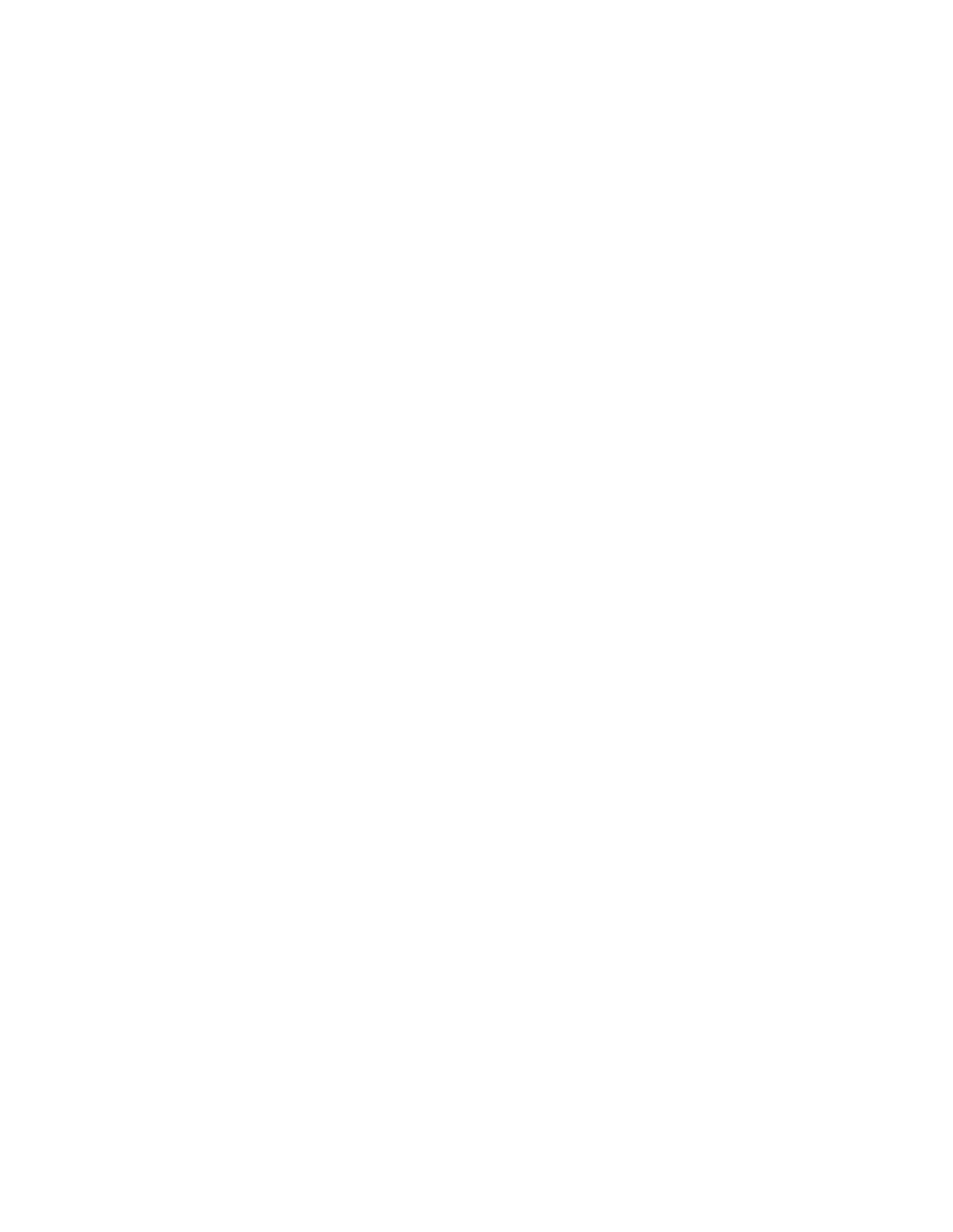#### <span id="page-8-0"></span>Complete list of publications

Articles that I have co-authored are listed alphabetically, the other references are listed numerically. This list is ordered in reverse chronological order. Each article is only listed once, even when it appeared in multiple versions (for example in the proceedings of a conference and then in a journal). All of these articles are freely available on my webpage, and most of them are on arXiv. Co-authors who were students at the time of writing are starred.

#### Publications presented in this document

- [A] H.-C. CHANG\* AND A. DE MESMAY, *Tightening curves on surfaces monotonically with applications*, in Proceedings of the Fourteenth Annual ACM-SIAM Symposium on Discrete Algorithms, SIAM, 2020, pp. 747–766. Cited on page [78,](#page-89-1) [80,](#page-91-0) [82,](#page-93-0) [89](#page-100-2)
- [B] A. DE MESMAY, M. SCHAEFER, AND E. SEDGWICK, *Link crossing number is NPhard*, Journal of Knot Theory and Its Ramifications, (2020), Volume 29, Number 6, p. 2050043. Cited on page [85,](#page-96-1) [86](#page-97-0)
- [C] T. BIEDL, E. W. CHAMBERS, D. EPPSTEIN, A. DE MESMAY, AND T. OPHELDERS\*, *Homotopy height, grid-major height and graph-drawing height*, in International Symposium on Graph Drawing and Network Visualization, Springer, 2019, pp. 468–481. Cited on page [41,](#page-52-2) [52,](#page-63-1) [53,](#page-64-0) [54,](#page-65-0) [55,](#page-66-0) [89](#page-100-2)
- <span id="page-8-1"></span>[D] V. COHEN-ADDAD, É. COLIN DE VERDIÈRE, D. MARX, AND A. DE MESMAY, *Almost tight lower bounds for hard cutting problems in embedded graphs*, Journal of the ACM, Volume 68, Issue 4, August 2021. An extended abstract appear in 35th International Symposium on Computational Geometry (SoCG 2019), Schloss Dagstuhl-Leibniz-Zentrum fuer Informatik, 2019. Best paper award. Cited on page [23,](#page-34-2) [24,](#page-35-0) [33,](#page-44-0) [36,](#page-47-0) [37,](#page-48-0) [38,](#page-49-0) [91](#page-102-1)
- [E] A. DE MESMAY, Y. RIECK, E. SEDGWICK, AND M. TANCER, *The unbearable hardness of unknotting*, Advances in Mathematics, Volume 381, 2021. An extended abstract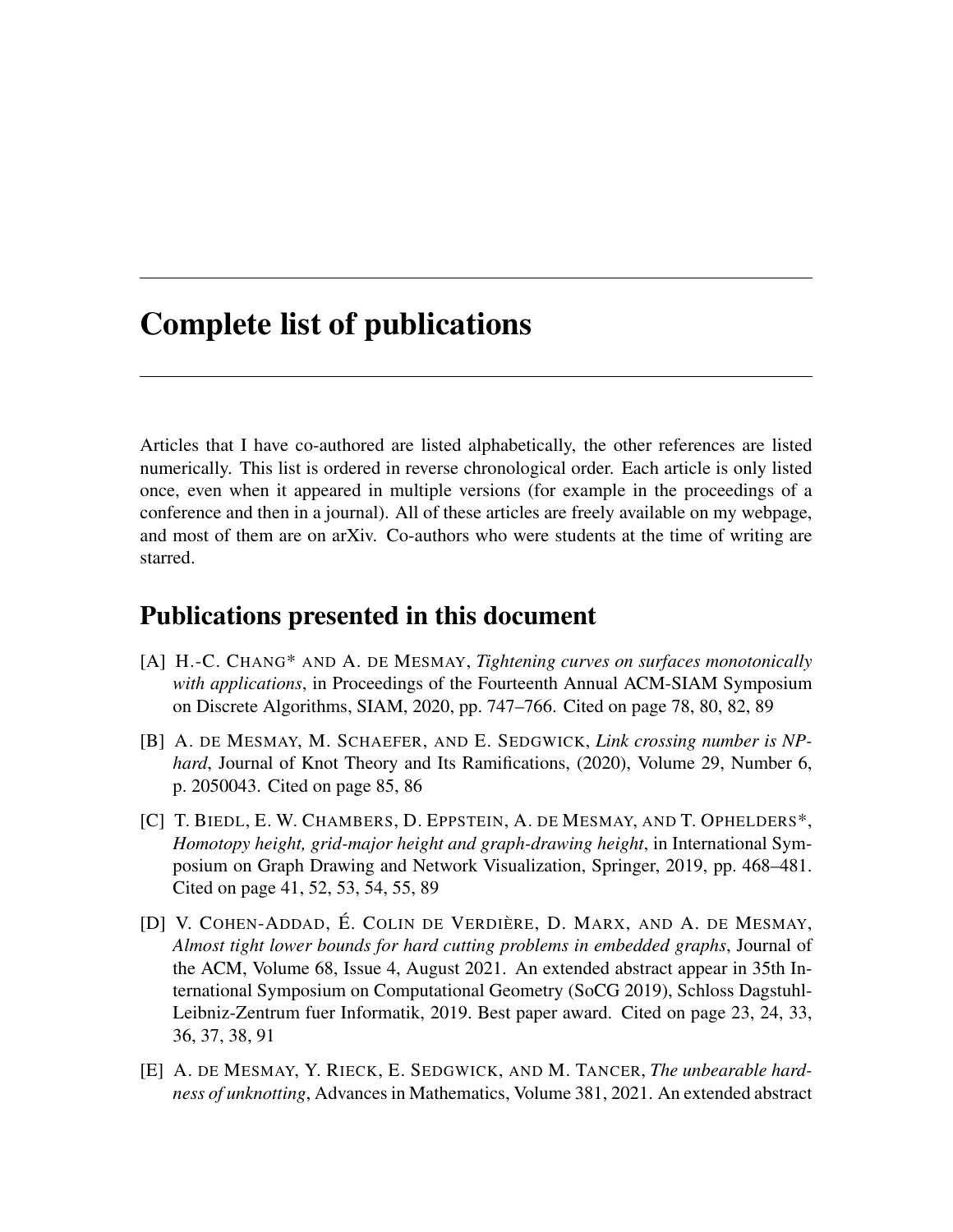appeared in 35th International Symposium on Computational Geometry (SoCG 2019), Schloss Dagstuhl-Leibniz-Zentrum fuer Informatik, 2019. Cited on page [57,](#page-68-3) [59,](#page-70-0) [60,](#page-71-1) [65,](#page-76-0) [66,](#page-77-1) [68](#page-79-0)

- [F] A. DE MESMAY, J. PURCELL, S. SCHLEIMER, AND E. SEDGWICK, *On the treewidth of knot diagrams*, Journal of Computational Geometry, 10 (2019), pp. 164–180. Cited on page [83,](#page-94-2) [84,](#page-95-0) [90](#page-101-0)
- [G] E. W. CHAMBERS, G. R. CHAMBERS, A. DE MESMAY, T. OPHELDERS\*, AND R. ROTMAN, *Constructing monotone homotopies and sweepouts*, accepted for publication in the Journal of Differential Geometry. Cited on page [41,](#page-52-2) [48,](#page-59-0) [49,](#page-60-0) [50,](#page-61-1) [89](#page-100-2)
- [H] A. DE MESMAY, Y. RIECK, E. SEDGWICK, AND M. TANCER, *Embeddability in*  $\mathbb{R}^3$ *is NP-hard*, Journal of the ACM (JACM), 67 (2020), pp. 1–29. An extended abstract appeared in the Proceedings of the Twenty-Ninth Annual ACM-SIAM Symposium on Discrete Algorithms (2018). Cited on page [57,](#page-68-3) [62,](#page-73-2) [70,](#page-81-0) [73](#page-84-0)
- [I] H.-C. CHANG\*, J. ERICKSON, D. LETSCHER, A. DE MESMAY, S. SCHLEIMER, E. SEDGWICK, D. THURSTON, AND S. TILLMANN, *Tightening curves on surfaces via local moves*, in Proceedings of the Twenty-Ninth Annual ACM-SIAM Symposium on Discrete Algorithms, SIAM, 2018, pp. 121–135. Cited on page [78,](#page-89-1) [79,](#page-90-0) [89](#page-100-2)
- [J] E. W. CHAMBERS, A. DE MESMAY, AND T. OPHELDERS\*, *On the complexity of optimal homotopies*, in Proceedings of the Twenty-Ninth Annual ACM-SIAM Symposium on Discrete Algorithms, SIAM, 2018, pp. 1121–1134. Cited on page [41,](#page-52-2) [51,](#page-62-0) [89](#page-100-2)
- <span id="page-9-0"></span>[K] V. COHEN-ADDAD, É. C. DE VERDIÈRE, AND A. DE MESMAY, *A near-linear approximation scheme for multicuts of embedded graphs with a fixed number of terminals*, SIAM Journal on Computing, 50 (2021), pp.1–31. An extended abstract appeared in the Proceedings of the Twenty-Ninth Annual ACM-SIAM Symposium on Discrete Algorithms (2018). Cited on page [23,](#page-34-2) [24,](#page-35-0) [28,](#page-39-1) [30,](#page-41-0) [31](#page-42-0)
- [L] B. A. BURTON, A. DE MESMAY, AND U. WAGNER, *Finding non-orientable surfaces in 3-manifolds*, Discrete & Computational Geometry, 58 (2017), pp. 871–888. An extended abstract appeared in the Proceedings of the 32nd International Symposium on Computational Geometry (2016). Invited to special issue of Discrete & Computational Geometry. Cited on page [57,](#page-68-3) [61,](#page-72-0) [62](#page-73-2)
- [M] A. HUBARD, V. KALUŽA\*, A. DE MESMAY, AND M. TANCER, *Shortest path embeddings of graphs on surfaces*, Discrete & Computational Geometry, 58 (2017), pp. 921–945. An extended abstract appeared in the Proceedings of the 32nd International Symposium on Computational Geometry (2016). Invited to special issue of Discrete & Computational Geometry. Cited on page [75,](#page-86-2) [78,](#page-89-1) [89](#page-100-2)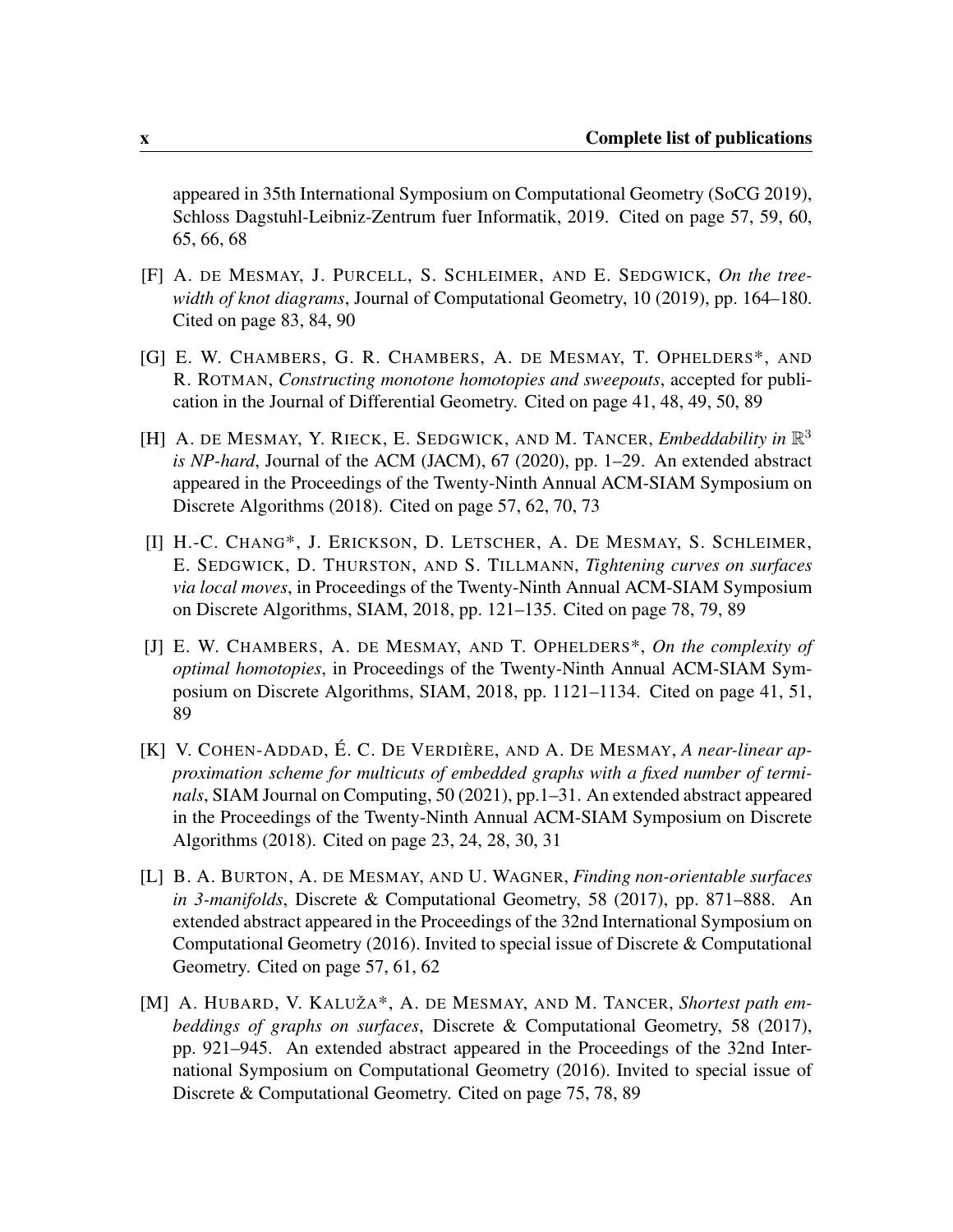<span id="page-10-3"></span>[N] V. COHEN-ADDAD\* AND A. DE MESMAY, *A fixed parameter tractable approximation scheme for the optimal cut graph of a surface*, in Algorithms-ESA 2015, Springer, 2015, pp. 386–398. Cited on page [23,](#page-34-2) [24,](#page-35-0) [26,](#page-37-0) [29](#page-40-0)

#### Other publications

- [O] E. W. CHAMBERS, F. LAZARUS, A. DE MESMAY, AND S. PARSA, *Algorithms for contractibility of compressed curves on 3-manifold boundaries*, in Proceedings of the 37th International Symposium on Computational Geometry (SoCG 2021), Schloss Dagstuhl-Leibniz-Zentrum fuer Informatik. Cited on page [93](#page-104-0)
- [P] V. COHEN-ADDAD, A. DE MESMAY, E. ROTENBERG\*, AND A. ROYTMAN, *The bane of low-dimensionality clustering*, in Proceedings of the Twenty-Ninth Annual ACM-SIAM Symposium on Discrete Algorithms, SIAM, 2018, pp. 441–456.
- [Q] A. DE MESMAY, *Exposé Bourbaki 1121: Nœuds, mouvements de Reidemeister et algorithmes (d'après Lackenby)*, Astérisque, (2019).
- <span id="page-10-0"></span>[R] É. COLIN DE VERDIÈRE AND A. DE MESMAY, *Testing graph isotopy on surfaces*, Discrete & Computational Geometry, 51 (2014), pp. 171–206. Preliminary version in Proceedings of the Thirtieth Symposium on Computational Geometry, 2012. Cited on page [2,](#page-13-0) [8](#page-19-0)
- <span id="page-10-1"></span>[S] É. COLIN DE VERDIÈRE, A. HUBARD, AND A. DE MESMAY, *Discrete systolic inequalities and decompositions of triangulated surfaces*. Discrete & Computational Geometry, 53 (2015), pp. 587–620. Preliminary Version in Proceedings of the Twenty-Eighth Symposium on Computational Geometry, 2014. Cited on page [2,](#page-13-0) [8,](#page-19-0) [17,](#page-28-0) [32](#page-43-1)
- <span id="page-10-2"></span>[T] B. BURTON, É. COLIN DE VERDIÈRE, AND A. DE MESMAY, *On the complexity of immersed normal surfaces*, Geometry & Topology, Volume 20, 1061–1081. An extended abstract was presented at the European Workshop on Computational geometry in 2014. Cited on page [2,](#page-13-0) [8](#page-19-0)
- [U] J. R. LEE, A. DE MESMAY, AND M. MOHARRAMI, *Dimension reduction for finite trees in*  $\ell_1$ , Discrete & Computational Geometry, 50 (2013), pp. 977–1032. Preliminary version in Proceedings of the Twenty-Third ACM–SIAM Symposium on Discrete Algorithms, 2012.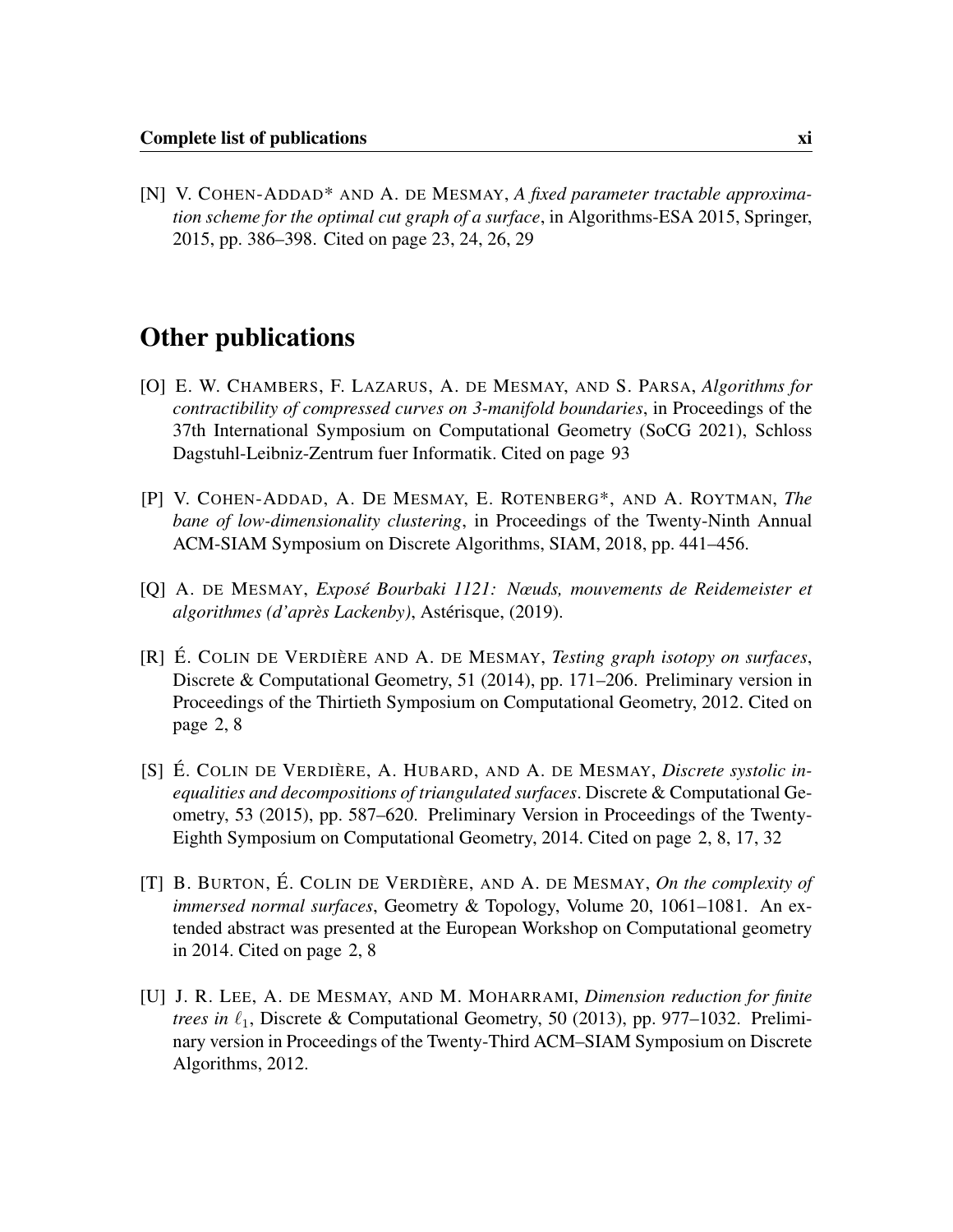### PhD Thesis

<span id="page-11-0"></span>[V] A. DE MESMAY, *Topics in Low-Dimensional Computational Topology*, PhD thesis, École Normale Supérieure, 2014. Cited on page [1,](#page-12-1) [2,](#page-13-0) [7,](#page-18-1) [8](#page-19-0)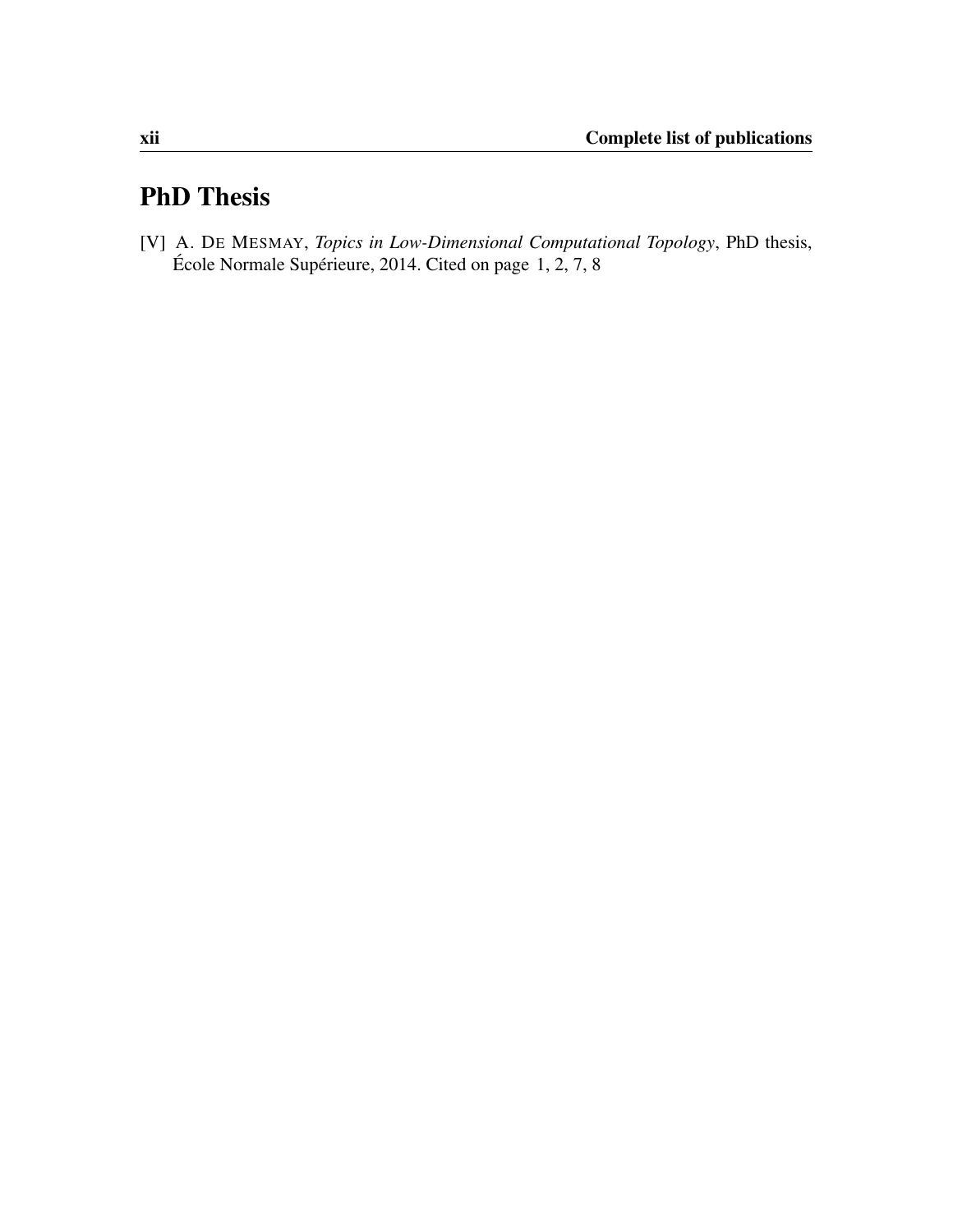### CHAPTER 1

### <span id="page-12-1"></span><span id="page-12-0"></span>Introduction

This habilitation thesis presents a compilation of some of the works that I have completed between the defense of my PhD Thesis [\[V\]](#page-11-0) in 2014 and the present day. My research revolves broadly around the algorithmic and combinatorial questions arising from geometric topology, or in the other direction around how geometric and topological ideas impact the design and analysis of algorithms. As the title of this document highlights, the common thread weaving through most of my works is the systematic exploration of the *interactions* between the geometry and topology of a mathematical object on one side, and the complexity of the algorithmic problems surrounding this object on the other side. Typical instances of these interactions arise when asking the following basic questions:

- Pick a combinatorial object that is equipped with a topological structure, for example a graph embedded on a surface. How does this topological constraint impact the combinatorics of the object? How can we leverage the topology to solve algorithmic problems on the graph?
- Pick a topological space and consider the combinatorial and metric structures that it can be endowed with. For example, a surface can be endowed with a continuous metric (e.g., a Riemannian one), or a discrete metric (via an embedded graph). How do these geometries compare to each other? Can we use techniques apparently specific to one world (discrete or continuous) to impact the other world, for example to design algorithms?
- Pick a discrete model of a topological object, for example a simplicial complex triangulating a manifold. What are the best algorithms to solve basic topological questions on this object? For example: are these two topological objects homeomorphic? Is this curve contractible? Are these two knots the same? Can we rely on geometric tools to answer these questions?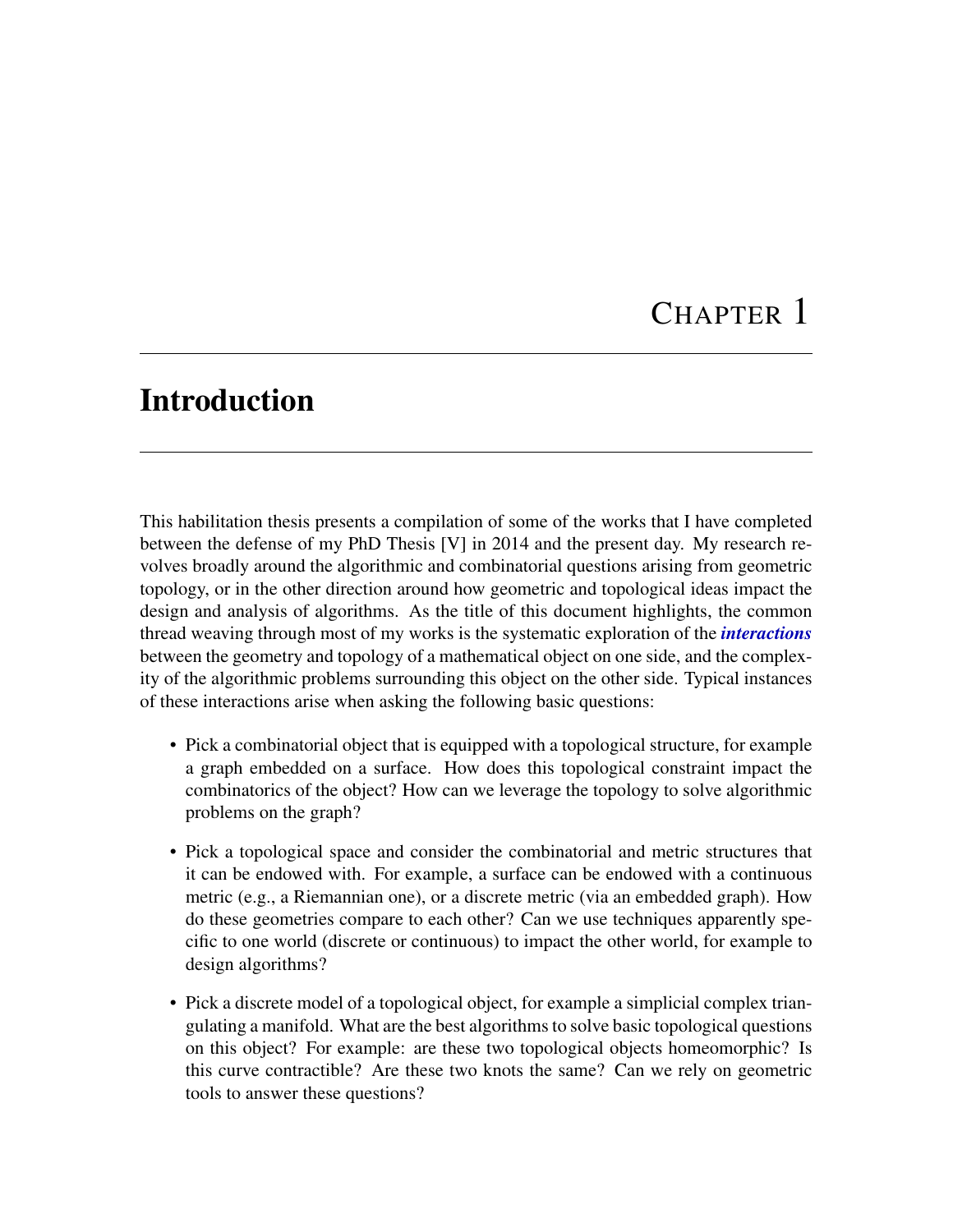<span id="page-13-0"></span>These broad questions are at the source of countless fundamental problems, many of which are wide open despite their apparent simplicity. My work revolves mostly around low-dimensional topological objects, such as graphs, surfaces, two-dimensional complexes, knots and 3-manifolds. This is partly motivated by applications: surfaces and their embeddings in  $\mathbb{R}^3$  occur naturally in many applications (computer graphics, computer-aided design, geometry processing, materials science, geographic information systems, VLSI design). Furthermore, topology in low dimension possesses a distinct mathematical flavor compared to the higher dimensional case. Indeed, many topological problems tend to become undecidable as soon as the dimension grows past four (for example testing homotopy or homeomorphism). In addition, the topological study of surfaces and 3-manifolds often revolves around geometric ideas, as opposed to the more algebraic theory underlying the topological properties of spaces of higher dimension. This is showcased by the Poincaré conjecture, which was solved using widely different techniques in dimensions five or more (Smale [\[172\]](#page-119-0)), four (Freedman [\[70\]](#page-112-0)) and three (Perelman [\[152\]](#page-118-0)).

In my PhD Thesis [\[V\]](#page-11-0), I have investigated questions pertaining to the complexity of computing deformations of embedded graphs [\[R\]](#page-10-0), decompositions of triangulated surfaces [\[S\]](#page-10-1), and immersed surfaces in 3-manifolds [\[T\]](#page-10-2). In my work since then, I have continued exploring the very rich world at the intersection of low-dimensional topology, geometry and algorithms, which has led to 17 publications in peer-reviewed conferences and/or journals in mathematics and theoretical computer science.

We refer to Figure [1.1](#page-17-0) for a panorama of some problems covered in this memoir. After the technical preliminaries in Chapter [3,](#page-24-0) this habilitation thesis is structured so as to showcase three particular lines of work in Chapters [4,](#page-34-0) [5](#page-52-0) and [6,](#page-68-0) each of them being developed over the course of multiple years and articles. Since these articles have already been published and reviewed, the approach that I have chosen for this document is to avoid being redundant and focus on different aspects of my research than the ones that have already appeared in print. Therefore, the exposition focuses on the ideas and the context instead of the technical aspects, and a particular emphasis is put into telling the story that was weaved between a succession of papers on similar topics. Likewise, I chose whenever possible to present simple alternative constructions instead of the optimal ones.

Cutting surfaces: Shortest Cut Graph and Multicut. In Chapter [4,](#page-34-0) the main object that we consider is a graph  $G$  embedded on surface and we investigate algorithms to undertake one of the most basic operations for surfaces: cutting it into pieces of simpler topology. In the SHORTEST CUT GRAPH problem, the problem is to find a subgraph  $H \subseteq G$  of minimal length such that cutting the surface along  $H$  yields a disk. This is a basic topological primitive, both in applied settings and for algorithm design, where such a planarization can then be used in order to apply algorithmic techniques specifically designed for planar graphs. The second problem that we look at is a fundamental algorithmic problem: the MULTICUT problem asks, given a graph and a set of pairs of terminals  $(s_i, t_i)$  chosen from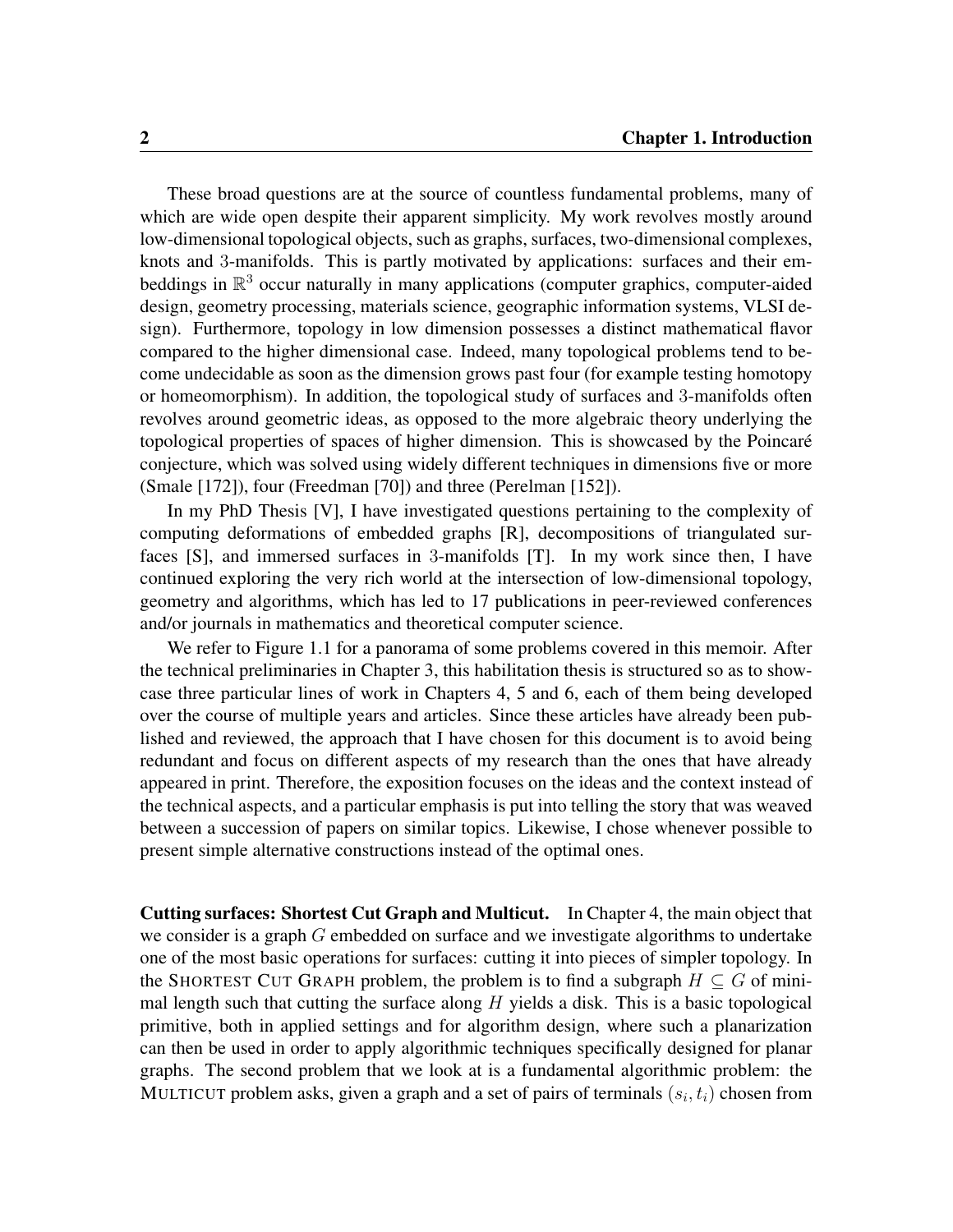of the vertices, to find a minimum subset of edges whose removal disconnects the pairs of terminals. A first observation is that this problem can be recast into a topological one when  $G$  is an embedded graph as follows: by basic duality, the MULTICUT problems amounts to computing a shortest subgraph of the dual graph such that cutting along it yields pieces where the pairs of dual terminals are separated. Then both the SHORTEST CUT GRAPH and the MULTICUT problems seek to compute shortest subgraphs with specific topological properties. In Chapter [4,](#page-34-0) we present approximation schemes for SHORTEST CUT GRAPH and MULTICUT that run in fixed parameter tractable time when parameterized by the approximation factor, the genus of the underlying surface, and the number of terminals in the case of MULTICUT. These algorithms are then complemented by lower bounds: reductions proving that assuming the Exponential Time Hypothesis, these algorithms cannot be improved to yield exact algorithms with similar time dependencies. These lower bounds answer a question of Erickson and Har-Peled [\[63\]](#page-111-0).

Homotopy height: optimally sweeping a surface. In Chapter [5,](#page-52-0) we investigate the HO-MOTOPY HEIGHT problem, which we can paint in broad strokes as follows: given a surface endowed with some metric (continuous or discrete), what is the best way to *sweep* the surface using a connected curve? Such questions can be thought of in a physical setting: some elastic curve (say, a rubber band) breaks when its length exceeds some fixed value. Is it possible to bring this curve from one specified position to another using a continuous deformation without breaking it? In this problem, the complexity measure that we are trying to minimize is the maximum length that the curve might require during the sweeping. Such optimal sweep-outs have been studied for very different reasons in both the Riemannian and the discrete setting. In the former setting, they provide a way to prove the existence and control the length of closed geodesics, following an argument dating back to Birkhoff. In the discrete world, they have been introduced as a similarity measure between trajectories, and bear interesting similarities with classical notions of graph decompositions such as path-width and branch-width. Our first result is to show that in many different settings, there exists an optimal sweep-out that has nice structural properties: the sweeping curve always stays simple, and always moves in one direction, i.e., it does not backtrack. This is then leveraged to prove that the underlying algorithmic problem lies in the complexity class **NP** and to provide a polynomial-time  $O(\log n)$ -approximation algorithm. Finally, we observe an intriguing connection with grid minors, which provides us with a fixedparameter tractable algorithm to compute a specific variant of HOMOTOPY HEIGHT when parameterized by the output.

Hard problems in three dimensions: knots and embeddings. The objective of Chapter [6](#page-68-0) is to provide a collection of NP-hardness results for topological problems in three dimensions. The common thread in these hardness results is that they all revolve around classical knots and links, i.e., closed curves (or families of those) embedded in  $\mathbb{R}^3$ . Al-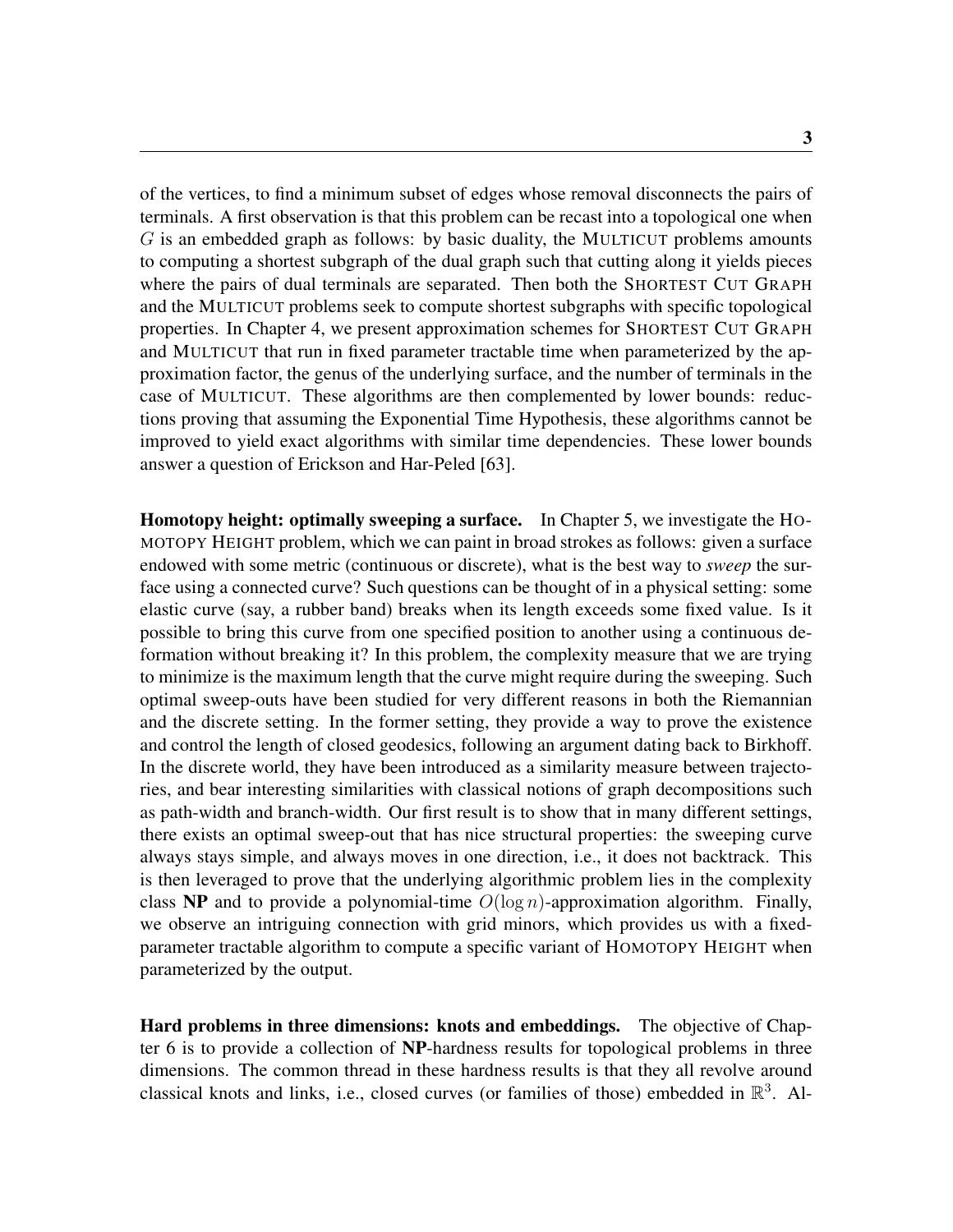gorithmic problems occurring in knot theory occupy a peculiar place in the computational landscape, as there are often huge gaps between the best known algorithms and the best computational lower bounds. After providing an introductory outlook on this algorithmic divide, we prove the NP-hardness of multiple knot-theoretical problems: detecting whether a given link admits a trivial link as a sublink, computing the unlinking number of a link, and computing a minimal sequence of Reidemeister moves to untangle an unlink, and even an unknot. A common point in all our reductions is that the gadgets revolve around Borromean rings, which seem to provide a useful topological analogue of the structure of a SATISFIABILITY instance. In a second step (which was actually the first step chronologically), we explain how we can also use reduction techniques based on Borromean rings to prove the NP-hardness of the seemingly unrelated topological problem  $EMBED_{2\rightarrow 3}$ , which asks whether a given 2-dimensional complex into  $\mathbb{R}^3$ . The connection with knot theory occurs through the technical tool of Dehn surgery, which we will introduce before giving the main idea of the proof.

Other works involving surfaces and three-dimensional topology. In Chapters [7](#page-86-0) and [8,](#page-94-0) we present some other results that we have obtained, involving respectively surfaces or three-dimensional objects. The presentation of my work in these chapters in more concise and focuses on explaining the main results and their motivations. In Section [7.1,](#page-86-1) we present our work on the *universal shortest path metric* question: given a surface S, does there exist a metric on  $S$  such that any graph embeddable on  $S$  can be embedded with its edges embedded as shortest paths? Such a universal shortest path metric would provide an analogue of the famous Fàry theorem for planar graphs, and provide a geometric approach towards solving a conjecture of Negami on the crossing number of pairs of embedded graphs. In Section [7.2,](#page-89-0) we provide upper and lower bounds as well as algorithms for the problem of *tightening* a curve or a family of curves on a surface, where we are trying to minimize the number of combinatorial moves used during this tightening process. This tightening process has connections with the operation of simplifying embedded graphs using electrical transformations, and our results also yield results for the latter problem. In Section [8.1,](#page-94-1) we answer a question of Burton and Makowsky-Mariño, asking whether there exist knots for which any diagram has high treewidth. We show that this is the case for torus knots (among others), by connecting tree decompositions of a knot diagram to topological quantities related to the knot itself. In Section [8.2,](#page-96-0) we investigate another basic computational problem arising in knot theory: what is the complexity of computing the crossing number of a link? We show that it is NP-hard, which is far from telling the end of the story since the best known algorithm is not known to be in NP, or anywhere close.

Finally, in Chapter [9,](#page-100-0) we discuss perspectives that arise as a continuation of the numerous questions investigated in this document. We start by presenting ongoing work undertaken with Master and PhD students in Section [9.1,](#page-100-1) and then list further ongoing or planned projects in Section [9.2.](#page-102-0)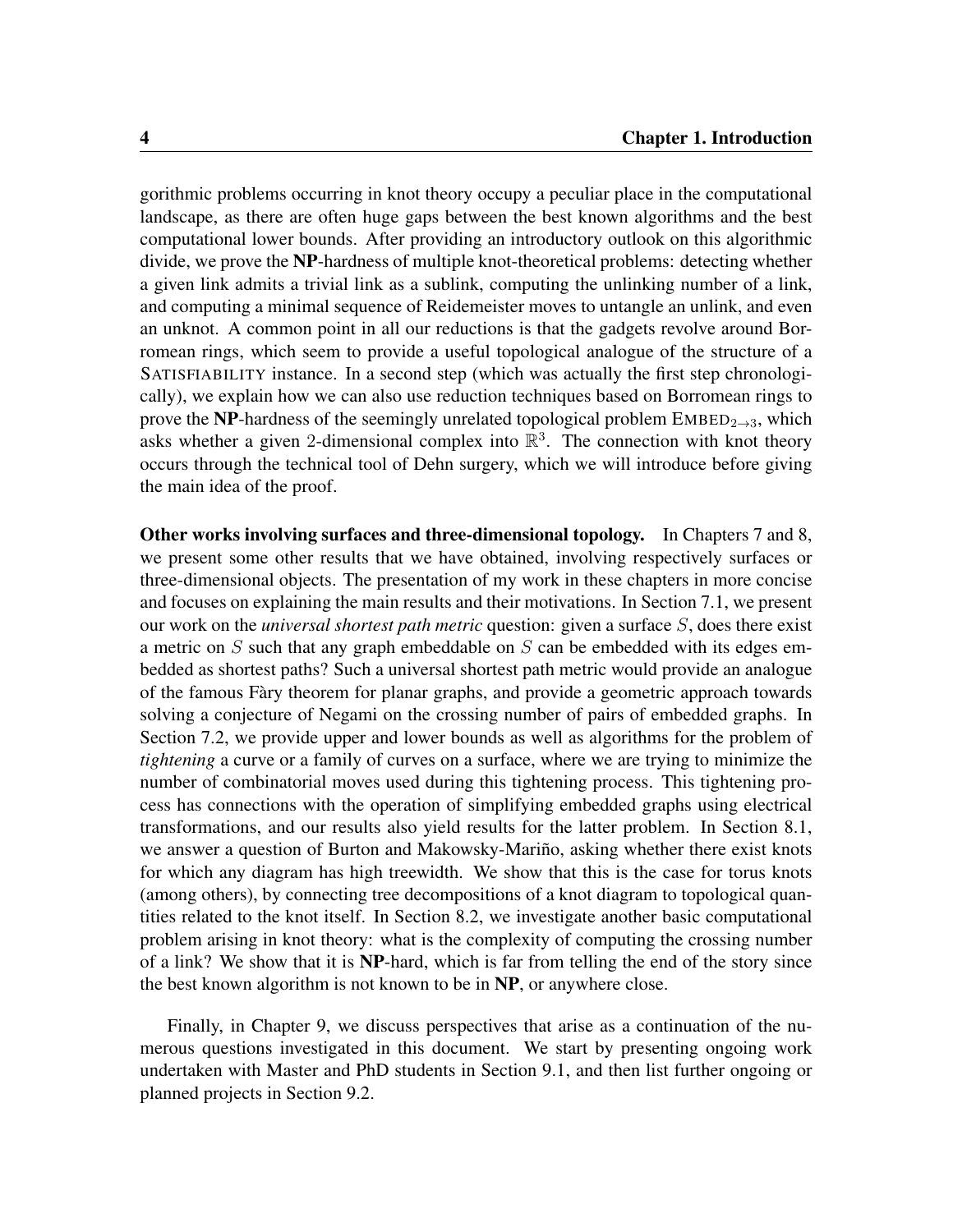This document is mostly self-contained, although familiarity with the main concepts is expected. Apart from the preliminaries in Chapter [3](#page-24-0) which regroup notions used in all subsequent chapters, its chapters are independent.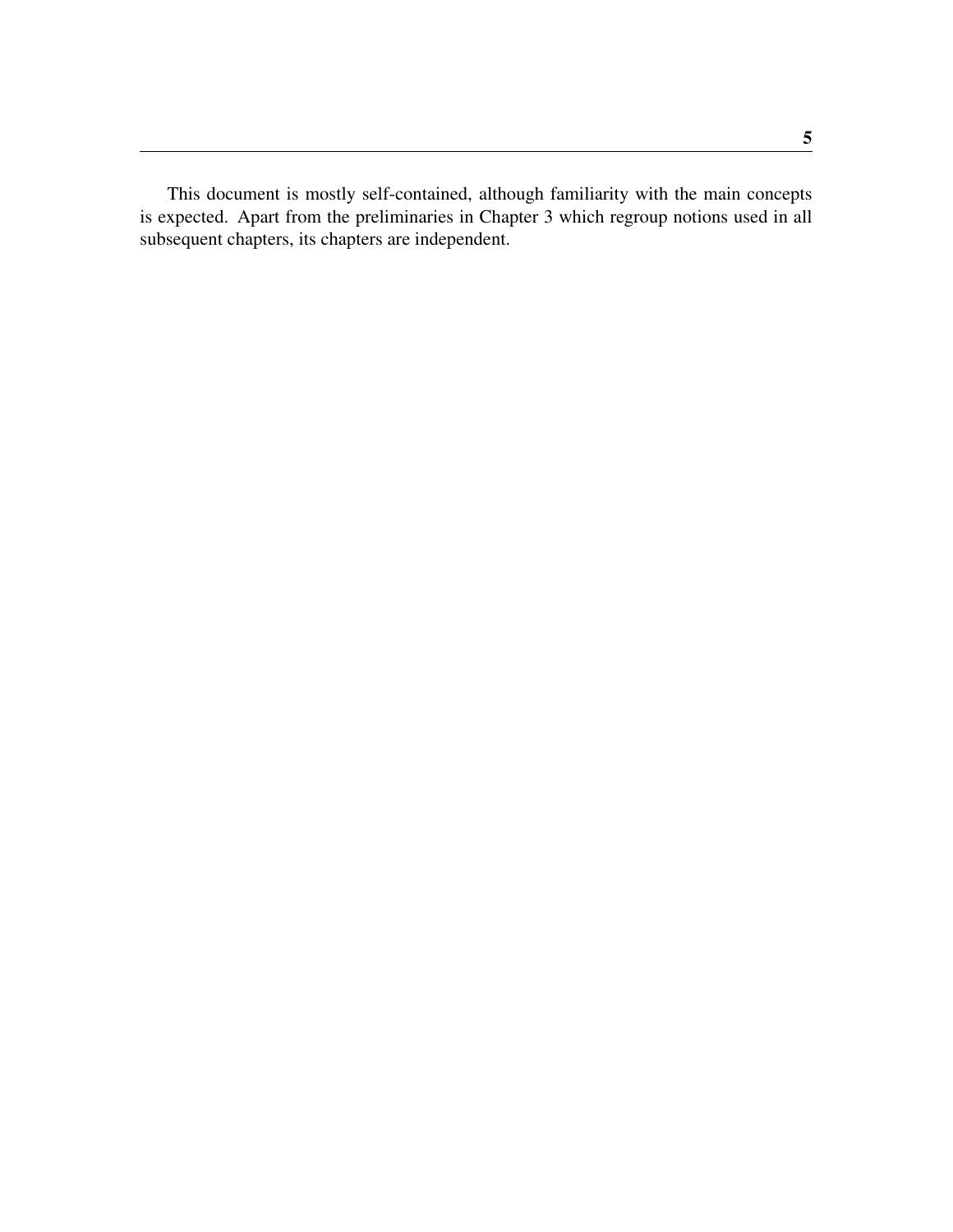<span id="page-17-0"></span>

FIGURE 1.1 – Four problems (among others) studied in this habilitation thesis. From top to bottom:

- Given a surface, what is the best way to cut it into a disk?
- Given a annulus endowed with a metric, what is the best way to sweep it, i.e., go from the left boundary to the right boundary by using curves with a minimal maximal length?
- Given a diagram of the unknot, what is the best way to untangle it?
- Given a 2-dimensional simplicial complex, i.e., a family of triangles glued to each other, can we embed this simplicial complex into  $\mathbb{R}^3$ ?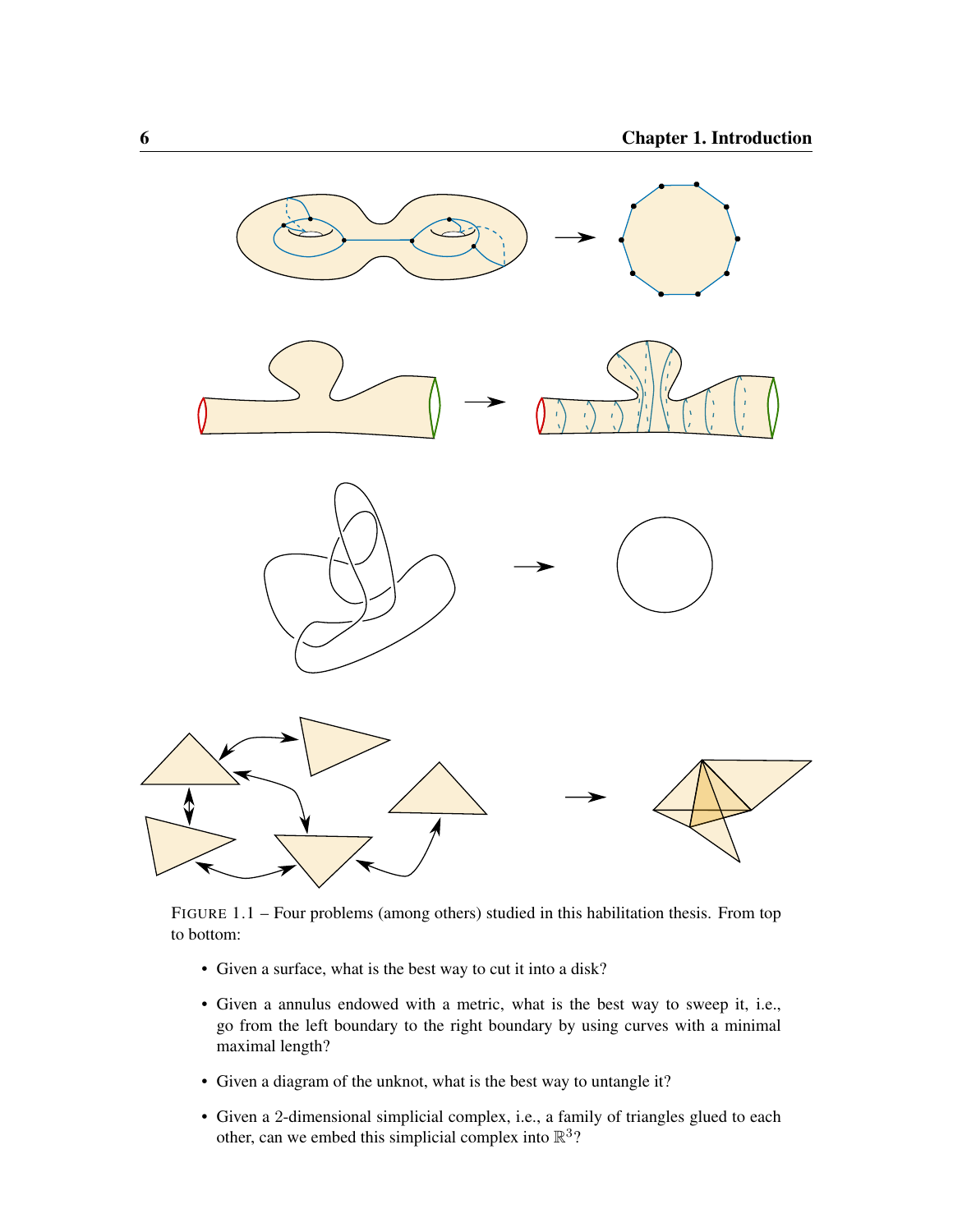# CHAPITRE 2

### <span id="page-18-1"></span><span id="page-18-0"></span>Introduction en français

Ce mémoire d'habilitation présente une collection de travaux que j'ai complétés depuis la soutenance de ma thèse [\[V\]](#page-11-0) en 2014. Mes thèmes de recherche traitent des questions algorithmiques et combinatoires qui apparaissent naturellement en topologie géométrique, ainsi que dans l'autre sens des techniques d'origine géométrique ou topologique que l'on peut utiliser dans la conception et l'analyse d'algorithmes. Comme le titre de ce mémoire le met en valeur, il s'agit donc d'explorer de façon systématique les *interactions* entre la géométrie et la topologie d'un objet d'un côté, et la complexité des problèmes algorithmiques autour de cet objet de l'autre. Voici quelques exemples de questions issues de ces interactions :

- Prenons un objet combinatoire qui est muni d'une structure topologique, par exemple un graphe planaire ou un graphe plongé sur une surface. Quel est l'impact de cette contrainte topologique sur la combinatoire de l'objet ? Dans le cas d'un graphe plongé, comment peut-on exploiter cette topologie pour résoudre des problèmes algorithmiques sur le graphe ?
- Prenons un espace topologique et étudions les structures discrètes ou métriques dont on peut le munir. Par exemple, une surface peut être munie d'une métrique continue (par exemple riemannienne), ou bien d'une métrique discrète (par le biais d'un graphe plongé). Comment ces deux géométries possibles interagissent-elles ? Peut-on utiliser des techniques venant d'un monde (discret ou continu) pour étudier l'autre ? Plus spécifiquement, les techniques développées dans l'étude de métriques continues peuvent-elles servir à l'algorithmique et la combinatoire des graphes plongés ?
- Prenons un modèle discret d'un objet topologique, par exemple un complexe simplicial qui triangule une variété. Quels sont les meilleurs algorithmes pour identifier les propriétés topologiques de cet objet ? Par exemple : comment reconnaître si deux espaces sont homéomorphes ? Si une courbe est contractile ? Si deux nœuds sont les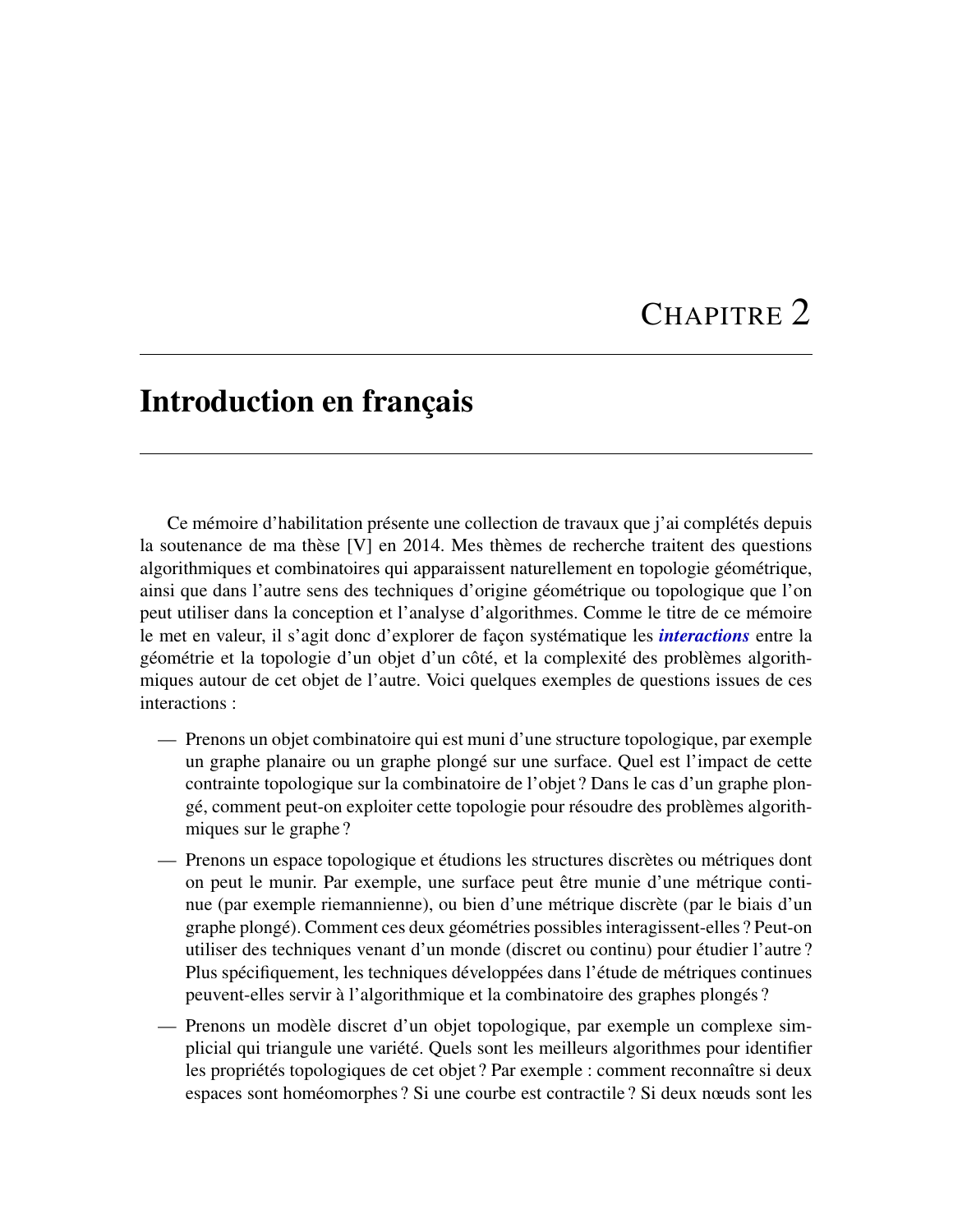<span id="page-19-0"></span>mêmes ? Peut-on utiliser des outils géométriques pour répondre à ces questions ?

Malgré leur apparente simplicité, ces questions sont à l'origine de nombreux problèmes fondamentaux, dont beaucoup sont largement inexplorés. Mes travaux tournent principalement autour d'objets topologiques de basse dimension, c'est-à-dire des graphes, des surfaces, des complexes simpliciaux de dimension deux ou trois, des nœuds et des 3-variétés. Cela vient en partie des applications : les surfaces et leurs plongements dans  $\mathbb{R}^3$  apparaissent naturellement dans de nombreux domaines (infographie, conception assistée par ordinateurs, traitement géométrique, science des matériaux, systèmes d'information géographique, VLSI). De plus, la topologie de basse dimension a une saveur particulière que ne possèdent pas les espaces de dimension plus grande : en effet, la plupart des problèmes topologiques deviennent indécidables dès que la dimension dépasse quatre (par exemple les problèmes de tester l'homotopie ou l'homéomorphisme). Par ailleurs, l'étude des variétés de basse dimension fait souvent appel à des outils d'origine géométriques, ce qui est différent des techniques plus algébriques qui ont prouvé leur succès en grande dimension. Cela est démontré par exemple par la résolution de la conjecture de Poincaré, qui a nécessité des outils radicalement différents en dimension cinq ou plus (Smale [\[172\]](#page-119-0)), quatre (Freedman [\[70\]](#page-112-0)) et trois (Perelman [\[152\]](#page-118-0)).

Dans ma thèse de doctorat [\[V\]](#page-11-0), j'ai étudié des questions à propos des déformations de graphes sur les surfaces [\[R\]](#page-10-0), des décompositions de surfaces triangulées [\[S\]](#page-10-1) et des surfaces normales immergées dans les 3-variétés [\[T\]](#page-10-2). Depuis, j'ai continué à explorer ce monde à l'intersection de la topologie de basse dimension, la géométrie et les algorithmes, ce qui a donné lieu à 17 publications dans des conférences à comité de lecture, et/ou dans des journaux de mathématiques et d'informatique théorique.

La figure [2.1](#page-23-0) propose un panorama de quelques problèmes dont ce mémoire traite. Après quelques préliminaires dans le chapitre [3,](#page-24-0) ce document est structuré autour de trois grands chapitres [\(4,](#page-34-0) [5](#page-52-0) et [6\)](#page-68-0) qui développent chacun un thème de recherche développé sur de multiples années et donnant lieu à plusieurs publications. Comme les articles en question ont déjà été soumis au processus de revue et de publication, j'ai choisi pour ce mémoire d'essayer d'éviter d'être redondant, et de me concentrer sur des aspects de ces recherches différents de ceux qui ont déjà été publiés. Ainsi, l'on se concentrera davantage sur les idées et le contexte plutôt que sur les aspects techniques, et nous nous attacherons à combler les interstices entre une succession d'articles sur des sujets similaires. Similairement, j'ai préféré dès que possible présenter des constructions simples et pédagogiques, souvent moins efficaces ou complètes que les constructions optimales, plus techniques, qui ont été publiées.

Découper une surface : Graphes de découpe et Multicoupes. Dans le chapitre [4,](#page-34-0) l'objet d'étude principal est un graphe G plongé sur un surface, et nous nous intéressons à des algorithmes pour réaliser une des opérations les plus basiques pour une surface : découper celle-ci en des morceaux de topologie plus simple. Dans le problème SHORTEST CUT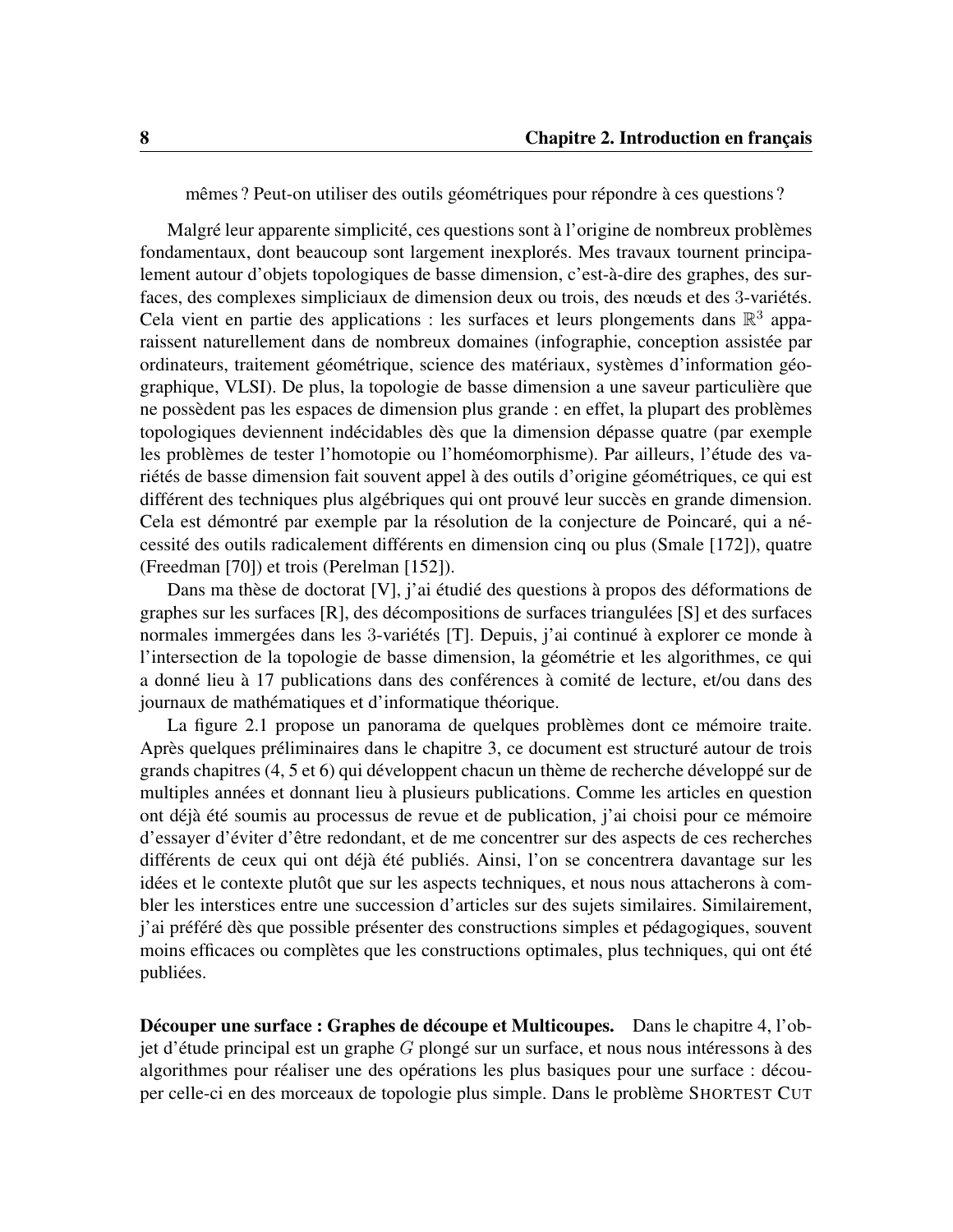GRAPH (plus court graphe de découpe), le problème est de trouver un sous-graphe  $H \subseteq G$ de longueur minimale tel que découper la surface le long de  $H$  donne un disque. C'est une primitive topologique fondamentale, à la fois pour des problèmes d'origine appliquée que pour l'algorithmique : une telle découpe permet ensuite d'exploiter les nombreuses techniques algorithmiques développées spécifiquement pour les graphes planaires. Le second problème que nous regardons dans ce chapitre est un problème classique d'algorithmique : le problème MULTICUT (Multicoupe) demande, étant donné un graphe G et un ensemble de paires de terminaux  $(s_i, t_i)$  choisis parmi les sommets, de calculer un ensemble minimal d'arêtes dont la suppression sépare les  $s_i$  des  $t_i$ . Lorsque le graphe est plongé sur une surface, une observation de base est que ce problème peut être reformulé par dualité comme celui de calculer un plus court sous-graphe  $H \subseteq G^*$  tel que découper la surface le long de H donne des morceaux où les paires de terminaux sont séparés. Ainsi, SHORTEST CUT GRAPH et MULTICUT visent tous les deux à calculer des plus court sous-graphes avec des propriétés topologiques particulières. Dans le chapitre [4,](#page-34-0) nous présentons des schémas d'approximation pour ces deux problèmes qui ont une complexité FPT vis-à-vis du facteur d'approximation, du genre de la surface et du nombre de terminaux pour MULTICUT. Nous présentons ensuite des bornes inférieures qui complémentent ces résultats algorithmiques : essentiellement, nous établissons que l'on ne peut pas avoir d'algorithmes exacts avec des dépendances paramétrées similaires. L'*Exponential Time Hypothesis* nous permet de raffiner ces résultats en donnant des bornées inférieures précises en termes de temps d'exécution. Ces bornes inférieures répondent à une question d'Erickson et Har-Peled [\[63\]](#page-111-0).

Hauteur d'homotopie : balayer une surface de façon optimale. Le chapitre [5](#page-52-0) traite du problème HOMOTOPY HEIGHT (hauteur d'homotopie), que l'on peut décrire de la façon suivante : étant donnée une surface munie d'une métrique soit discrète soit continue, quelle est la meilleure façon de *balayer* cette surface en utilisant une courbe simple ? Plus pratiquement : prenons un élastique qui casse lorsque sa longueur excède une longueur donnée. Est-il possible d'amener cet élastique d'une position de départ à une position d'arrivée en utilisant une déformation continue, sans jamais le casser ? Reformulé sous forme d'un problème d'optimisation, la mesure de complexité que nous minimisons et la longueur maximale que l'élastique pourrait prendre durant le balayage. De tels problèmes de balayages optimaux ont été introduits et étudiés dans des contextes très différents en géométrie riemannienne ainsi qu'en géométrie algorithmique. Dans le premier cadre, ils fournissent une technique pour prouver l'existence de géodésiques fermées et contrôler leurs longueurs. Dans un cadre discret, un balayage optimal peut être utilisé comme une mesure de similarité entre des trajectoires. De plus, il présente de nombreuses similarités avec des décompositions classiques de graphes comme les décompositions en chemins ou en branches. Notre premier résultat est de montrer que dans de nombreux contextes différents, il existe toujours un balayage optimal qui a de très fortes propriétés structurelles : la courbe reste simple à chaque instant, et la balayage est monotone, c'est-à-dire qu'il ne rebrousse jamais chemin.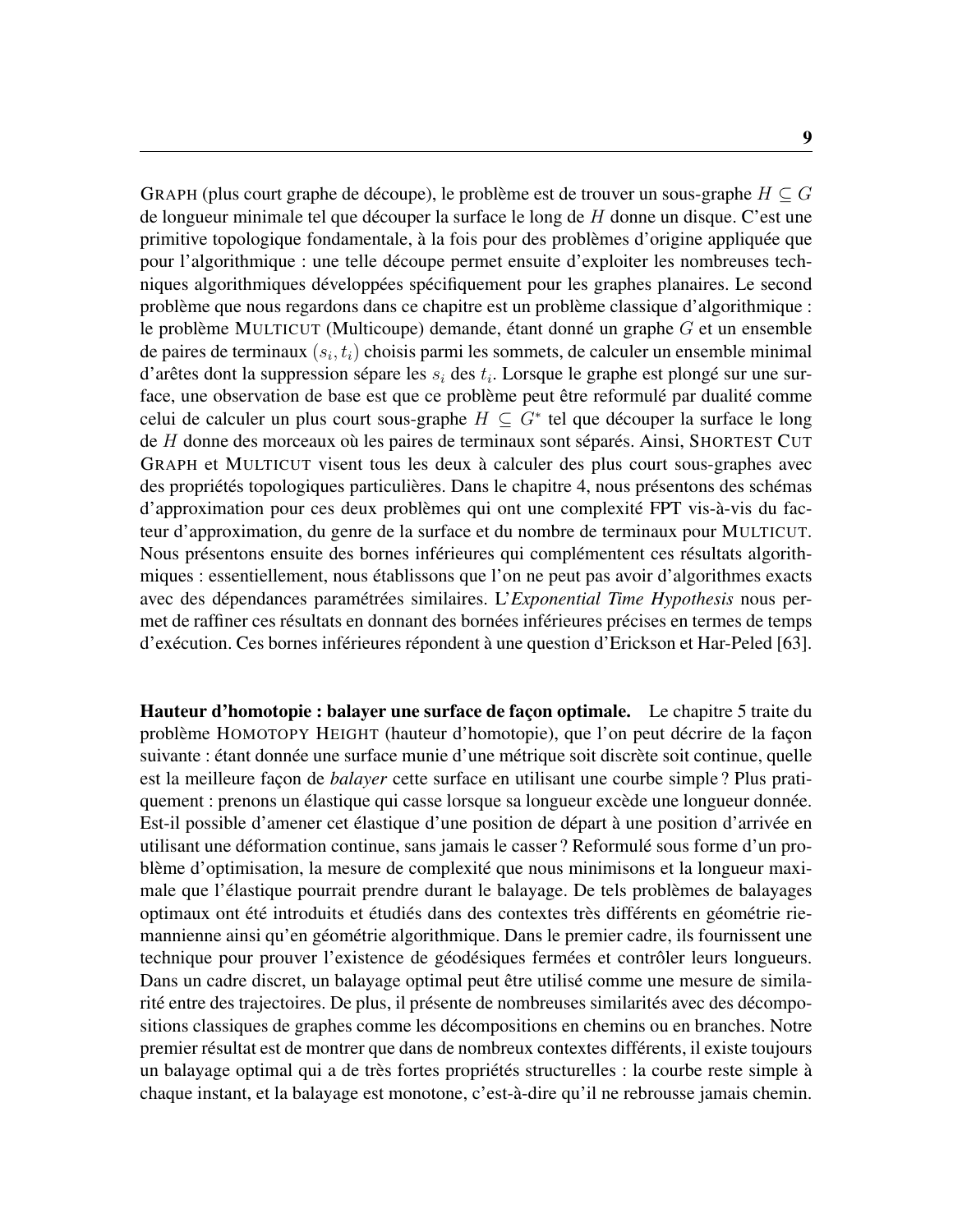Ces résultats nous permettent d'établir que le problème algorithmique sous-jacent est dans NP, ainsi que d'obtenir un algorithme de  $O(\log n)$ -approximation qui tourne en temps polynomial. Enfin, nous exploitons la monotonicité pour établir une connexion avec la théorie des mineurs de graphe, qui nous permet d'obtenir un algorithme FPT (en la solution) pour calculer une variante spécifique de la hauteur d'homotopie.

Problèmes difficiles en trois dimensions : nœuds et plongements. L'objectif du chapitre [6](#page-68-0) est de décrire une famille de résultats de NP-difficulté pour des problèmes topologiques en trois dimensions. Le point commun de ces résultats est qu'ils tournent tous autour de nœuds ou d'entrelacs classiques, c'est-à-dire plongés dans  $\mathbb{R}^3$ . Les problèmes algorithmiques en théorie des nœuds ont cette particularité qu'il y a généralement un énorme fossé entre les meilleurs algorithmes connus et les bornes inférieures. Après une introduction à ce phénomène, nous établissons la NP-difficulté de plusieurs problèmes de théorie des nœuds : détecter si un entrelacs donné admet un sous-entrelacs trivial, calculer le nombre de décroisement d'un entrelacs, et calculer le nombre minimum de mouvement de Reidemeister nécessaire pour démêler le diagramme d'un entrelacs trivial, et même d'un nœud trivial. Un point commun de toutes nos réductions est qu'elles utilisent toutes des gadgets construits à partir des anneaux borroméens, qui semblent fournir un analogue topologique de la structure d'un problème de satisfaisabilité. Dans un second temps (qui était en fait le premier chronologiquement), nous appliquons des techniques de réduction similaires pour prouver la NP-difficulté d'un problème d'apparence très différente : celui de tester si un complexe simplicial de dimension deux ou trois se plonge dans  $\mathbb{R}^3$ . La connexion avec la théorie des nœuds vient d'un outil appelé la chirurgie de Dehn, auquel nous fournissons une introduction avant d'expliquer la preuve.

Autres travaux autour des surfaces et de la topologie en trois dimensions. Dans les chapitres [7](#page-86-0) et [8,](#page-94-0) nous présentons d'autres résultats que nous avons obtenus en lien respectivement avec les surfaces et la topologie en trois dimensions. Dans ces chapitres, la présentation est plus concise et se concentre sur les motivations et les résultats principaux. Dans la section [7.1,](#page-86-1) nous présentons nos travaux sur la question suivante : étant donnée une surface  $S$ , existe-t-il une métrique sur  $S$  telle que tout graphe plongeable sur  $S$  puisse être plongé tel que ses arêtes soient représentés par des plus courts chemins ? Une telle métrique, dite universelle, fournirait un analogue du célèbre théorème de Fàry pour les graphes planaires, ainsi qu'une approche géométrique pour résoudre une conjecture de Negami sur les nombres de croisements de paires de graphes plongés. Dans la section [7.2,](#page-89-0) nous fournissons des bornes inférieures et supérieures concernant le problème du *raccourcissement* de courbes ou d'une famille de courbes sur une surface, où l'on essaye de minimiser le nombre d'opérations combinatoires utilisées lors du processus de raccourcissement. Ce processus de raccourcissement a des connexions avec celui de simplifier des graphes plongés en utilisant des *transformations électriques*, et donc nos travaux donnent aussi de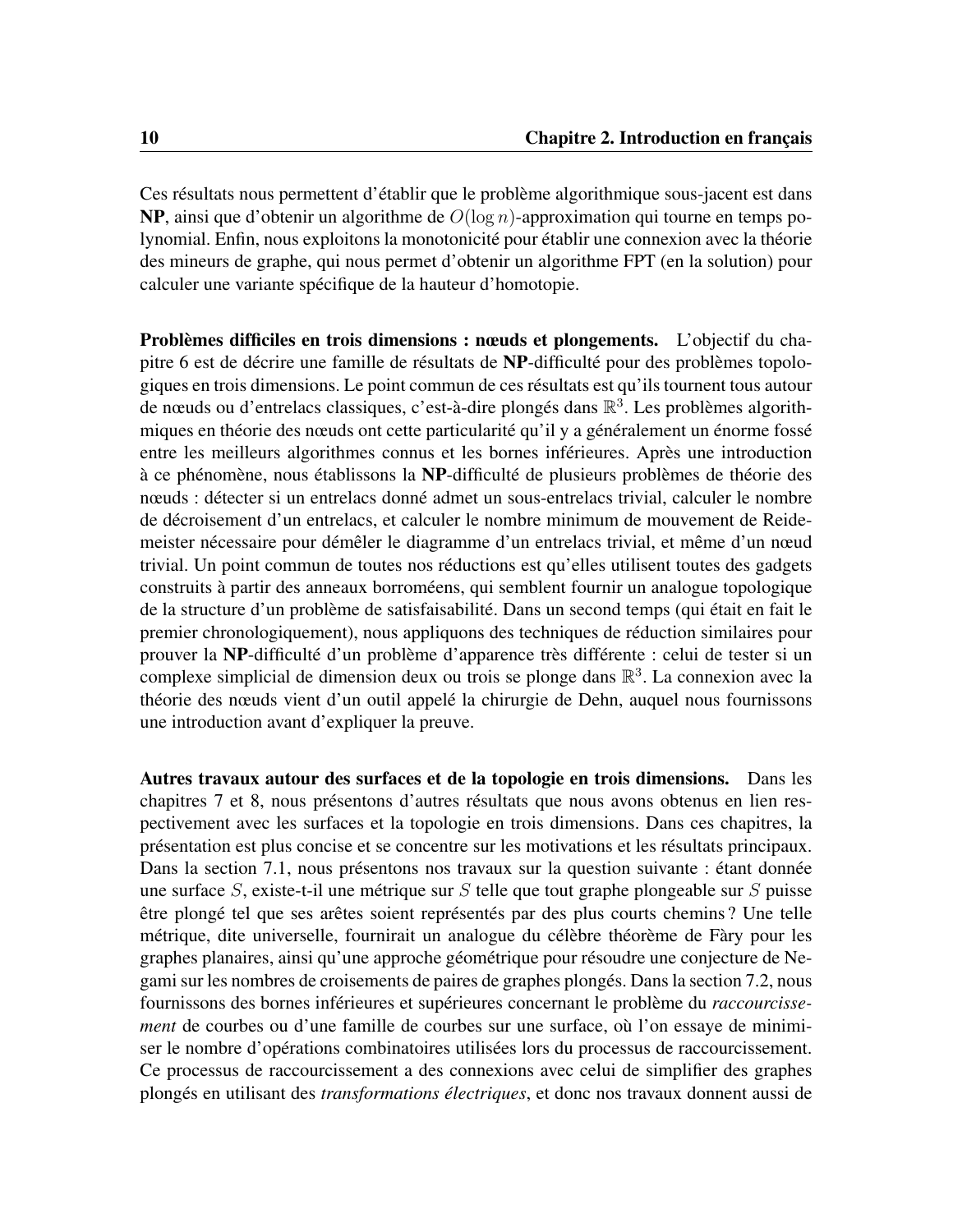nouveaux résultats pour ce problème. Dans la section [8.1,](#page-94-1) nous résolvons une question de Burton et de Makowsky-Mariño, qui ont demandé s'il existait des nœuds dont tous les diagrammes avaient une grande largeur d'arborescence. Nous montrons que c'est le cas pour les nœuds toriques (parmi d'autres), en reliant les décompositions arborescents d'un diagramme de nœud avec des propriétés topologiques intrinsèques du nœud lui-même. Dans la section [8.2,](#page-96-0) nous étudions la complexité du calcul d'un invariant éminemment classique de théorie des nœuds : le nombre de croisements est le nombre minimal de croisements d'un diagramme d'un nœud ou d'un entrelacs donné. Nous montrons que son calcul est NP-difficile pour un entrelacs, mais l'écart est encore grand entre cette borne inférieure et le meilleur algorithme connu pour ce problème.

Enfin, dans le chapitre [9,](#page-100-0) nous évoquons quelques perspectives de travaux dans la continuité de ceux présentés dans ce mémoire. Nous commençons dans la section [9.1](#page-100-1) par présenter des travaux en cours avec des étudiants en Master ou en thèse, puis nous introduisons en section [9.2](#page-102-0) d'autres perspectives de recherche qui font l'objet de travaux en cours ou futurs.

Ce mémoire introduit l'essentiel des outils sur lesquels il repose, mais il requiert probablement une certaine familiarité avec les concepts utilisés. Les chapitres sont essentiellement indépendants, à part le chapitre [3](#page-24-0) qui introduit les notions utilisées dans tout le reste du document.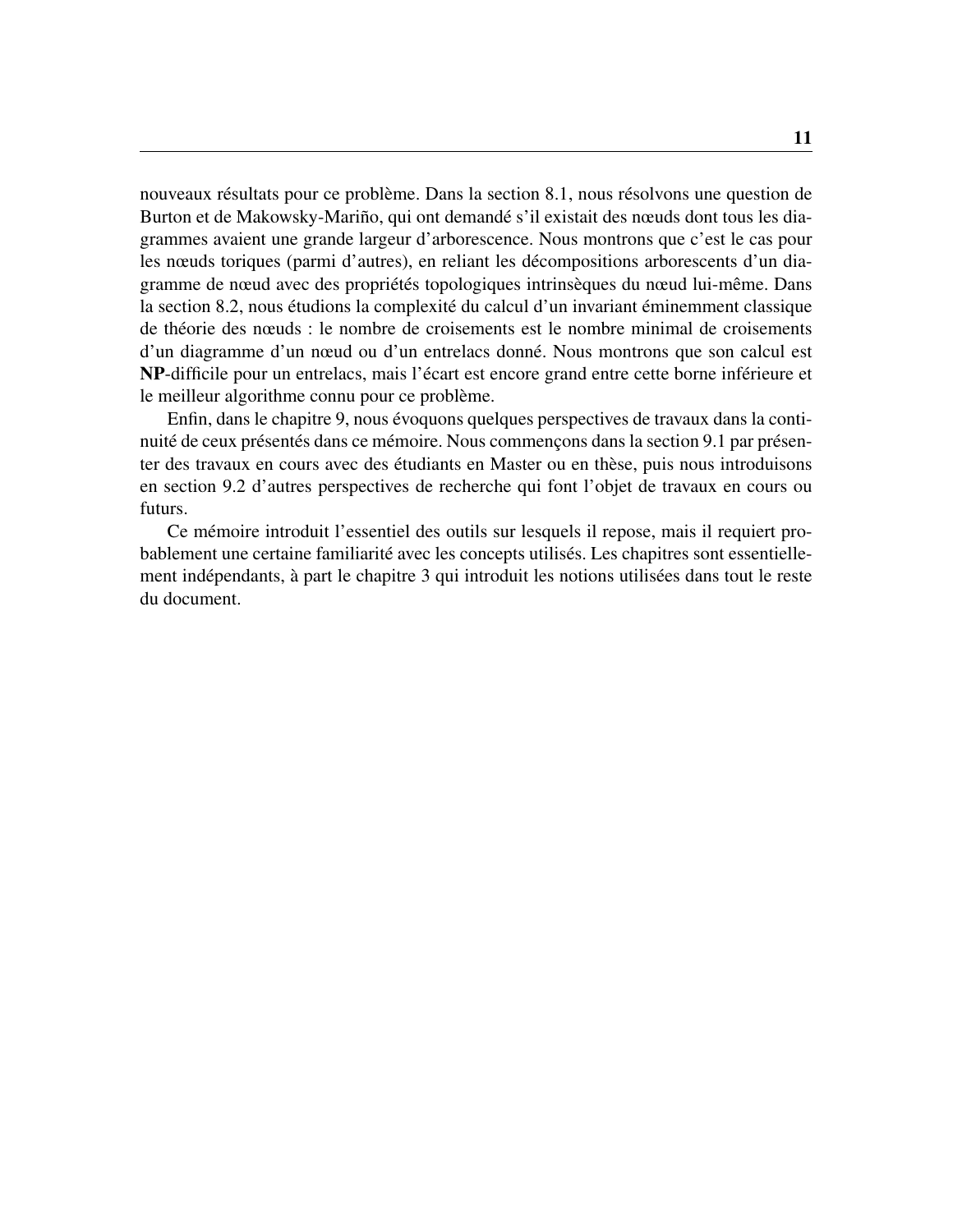<span id="page-23-0"></span>

FIGURE 2.1 – Quatre problèmes (parmi d'autres) étudiés dans ce mémoire d'habilitation. De haut en bas :

- Étant donnée une surface, quelle est la meilleure façon de la découper en un disque ?
- Étant donné un anneau muni d'une métrique, quelle est la meilleure façon de le balayer, c'est-à-dire de passer continûment du bord gauche au bord droit en utilisant des courbes de longueur maximale minimale ?
- Étant donné le diagramme d'un nœud trivial, quelle est la meilleure façon de le démêler ?
- Étant donné un complexe simplicial de dimension deux, c'est-à-dire une famille de triangles recollés les uns sur les autres, peut-on plonger ce complexe simplicial dans  $\mathbb{R}^3$  ?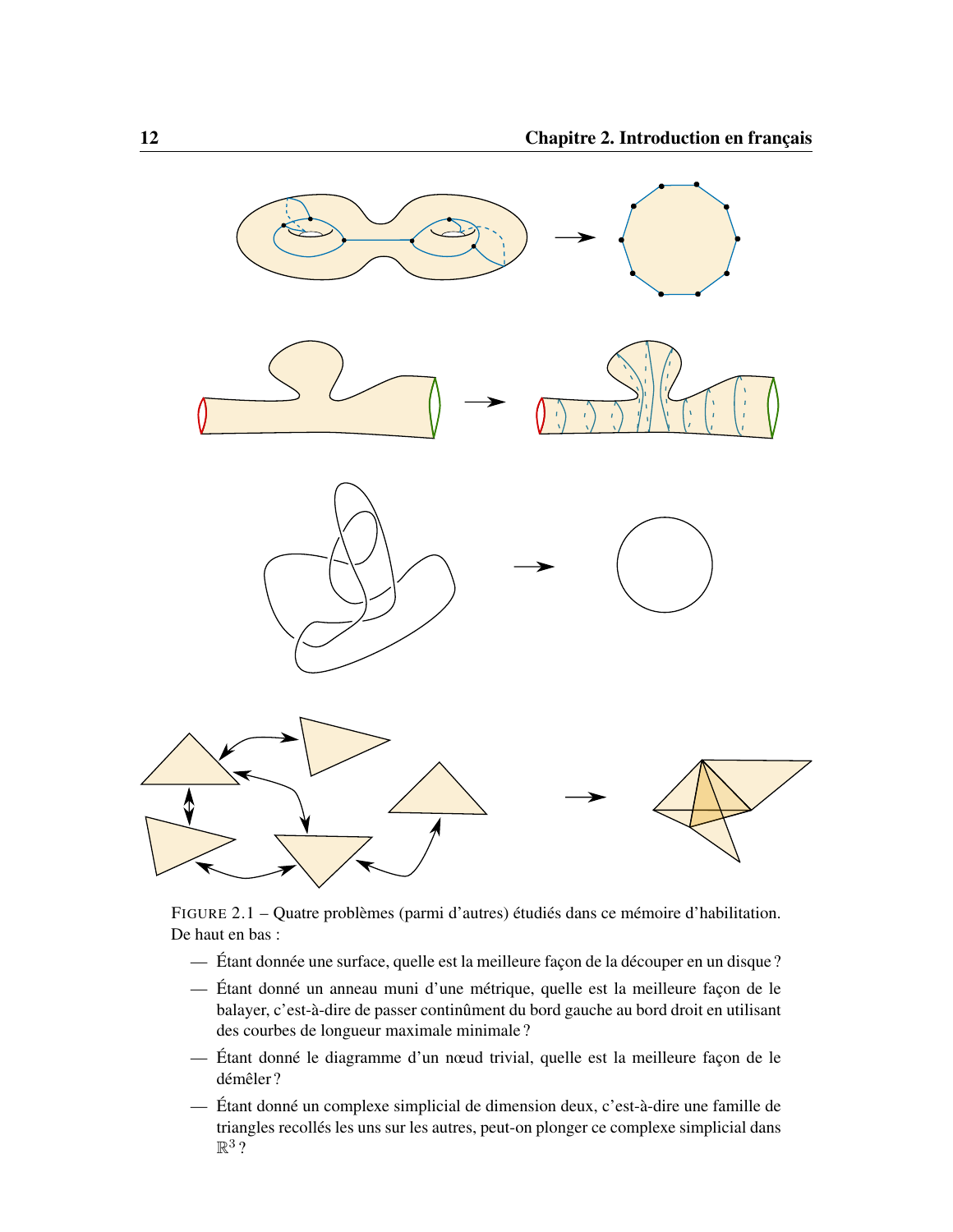## CHAPTER 3

#### <span id="page-24-0"></span>Preliminaries

In this chapter, we introduce the main objects that will be used repeatedly throughout the remaining chapters. The aim of these preliminaries is to be concise and serve as a quick reference while reading the different chapters. For in-depth background on the various objects that will be studied here, we refer the reader to the textbooks of Hatcher [\[95\]](#page-113-0) and Stillwell [\[176\]](#page-120-0) (for algebraic topology), Mohar and Thomassen [\[142\]](#page-117-0) (for graphs on surfaces), Schultens [\[168\]](#page-119-1) (for 3-manifold theory), Rolfsen [\[164\]](#page-119-2) (for knot theory), Arora and Barak [\[7\]](#page-106-1) (for computational complexity) and Cygan et al. [\[45\]](#page-110-0) (for parameterized algorithms).

Surfaces. A *surface* is a topological space where each point has an open neighborhood homeomorphic to  $\mathbb{R}^2$ . We will also refer to *surfaces with boundary*, where each point has an open neighborhood homeomorphic to  $\mathbb{R}^2$  or to a half-space  $\{(x, y) \in \mathbb{R}^2 \mid x \ge 0\}$ , the latter points are the *boundary* of the surface. By a common abuse of language, we will not always specify "with boundary" when obvious from the context. Compact connected surfaces are classified (up to homeomorphism) by their *orientability* and their *genus*. For surfaces with boundaries, the same classification holds, with the number of boundaries as an additional parameter. Throughout this document, surfaces will always be denoted by  $S$ , q will denote their genus, and b will denote the number of boundaries. The genus quantifies intuitively the number of holes in the surface, while the orientability detects whether one can reach the other side of a surface by simply walking on it. The *Euler characteristic* of a surface equals  $2 - 2g - b$  in the orientable case and  $2 - g - b$  in the non-orientable case. Figure [3.1](#page-25-0) pictures common examples of low-genus surfaces.

A *path* on a surface is a map  $p : [0, 1] \rightarrow S$ . An **arc** is a path with endpoints on the boundary of the surface. A *loop* based at x is a path such that  $p(0) = p(1) = x$ . A *closed curve* is a path where the two endpoints are the same and thus can be thought of as a map  $\mathbb{S}^1 \to S$ . A *curve* is a path or a closed curve. A path, loop or closed curve is *simple* if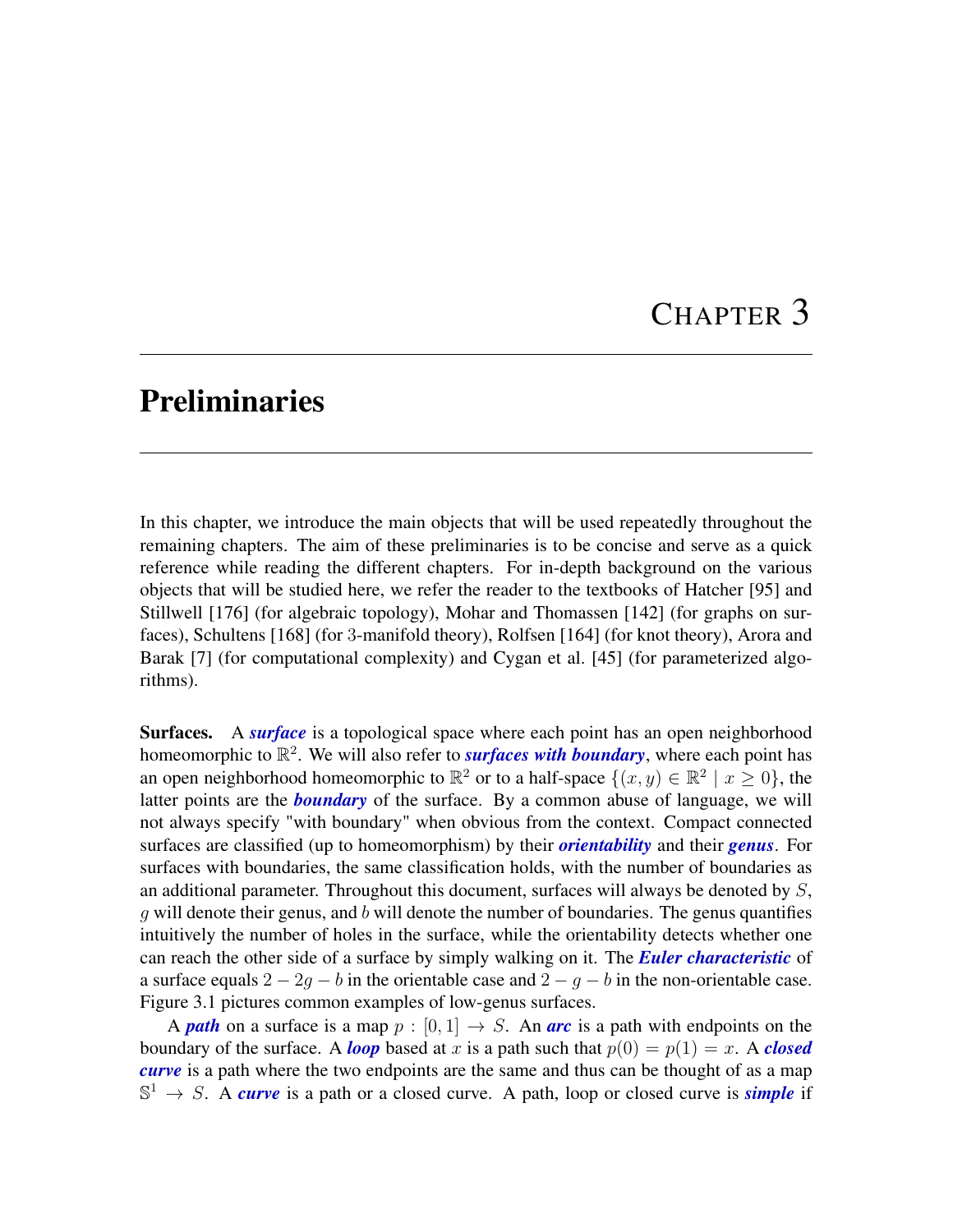<span id="page-25-0"></span>

FIGURE 3.1 – Examples of (mostly) orientable surfaces: from top left to bottom right, a sphere, a torus (genus 1), a double torus (genus 2), a disk (genus 0, one boundary), a cylinder (also called annulus, genus 0, two boundaries), a pair of pants (genus 0, 3 boundaries) and a Möbius band (non-orientable, genus 1, one boundary).

the corresponding map is injective. Homotopy captures the intuitive notion of continuous deformation: two closed curves  $\gamma_1$  and  $\gamma_2$  are (freely) *homotopic* if one can be continuously deformed into the other, i.e., there exists a continuous map  $h : [0,1] \times \mathbb{S}^1 \to S$  so that  $h(0, \cdot) = \gamma_1$  and  $h(1, \cdot) = \gamma_2$ . Two simple closed curve are *isotopic* if they are homotopic via a homotopy such that  $h(t, \cdot)$  is a simple closed curve for any  $t \in [0, 1]$ . Homotopy can similarly be defined for loops with a common basepoint with the constraint that all the intermediate curves also go through the basepoint, and for arcs with various restrictions as to whether and how the endpoints can move on the boundary. The homotopy classes of loops on a surface form a group called the *fundamental group* of the surface, denoted by  $\pi_1(S)$ . We will also encounter the notion of homology in Chapter [6,](#page-68-0) which is a looser notion of equivalence than homotopy: intuitively, two closed curves are homologous if they cobound a surface. Homology and homotopy generally differ, but on the torus they coincide. The homology classes of closed curves form an abelian group  $H_1(S)$ , and on the torus  $S = \mathbb{S}^1 \times \mathbb{S}^1$ , we have  $H_1(S) = \pi_1(S) = \mathbb{Z}^2$ : closed curves on the torus can be classified by how many times they wind around the torus in the direction of the two  $\mathbb{S}^1$ s.

Continuous metrics on surfaces. This classification via genus, orientability and number of boundary components only perceives surfaces through a *topological* lens. For many problems studied in this manuscript, we will be also very interested in looking at surfaces through a *geometric* lens, i.e., endowing them with a metric structure. Perhaps the most intuitive metric structure that one can define on a surface is obtained by defining an embedding of the surface into  $\mathbb{R}^3$ , i.e., an injective map  $i : S \hookrightarrow \mathbb{R}^3$ . Then the usual metric structure of  $\mathbb{R}^3$  naturally defines a length for paths on the surface, and thus a distance function between points. However, it is more standard and fruitful to adopt the following intrinsic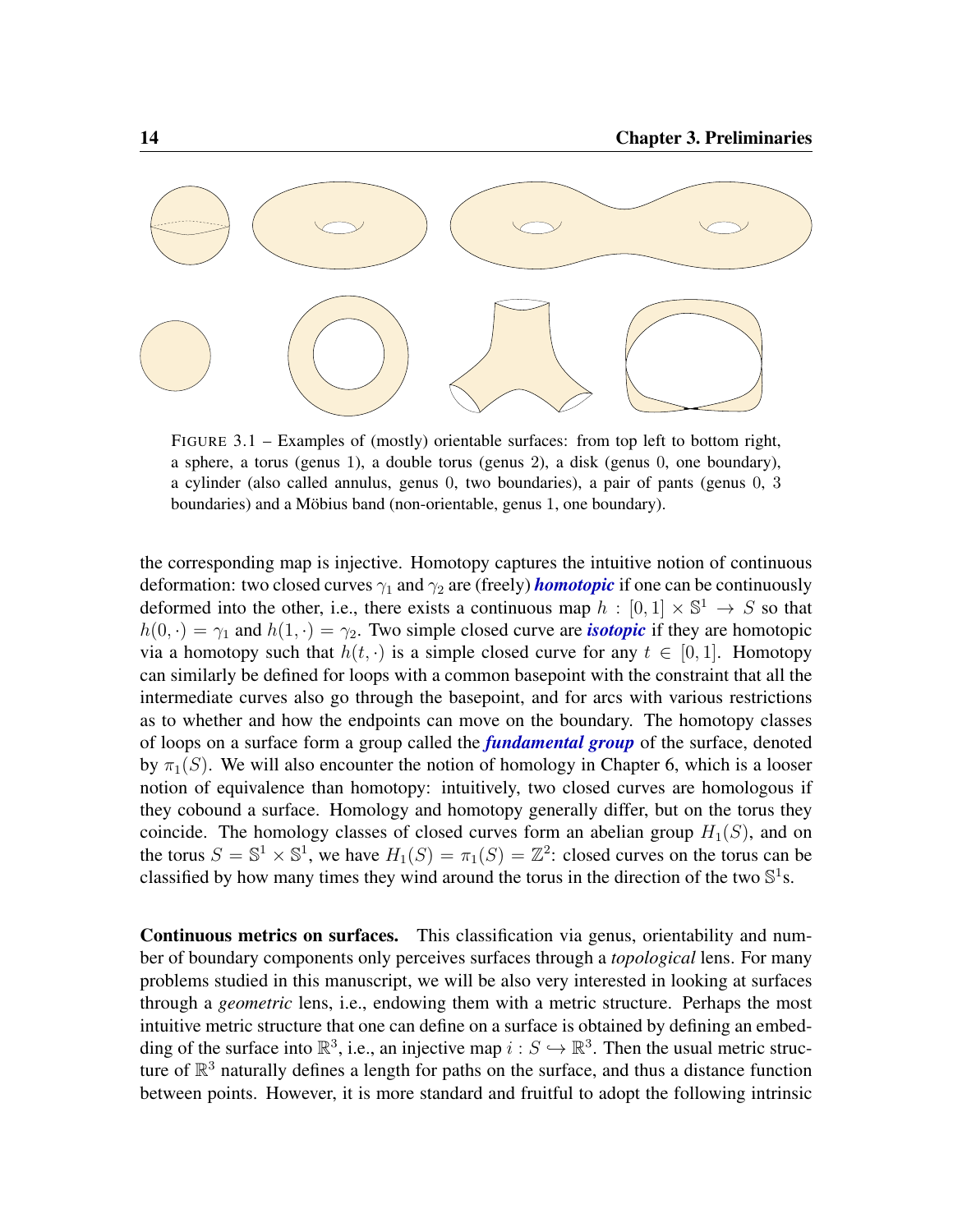viewpoint: a **Riemannian metric** on a surface S is an inner product  $g_x$  on the tangent spaces  $T_xS$  that varies smoothly when x moves on S. This inner product induces a length on the smooth curves on the surface: if p is a path on S, its length is  $\int_0^1 \sqrt{g_x(p'(t), p'(t))}$ , and thus we can define a distance by taking the infimum of the length of all paths connecting two points. A *geodesic* on a Riemannian surface is a path or a closed curve that is locally minimal, i.e., such that any local perturbation increases its length. Let us emphasize here that a geodesic may not be a shortest path, as the minimality condition is only local. A local invariant of a Riemannian metric is its *curvature*, which quantifies how locally bent the metric is. One intrinsic way to define it is via the formula  $K(p) = \lim_{r \to 0} \frac{12(\pi r^2 - A(p,r))}{\pi r^4}$  $\pi r^4$ where  $A(p, r)$  denotes the area of the ball centered at p of radius r. Thus the curvature measures how locally the area of balls differs from the Euclidean area. Surfaces of constant curvature will be of particular interest to us: the geometries in constant positive, zero and negative curvature are respectively called *spherical*, *Euclidean* and *hyperbolic*. The Gauss-Bonnet theorem is a fundamental formula relating the geometry and the topology of surfaces: it shows that  $\int_S K dA = 2\pi \chi(S)$ , where K is the curvature and  $\chi(S)$  denotes the Euler characteristic. Therefore, the topology restricts strongly the geometry that a surface can be endowed with: for example in the orientable world, only the sphere can be endowed with a spherical metric, only the torus can be endowed with a Euclidean metric, and all the other surfaces can only be endowed with hyperbolic metrics.

Graphs on surfaces and discrete metrics. The previous paragraph described how to endow a surface with a continuous metric. A discrete converse is provided by a graph embedded on a surface. In this manuscript, we will allow for a fairly general class of graphs, allowing loops and multiple edges. Graphs without those will be referred to as *simple graphs*. A graph  $G = (V, E)$  can naturally be seen as a topological space, and an *embedding* of G on a surface is an injective map  $i: G \rightarrow S$ , i.e., a drawing of the graph on the surface without crossings. As is customary, we will often identify a graph with its embedding when there is no ambiguity. A *planar graph* is a graph embedded in the plane  $\mathbb{R}^2$ , or equivalently on the sphere  $\mathbb{S}^2$ . An embedding of a graph defines *faces* F which are connected components of the complement  $S \setminus i(G)$ , and an embedding is *cellular* if all the faces are homeomorphic to open disks. In a strong sense, cellular embeddings are the most natural ones, as any embedding on a surface of minimal genus is cellular. A *triangulation* is an embedded graph where all the faces are triangles, i.e., are adjacent to three edges. A key invariant of cellularly embedded graphs is the *Euler characteristic*  $\chi = |V| - |E| + |F|$ which, as the name indicates, equals the Euler characteristic of the surface, i.e.  $2-2g-b$ , or  $2-q-b$  respectively for orientable or non-orientable surfaces. This equality implies that the number of edges of a simple graph satisfies  $|E| = |V| + O(q+b)$ , and we will refer to  $|E|$  as the complexity of the graph, which thus, up to a constant factor, also controls the number of vertices and faces. Cellularly embedded graphs can be described in a purely combinatorial way, independently of the precise location of the vertices and the edges on the surface: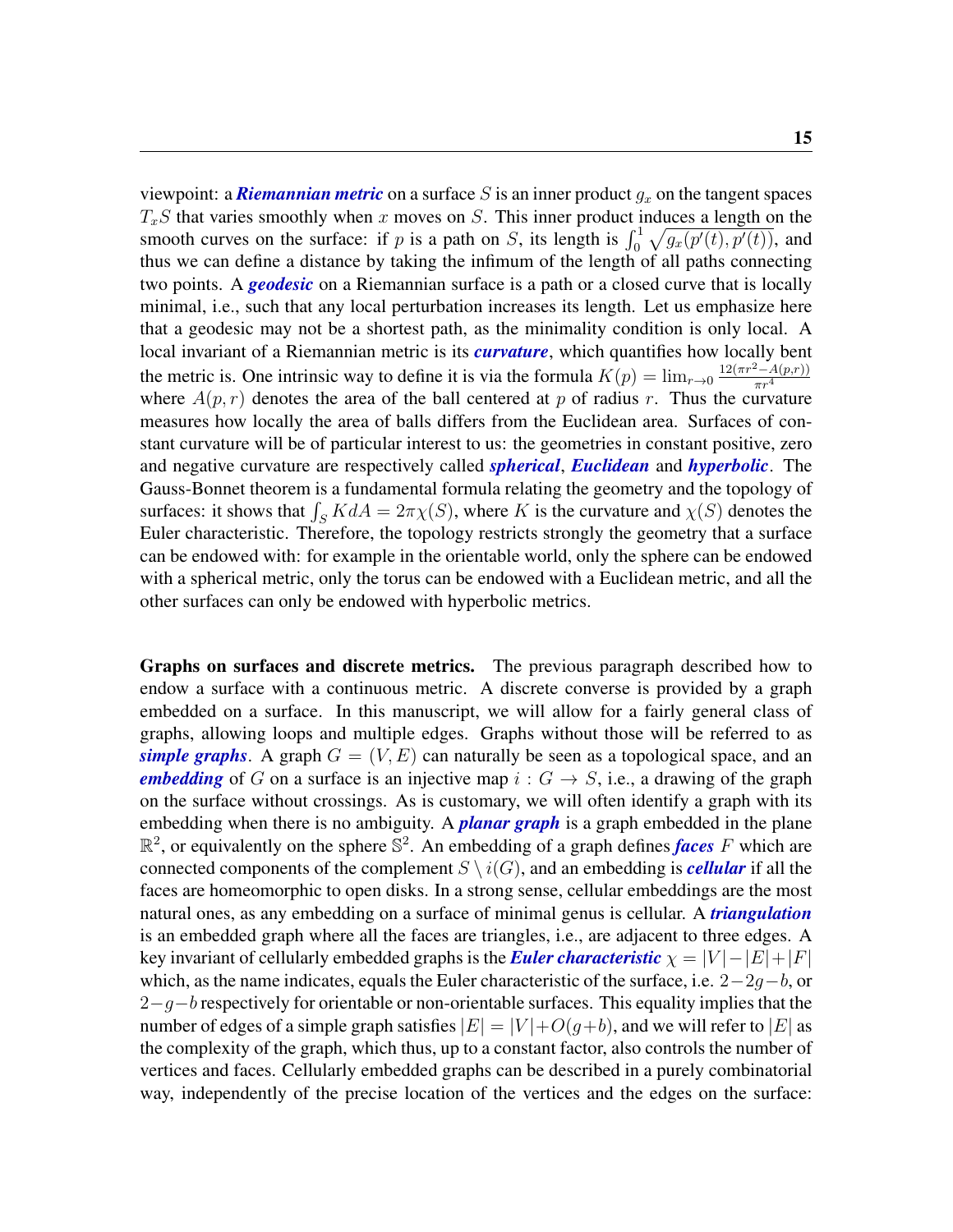the combinatorial data of the faces, described by the ordered list of edges<sup>[1](#page-27-0)</sup> that they are adjacent to, suffices to reconstruct the homeomorphism class of the embedded graph. Such a data is generally referred to as a *combinatorial map*. Non-cellularly embedded graphs can be encoded in a similar fashion by also specifying the topology (genus, orientability, number of boundary components of each face, yielding an *extended combinatorial map*. Some morally equivalent notations are *rotation systems* [\[142\]](#page-117-0), *fat graph* [\[82\]](#page-112-1) or *ribbon graphs* [\[61\]](#page-111-1). When discussing algorithms and manipulating embedded graphs either as inputs or intermediate objects, they will always be encoded using a combinatorial map, it is easy to see that such a data structure has size  $O(|E|)$ .

A *walk* on an embedded graph is a path on the surface following the edges of the graph. The graph induces a length function on walks by counting the number of edges it uses, which in turn induces a distance function on vertices by considering the shortest walk connecting them. Therefore, embedded graphs provide a discrete way of endowing a surface with a metric, and we call this discrete model a *combinatorial surface*. When the embedded graph is weighted, the corresponding metric structure can be made more precise by taking into accounts the weights when evaluating the lengths of paths.

We will often employ a different way of using a graph as a metric, relying on duality. A path  $p$  on a surface is in *general position* with respect to an embedded graph  $G$  if the intersection points  $p \cap G$  only occur on edges of G, are finite and are transverse, i.e., locally the path always crosses an edge that it intersects. Likewise, two embedded graphs are in general position if they only intersect at edges and these intersections are finite and transverse. An embedded graph induces a length function on paths in general position by simply counting the number of intersections with the graph. Hence it defines a distance function between any two points in the complement of the graph by considering the infimum of the length of all the paths connecting those two points. We call such a metric structure a *cross-metric* surface. Cross-metric surfaces were was first introduced by Colin de Verdière and Erickson in [\[38\]](#page-109-0). The graph-theoretically minded reader will not be fazed by this definition: it amounts to considering the *dual graph* of the embedding, obtained by putting a vertex in each face and connecting (dual) vertices when they are separated by an edge. Then each path in general position can be pushed on this dual graph, and the cross-metric structure boils down to the combinatorial structure of the dual graph. Yet the point of view of cross-metric surfaces has some benefits when we use topological arguments: most importantly the paths that we consider are the paths in general position with respect to a graph, compared to walks on the edges of a graph. The former setting has more "space", and for example in some settings will allow us to consider simple paths, which in the combinatorial setting would use repeated edges and thus would be harder to consider simple. In turn, simple paths are important because they are easily cut along, yielding a new surface with boundary. In this manuscript, we will alternate between the combinato-

<span id="page-27-0"></span><sup>1.</sup> To be precise, we actually use four *flags* per edge, in order to know precisely to which side of the edge and in which direction each face is attached.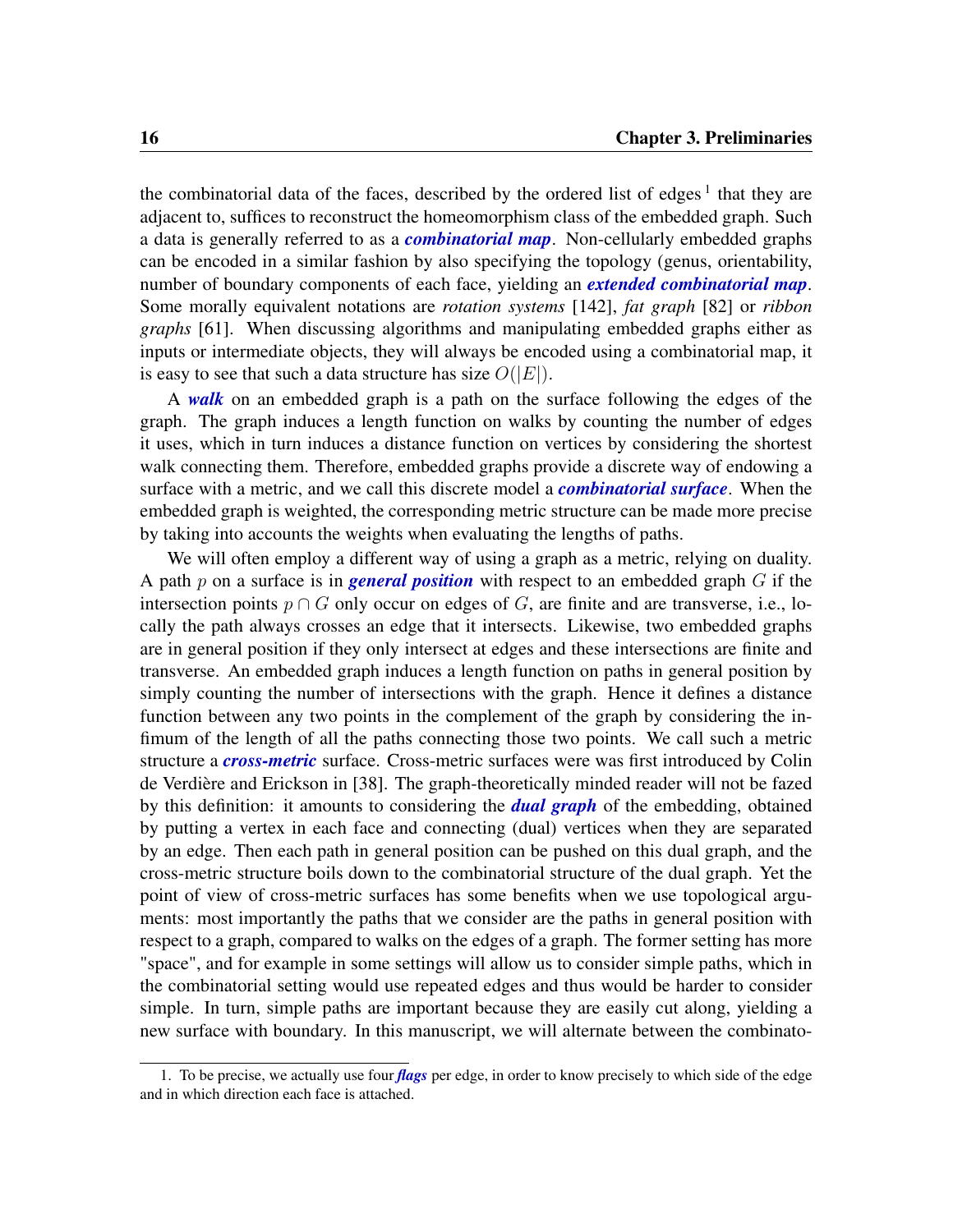<span id="page-28-1"></span><span id="page-28-0"></span>

FIGURE 3.2 – Examples of knots and links. From left to right: the unknot, the trefoil knot, the 2-component unlink, the Hopf Link and the Borromean rings.

<span id="page-28-2"></span>

FIGURE 3.3 – The Reidemeister moves I, II and III

rial and the cross-metric point of view freely depending on which is the most natural for the problem at hand. For a rigorous description of combinatorial surfaces and handling of repeated edges, we refer to the habilitation thesis of Francis Lazarus [\[124\]](#page-116-0).

From many perspectives, graphs on surfaces and Riemannian metrics are two facets of the same coin, which is the study of metric structures on surfaces, and there is quite a wide parallel literature establishing very similar theorems in both settings. The connection can be made formal using for example the two-way street that we designed in [\[S\]](#page-10-1), which allows for a direct translation of some theorems in one setting to the other one. In recent work, Cossarini [\[41\]](#page-109-1) provided a correspondence between the discrete and the continuous world with tighter (and optimal) bounds, with the distinction that the continuous metrics that he relies on are Finsler and not Riemannian, that is, the norm that is used on the tangent space is in general not Euclidean.

**3-manifolds and knots.** A 3-manifold is a topological space where each point has an open neighborhood homeomorphic to  $\mathbb{R}^3$ . As was the case for surfaces, we will also consider 3-manifolds with boundaries, where points on the boundary have an open neighborhood homeomorphic to a half-space  $\{(x, y, z) \in \mathbb{R}^3 \mid x \ge 0\}$ . Examples of 3-manifolds include the 3-dimensional sphere  $\mathbb{S}^3$ , the three-dimensional torus  $\mathbb{S}^1 \times \mathbb{S}^1 \times \mathbb{S}^1$  or the *solid torus*: a torus filled inside, i.e., a space homeomorphic to  $D \times \mathbb{S}^1$ , where D is a topological disk.

A **knot** is an embedding  $K \hookrightarrow M$ , where M is a 3-manifold. In this thesis, we will almost exclusively consider *classical knots*, i.e., knots embedded in  $\mathbb{R}^3$ , or equivalently its compactification  $\mathbb{S}^3$ . An *ambient isotopy*  $i : [0,1] \times \mathbb{S}^3 \to \mathbb{S}^3$  is a continuous family of homeomorphisms such that  $i(0, \cdot)$  is the identity (by a slight abuse of language, we often call  $i(1, \cdot)$  the isotopy). Two knots  $K_1$  and  $K_2$  are considered equivalent if one can be continuously deformed into the other without creating crossings: formally  $K_1$  and  $K_2$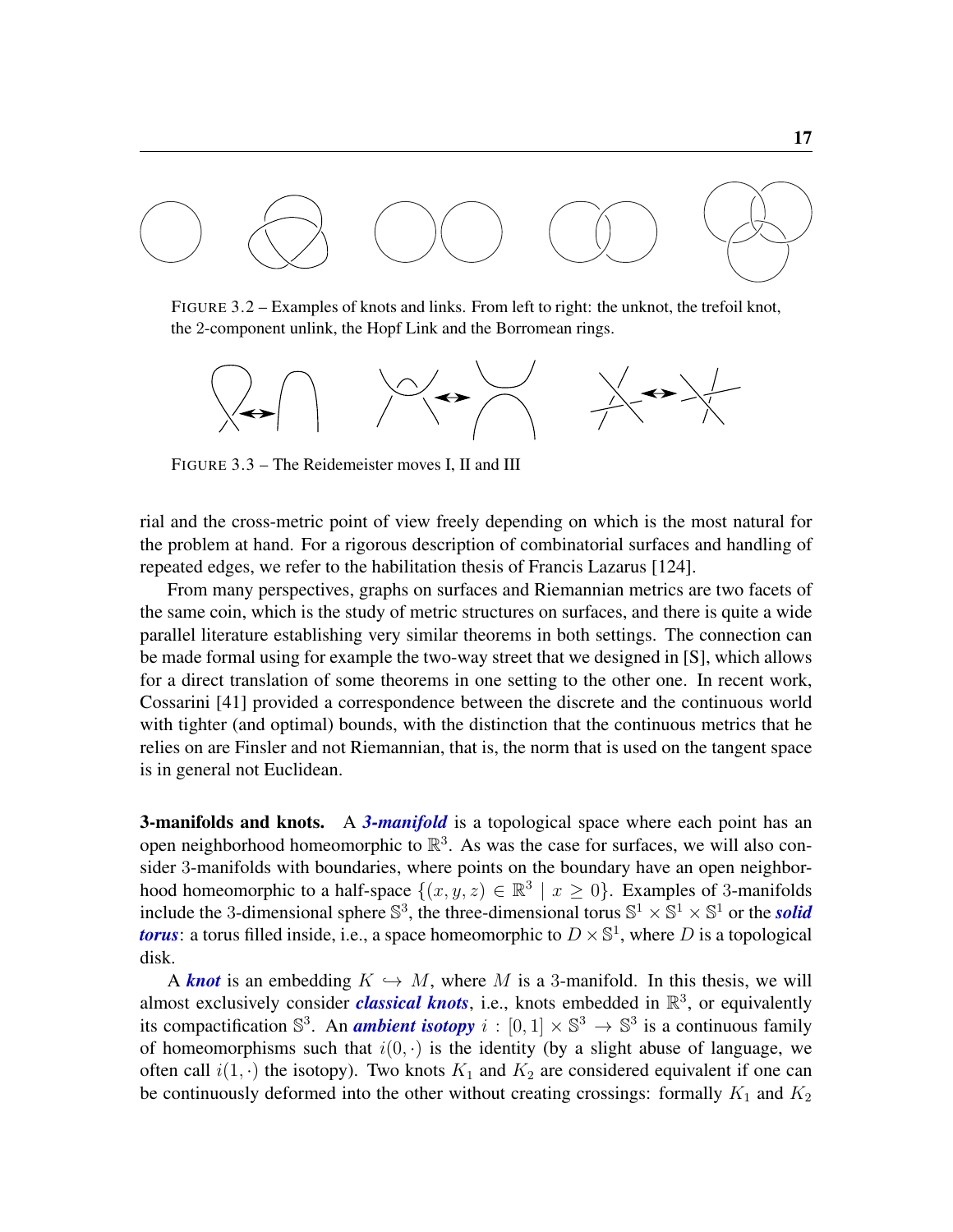<span id="page-29-0"></span>

FIGURE 3.4 – The linking number

are equivalent if there exists an ambient isotopy sending  $K_1$  to  $K_2$ . The *trivial knot*, or *unknot* is the knot described by the standard embedding of  $\mathbb{S}^1$  into  $\mathbb{S}^3$ , see Figure [3.2,](#page-28-1) left. This simple definition already hides a great deal of complexity: it is for example not immediate to prove that the trefoil knot is not isotopic to the unknot, or that there exists a non-trivial knot at all. Since the focus of this thesis is on computational aspects of knot theory, we will restrict our attention to *polygonal knots*, that is, knots of the kind  $K: \mathbb{S}^1 \to \mathbb{S}^3$  where the embedding K is a concatenation of segments. This does not lose much generality: every smooth knot is equivalent to a polygonal knot. But it does rule out some pathological behaviors known as *wild knots*, where some knotting pattern can for example get repeated infinitely many times. The *connected sum* of two knots is obtained by removing a small segment on two knots endowed with some orientation and identifying their endpoints so as to preserve the orientation. This operation is well-defined, and every knot can be decomposed in a unique way into a connected sum of prime knots (knots that can not be decomposed further).

A *link* is a disjoint union of knots. Links are also considered up to ambient isotopy, and the *unlink* on k components is the link obtained by taking k trivial knots contained in  $k$ disjoint balls, see Figure [3.2.](#page-28-1) The *Hopf link* is the 2-component link pictured on Figure [3.2,](#page-28-1) middle right, while the *Borromean rings* are the 3-component link pictured on Figure [3.2,](#page-28-1) right. A *knot diagram* or a *link diagram* is a generic two-dimensional projection of a knot or link, where one indicates at each crossing point which strand is above and which strand is below. Therefore, a knot diagram is a four-valent planar graph with decorations on the vertices, and the pictures in Figure [3.2](#page-28-1) are actually knot and link diagrams. Equivalence of knots or links has a combinatorial interpretation in terms of *Reidemeister moves*, which are pictured in Figure [3.3:](#page-28-2) two knot diagrams represent equivalent knots if and only if they can be related by a finite sequence of such Reidemeister moves [\[157\]](#page-118-1), and a similar theorem holds for links. We will denote by I+ and II+ the Reidemeister moves I and II that increase the number of crossings, and by I- and II- the Reidemeister moves that decrease them. Since they contain knots as a subcase, links are more complicated than knots, but they can be partially distinguished using a very simple invariant called the *linking number*. For two components of a link, this number can be defined by orienting arbitrarily the two components, and summing the number of positive and negative crossings as defined by Figure [3.4.](#page-29-0) One can prove that the resulting quantity is indeed a knot invariant by showing that it is invariant under Reidemeister moves. The linking number directly proves that the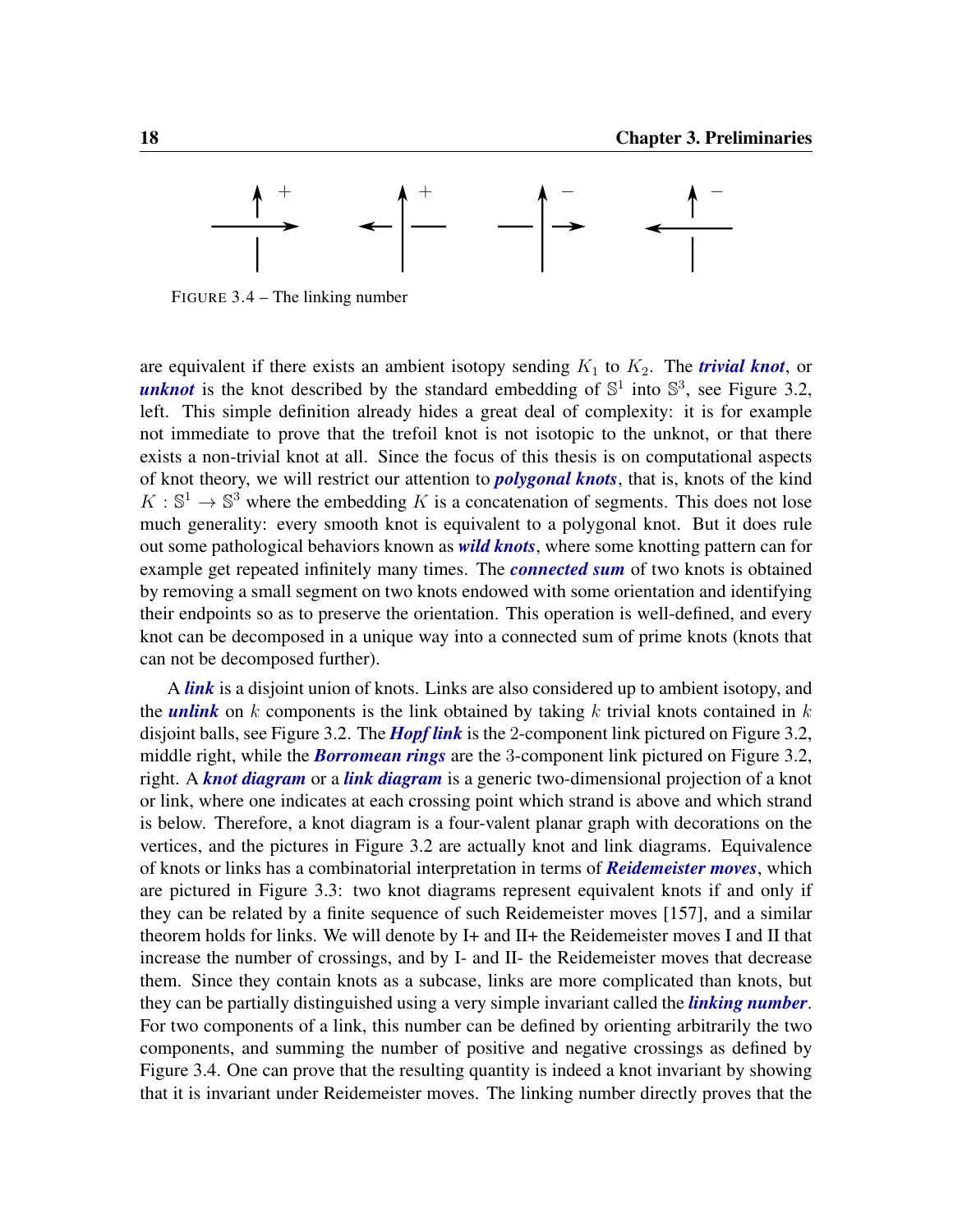Hopf link is not equivalent to the unlink, but is powerless on the Borromean rings, as pairs of components of the Borromean rings have zero linking number (and actually form unlinks when considered in isolation).

Knots and links are important in 3-manifold theory as they naturally provide a host of examples of 3-manifolds: removing a small tubular neighborhood of a classical knot yields a 3-manifold with boundary, and the famous Gordon-Luecke theorem [\[79\]](#page-112-2) shows that two knots are equivalent if and only if their complements are orientation-preserving homeomorphic. The theorem does not hold for links however (see for example Rolfsen [\[164,](#page-119-2) Section 3.A.2]. More subtly, the operations of Dehn filling and Dehn surgery provide a way to define 3-manifolds without boundary from *framed* links. We defer the discussion of these operations to Section [6.2](#page-73-0) where they will be used.

Simplicial complexes. A graph cellularly embedded on a surface provides a discrete way of describing a topological space. It is a nontrivial result [\[105,](#page-114-0) [154\]](#page-118-2) that any surface can be represented this way. Likewise, one can represent more complicated and higherdimensional topological spaces using basic building blocks as follows. A k-dimensional simplex is a topological space homeomorphic to the convex hull of  $k + 1$  points in general position in  $\mathbb{R}^{k+1}$ . Its *faces* are the convex hulls of subsets of these  $k+1$  points (note that each face is also a simplex). A *simplicial complex* is a collection of simplices K embedded in some ambient space  $\mathbb{R}^n$  such that (1) if  $\sigma \in K$  and  $\sigma'$  is a face of  $\sigma$ , then  $\sigma' \in K$  and (2) if  $\sigma, \tau \in K$ , then  $\sigma \cap \tau$  is a common face to  $\sigma$  and  $\tau$ . The union of all the simplices in a simplicial complex forms a topological space, which is often identified with the complex itself. The *vertices* of K are the 0-dimensional simplices. The isomorphism class of a simplicial complex does not depend on the location of the simplices in  $\mathbb{R}^n$ , and a simplicial complex can simply be described combinatorially by specifying which subsets of the vertices form simplices. The k*-skeleton* of a simplicial complex is the collection of all simplices of dimension at most  $k$ . It is an old question whether all topological manifolds can be realized as simplicial complexes, to which the answer is known to be negative, we refer to the book [\[155\]](#page-118-3) for extensive background on this question and its relatives. Yet, as we already said, all the topological surfaces can be triangulated, and this is also the case for all 3-manifolds, by a result of Moise [\[143\]](#page-117-1).

Parameterized algorithms and complexity. We consider that the reader is acquainted with basic notions of complexity theory (Turing machines, polynomial-time algorithms, NP-hardness) as explained for example in Arora and Barak [\[7\]](#page-106-1). In the past decades, two very common approaches have emerged to deal with NP-hard problems. The first one is the design of approximation algorithms (see for example Vazirani [\[180\]](#page-120-1)) and the second one is the design of parameterized algorithms (see for example Cygan et al. [\[45\]](#page-110-0)). As some of our results in Chapter [4](#page-34-0) combine both approaches, we introduce the relevant notions here. The holy grail of approximation algorithms for NP-hard problems is a *Polynomial-Time*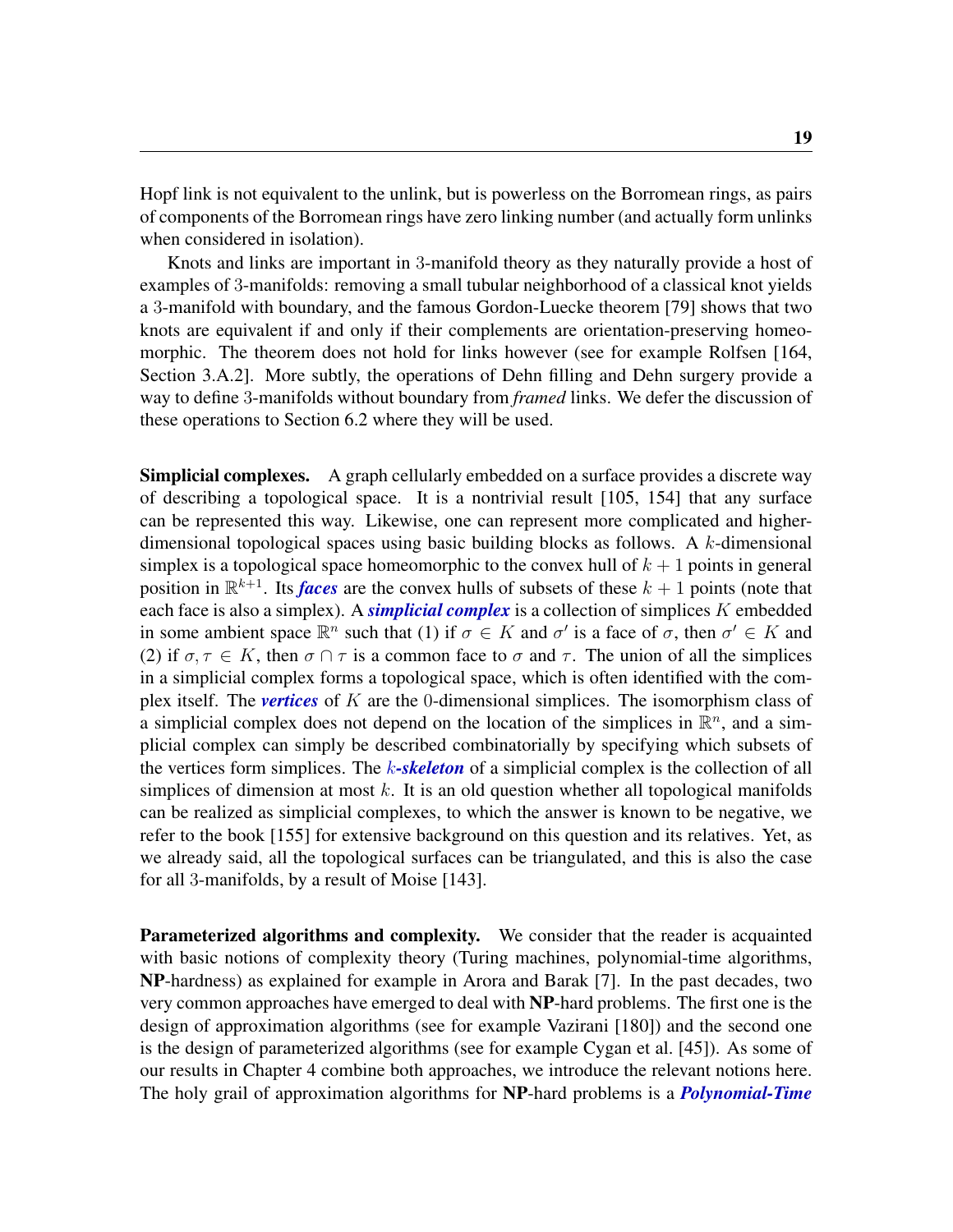*Approximation Scheme* (PTAS): an *approximation scheme* for a minimization problem is a family of algorithms  $A_{\varepsilon}$  parameterized by  $\varepsilon$ , such that each algorithm  $A_{\varepsilon}$  is a  $(1 + \varepsilon)$ approximation algorithm, i.e., it outputs a solution of cost at most  $(1 + \varepsilon)OPT$ , where  $OPT$  is the value of the optimal solution. An algorithmic problem with input of size n and provided with a parameter p is *fixed parameter tractable* (FPT) for the parameter p if it can be solved in time  $f(p)poly(n)$ , where f is a computable function and poly denotes a polynomial function. It has now been clearly demonstrated that FPT algorithms often provide improved runtimes compared to classical ones, even when the size of the parameter is not bounded.

There is a parameterized theory of complexity mirroring the classical theory of NPhardness, for which we will only refer to textbooks (e.g., Downey and Fellows [\[58\]](#page-111-2)) and just use the fact that under standard conjectures, a problem that is W[1]*-hard* is not FPT, and thus that W[1]-hardness (conjecturally) precludes the existence of an  $f(p)poly(n)$  algorithm. Typically,  $W[1]$ -hardness is established by reducing from another  $W[1]$ -hard problem using a *parameterized reduction*, that is, a FPT reduction where the size of the reduced parameter is controlled by the input parameter. Typical  $W[1]$ -hard problems are the problems of determining the existence of a clique of size k in a graph, or an independent set of size k. A lesser known problem is the GRID TILING problem (defined in Section [4.3\)](#page-43-0), which has now been identified as a very convenient problem to establish  $W[1]$ -hardness of problems in planar graphs (see Cygan et al. [\[45,](#page-110-0) Chapter 14]).

In the past decade, a complexity theory that is finer than the usual ones (parameterized or not) has emerged, allowing to prove explicit lower bounds on the complexity of algorithms for certain problems, under stronger conjectures. The *Exponential Time Hypothesis* (ETH), which is now established as a key conjecture in the field, stipulates that there is a positive value s such that  $3$ -SAT cannot be solved by an algorithm running in time  $2^{sn}(n+m)^{O(1)}$ , where n and m denote respectively the number of variables and clauses. As we will see in Chapter [4,](#page-34-0) the ETH can be used as a starting hypothesis to prove explicit lower bounds for algorithms for numerous problems. We refer to Williams [\[183\]](#page-120-2) for an introduction to the blooming field of fine-grained complexity.

**Graph decompositions.** A *tree decomposition* of a graph G is a pair  $(T, \chi)$  where  $T =$  $(I, F)$  is a tree, and  $\chi = {\chi_i \mid i \in I}$  is a family of subsets of V called *bags* such that:

- 1. Every vertex of  $G$  appears in some bag of  $G$ .
- 2. For every edge  $e = uv$  of G, there exists a bag that contains both u and v.
- 3. For every vertex v of G, the set of bags that contain v form a connected subtree  $T_v$  of T.

The *width* of the decomposition is one less than the maximum size of a bag in  $\chi$ . The *treewidth* of a graph G, denoted by  $tw(G)$ , is the minimum width over all possible tree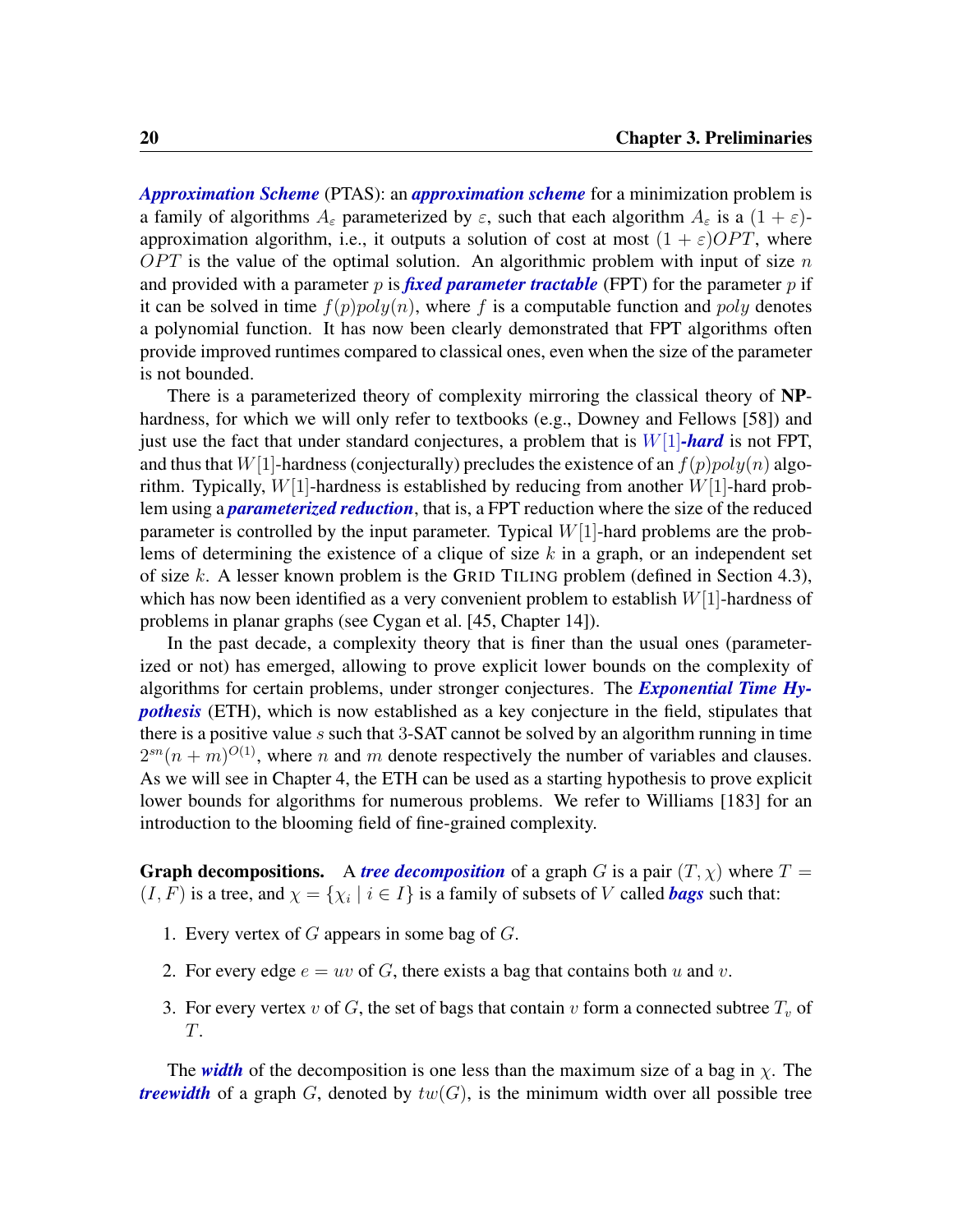decompositions of G. Intuitively, the treewidth of a graph is a quantitative measure of how much a graph looks like a tree: a connected graph has treewidth 1 if and only if it is a tree, while a complete graph  $K_n$  has treewidth  $n-1$  and a  $k \times k$  grid has treewidth k. While originally introduced as a technical tool in structural graph theory, treewidth has emerged as a key parameter in the design of parameterized algorithms, as tree-like structures allow for efficient algorithms based on dynamic programming (see the discussion in Section [8.1](#page-94-1) for specific examples in the case of topological problems). We will see in Chapter [4](#page-34-0) a converse of this: one can prove precise computational lower bounds for a general family of problems (constraint satisfaction problems) when parameterizing by the treewidth of the underlying graph.

Two other graph decompositions that will be mentioned in this thesis are the *pathwidth* and the *branchwidth*. Pathwidth is defined using path decompositions, which mirror tree decomposition except for the fact that the bags are structured along a path. Therefore pathwidth quantifies how much a graph looks like a path. Branchwidth is a variant of treewidth: the two quantities are always within a constant factor of each other. Branchwidth, and the underlying branch decompositions, display additional structural properties in the case of embedded graphs, and in particular the branchwidth of planar graphs is known to be computable in polynomial time (for treewidth, this is a famous open problem). We refer to Seymour and Thomas [\[170\]](#page-119-3) for the algorithm and appropriate definitions.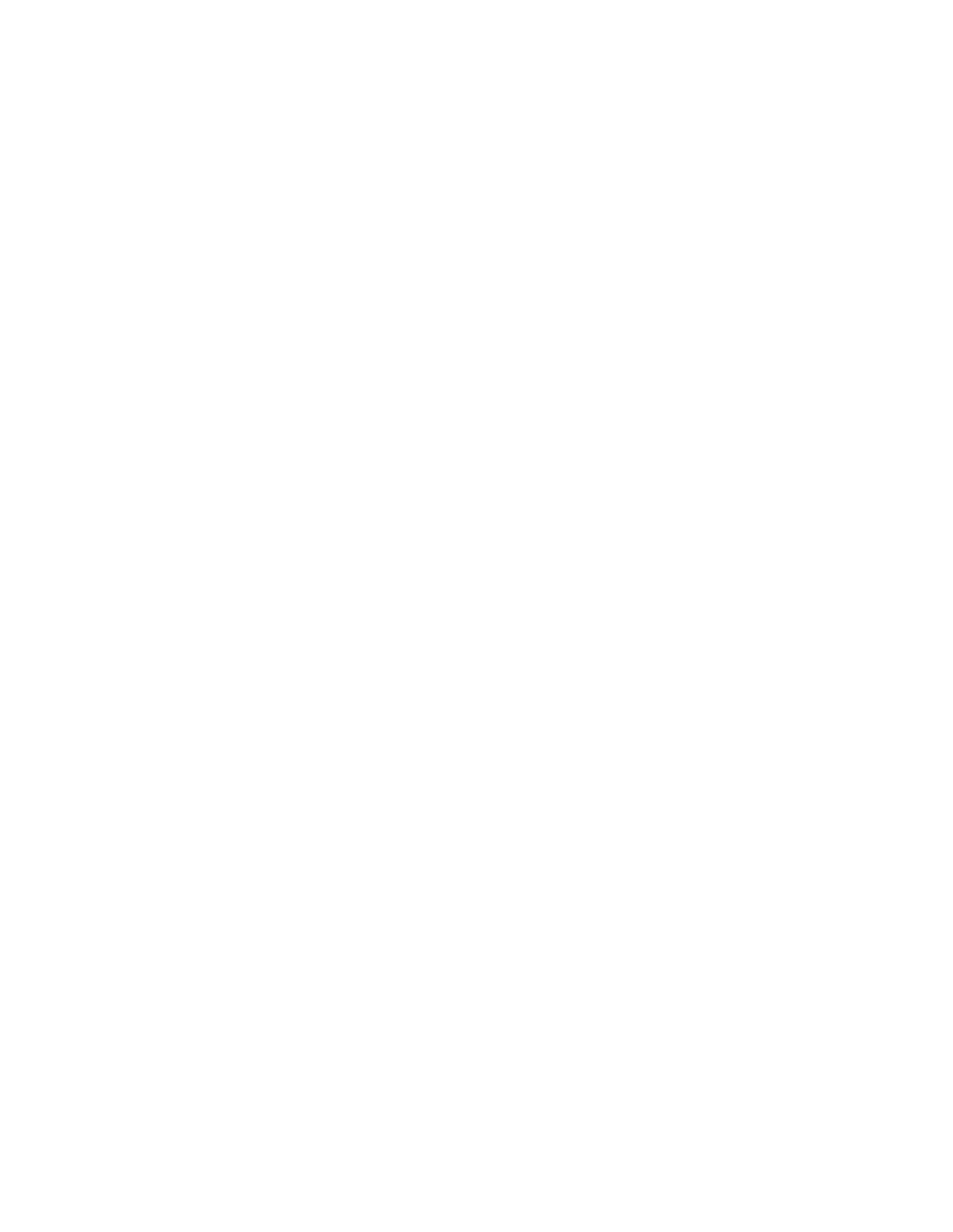### CHAPTER 4

### <span id="page-34-2"></span><span id="page-34-0"></span>Cutting a surface: approximation schemes and lower bounds

The material in this chapter comes from the three articles [\[D,](#page-8-1) [K,](#page-9-0) [N\]](#page-10-3) which were co-authored with Vincent Cohen-Addad, Éric Colin de Verdière and Dàniel Marx.

#### <span id="page-34-1"></span>4.1 Introduction

In this chapter, we tell the story of our three articles [\[D,](#page-8-1) [K,](#page-9-0) [N\]](#page-10-3) which establish approximation algorithms and lower bounds for two cutting problems for graphs embedded on surfaces: the SHORTEST CUT GRAPH problem and the MULTICUT problem (and its close variant MULTIWAY CUT). The main results are summarized in Table [4.1.](#page-35-1)

The shortest cut graph problem. When one is given a graph embedded on a surface, one of the first things one wants to do with it is to cut the surface open into a disk. One way to do so is by cutting along a subgraph of the original graph: For a graph  $G$  with  $n$ vertices embedded on a surface S of genus g, a *cut-graph* of G is a subgraph  $C \subseteq G$  such that cutting G along C gives a topological disk. See an example in Figure [4.1.](#page-36-0) This is a key primitive for a wide range of applications:

• The first application is perhaps to simply represent the graph, as is done seamlessly throughout this document: once an embedded graph  $G$  is cut along a subgraph  $C$  to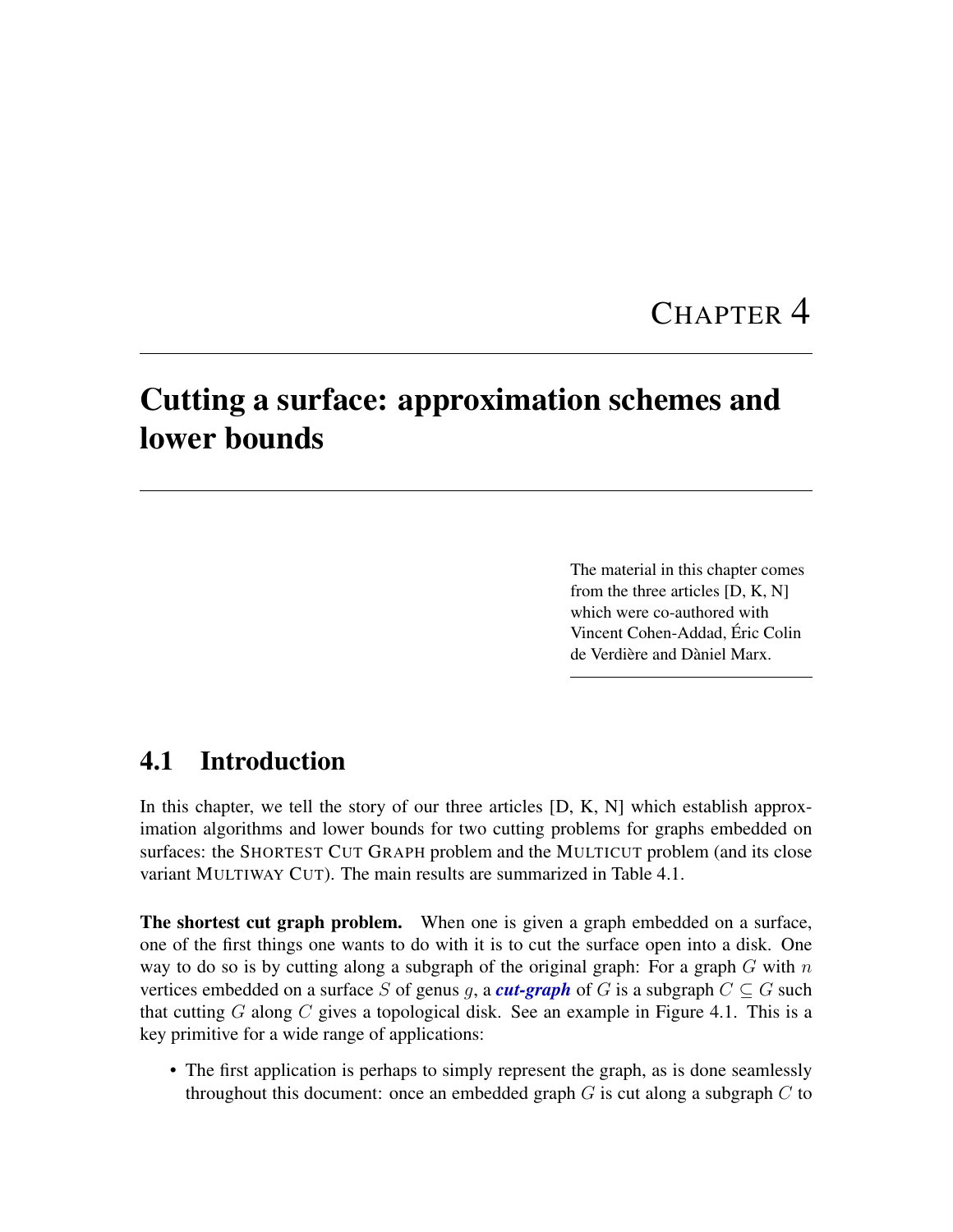<span id="page-35-1"></span><span id="page-35-0"></span>

|          | <b>SHORTEST CUT GRAPH</b>                                            | MULTI(WAY) CUT                           |
|----------|----------------------------------------------------------------------|------------------------------------------|
| Exact    | $n^{O(g)}$ [63]                                                      | $n^{O(\sqrt{g^2+gt})}$ [37]              |
|          | $O(\log^2 g)$ in time $O(n \log n)$ [63]                             | $1 + \varepsilon$ in time                |
| Approx.  | $1 + \varepsilon$ in time $f(g, \varepsilon)n^3$ [N]                 | $f(g, t, \varepsilon)n \log n$ [K]       |
|          | $1 + \varepsilon$ in time $f(g, \varepsilon)$ n log n [This chapter] |                                          |
|          | $NP$ -hard [63]                                                      | NP-hard for $t = 3$ [46]                 |
|          | W[1]-hard w.r.t. $q$ [D]                                             | APX-hard for $t = 3$ [46]                |
| Lower b. | $n^{\Omega(g/log(g))}$ assuming ETH [D]                              | W[1]-hard w.r.t. $q$                     |
|          |                                                                      | for $t = 4$ [D]                          |
|          |                                                                      | $n^{\Omega(\sqrt{g^2+gt/\log(g^2+gt))}}$ |
|          |                                                                      | assuming ETH [D]                         |

TABLE 4.1 – Approximate and exact algorithms for SHORTEST CUT GRAPH and MULTI-CUT problems for graphs of genus  $g$ . In the right column, upper bounds are for MULTICUT, lower bounds are for MULTIWAY CUT.

yield a planar graph, one can represent G by drawing the planar graph  $G \setminus C$  and the gluing rules on its boundary  $C$  to recover the full graph  $G$ .

- Cutting a surface into a disk is a cookie-cutter first step in algorithm design, as it allows to solve algorithmic problems on surface-embedded graphs using a simple paradigm: first cut the surface into a disk, then solve the planar problem using the wide array of algorithmic tools available for planar graphs, and finally glue back the disk into a surface and update the solution accordingly.
- In computer graphics or mesh processing, simplifying the topology of a surface is an important step for example in topological noise removal [\[184\]](#page-120-3), parameterization [\[54,](#page-110-2) [83\]](#page-113-1) or texture mapping [\[128\]](#page-116-1).

In all these applications, it is crucial to control the *length* of the object used to cut the surface into a disk: indeed, if this length stays reasonable, the main features of the embedded graph will be somewhat similar in the remaining planar graph, which ensures that we will not pay too much when re-gluing the surface into its original shape. With this goal in mind, Erickson and Har-Peled [\[63\]](#page-111-0) introduced the problem of computing the shortest cut-graph: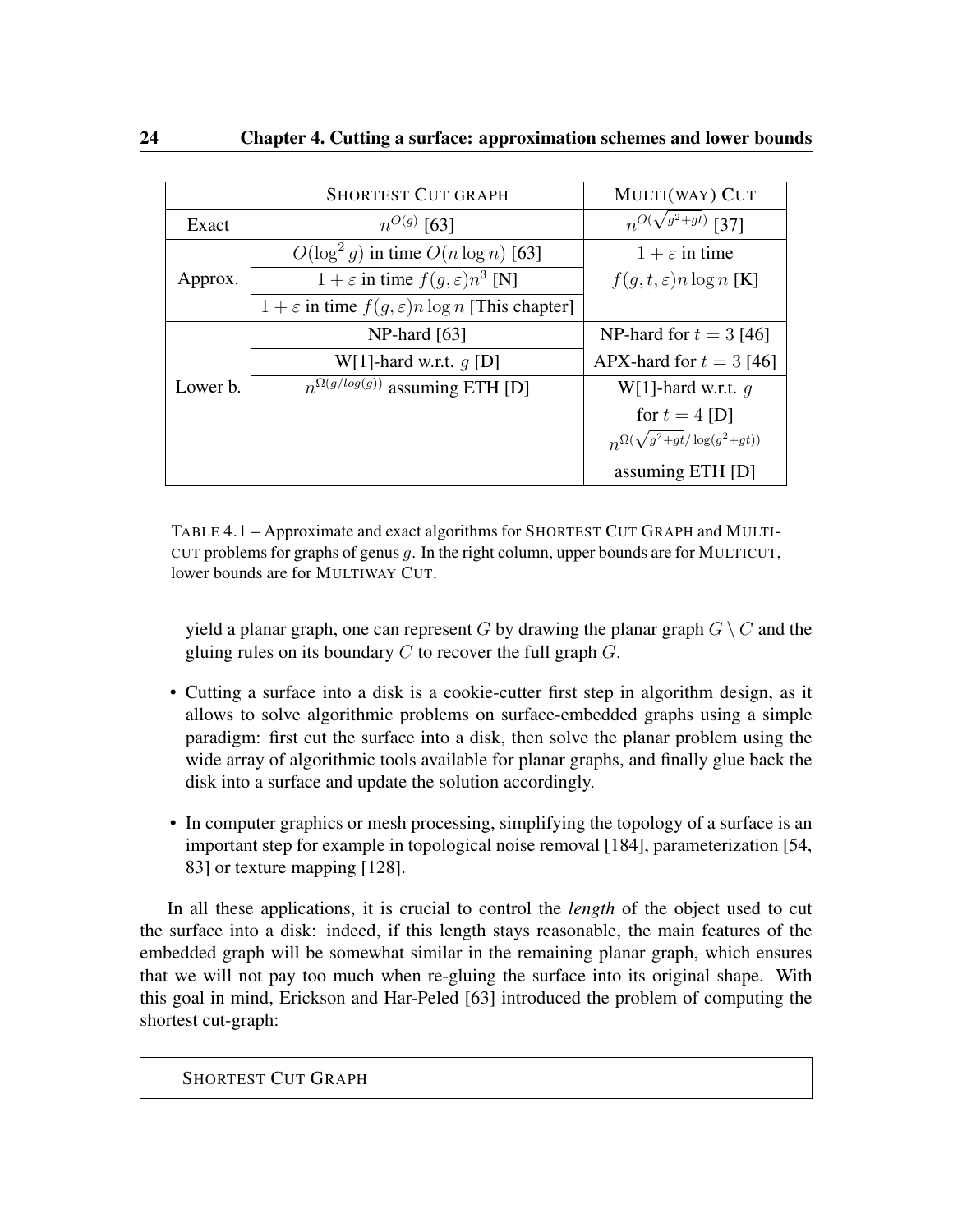

FIGURE 4.1 – A cut graph C of a graph G cellularly embedded on a surface S is a subgraph of  $G$  such that cutting  $S$  along  $C$  yields a disk.

**Input:** An edge-weighted graph  $G$  cellularly embedded on a surface  $S$ , and an integer  $k$ .

**Output:** Is there a subgraph  $C \subseteq G$  of length at most k such that cutting S along C yields a disk?

They provided a host of results on this problem: they showed that it is NP-hard, provided an  $n^{O(g)}$  algorithm to compute it exactly, as well as an  $O(g^2 n \log n)$  algorithm to compute a  $O(\log^2 g)$  approximation. They left as an open problem the fixed-parameter tractability of the problem, that is, whether there exists an algorithm to compute it exactly in time  $f(g)n^{O(1)}$ . This is a particularly relevant question here as in most practical applications (think about road networks or digitized objects), the genus of the embedded graph is much smaller than the complexity of the graph itself, and thus having an algorithm where the dependency on the genus is isolated could drastically change the efficiency of the algorithm. Furthermore, the shortest cut graph problem contains as a sub-problem the planar Steiner tree problem: intuitively, in order to cut a surface with small, localized handles, into a disk, one must first connect all the handles. The Steiner tree problem famously admits a fixed-parameter algorithm when parameterized by the number of terminals [\[59\]](#page-111-0). This gives grounds to be optimistic.

This open problem has kept me occupied for quite some time. Solving it was already an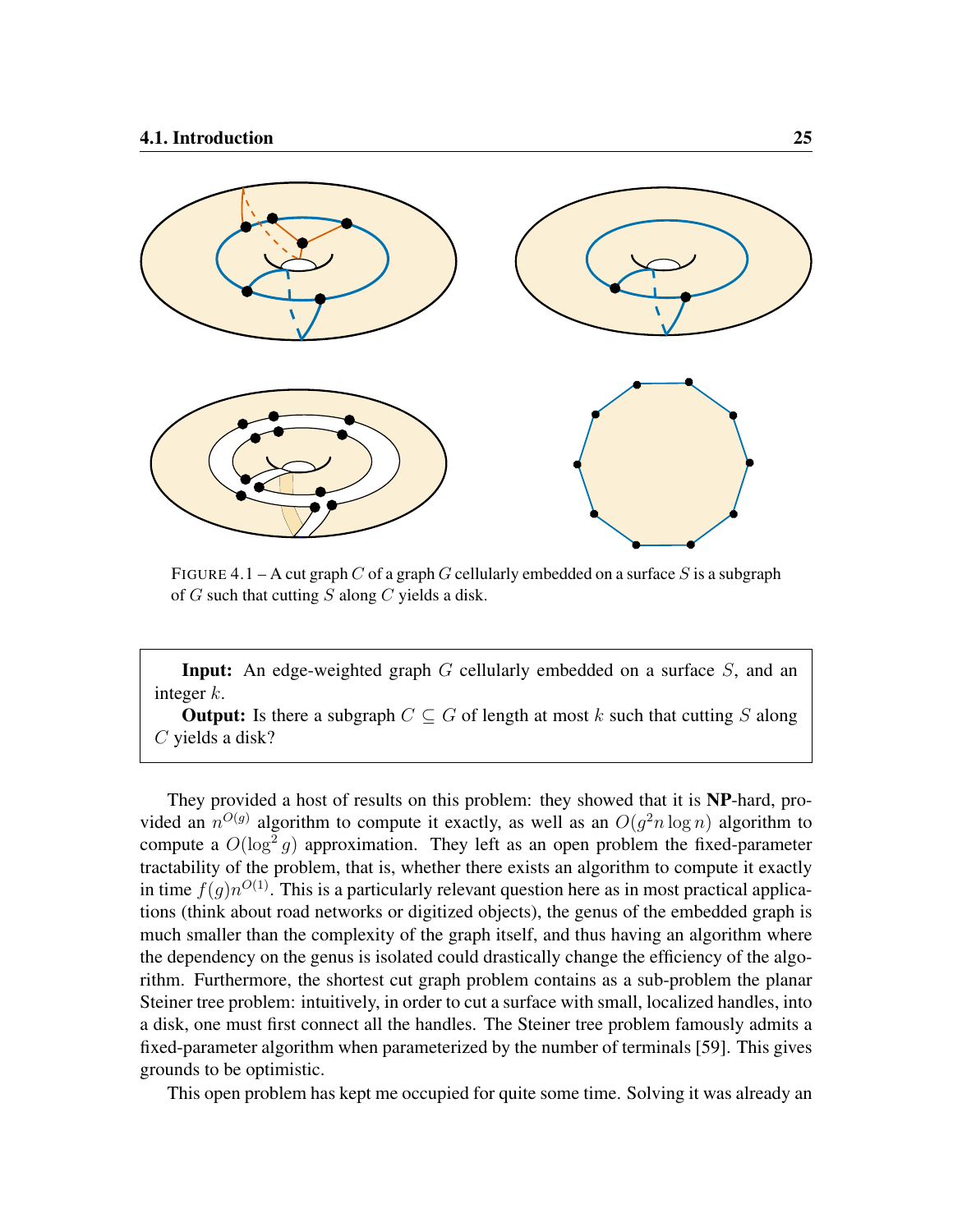explicit goal of my PhD thesis, but progress only really started to kick in after my defense. First, with Vincent Cohen-Addad [\[N\]](#page-10-0), we devised a fixed-parameter tractable algorithm (parameterized by the genus) to compute a  $(1 + \varepsilon)$ -approximation of the shortest cut graph for any  $\varepsilon$ .

<span id="page-37-0"></span>Theorem 4.1.1 ([\[N\]](#page-10-0)). *Let* G *be an undirected, possibly edge-weighted graph cellularly embedded on a surface* S *of genus* g*. For any* ε > 0*, there exists an algorithm computing*  $a(1+\varepsilon)$ -approximation of the shortest cut graph of G, which runs in time  $f(\varepsilon, g)n^3$  for *some computable function* f*.*

While we had good hopes that an exact FPT algorithm was just around the corner, we could not figure it out, and went on a different path to work on a quite different-looking problem.

The multicut problem. The MULTICUT problem is a classic algorithmic problem, generalizing the well-known MIN-CUT problem to an arbitrary number of pairs of terminals: let  $G = (V, E)$  be an undirected graph, let T be a subset of vertices of G, called *terminals*, and let R be a set of unordered pairs of vertices in T, called *terminal pairs*. A subset  $E' \subseteq E$  is a *multicut* (with respect to  $(T, R)$ ) if for every terminal pair  $(t_1, t_2)$ , the vertices  $t_1$  and  $t_2$  lie in different connected components of the graph  $(V, E \setminus E')$ ; see the example in Figure [4.2,](#page-38-0) left. Then the MULTICUT problem is the following problem:

MULTICUT

**Input:** An edge-weighted undirected graph  $G$ , a subset  $T$  of the vertices, a set  $R$  of unordered pairs of vertices in  $T$  and an integer  $k$ .

A simpler variant of MULTICUT is MULTIWAY CUT, which is the same problem except that one wants to separate all the terminals instead of a specified set of pairs. MULTIWAY CUT is therefore a special case of MULTICUT when all the possible pairs of terminals are chosen. We will focus on MULTICUT when discussing algorithms, and on MULTIWAY CUT when discussing lower bounds, therefore obtaining the strongest possible results in both cases.

The MULTICUT problem has a very rich history, of which we will only mention the most salient points for this chapter. Already for  $|R| = 3$ , the problem is **NP**-hard [\[46\]](#page-110-0), and it is arguably even harder than most hard problems: for many algorithmic problems, one can somewhat get around the hardness by devising efficient approximation algorithms, parameterized algorithms, or by looking at specific instances with more structure, planar or surface-embedded graphs being a prime target here. In contrast, MULTICUT seems to resist all three approaches: it is APX-hard, even for planar graphs [\[76\]](#page-112-0), so there is little

**Output:** Is there a multicut with respect to  $(T, R)$  of size at most k?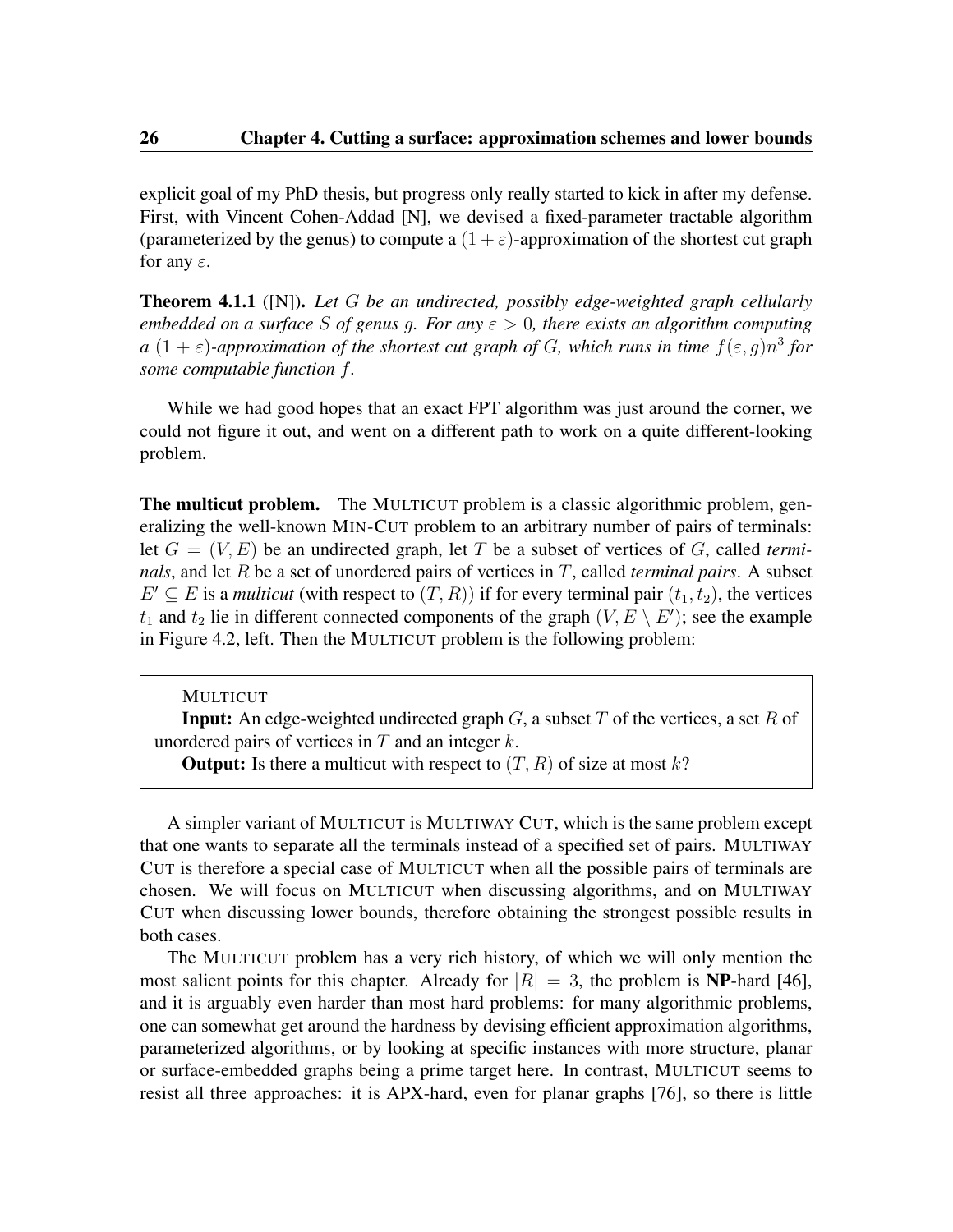<span id="page-38-0"></span>

FIGURE  $4.2 - A$  multicut is a set of edges whose removal disconnects a specified set of pairs of terminals (here, all the pairs of stars) (left). For embedded graphs, in the dual, this amounts to finding a shortest graph to cut along so as to separate the pairs of terminals on the surface (right).

hope of devising a polynomial-time approximation scheme. Furthermore, it is  $W[1]$ -hard when parameterized by the number of terminals, even for planar graphs [\[135\]](#page-116-0).

Nevertheless, one can still devise algorithms by combining these different approaches to cope with hardness. The first result on this path was obtained by Klein and Marx [\[110\]](#page-115-0), who showed that MULTIWAY CUT on  $k$  terminals could be solved on planar graphs in time  $n^{O(\sqrt{k})}$ . This was strengthened by Éric Colin de Verdière [\[37\]](#page-109-0), who tackled the full MUL-TICUT problem for graphs embedded on a surface of genus g and provided an algorithm running in time  $(g + t)^{\alpha(g+t)} n^{\alpha \sqrt{g^2+g t+t+1}}$  for some constant  $\alpha > 0$ .

In such graph-theoretical cutting problems, the problem is always initially stated as finding a minimum subset of edges whose removal has some desired properties. However, when one is studying embedded graphs, it is always nicer to investigate those under the lens of duality. For example, the dual of a min-cut in a planar graph is a cycle, and the best known algorithms to compute a planar min-cut start by using this dual formulation and then look for a shortest cycle [\[101\]](#page-114-0). Likewise, the MULTICUT problem for an embedded graph gets transformed under duality into the problem of finding the shortest transverse graph  $C^*$  so that cutting the surface along  $C^*$  separates all the required pairs of terminals, see Figure [4.2,](#page-38-0) right. From that perspective, MULTICUT and the SHORTEST CUT GRAPH problem start looking alike: when considering the terminals as boundaries of the surface, both are problems where one aims to compute the shortest graph cutting the surface into a prescribed *topological* way, in one case the goal is to separate the prescribed boundaries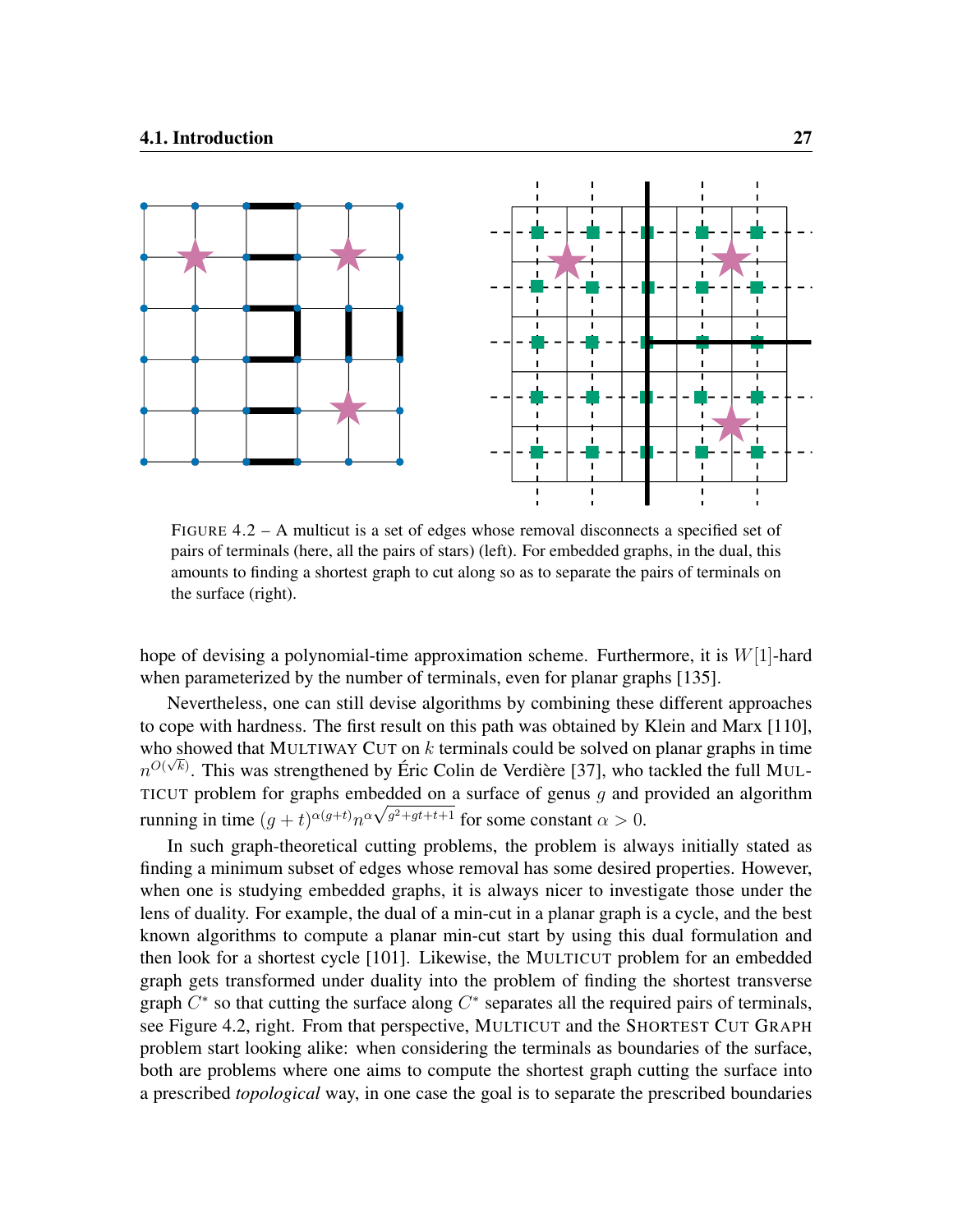and in the other case the goal is to obtain a disk. Furthermore, both problems are invariant under homotopy: continuous deformations of the cutting graph do not impact whether it fulfills the objective.

Armed with this analogy, we set on with Vincent Cohen-Addad and Éric Colin de Verdière to develop an analogue of our fixed parameter tractable approximation scheme for the MULTICUT problem, which led to the following result, which stands right on the edge of the precipice formed by all the various hardness results for MULTICUT (see the Introduction of [\[K\]](#page-9-0) for more details).

<span id="page-39-0"></span>Theorem 4.1.2 ([\[K\]](#page-9-0)). *Let* G *be a undirected, possibly edge-weighted graph embeddable on a surface of genus* g*, orientable or not. Let* n *be the number of vertices and edges of* G*, let* T *be a set of terminals and* R *be a set of unordered pairs of* T*. For any* ε > 0*, we can compute a*  $(1 + \varepsilon)$ -approximation of the minimum multicut of G with respect to  $(T, R)$  in *time*  $f(\varepsilon, g, t)$ *n*  $\log n$ *, where*  $f(\varepsilon, g, t) = (g + t)^{O(g + t)^3} \cdot (1/\varepsilon)^{O(g + t)}$ *.* 

This turned out to be significantly more technical than we expected. The algorithm is very involved, combining techniques stemming from topology (covering spaces, homotopy, homology), parameterized algorithms (similar to the Dreyfus-Wagner algorithm [\[59\]](#page-111-0)) and approximation algorithms (we use portals à la Arora [\[6\]](#page-106-0) and Mitchell [\[140\]](#page-117-0)) in a delicate way. Exposing the internal workings of this theorem falls squarely outside the scope of this document. However, while designing this algorithm we came up with a much simpler way to approximate the shortest cut graph (Theorem [4.1.1\)](#page-37-0) which also gives improved runtimes. Since it has never appeared in print, it is a good occasion to present it. We will then lay out the multiple additions required in order to obtain Theorem [4.1.2](#page-39-0) starting from the same approach.

## 4.2 Approximation schemes for the Shortest Cut Graph and Multicut problems

Approximating the shortest cut graph. We first explain how to obtain the following strengthening of Theorem [4.1.1.](#page-37-0)

<span id="page-39-1"></span>Theorem 4.2.1. *Let* G *be an undirected, possibly edge-weighted graph cellularly embedded on a surface* S *of genus* g*. For any* ε > 0*, there exists an algorithm computing a*  $(1 + \varepsilon)$ -approximation of the shortest cut graph of G, which runs in time  $f(\varepsilon, q)$  n  $\log n$  for *some computable function* f*.*

The algorithm follows the outline of many polynomial time approximation schemes (PTAS) for surface-embedded graphs. The main ideas date back to the works of Arora [\[6\]](#page-106-0) and Mitchell [\[140\]](#page-117-0) on approximating the Traveling Salesman Problem in Euclidean spaces, and got successively refined into a complete framework for the design of PTAS for planar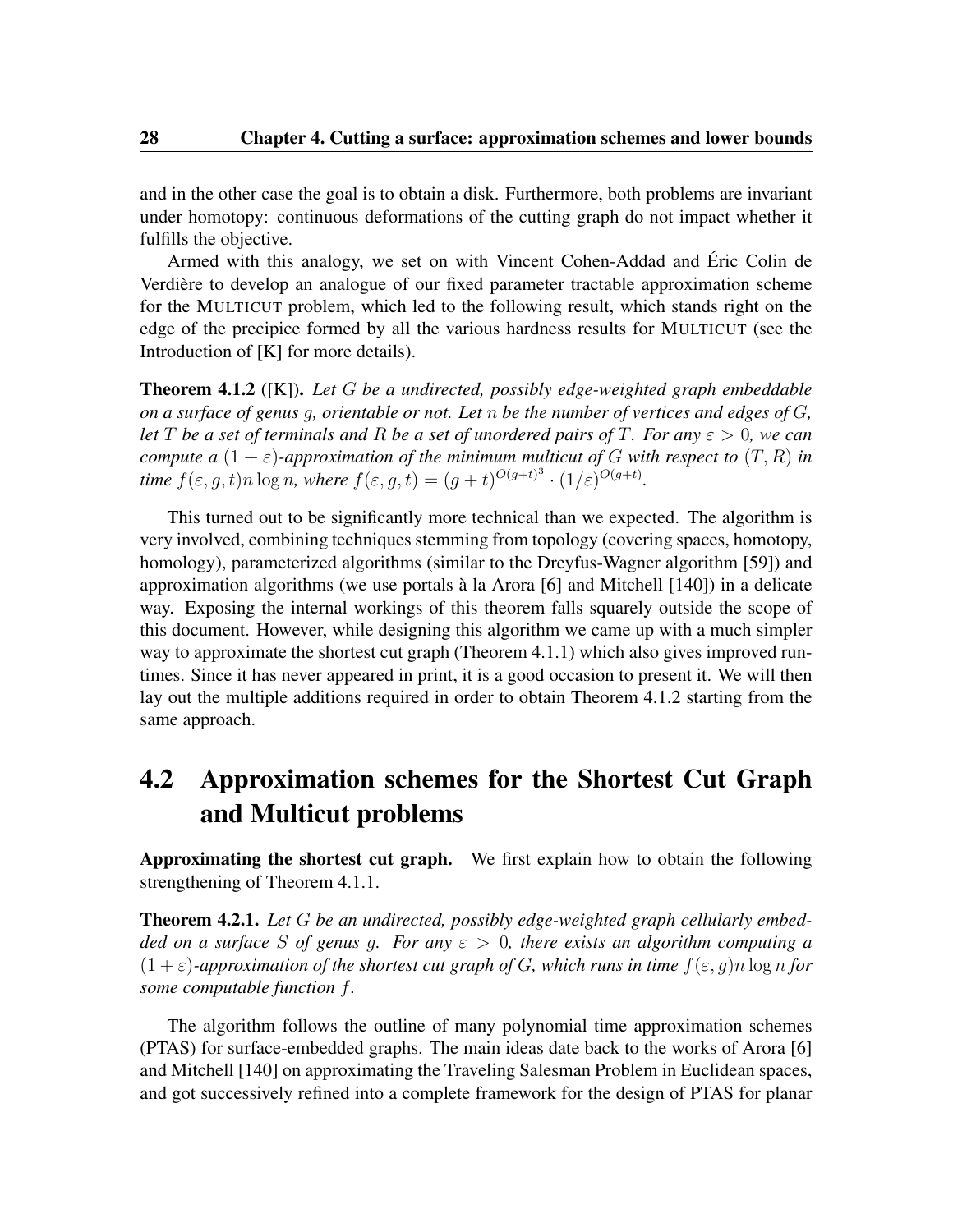graphs (see for example [\[19,](#page-107-0) [108,](#page-114-1) [109\]](#page-114-2)). However, while our initial algorithm [\[N\]](#page-10-0) followed precisely this framework, involving the use of brick decompositions [\[108\]](#page-114-1) and some delicate dynamic programming, the version that we expose here is much simpler. Let us denote by  $OPT$  the optimal cut-graph. The algorithm is summarized in the following steps.

- 1. Compute a  $O(\log^2 g)$ -approximation C of OPT. Cut along it to obtain a disk D.
- 2. Place a set of points called *portals* at intervals  $\eta = |OPT|\varepsilon/q^2$  on  $C = \partial D$ .
- 3. Modify  $OPT$  into  $NearOPT$  by making it go through the portals.
- 4. Guess the set of portals used by each connected component of  $NearOPT$  in  $D$ .
- 5. Solve all the corresponding Steiner tree instances where the terminal set is the set of portals that we guessed.

Let us give details on all these steps and explain how they work together to prove Theorem [4.2.1.](#page-39-1) In the first step, we use an approximation algorithm of Erickson and Har-Peled [\[63\]](#page-111-1) to compute an approximate solution  $C$ , cutting the surface into a disk  $D$ . The length of the boundary of D is, by definition,  $O(\log^2 g OPT)$ , and along the boundary we compute a set of *portals*  $P$ , so that all the points on this boundary are at distance at most  $\eta := |OPT|\varepsilon/g^2$  of some portal. One can do so using  $O(g^2 \log^2 g/(\varepsilon))$  portals. Now, we look at how the solution  $OPT$  intersects  $C$ . For this, we rely on the following structural lemma:

#### **Lemma 4.2.2** ([\[63,](#page-111-1) Lemma 4.[1](#page-40-0) and 4.2]). *The reduced* <sup>1</sup> shortest cut graph OPT consists *of* O(g) *vertices and edges, and each of its edges can be decomposed in two shortest paths.*

Likewise, the approximate cut graph C has a similar structure: it consists of  $O(q)$  vertices and edges, and each edge consists of  $O(1)$  shortest paths (we refer to the construction described in [\[63,](#page-111-1) Section 6]). Since a pair of shortest paths intersect at most once, C and OPT intersect  $O(g^2)$  times. In Step 3, we reroute OPT into another graph  $NearOPT$  so that it only crosses C at portals. Since there are  $O(g^2)$  crossing points, this increases the length of OPT by at most  $O(g^2 \eta) = O(\varepsilon |OPT|)$ . Therefore,  $NearOPT$  is a  $(1 + \varepsilon)$ approximation of the optimal solution. Denote the connected components of  $NearOPT$  in D by  $O_1, \ldots, O_k$ . Each of them is a tree (otherwise  $NearOPT$  would not be a cut graph). Observe that  $k = O(g^2)$ , and since the number of portals in P only depends on g and  $\varepsilon$ , one can guess (i.e., brute-force) the set of portals used by each of the  $O_i$  in time  $f(\varepsilon, g)$ . While any  $O_i$  might not be a Steiner tree for its set of portals, replacing it by a Steiner tree makes it shorter. Furthermore, replacing all the  $O_i$  by the Steiner trees corresponding to their terminals preserves the fact that they cut the surface into one or more disks: indeed the

<span id="page-40-0"></span><sup>1.</sup> The reduction means that we consider paths through degree-two vertices as single edges.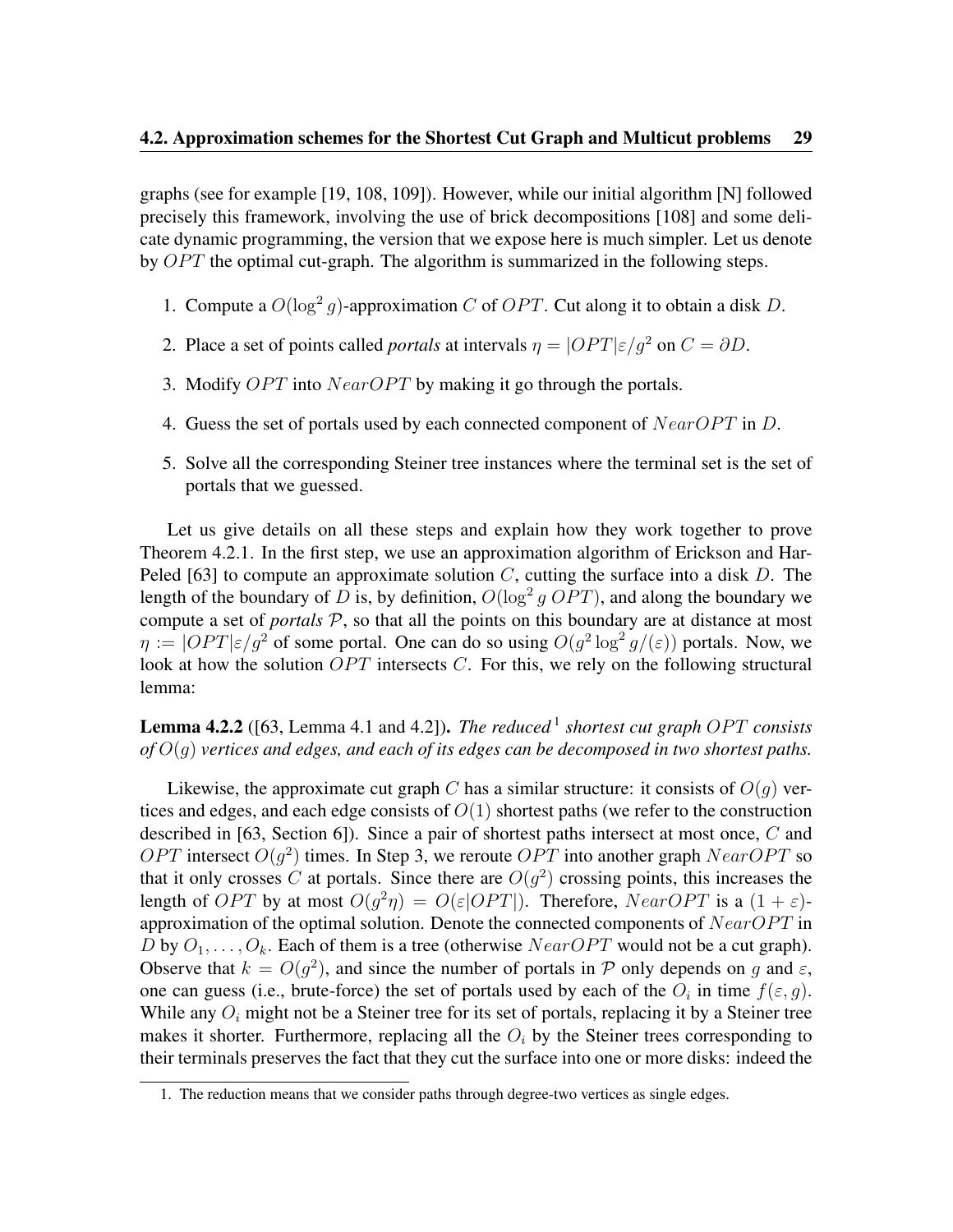worse that can happen is that they run into each other, which makes them cut the surface even more than necessary. Removing the possibly superfluous edges allows us to recover a cut graph. Since  $NearOPT$  is a  $(1 + \varepsilon)$ -approximation of  $OPT$  and our cut graph is at most the length of  $NearOPT$ , we obtain a  $(1+\varepsilon)$ -approximation of the shortest cut graph, as promised. The complexity of our algorithm is dominated by Step 1, which runs in time  $O(g^2 n \log n)$ , the guesses in step 4 running in time  $f(g, \varepsilon)$ , and the Steiner tree instances in step 5 can be solved using the Dreyfus-Wagner algorithm [\[59\]](#page-111-0) which can be made to run in time  $2^{O(t)}n \log n$  (see Vygen [\[182,](#page-120-0) Introduction]).

Approximating the optimal multicut. Let us now zoom out and highlight what makes this argument work. The key here is that one can compute efficiently a graph with the following two important properties:

- 1. It is *short*, i.e., it has length  $O(|OPT|)$ , where the  $O(\cdot)$  is allowed to hide dependencies on the parameters.
- 2. It cuts  $OPT$  into a forest.

The first property allows us to place portals and reroute the optimal solution through these portals at a controlled cost. The second property turns the remaining optimization problem into a Steiner tree problem which we can solve efficiently (at least in the parameterized world). In the case of the shortest cut graph, one can conveniently take an approximation of the optimal solution, since, by definition, it satisfies the first property, and the second one follows because any cut graph cuts any other cut graph into a forest. In our analysis, a third property was important, namely that this approximation and the optimal cut graph do not cross too many times, but this turns out not to be that important (as long as the optimal solution has  $O(g)$  vertices and edges), as it suffices to reroute each edge a single time if one computes the Steiner trees carefully (see [\[K,](#page-9-0) Sections 8 and 9]).

When trying to apply the same framework for the MULTICUT problem, one quickly stumbles into the problem that it is hard to find a graph with these two properties. An ap-proximation C of an optimal multicut OPT need not cut OPT into a forest, see Figure [4.3,](#page-42-0) top left. Another natural try is to take some shortest tree spanning the terminals, which has the second property, since any remaining cycle would be superfluous. However, there is no guarantee that this tree will be short, see Figure [4.3,](#page-42-0) top right. Therefore, a major part of the proof of Theorem [4.1.2](#page-39-0) is devoted to computing a graph that we call a *skeleton*, which has the two required properties for some  $(1 + \varepsilon)$ -approximate solution.

In order to do that, we fully leverage the leeway allowed by parameterized algorithms. First, we can afford to guess the homeomorphism class of the optimal solution since one can show that its number of vertices only depends on  $q$  and  $t$ . Even more so, we can afford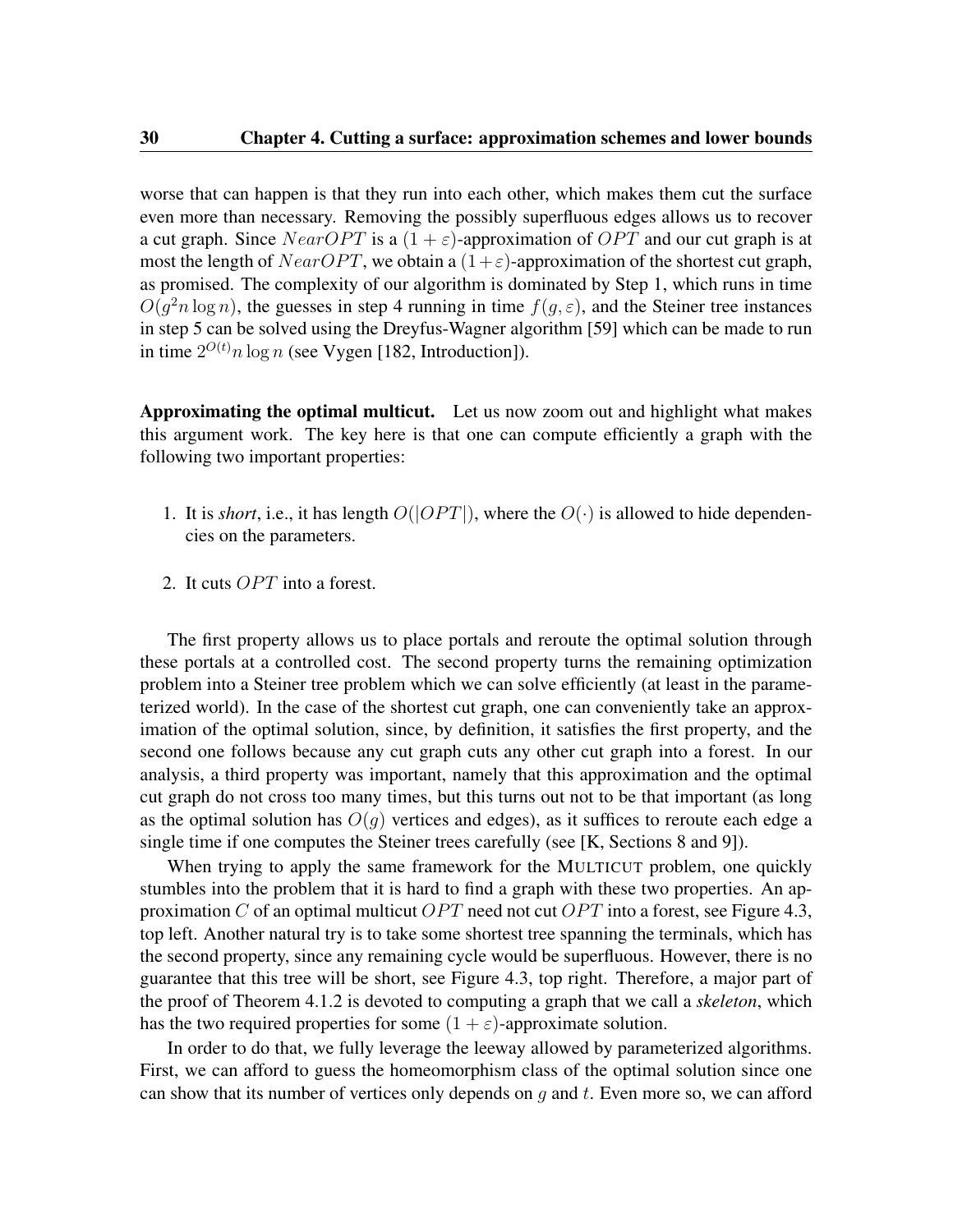<span id="page-42-0"></span>

FIGURE 4.3 –  $OPT$  is depicted in black in all three figures, an optimal multicut separating the three terminals. An approximate multicut might not cut  $OPT$  into a forest (top left). A shortest tree spanning the terminals might be too long (top right). Our algorithm uses a skeleton, that sandwiches  $OPT$  between two cycles of roughly the same length and connects the two cycles (bottom).

to treat separately each cycle of the graph formed by this optimal solution so as to cut it.<sup>[1](#page-42-1)</sup> Our approach is to guess the topology and an approximation of the length of each cycle  $\gamma$ in the graph formed by the optimal solution, in order to sandwich it between two cycles  $\gamma^L$  and  $\gamma^R$  of approximately the same length. Then either  $OPT$  crosses both  $\gamma^L$  and  $\gamma^R$ , and in this case we can afford to connect  $\gamma^L$  and  $\gamma^R$  using a shortest path since the length of this path will be bounded by  $OPT$ , see Figure [4.3,](#page-42-0) bottom. Or  $OPT$  only crosses one of them, say  $\gamma^L$  and then we can push it at a small cost so that it coincides with  $\gamma^L$ . Or it does not cross any of them, but then we can replace it by the shortest cycle in its homotopy class, which we can compute. All in all, we manage to cut every single cycle of OPT, thus cutting it into a forest, while maintaining some control on the length of the skeleton used to do so.

The rest of the algorithm follows the same idea as for the SHORTEST CUT GRAPH problem: one can then put portals at regular intervals on the skeleton, guess the set of portals used by a near-optimal solution, and compute Steiner trees connecting those portals to recover a near-optimal solution. Note however that in contrast to the problem of computing the SHORTEST CUT GRAPH, this last computation might not take place in a disk, and we need to control the homotopy class of the Steiner trees that we compute: whether it leaves a terminal on one side or the other side makes a big difference on the solution. This is achieved by doing the computations in the appropriate *covering space*, which is a tool from algebraic topology allowing us to handle homotopical constraints by considering a larger

<span id="page-42-1"></span><sup>1.</sup> It actually suffices to cut a subset of all cycles, called an *exhaustive family*, to obtain the second property, leading to a speed-up in the algorithm (but note that cutting all faces does not suffice). We take the simpler approach of cutting all the cycles here, and refer the reader to the paper [\[K\]](#page-9-0) for more details.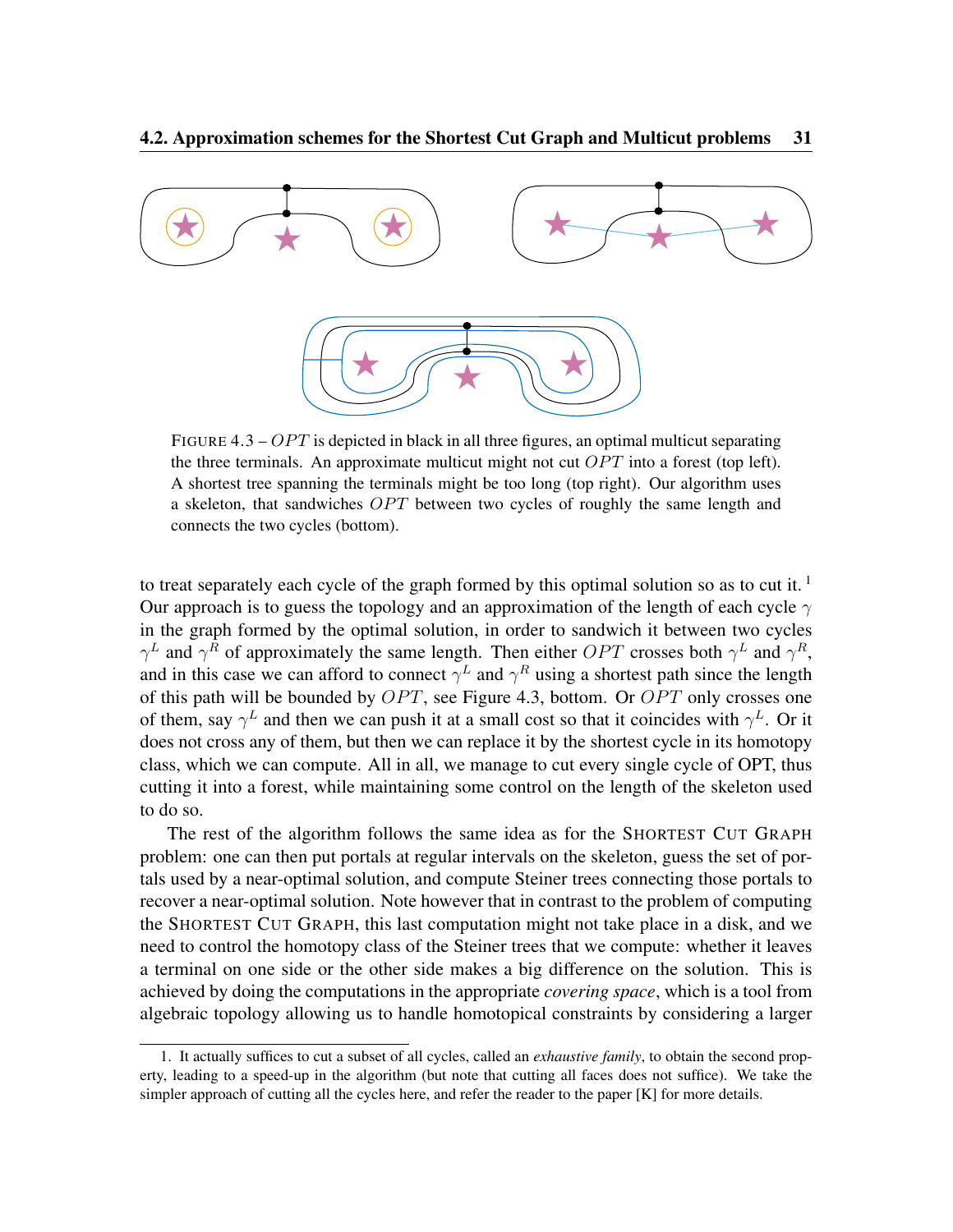space where we do the computations.

Before concluding this hasty sketch, let us mention two additional technical difficulties: the sandwiching procedure requires carefully optimized algorithms (in particular, to get near-linear time, we rely on the fast computation of planar Multiple Source Shortest Paths [\[24\]](#page-108-0) in some well-chosen annular covering spaces), and in order to guess the length approximately within the given complexity, we need to have a separate treatment for cycles that are very long.

## 4.3 Lower bounds

We now come back to the original question of designing an FPT algorithm for the SHORT-EST CUT GRAPH problem, armed with our experience with MULTICUT, which, as we now explain, radically changed our expectations.

Exact algorithms to solve both the SHORTEST CUT GRAPH [\[63\]](#page-111-1) and the MULTI-CUT [\[37\]](#page-109-0) problem both start with a similar observation. We want to compute a shortest transverse graph C so that  $G \setminus C$  is either a disk or separates the prescribed boundaries. In particular, C, viewed as a (not necessarily cellularly) embedded graph, always has at most  $t$  faces, where  $t$  is the number of terminals. The number of homeomorphism classes of such graphs (after dissolving degree 2 vertices) only depends on q and t, and since we are designing algorithms parameterized in  $g$  and  $t$ , we can safely afford to enumerate them all, or, stated differently, to guess the correct one. Therefore, both problems, modulo this observation, can be seen as a subcase of the following more general problem, which I call the SHORTEST MAP EMBEDDING problem:

SHORTEST MAP EMBEDDING

**Input:** A graph  $G$  cellularly embedded on a surface  $S$ , a homeomorphism class  $M$ (i.e., an extended combinatorial map) of a graph embedded on  $S$ , and an integer k.

**Output:** Is there a graph H transverse to  $G$ , having the topology prescribed by M and at most  $k$  crossings with  $G$ ?

If one allows a FPT preprocessing step, this very general problem contains a wide family of topological problems: computing a shortest non-contractible or non-separating curve (see for example [\[36\]](#page-109-1) for a survey on algorithms for this problem), a shortest splitting cycle [\[27\]](#page-108-1), a shortest pants decomposition [\[S,](#page-10-1) Section 4], a shortest system of loops [\[64\]](#page-111-2), as well as the aforementioned shortest cut graph and multicut problems.

Being so general, the shortest map embedding problem must be very hard. Since, as we said earlier, the MULTICUT problem is W[1]-hard on planar graphs when parameterized by the number of terminals [\[135\]](#page-116-0), it is natural to expect the shortest map embedding problem to be W[1]-hard when parameterized by the complexity of the input map  $M$ . Even more,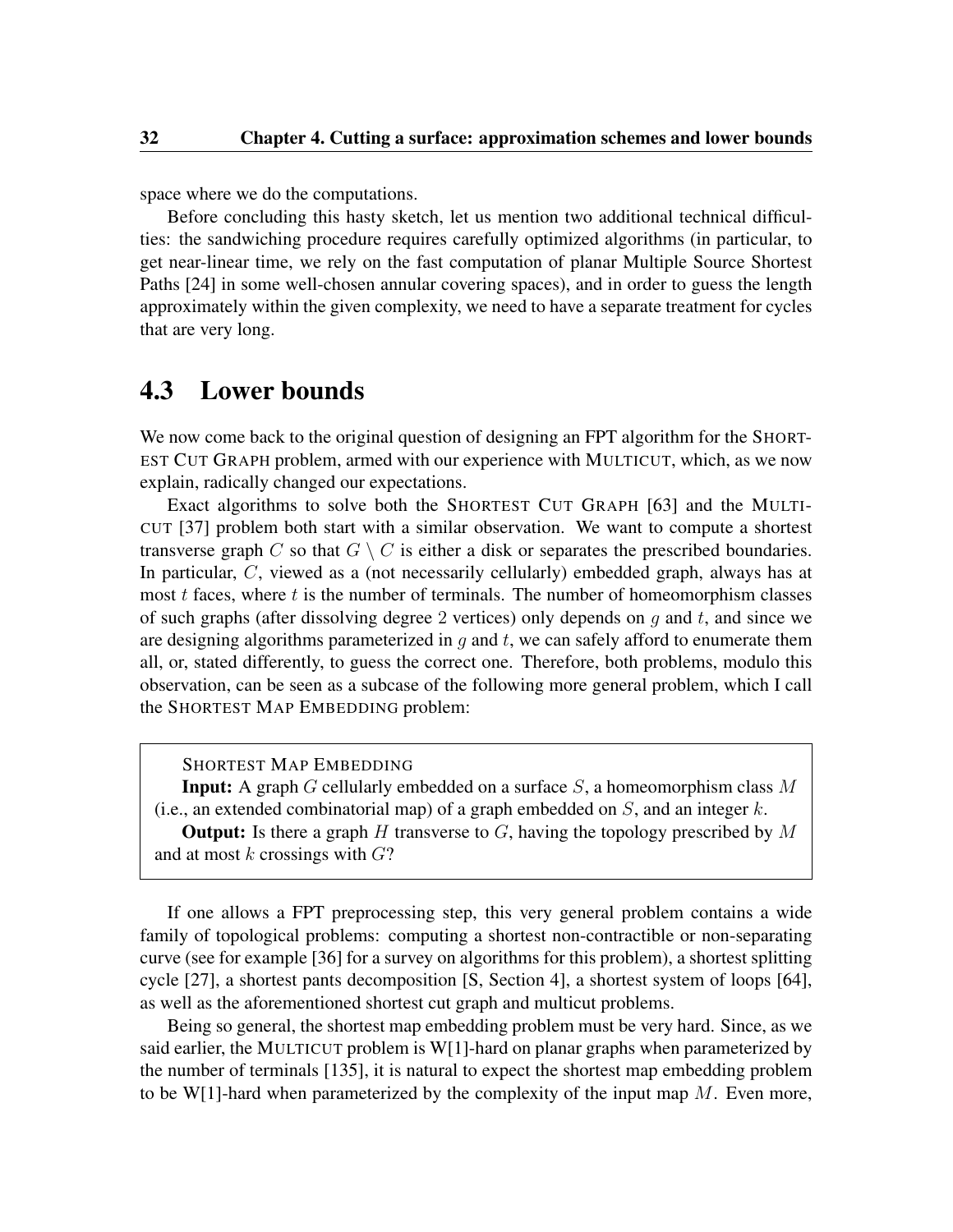it incentivizes us to look precisely into the gadgets designed by Marx in [\[135\]](#page-116-0) to see if they can be used to prove W[1]-hardness for other sub-problems of the SHORTEST MAP EMBEDDING problem, such as the SHORTEST CUT GRAPH problem, or tighter hardness bounds for MULTICUT on higher genus graphs. In a joint work with Vincent Cohen-Addad, Éric Colin de Verdière and Dàniel Marx [\[D\]](#page-8-0), we succeeded in doing so and obtained the following almost tight bounds.

- Theorem 4.3.1 ([\[D\]](#page-8-0)). *The* SHORTEST CUT GRAPH *problem for a graph with* n *vertices embedded on a surface of genus* g *is W[1]-hard when parameterized by* g*. Furthermore, assuming the ETH, there exists a universal constant*  $\alpha_{CG} > 0$  *such that for any fixed integer* g ≥ 0*, there is no algorithm solving all the* SHORTEST CUT GRAPH *instances of genus at most g in time*  $O(n^{\alpha_{CG} \cdot (g+1)/\log(g+2)})$ .
	- *The* MULTIWAY CUT *problem for a graph with* n *vertices and* t *terminals, embedded on a surface of genus g is W[1]-hard with respect to g if*  $t \geq 4$ *. Furthermore, assuming the ETH, there exists a universal constant*  $\alpha_{MC} > 0$  *such that for any fixed choice of integers*  $g \geq 0$  *and*  $t \geq 4$ *, there is no algorithm that decides all the* MULTIWAY CUT *instances* (G, T) *for which* G *is embeddable on the orientable surface of genus g and*  $|T| \leq t$  *in time*  $O(n^{\alpha_{MC}} \sqrt{gt+g^2+t}/\log(gt))$ *.*

Comparing these lower bounds with the aforementioned best exact algorithms for the SHORTEST CUT GRAPH [\[63\]](#page-111-1) and the MULTICUT [\[37\]](#page-109-0) problems, we see that they only differ by a logarithmic factor in the exponent.

At its core, the proof of Theorem [4.3.1](#page-0-0) relies on a set of delicately handcrafted gadgets due to Marx [\[D\]](#page-8-0), which allow us to encode a very general class of constraint satisfaction problems inside the problem of finding a shortest graph with specific topological properties. We first introduce these *dual cross gadgets*, which depend on a subset  $S \subseteq [\Delta]^2$  for some integer ∆.

**Dual cross gadgets.** A dual cross gadget  $G^*_{S}$  is a planar graph embedded on a disk D, with  $4\Delta + 8$  distinguished faces incident to its boundary, which are, in clockwise order, denoted by

$$
UL^*, u_1^*, \ldots, u_{\Delta+1}^*, UR^*, r_1^*, \ldots, r_{\Delta+1}^*, DR^*, d_{\Delta+1}^*, \ldots, d_1^*, DL^*, \ell_{\Delta+1}^*, \ldots, \ell_1^*.
$$

The faces  $UL^*, UR^*, DR^*$  and  $DL^*$  are considered as (dual) *terminals* in such a dual cross gadget.

A dual multiway cut is a set of edges  $M^*$  of  $G^*_S$  such that cutting the disk D along  $M^*$ yields at least four connected components, and the four terminal faces end up in distinct components. We say that a dual multiway cut  $M^*$  *represents* a pair  $i, j \in [\Delta]^2$  if cutting the disk  $D$  yields exactly four connected components that partition the distinguished faces into the following classes: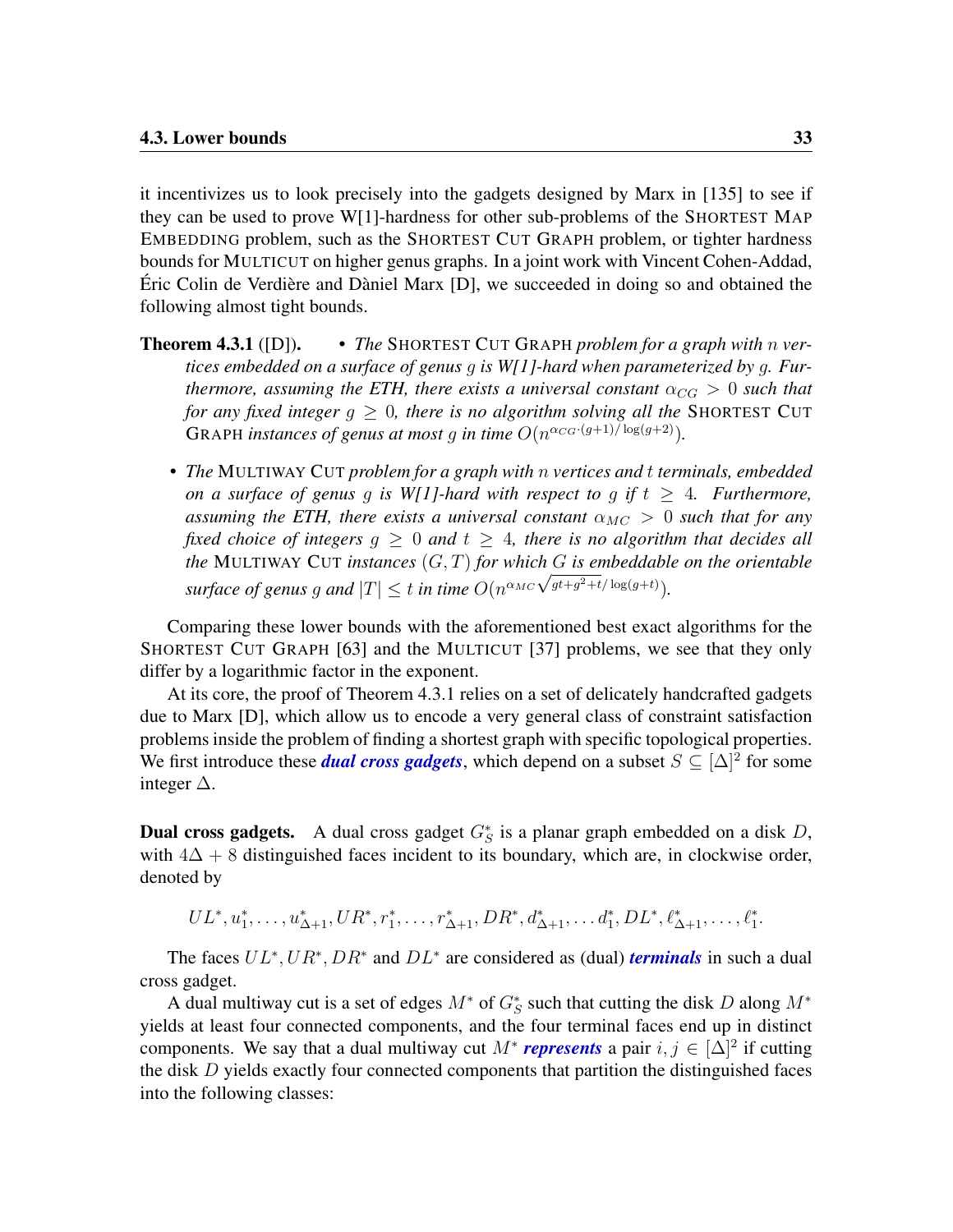<span id="page-45-0"></span>

FIGURE 4.4 – Left: a dual multiway cut in a dual cross gadget. Right: A more realistic representation of an actual optimal multiway cut in a dual cross gadget.

$$
\{UL^*, u_1^*, \ldots, u_j^*, \ell_1^*, \ldots, \ell_i^* \} \qquad \{UR^*, u_{j+1}^*, \ldots, u_{\Delta+1}^*, r_1^*, \ldots, r_i^* \} \{DL^*, d_1^*, \ldots, d_j^*, \ell_{i+1}^*, \ldots, \ell_{\Delta+1}^* \} \qquad \{DR^*, d_{j+1}^*, \ldots, d_{\Delta+1}^*, r_{i+1}^*, \ldots, r_{\Delta+1}^* \}
$$

We refer the reader to Figure [4.4,](#page-45-0) left, for a (somewhat wrong) representation of a dual cross gadget.

The key properties of the dual cross gadgets are stated in the following lemma.

<span id="page-45-1"></span>**Lemma 4.3.2** (Dual restatement of [\[135,](#page-116-0) Lemma 2]). *Given a subset*  $S \subseteq [\Delta]^2$ , we can *construct in polynomial time a planar gadget* G<sup>∗</sup> <sup>S</sup> *with* poly(∆) *unweighted edges and vertices, and an integer*  $D_1$  *such that the following properties hold:* 

- *i.* For every  $(i, j) \in S$ , the gadget  $G^*_{S}$  has a dual multiway cut of weight  $D_1$  represent*ing* (i, j)*.*
- *ii.* Every dual multiway cut of  $G_S^*$  has weight at least  $D_1$ .
- *iii.* If a dual multiway cut of  $G_S^*$  has weight  $D_1$ , then it represents some  $(i, j) \in S$ .

We will not explain the intricate construction of these gadgets here, but it is worthwhile to spend some time to see why obtaining this set of properties is non-trivial. A tempting starting point to design a dual cross gadget is to start with a grid, and play with multiple edges to make some (dual) rows and columns lighter than others, see Figure [4.5,](#page-46-0) left. This way, we can hope that the rows and columns labeled by  $S$  are lighter than others, and thus the dual multiway cuts representing pairs in  $S$  are exactly those "crosses" of weight at most  $D_1$ . This runs into two issues: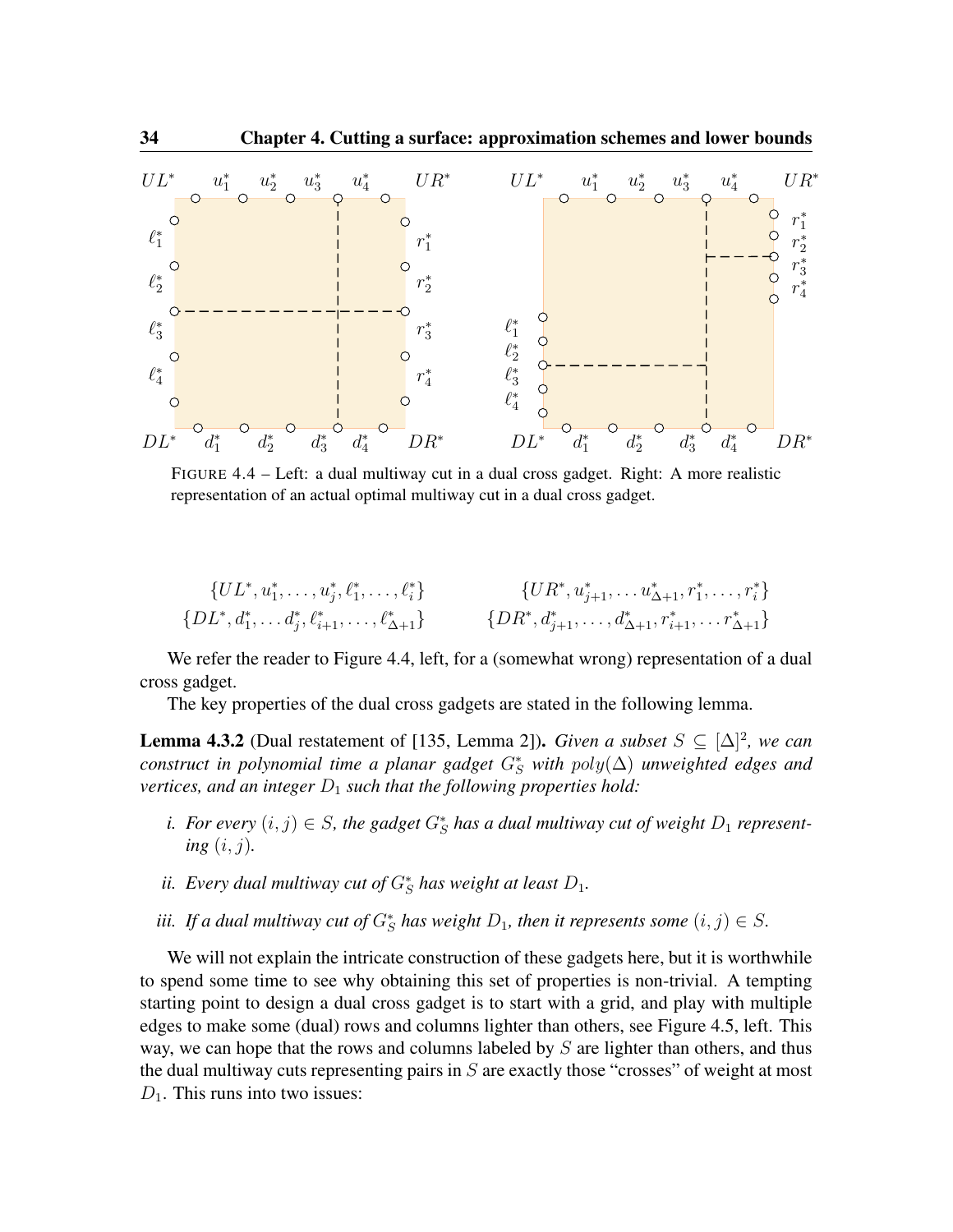<span id="page-46-0"></span>

FIGURE 4.5 – A naive attempt at a cross gadget: the rows and columns in bold are lighter than others (left), but it might yield unwanted dual multiway cuts (middle, in orange), or dual multiway cuts that do not represent any pair in  $S$  (right, in orange).

- 1. If S contains pairs  $(i_1, j_1)$  and  $(i_2, j_2)$  but not  $(i_1, j_2)$ , the dual multiway cut representing  $(i_1, j_2)$  will also be light, see Figure [4.5,](#page-46-0) middle.
- 2. If S contains pairs  $(i_1, j_1)$  and  $(i_2, j_2)$ , there is also a light dual multiway cut not representing any pair in S, see Figure [4.5,](#page-46-0) right.

We invite the reader to ponder about how to tinker the grid so as to avoid these problems. A key idea of Marx [\[135\]](#page-116-0) is to design the gadgets such that the multiway cuts are not represented by crosses but by more technical shapes to circumvent these two key issues, see Figure [4.4,](#page-45-0) right.

W[1]-hardness of Shortest Cut Graph. The dual cross gadgets were initially designed to reduce from the following GRID TILING problem, which is known to be W[1]-hard when parameterized by  $k$  [\[45,](#page-110-1) Section 14.4.1]:

GRID TILING **Input:** Integers k, n and  $k^2$  nonempty sets  $S_{i,j} \subseteq [n]^2$  for  $1 \le i, j \le k$ . **Output:** For each  $1 \leq i, j \leq k$ , a value  $s_{i,j} \in S_{i,j}$  such that:

- If  $s_{i,j} = (x, y)$  and  $s_{i,j+1} = (x', y')$ , then  $x = x'$
- If  $s_{i,j} = (x, y)$  and  $s_{i+1,j} = (x', y')$ , then  $y = y'$ .

Informally, the goal in the grid tiling problem is to find labels on each vertex of a grid that belong to a specified subset that is different for each vertex, and that "agree" horizontally and vertically. See Figure [4.6](#page-47-0) for an example of an instance (left), and a valid solution (right).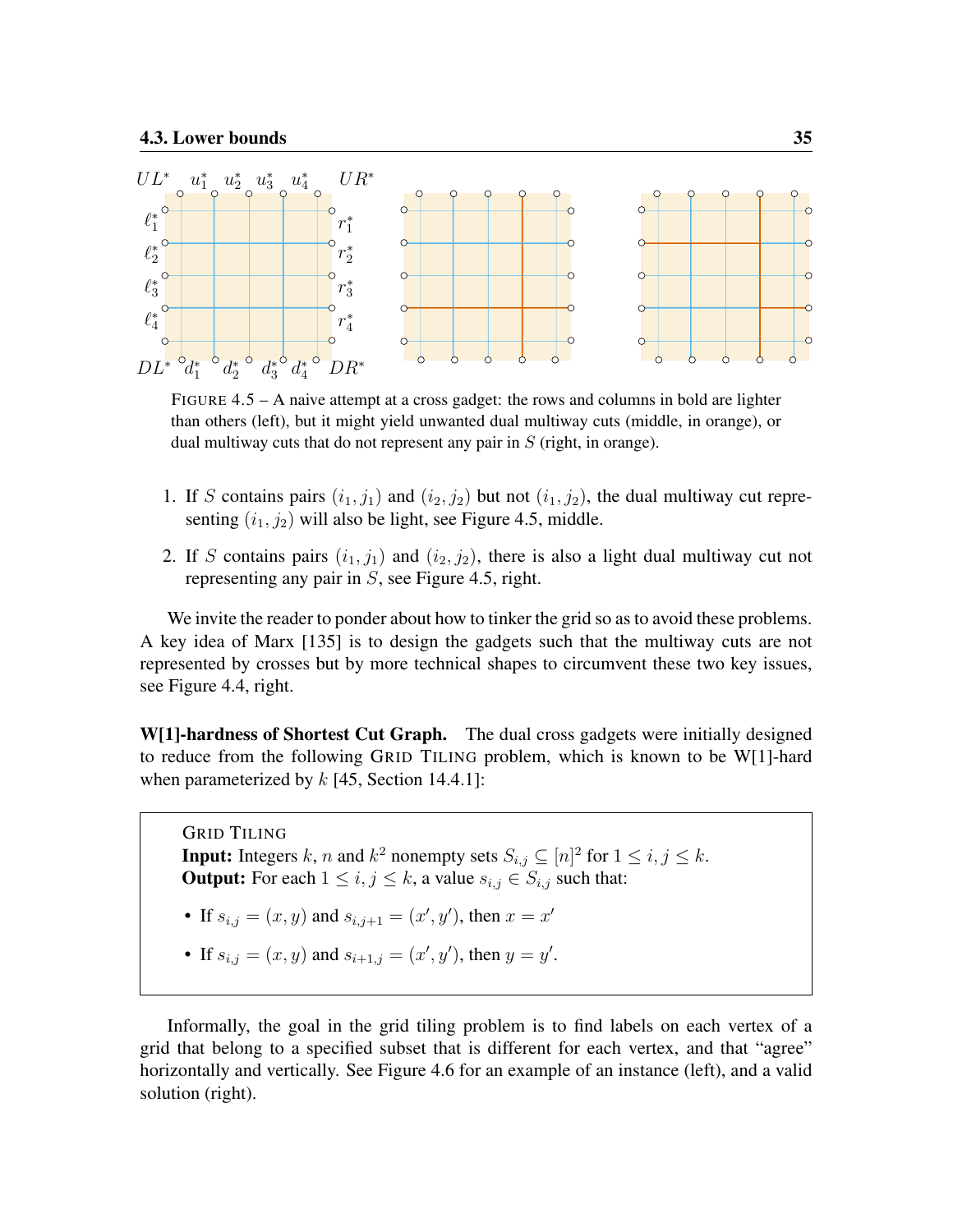<span id="page-47-0"></span>

| $S_{1,1}$ : | $S_{1,2}$ : | $S_{1,3}$ : | $S_{1,1}$ : | $S_{1,2}$ : | $S_{1,3}$ : |
|-------------|-------------|-------------|-------------|-------------|-------------|
| (1,4)       | (5,2)       | (1,1)       | (1,4)       | (5,2)       | (1,1)       |
| (3,1)       | (1,4)       | (2,4)       | (3,1)       | (1,4)       | (2,4)       |
| (2,4)       |             | (3,4)       | (2,4)       |             | (3,4)       |
| $S_{2,1}$ : | $S_{2,2}$ : | $S_{2,3}$ : | $S_{2,1}$ : | $S_{2,2}$ : | $S_{2,3}$ : |
| (2,2)       | (3,1)       | (2,2)       | (2,2)       | (3,1)       | (2,2)       |
| (1,4)       | (1,2)       | (2,3)       | (1,4)       | (1,2)       | (2,3)       |
| $S_{3,1}$ : | $S_{3,2}$ : | $S_{3,3}$ : | $S_{3,1}$ : | $S_{3,2}$ : | $S_{3,3}$ : |
| (1,3)       | (1,1)       | (2,3)       | (1,3)       | (1,1)       | (2,3)       |
| (2,3)       | (1,3)       |             | (2,3)       | (1,3)       |             |

FIGURE 4.6 – A grid tiling instance (left), with a satisfying assignment in boldface (right).

We now explain how the dual cross gadgets can be directly used to reduce GRID TILING to SHORTEST CUT GRAPH, transforming the parameter  $k$  into the genus, and thereby showing that SHORTEST CUT GRAPH is W[1]-hard when parameterized by the genus. This reduction was the first idea that ultimately led to the article [\[D\]](#page-8-0) but was not published in the final version because of its inefficiency (when used with the Exponential Time Hypothesis, see infra). However, its simplicity makes it a good reduction to present here.

We start by defining a cellularly embedded graph  $G'$  on a surface S of genus  $k^2$  as follows<sup>[1](#page-47-1)</sup>. We start with a  $k \times k$  toroidal grid H, and we embed it on a surface of genus  $k^2 + 1$  as follows. Each edge is embedded on a cylinder, and each (degree-4) vertex is embedded on a sphere with four boundary disks. The spheres and cylinders are attached in the natural way, see Figure [4.7.](#page-48-0) The embedding of the grid  $H$  on this surface is not cellular. We fix this as follows: we pick  $T$  a spanning tree of  $H$ , and for each edge not in T, we subdivide that edge and add a loop going through the middle vertex and around its cylinder (see Figure [4.7,](#page-48-0) right). This defines a graph  $G'$ . It is easy to see that  $G'$  is cellularly embedded and furthermore that it has a unique face which is a disk.

Now, starting from a GRID TILING instance with parameter  $k$ , we embed it into a SHORTEST CUT GRAPH instance of genus  $k^2 + 1$  built on  $G'$  as follows. The vertices of  $G'$ that came from the grid H are replaced by the dual cross gadgets  $G^*_{S_{i,j}}$ , where  $i, j$  designates the vertex coordinates on the grid. The vertices that were added afterwards on the edges not in the spanning tree are replaced by dual cross gadgets  $G_S^*$ , where  $S = [n] \times [n]$ . This concludes the construction and defines a graph G cellularly embedded on S.

We claim that the shortest cut graph of  $G$  naturally corresponds to a grid tiling solution, and vice versa. Indeed, since  $G'$  is cellularly embedded and  $G$  was obtained by replacing

<span id="page-47-1"></span><sup>1.</sup> We describe the graph  $G'$  in very geometric terms, but of course only the combinatorics matter. The reader can directly deduce the combinatorics from the right picture in Figure [4.7](#page-48-0)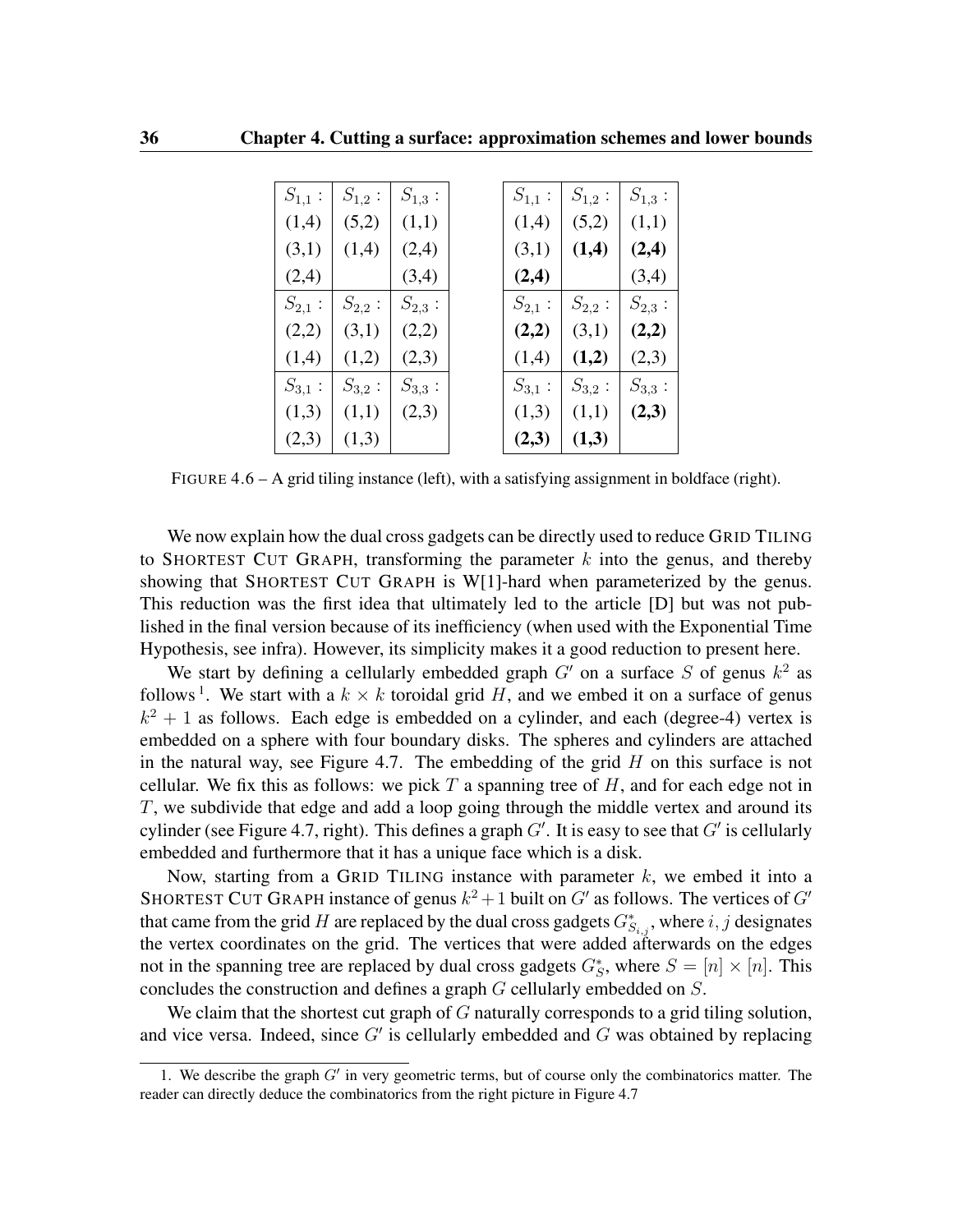<span id="page-48-0"></span>

FIGURE 4.7 – Encoding a GRID TILING instance into a SHORTEST CUT GRAPH instance. Left: a non-cellular embedding of a toroidal grid. A spanning tree is colored. Right: Adding loops to edges not in the spanning tree to make the embedding cellular. The final shortest cut graph instance is obtained by replacing each vertex with a dual cross gadget.

its degree 4 vertices by dual cross gadgets, in any cut graph  $C$  of  $G$ ,  $C$  must be a dual multiway cut in each of the dual cross gadgets. Therefore, in an optimal cut graph, this dual multiway cut must represent a pair  $(i, j)$  in each such gadget (by Lemma [4.3.2\)](#page-45-1), and these labels must agree on adjacent vertices: otherwise one could find a non-contractible cycle by going around the disconnection, contradicting the fact that  $C$  is a cut graph. This means that the first labels agree on each column and the second labels agree on each row: we obtain a grid tiling solution. In the other direction, starting from a grid tiling solution, one can choose a dual multiway cut in each of the cross gadgets representing the pairs  $(i, j)$ given by this solution. Since the labels agree horizontally and vertically, the endpoints of the dual multiway cut can be connected so as to match for neighboring vertices in the grid. By furthermore adding dual cross gadgets that match on the additional vertices (those coming from the edges not in the spanning tree), we obtain a graph very similar to the graph  $G'$ , which by construction is a cut graph. The bound on its length follows from the properties of the dual cross gadgets.

Tighter lower bounds. The Exponential Time Hypothesis, a standard computational complexity conjecture that is now ubiquitously used in parameterized complexity, implies that GRID TILING cannot be solved in time  $f(k)n^{o(k)}$ , for any function computable f, as was proved by Marx (see for example [\[D\]](#page-8-0)). Therefore, the previous reduction shows that under ETH, SHORTEST CUT GRAPH cannot be solved in time  $f(g)n^{o(\sqrt{g})}$ . There is still a big gap between this lower bound and the best known exact algorithm running in time  $n^{O(g)}$ , due to Erickson and Har-Peled [\[63\]](#page-111-1). However, the quadratic blow-up in the reduction is inevitable if one starts with GRID TILING since it is already present there. Therefore, in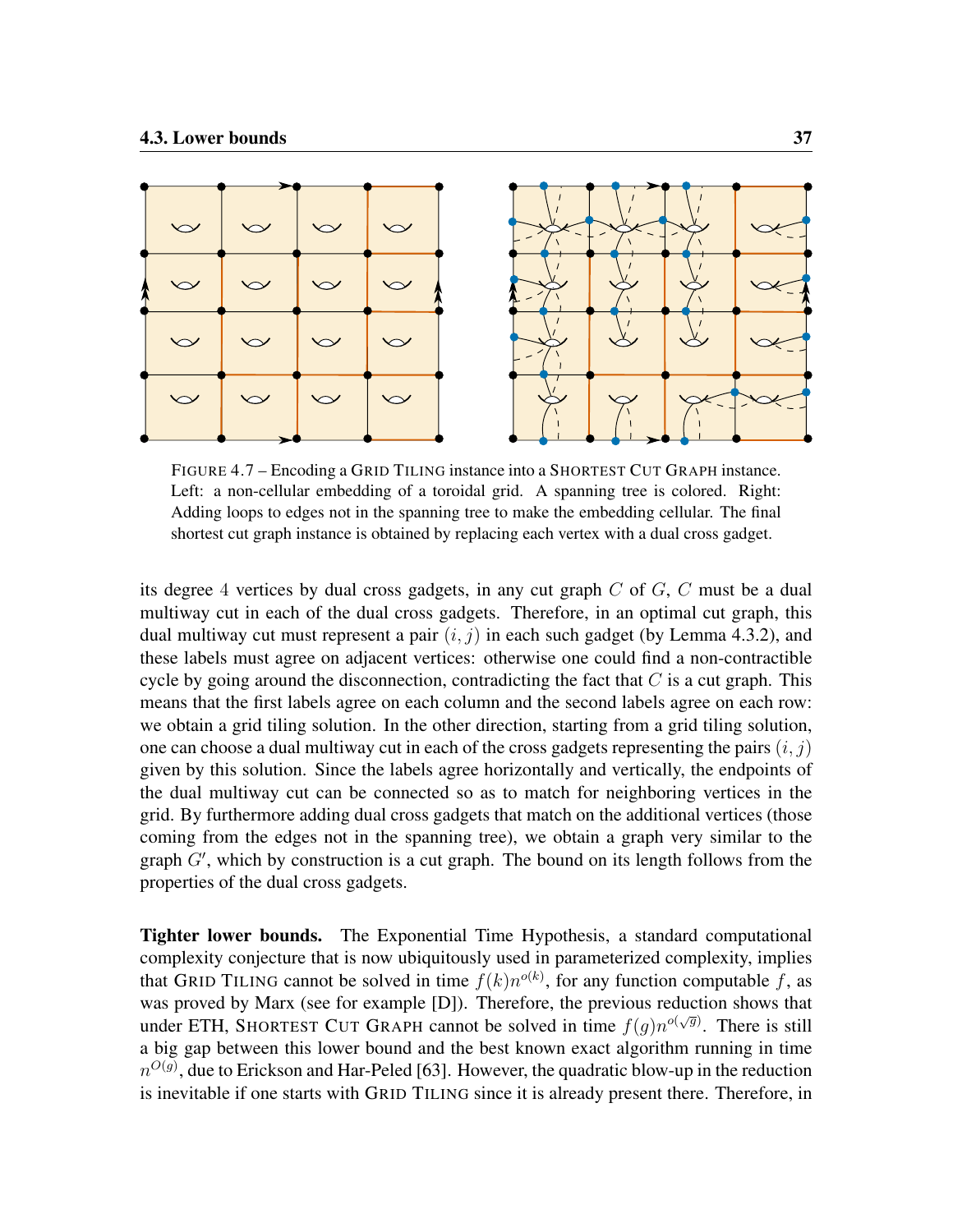order to improve the lower bound and obtain the much tighter bounds advertised in Theorem [4.3.1,](#page-0-0) we departed from GRID TILING and defined the following harder problem:

4-REGULAR GRAPH TILING

**Input:** Positive integers k,  $\Delta$ ; a four-regular graph  $\Gamma$  on k vertices where the edges are labeled by  $U, D, L, R$  in a way that each vertex is incident to exactly one of each label; for each vertex v, a set  $S_v \subseteq [\Delta] \times [\Delta]$ .

**Output:** For each vertex v, a value  $s_v \in S_v$  such that if  $s_v = (i, j)$ ,

1. the first coordinates of  $s_{L(v)}$  and  $s_{R(v)}$  are both i, and

2. the second coordinates of  $s_{U(v)}$  and  $s_{D(v)}$  are both j,

where  $U(v)$ ,  $D(v)$ ,  $L(v)$ , and  $R(v)$  denote the vertex of the graph  $\Gamma$  connected to v via an edge labeled respectively by  $U$ ,  $D$ ,  $L$ , and  $R$ .

The intuition is the following. This problem maintains a structure similar to that of GRID TILING: finding labels on the vertices of a graph, where the labels must belong to a specified set (different for each vertex) and there are local compatibility conditions between adjacent vertices. The problem is richer than GRID TILING since the underlying graph is not restricted to be a grid. Therefore, we can prove the following stronger lower bound:

- Theorem 4.3.3 ([\[D,](#page-8-0) Theorem 3.1]). *1. The* 4-REGULAR GRAPH TILING *problem restricted to instances whose underlying graph is bipartite is W[1]-hard parameterized by the integer* k*.*
	- 2. Assuming the ETH, there exists a universal constant  $\alpha_{\text{GT}}$  such that for any fixed *integer*  $k > 2$ , *there is no algorithm that decides all the* 4-REGULAR GRAPH TILING *instances whose underlying graph is bipartite and has at most* k *vertices, in time*  $O(\Delta^{\alpha_{\mathbf{GT}}\cdot k/\log k}).$

The proof of this theorem is based on another key result of Marx [\[134\]](#page-116-1), where he showed that the fine-grained complexity of *Constraint Satisfaction Problems* (of which our TILING problems are an example) is entirely  $\frac{1}{1}$  $\frac{1}{1}$  $\frac{1}{1}$  determined by the treewidth of its graph. Here, a constraint satisfaction problem (CSP) is a generalization of a satisfiability problem defined as follows: it is a triple  $(V, D, C)$  where

- $V$  is a set of variables,
- $D$  is a domain of values.

<span id="page-49-0"></span><sup>1.</sup> Modulo a logarithmic factor in the exponent.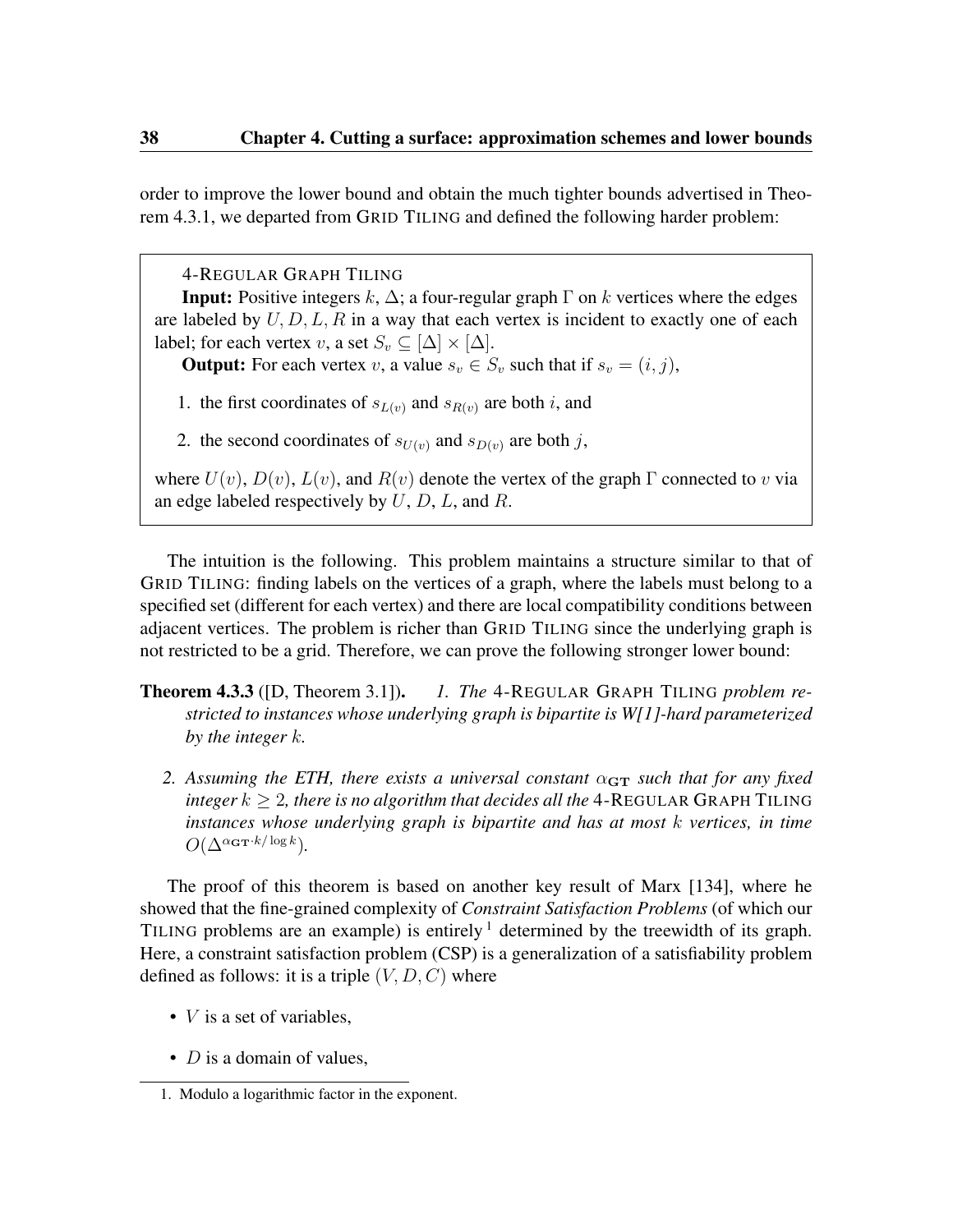• C is a set of constraints, each of which is a triple of the form  $\langle u, v, R \rangle$ , where  $(u, v)$ is a pair of variables called the scope, and R is a subset of  $D^2$  called the relation.

A solution to a constraint satisfaction problem instance is a function  $f: V \to D$  such that for each constraint  $\langle u, v, R \rangle$ , the pair  $(f(u), f(v))$  is a member of R. An algorithm decides a CSP instance  $I$  if it outputs true if and only if that instance admits a solution. The primal graph of a CSP instance  $I = (V, D, C)$  is a graph with vertex set V such that distinct vertices  $u, v \in V$  are adjacent if and only if there is a constraint whose scope contains both  $u$  and  $v$ .

Marx proved [\[134\]](#page-116-1) that Constraint Satisfactions Problems whose primal graphs have treewidth tw have computational lower bounds of the kind  $n^{\Omega(tw/\log(tw))}$ . Grids with n vertices have treewidth  $\Theta(\sqrt{n})$ , hence the square root in the lower bound of the complexity vertices of GRID TILING. But general 4-valent graphs can have linear treewidth: expander graphs for example have treewidth  $\Omega(n)$ , and therefore can be used to obtain the strong lower bounds of Theorem [4.3.3.](#page-0-0)

With Theorem [4.3.3](#page-0-0) in hand, the reduction for SHORTEST CUT GRAPH follows a similar blueprint as in the previous paragraph, except that we start with any 4-regular graph instead of a grid. We first embed this graph so that the embedding is cellular and has a unique face (as before, in order to do so we add some loops). Then we replace each degree 4 vertex with a dual cross gadget, modeled along the corresponding set  $S_{i,j}$  in the 4-REGULAR GRAPH TILING instance. In the resulting graph  $G$ , any shortest cut graph will necessarily realize a dual multiway cut in each dual cross gadget, and thus there is a direct correspondence between a set of labels solving the 4-REGULAR GRAPH TILING instance and the shortest cut graph.

Lower bounds for Multiway Cut. We finish this section with a few comments on how to prove lower bounds for the MULTIWAY CUT problem. The reductions are made technical by the fact that there are two parameters: the genus q and the number of terminals t. We devise two different reductions depending on the regime that we are interested it. On the one hand, when the number of terminals is small, the genus dominates the lower bounds and we aim to prove a lower bound of the type  $n^{\Omega(g/\log g)}$ . On the other hand, when the number of terminals is at least comparable to the genus, we aim to prove a lower bound of the type  $n^{\Omega(\sqrt{gt}/\log(g+t))}$ .

The first bound can be obtained rather directly by a reduction from 4-REGULAR GRAPH TILING: here again, we start from the corresponding graph, and replace each vertex by a cross gadget.<sup>[1](#page-50-0)</sup> We identify the four terminals of all the cross gadgets, so that the whole resulting graph has only four terminals. Then, any multiway cut must separate these four ter-

<span id="page-50-0"></span><sup>1.</sup> Cross gadgets are the duals of dual cross gadgets. As explained in the introduction, in some sense MULTIWAY CUT is dual to the cutting problems à la SHORTEST CUT GRAPH, and thus the gadgets used in our reductions also differ by duality.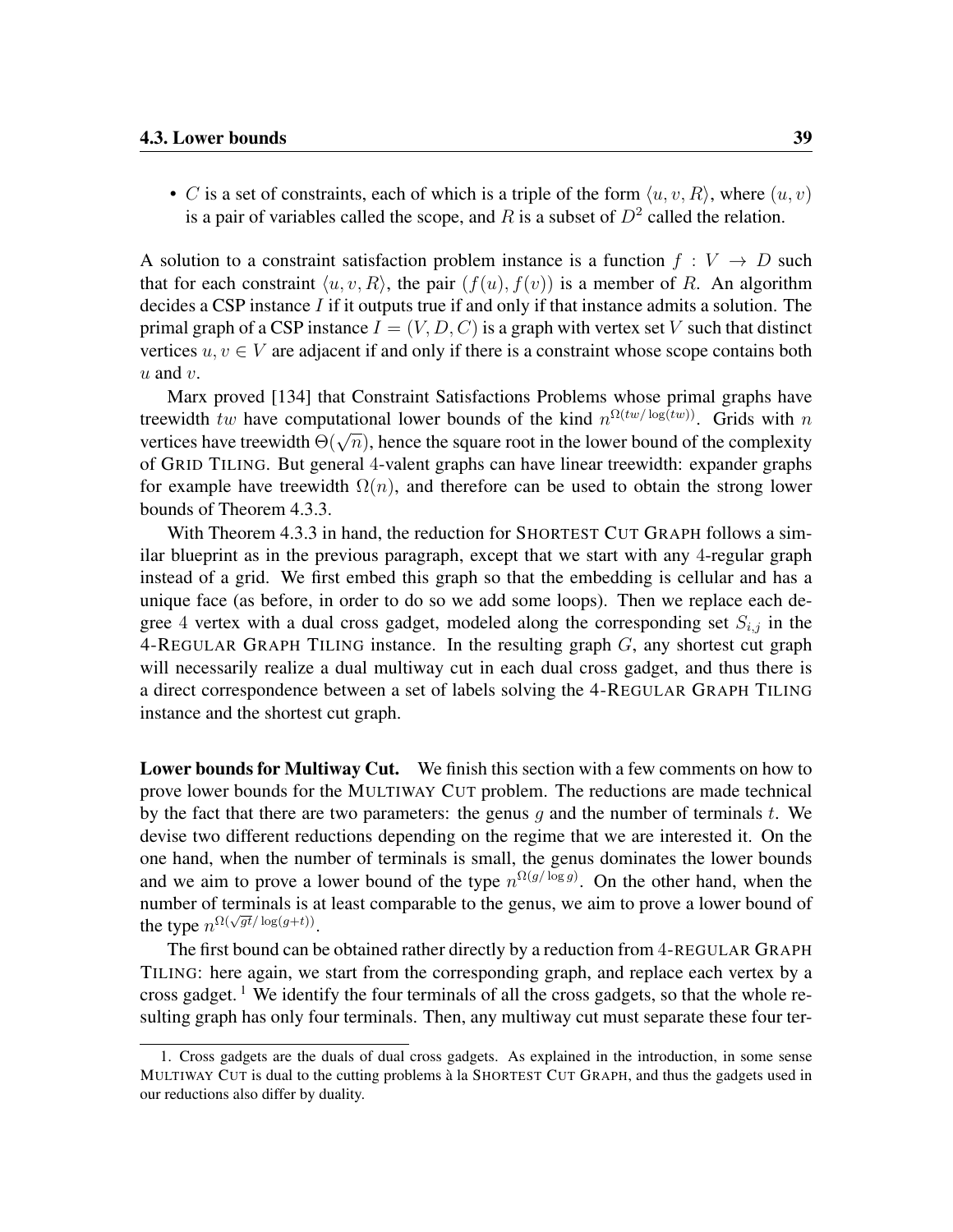minals in all the cross gadgets, and from that we can recover a solution to the 4-REGULAR GRAPH TILING problem.

The second bound requires a bit more work, and to obtain the correct bi-dimensional lower bound we work directly from Constraint Satisfaction Problems and not from 4- REGULAR GRAPH TILING. The main idea is the following: the hardness of 4-REGULAR GRAPH TILING relied on reducing from Constraint Satisfaction Problems built on expander graphs. Here, in order to obtain the correct trade-off between the genus and the number of terminals, we use expander graphs on  $g$  vertices, where each vertex has been replaced by a grid of size  $\delta \times \delta$ , where  $\delta = \sqrt{t/g}$ . This construction originates from a foundational paper of Gilbert, Hutchinson and Tarjan [\[78\]](#page-112-1) on separators in embedded graphs. One can show of Gifter, Fruitmison and Tarjan [78] on separators in embedded graphs. One can show<br>that such graphs have treewidth  $\Theta(\sqrt{gt})$ , and thus reducing from such instances provides lower bounds of the correct order of magnitude.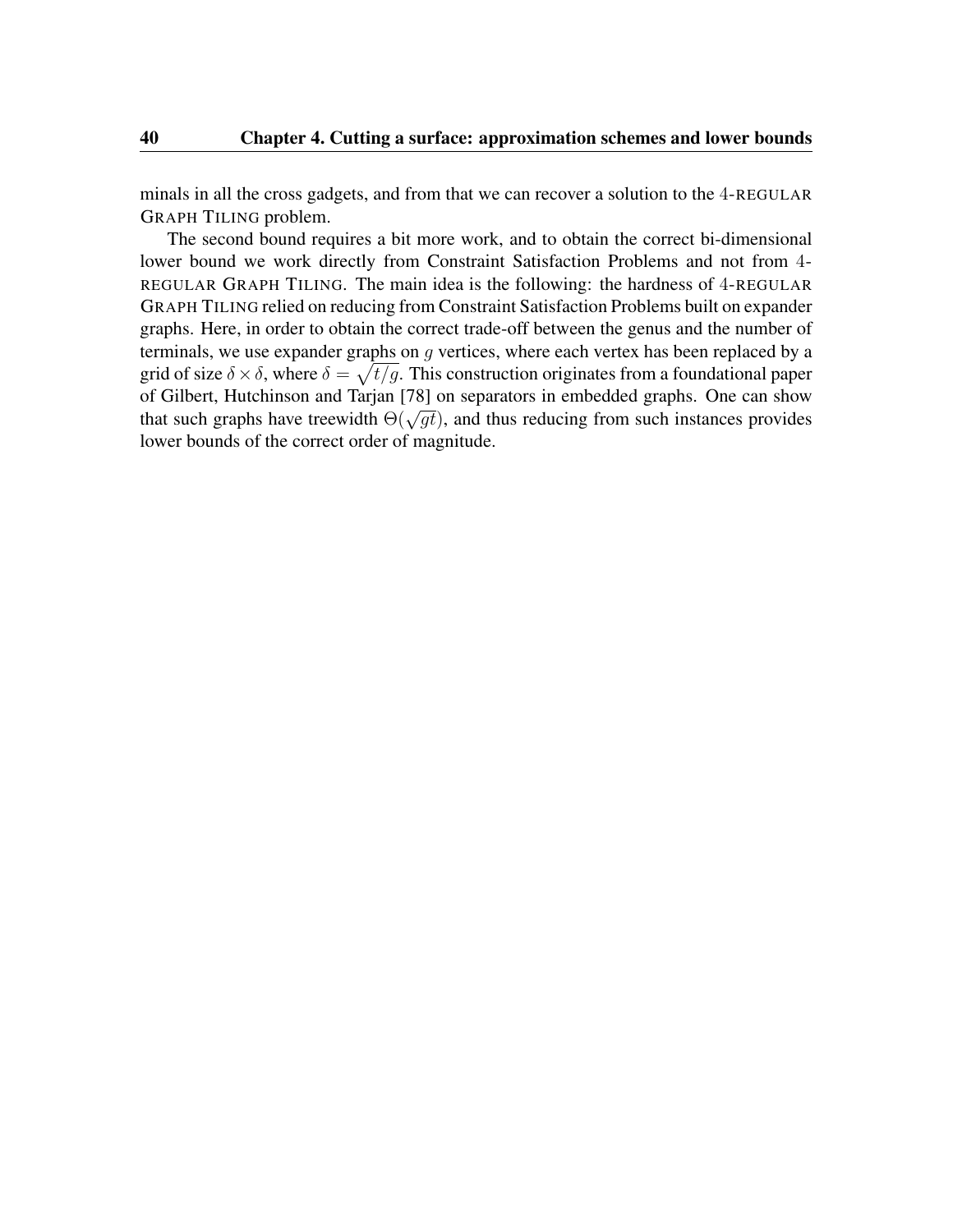# CHAPTER 5

## Homotopy height

The material in this chapter comes from the three articles [\[C,](#page-8-1) [G,](#page-9-1) [J\]](#page-9-2) which were co-authored with Therese Biedl, Erin W. Chambers, Gregory Chambers, David Eppstein, Tim Ophelders and Regina Rotman.

## 5.1 Introduction

Suppose that you are given an elastic bracelet which breaks when it is stretched above some maximal length  $L$ , and you wonder whether there is enough wiggling room to put on the bracelet around your hand and reach your wrist, as in Figure [5.1.](#page-53-0) One way to model this problem is to cut off the hand at the wrist, therefore obtaining a topological disk which is endowed with some metric structure.<sup>[2](#page-52-0)</sup> The bracelet problem then amounts to deciding whether one can find a homotopy from the boundary of this disk to a point, where at no moment the length of the curve is larger than  $L$ .

In a disk  $D$  with a Riemannian metric, we are therefore looking at the following quantity:

<span id="page-52-0"></span><sup>2.</sup> We view the bracelet as being very elastic and always sitting on the two-dimensional space defined by the hand. Therefore, the problem only depends on the metric structure of the hand and not on its embedding in  $\mathbb{R}^3$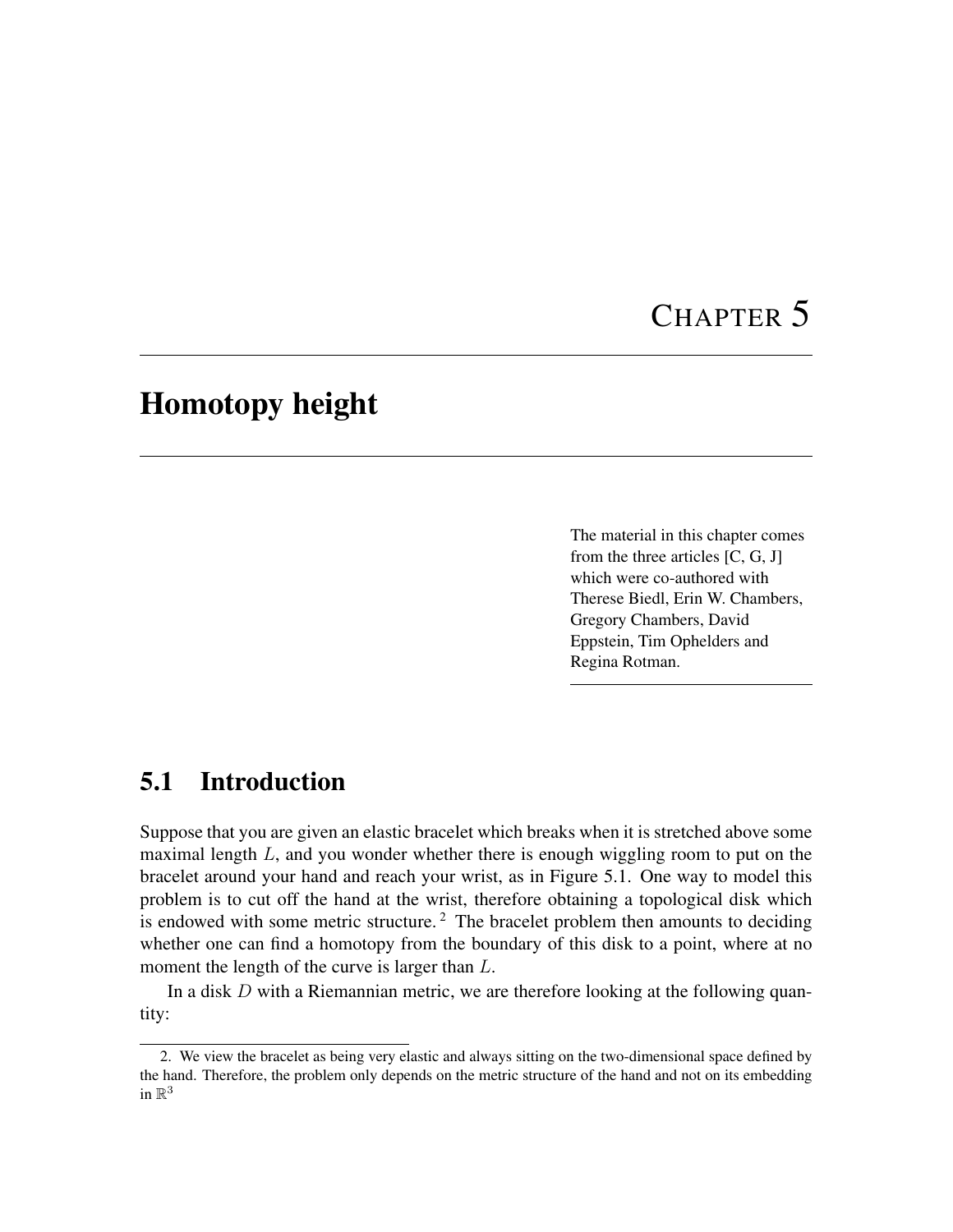<span id="page-53-0"></span>

FIGURE 5.1 – Fitting a bracelet around a hand.

$$
HH(D) := \inf_{h \in \mathcal{H}} \max_{t \in [0,1]} ||h(t, \cdot)||,
$$

where  $|| \cdot ||$  denotes the Riemannian length, and H denotes the set of homotopies h:  $[0, 1] \times \mathbb{S}^1 \to D$  where  $h(0, \cdot) = \partial D$  and  $h(1, \cdot)$  is a trivial curve. If this *Homotopy Height* is at most  $L$ , we can put on the bracelet, otherwise the bracelet will necessarily break, even if the target position  $\partial D$  is much smaller than  $L$ .

Similarly, in a disk D which is endowed with a planar triangulation  ${}^{1}G$  ${}^{1}G$  ${}^{1}G$ , we can look at the following quantity:

$$
HH(D) := \min_{h \in \mathcal{H}} \max_{t \in [0,n]} ||h(t,\cdot)||,
$$

where  $|| \cdot ||$  denotes the length of a walk on the graph G, and H denotes the set of *discrete homotopies*  $h : [0, n] \times \mathbb{S}^1 \to D$  where  $h(0, \cdot) = \partial D$  and  $h(1, \cdot)$  is a trivial curve. Here, a discrete homotopy is a sequence of walks on  $G$ , such that two adjacent walks  $h(k, \cdot)$  and  $h(k+1, \cdot)$  differ by either a *spike*/*unspike* or a *triangle flip* (see Figure [5.2\)](#page-54-0). Such a discrete homotopy is a natural discrete analogue of the continuous notion of homotopy used in the Riemannian case above. As before, if the *Homotopy Height* is at most L, we can put on the bracelet, otherwise the bracelet will break.

<span id="page-53-1"></span><sup>1.</sup> We restrict our attention to triangulations for simplicity, but similar definitions exist for any cellularly embedded graph (see Section [5.4\)](#page-63-0).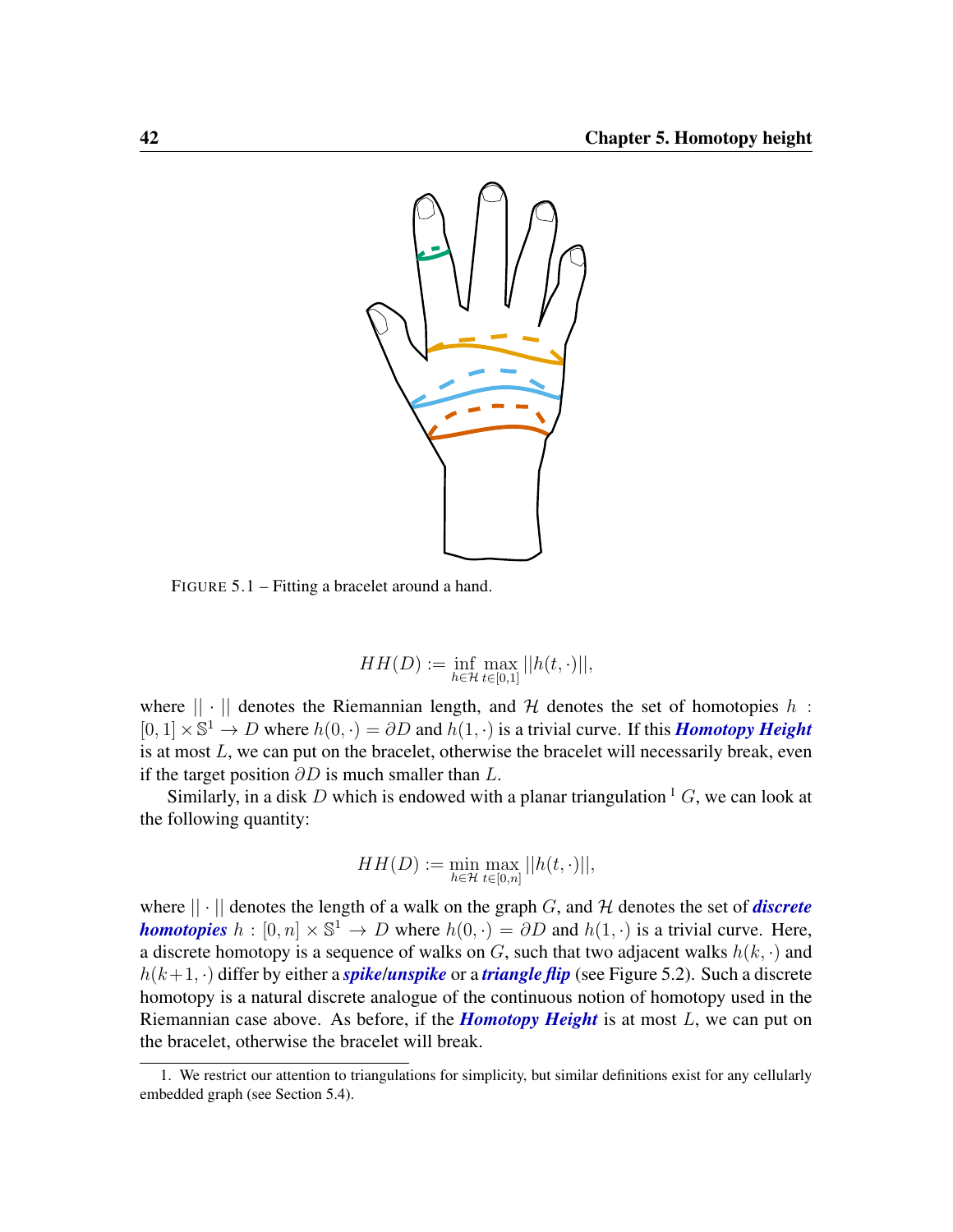<span id="page-54-0"></span>

FIGURE 5.2 – The discrete moves in a homotopy: face-flips (left) and spikes/unspikes (middle). Edge-slides (right) will be added in Section [5.4.](#page-63-0)

<span id="page-54-1"></span>

FIGURE 5.3 – Five variants of homotopy height.

One can also define homotopy height in other settings where one wants to quantify how much a curve needs to be stretched to go from a starting position to an ending position using a continuous deformation. Possible settings include (see Figure [5.3\)](#page-54-1):

- 1. A graph embedded on a disk and we are trying to contract the boundary of the disk to a point (the case discussed above).
- 2. A graph embedded on a disk, where the boundary is partitioned into two edge-disjoint paths  $\gamma_1$  and  $\gamma_2$  and we are trying to move continuously between  $\gamma_1$  and  $\gamma_2$  using paths with fixed endpoints. This is the original version of HOMOTOPY HEIGHT as defined in [\[30\]](#page-108-2).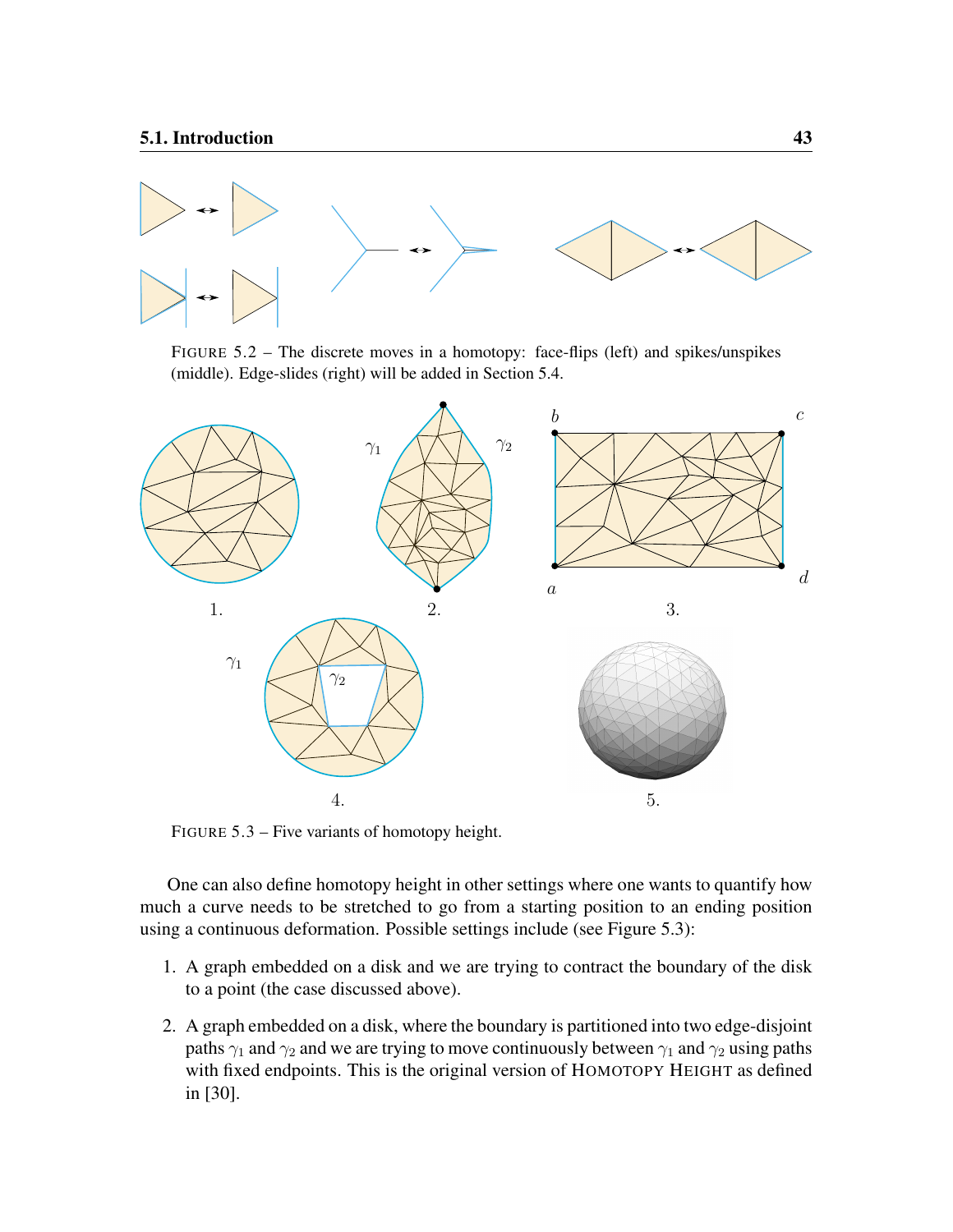- 3. A graph embedded on a disk, with four marked vertices on the boundary  $a, b, c$  and d and we are trying to move continuously between  $ab$  and  $cd$ , using paths with endpoints moving respectively on bc and ad. This variant is often called HOMOTOPIC FRÉCHET DISTANCE [\[26,](#page-108-3) [89\]](#page-113-0) since it is closely related to the Fréchet distance [\[4\]](#page-106-1).
- 4. A graph embedded on an annulus, and we are trying to move continuously between one boundary and the other one.
- 5. A graph embedded on a sphere, and we are trying to sweep the sphere by moving continuously from *some* (unspecified) point to some other point. In this variant, we need to add a topological constraint to enforce non-triviality, for example by enforcing that each triangle is flipped exactly once algebraically.  $\frac{1}{1}$  $\frac{1}{1}$  $\frac{1}{1}$

By a slight abuse of language, we will call in this chapter all of these variants HO-MOTOPY HEIGHT, since most of our results apply equally well to all of these settings. However, let us insist that none of these settings allows for curves that go outside of the region between the starting and the ending curve (i.e., the starting and ending curves always form the boundary of the underlying manifold). As we shall see later (Figure [5.5\)](#page-60-0), the problem is significantly harder when curves are allowed to escape their starting and ending positions.

The computational problem corresponding to all these variants is the following:

HOMOTOPY HEIGHT **Input:** A triangulation  $G$  and an integer  $L$ . **Output:** Is the homotopy height of  $G$  (using one of the variants defined above) at most L?

Throughout this chapter, we call a homotopy realizing the minimum an optimal homotopy. [2](#page-55-1) The mathematical and computational problems surrounding this homotopy height are of great interest, both in the Riemannian and in the triangulated setting.

**Discrete Homotopy Height.** From a computational perspective, the study of homotopies on surfaces has a rich history and dates back at least to Dehn [\[51\]](#page-110-2) who provided an algorithm to test whether two closed curves on a surface are homotopic. However, adding a quantitative twist to this question by forcing curves to have at most some fixed length leads to mostly uncharted territories. The problem of computing the homotopy height was

<span id="page-55-0"></span><sup>1.</sup> Equivalently, this amounts to requiring that the homotopy, viewed as a map  $\mathbb{S}^1 \times \mathbb{S}^1 \to \mathbb{S}^2$  has topological degree 1.

<span id="page-55-1"></span><sup>2.</sup> In the Riemannian case this is an abuse of language as the infimum may not be a minimum. In that case the term refers to an  $\varepsilon$ -approximate optimal homotopy, for some small  $\varepsilon$  (most of our theorems will be stated with *open* bounds on the length, see e.g., Theorem [5.2.2,](#page-59-0) and thus this perturbation is transparent).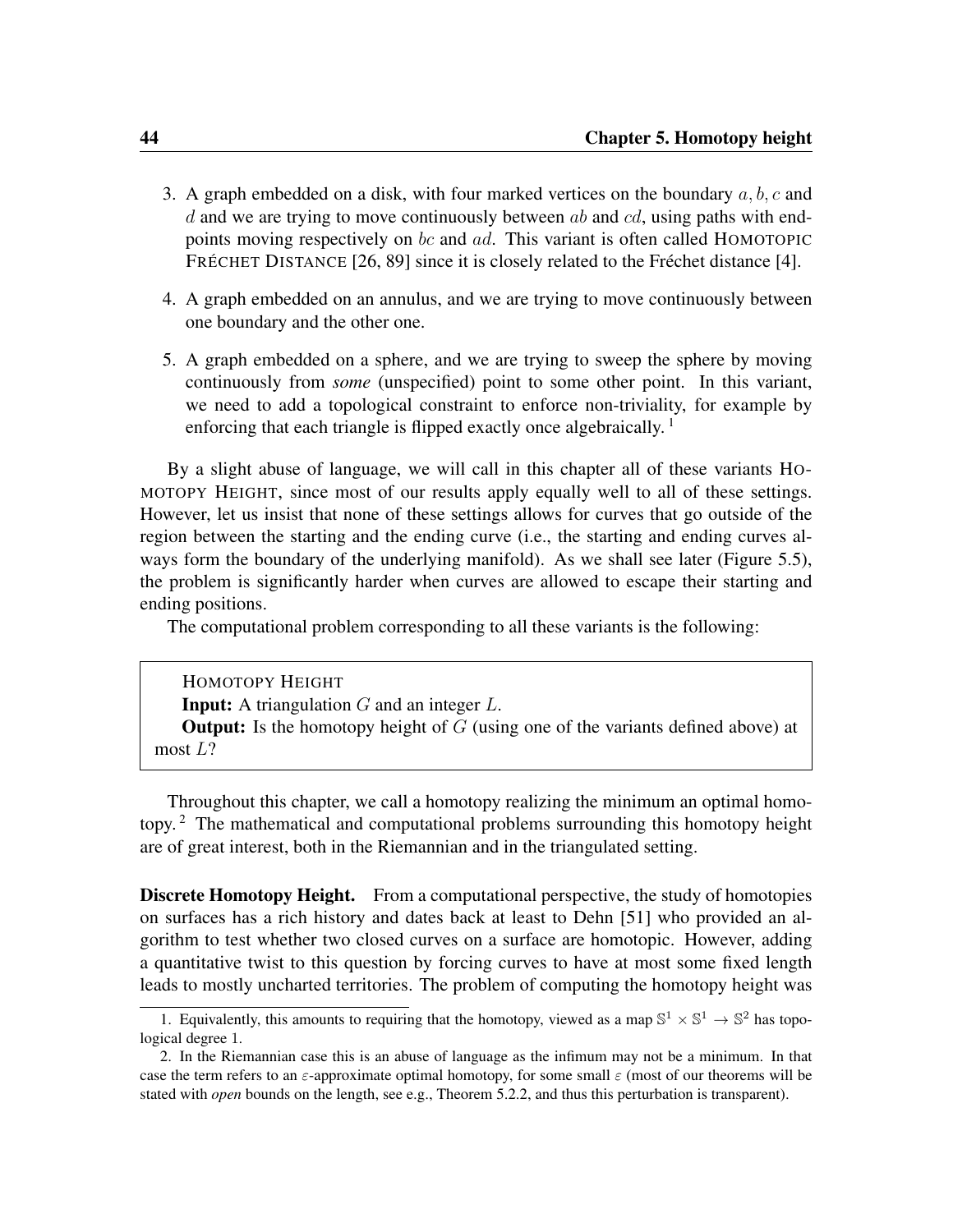introduced by E. Chambers and Letscher [\[30\]](#page-108-2), in the setting where one looks at homotopies with fixed endpoints sweeping a boundary from its left side to its right side. Their study was motivated by the problem of measuring quantitatively the similarity between two paths, say, in order to cluster such trajectories in a Geographic Information System. In such a context, one might often encounter two paths with common endpoints which are close in Hausdorff distance, but if there is a mountain inbetween, the homotopy height can be arbitrarily big. Therefore, homotopy height is a more discriminating way to compare paths. Unfortunately, the main result of Chambers and Letscher [\[30\]](#page-108-2) is erroneous and for a long time essentially nothing was known on this problem. It was open whether in was NP-hard, but also simply whether it was in NP! Indeed, since discrete homotopies are allowed to backtrack at will, there is no obvious non-deterministic algorithm that can guess an optimal discrete homotopy, as it might consist of exponentially many steps. A few years later, Har-Peled, Nayyeri, Salvatipour and Sidiropoulos [\[90\]](#page-113-1) provided a polynomial-time algorithm to compute an  $O(\log n)$  approximation to the homotopy height in the setting of paths with common endpoints on the boundary of the disk, which is based on a delicate construction of a homotopy using iterated planar separators.

Another motivation for studying homotopy height comes from the field of *graph searching*. This field broadly encompasses a variety of games played on graphs, where a set of k *cops* tries to catch a fleeing *robber*, under various rules. We only sketch some aspects of the theory and refer to the survey of Bienstock [\[13\]](#page-107-1) for a more extensive overview. A main flavor of these games is that the existence of a winning strategy for the cops or the robber directly translates into structural properties of the underlying graph. For example, in one of the main variants, a winning strategy for a set of  $k$  cops implies that the treewidth of the graph is at most  $k + 1$ , while a winning strategy for the robber implies that it is at least  $k + 2$ , see Seymour and Thomas [\[169\]](#page-119-0). Such games are even more important in the setting of embedded graphs: in a celebrated breakthrough, Seymour and Thomas [\[170\]](#page-119-1) used such a game-theoretical viewpoint to devise a polynomial-time algorithm to compute the branch-width of a planar graph. Our HOMOTOPY HEIGHT problem bears similarity with graph searching games, since the bracelet sliding can be abstracted as a set of cops trying to catch an invisible robber. Compared to the main variants, the main difference here seems to be a constraint of connectedness: the fact that the bracelet is a simple curve  $1$  enforces connectivity of the two parts of the surface that it separates. While graph searching games where one side stays connected have been studied [\[10\]](#page-107-2), the HOMOTOPY HEIGHT problem seems new in this literature. Furthermore, its similarity with branch-width, which enjoys similar connectedness properties (see Seymour and Thomas [\[170\]](#page-119-1)) and the fact that NPhardness has proved elusive so far make the possibility of a polynomial-time algorithm not as unlikely as one might first be tempted to believe.

To conclude, we also remark that very similar questions have been studied in the context of submodular optimization by Brightweel and Winckler [\[20\]](#page-107-3), and our work answers one

<span id="page-56-0"></span><sup>1.</sup> This is not part of the hypotheses, but as we will show later, can be safely assumed.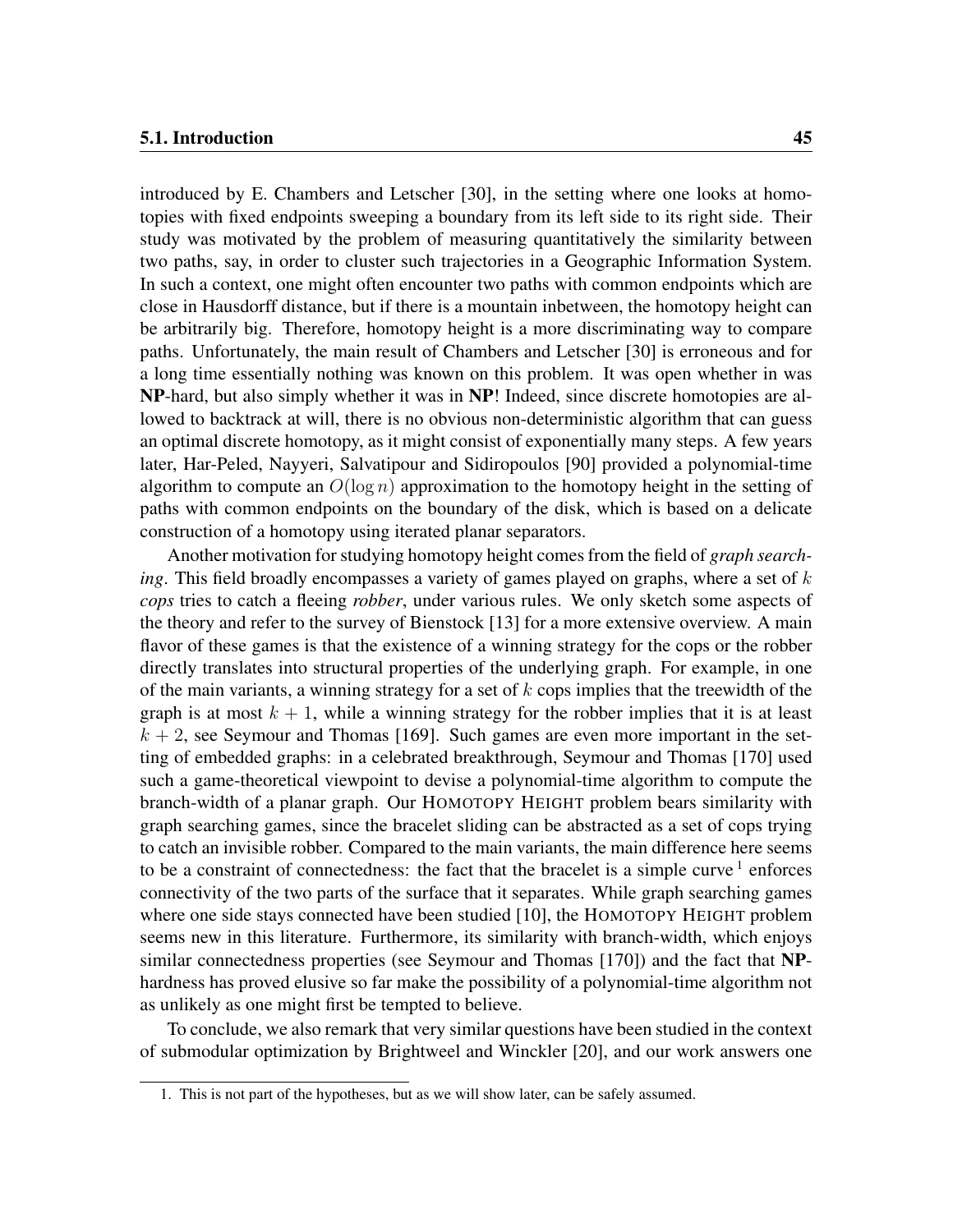of their open questions. There are also other notions of height that homotopy height can be connected to, as we will see in Section [5.4.](#page-63-0)

Riemannian Homotopy Height. Following Gromov [\[81\]](#page-112-2), there has been in the past decades a strong push to investigate how geometric constraints interact with classical topological primitives, such as homotopy, homology or topological degree, forming a new field called *Quantitative Homotopy Theory*. We refer to the survey of Larry Guth [\[85\]](#page-113-2) for a highlight of recent questions and solutions. The homotopy height fits nicely into this line of study as it adds a geometric twist to the classical (and trivial!) notion of homotopy on spheres.

The homotopy height has also been studied for a long time (but not under this name) because it provides a tool to control the length of closed geodesics. In order to explain why, let us consider the variant where we sweep a sphere. A *sweep-out* of a Riemannian sphere S is a map  $f : \mathbb{S}^1 \times \mathbb{S}^1 \to \mathbb{S}$  of topological degree 1 (this amounts to the constraint on flipping triangles mentioned earlier). Intuitively, this just corresponds to a homotopy from a curve to itself, but the topological condition ensures the non-triviality of the homotopy: one has to sweep the whole sphere before coming back. The *width* of a sweep-out h is then the maximal length of the curves:  $w(h) := \max_{t \in [0,1]} ||h(t, \cdot)||$ . The interest in sweepouts stems from a classical idea of Birkhoff [\[15\]](#page-107-4) that sweep-outs can be used to find simple closed geodesics on spheres. The process is illustrated in Figure [5.4:](#page-58-0) starting from a sweepout  $S_1$ , one can apply a *curve-shortening process* to the whole family of curves to obtain a new sweep-out  $S_2$ . Continuing our analogy with bracelets, one way to think of such a curve-shortening process is to endow each curve with an elastic energy and let it relax for a small amount of time: the elastic energy will move the curve to a position of slightly lower length. If we denote by  $\gamma_i$  the longest curve of the sweep-out  $S_i$ , the idea of Birkhoff is that the sequence of curves  $\gamma_i$  converges, as i goes to infinity, to a simple closed geodesic. This not only proves the existence of such a geodesic, but also provides a natural bound on its length: by construction the width of the initial sweep-out provides such an upper bound. Therefore, having good estimates on the minimum width of a sweep-out translates into good estimates on the shortest simple closed geodesic on the sphere, and this led to a long line of investigation on these sweepouts, still active nowadays, see for example the survey of Croke and Katz [\[43,](#page-109-2) Section 2.4] and the references therein.

### 5.2 Structure of optimal homotopies

Our discussion in this chapter focuses on the setting of the disk (discrete or Riemannian), but the techniques apply in the other settings as well. Our initial foray on homotopy height came from trying to figure out how pathological optimal homotopies can be. Such an investigation arises immediately when trying to prove that the HOMOTOPY HEIGHT problem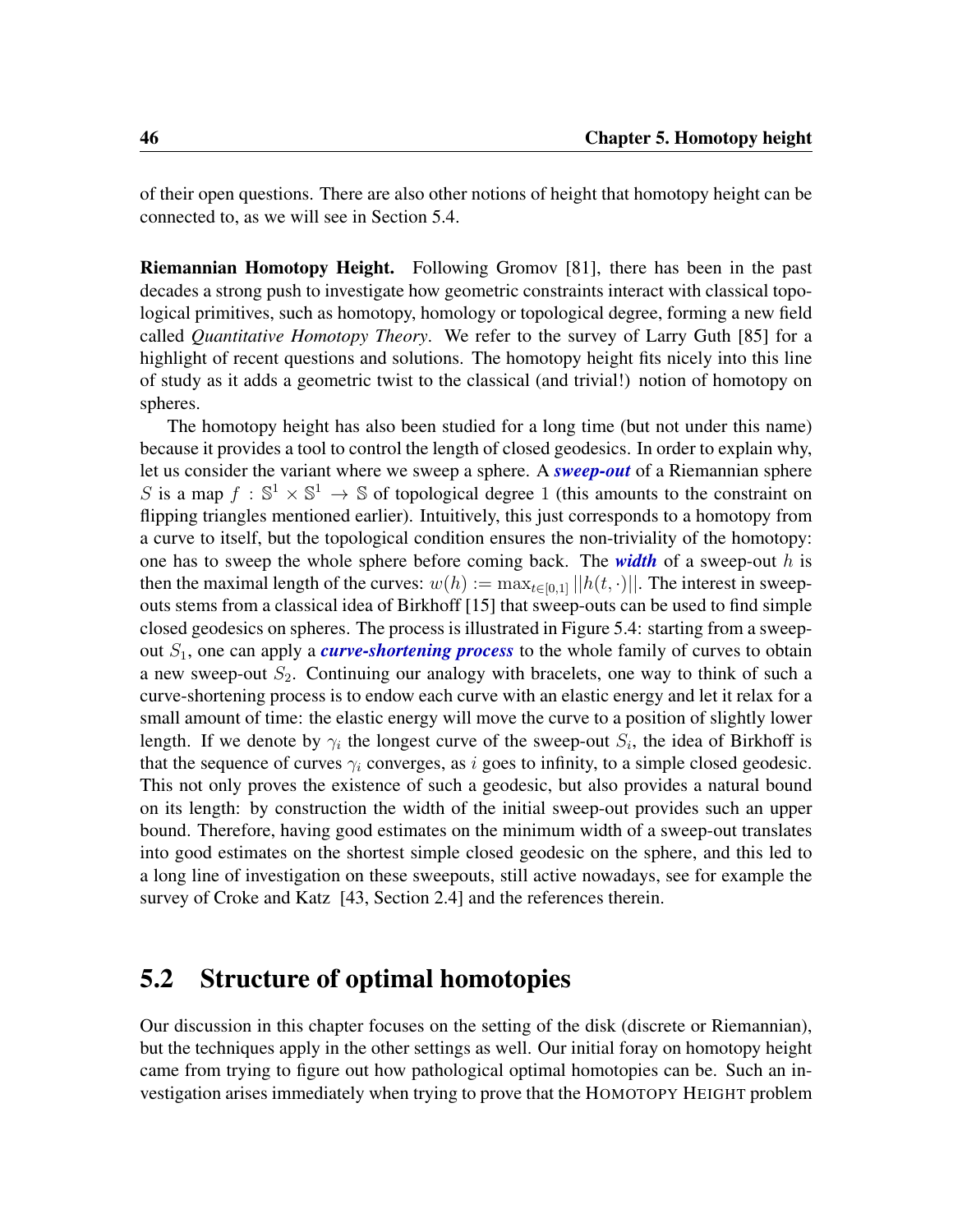<span id="page-58-0"></span>

FIGURE 5.4 – Starting from a sweep-out of a Riemannian sphere (left), we can tighten each curve in the family to obtain a new sweep-out (middle). Iterating this process, the longest curve in the family converges to a geodesic (right).

is in  $NP$ : if we could prove that there always exists an optimal homotopy that sweeps the disk in a polynomial number of steps, this homotopy could be used a NP certificate. Two questions arise naturally:

- Does there always exist an optimal homotopy that is an *isotopy*, that is, where at each step t the curve  $h(t, \cdot)$  is simple?
- If the answer to the first question is affirmative, does there always exist an optimal homotopy that is *monotone*, i.e., that never backtracks?

We define monotonicity as follows: each simple curve  $\gamma_t$  in the disk D bounds exactly one disk  $D_t$ . A homotopy is *monotone* if for  $t_1 < t_2$ , the curve  $h(t_2, \cdot)$  is contained in the disk  $D_{t_1}$ . In a monotone homotopy, curves only move in one direction and never backtrack. In the discrete setting, non-simple curves occur naturally with spikes, therefore we relax the usual definition of simple to what is sometimes called weakly simple: throughout this chapter, a curve is simple if it can be perturbed by an arbitrarily small perturbation so as to be simple <sup>[1](#page-58-1)</sup>. The definition of monotonicity is relaxed likewise so as to allow for arbitrarily small perturbations. With these relaxed notions, it is expected that the answers to these questions is the same in the discrete and Riemannian setting, and as we shall see this is the case.

The first question was answered positively on the Riemannian side by G. Chambers and Liokumovitch [\[31\]](#page-108-4). Their proof is based on a beautiful graph-theoretical argument on all the possible resolutions of the crossing points appearing in a homotopy, and applies equally well to the discrete setting. We rephrase their theorem in our setting as follows<sup>[2](#page-58-2)</sup>:

<span id="page-58-1"></span><sup>1.</sup> Equivalently we could be working in a cross-metric setting where these perturbations happen naturally, i.e. spikes can be realized with simple paths.

<span id="page-58-2"></span><sup>2.</sup> Their theorem is stated for non-contractible curves, which is definitely not our case here, but this is mainly to avoid issues with orientation, which we did not consider in our definition of homotopy height.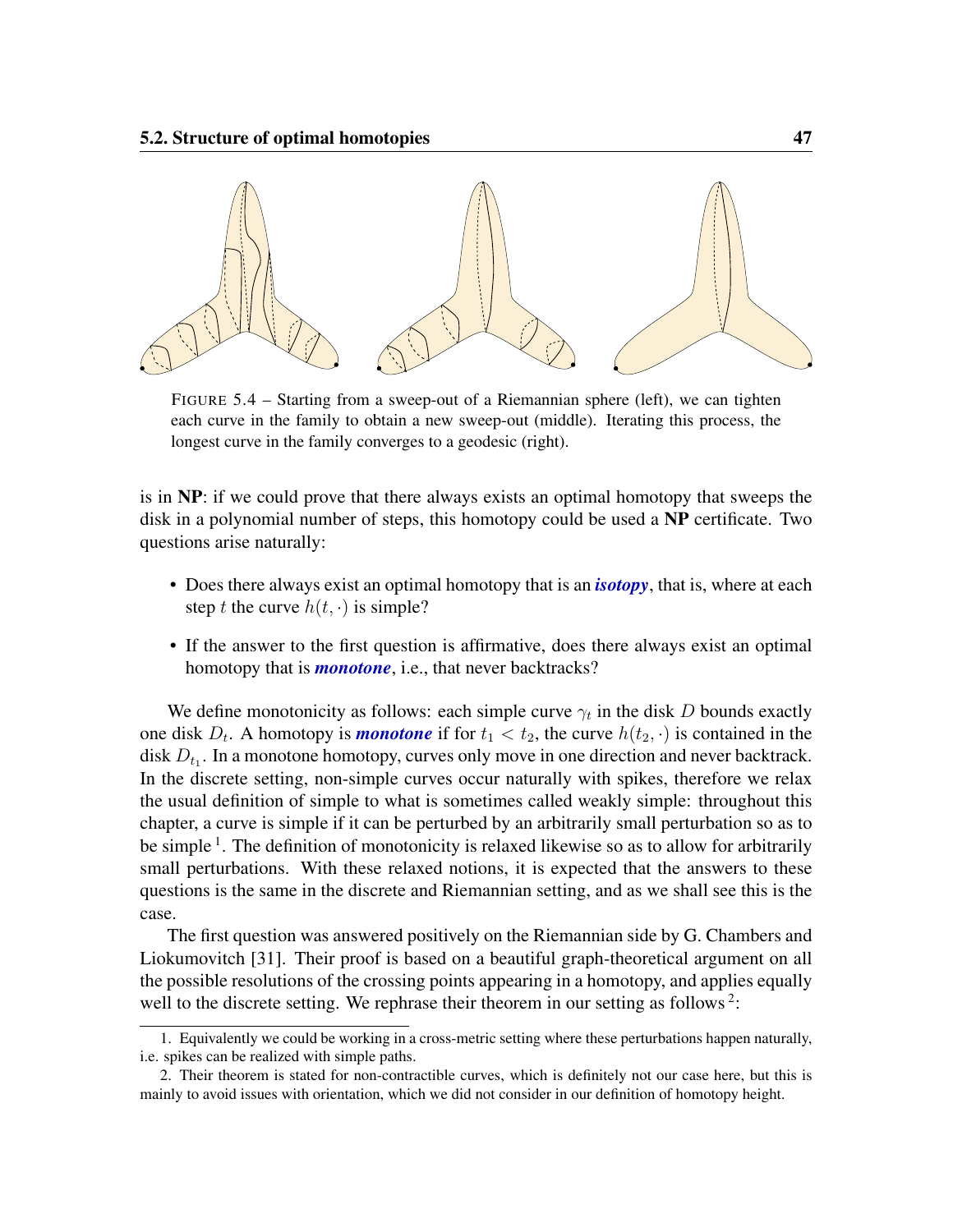<span id="page-59-1"></span>Theorem 5.2.1 ([\[31,](#page-108-4) Theorem 1.1]). *Let* D *be a Riemannian or a triangulated disk. Then if there exists a homotopy from the boundary of* D *to a point with curves of length less than* L*, there exists an isotopy from the boundary of* D *to a point, where all the curves have length less than* L*.*

An affirmative answer to the second question was claimed on the discrete side by E. Chambers and Letscher [\[30\]](#page-108-2), and on the Riemannian side by G. Chambers and R. Rotman [\[32\]](#page-108-5) but unfortunately both proofs were later found out to be flawed. Our first contribution was to finally settle this question in a joint effort:

<span id="page-59-0"></span>Theorem 5.2.2 ([\[G,](#page-9-1) Theorem 1.2]). *Let* D *be a Riemannian or a triangulated disk. Then if there exists a homotopy from the boundary of* D *to a point, where all the curves have length less than* L*, there exists a monotone isotopy from the boundary of* D *to a point, where all the curves have length less than* L*.*

We also provide a similar theorem for sweep-outs [\[G,](#page-9-1) Theorem 1.3]. Likewise, the theorem also holds in the setting of sweeping two paths with fixed endpoints or the annular setting.

We will not provide here a complete proof of Theorem [5.2.2](#page-59-0) since such a proof is already included in [\[G\]](#page-9-1). However, since [\[G\]](#page-9-1) is written in a purely Riemannian language, which some discrete-minded readers might not be very accustomed to, we provide a short impressionistic overview of the proof.

**Zigzags.** The starting point of the proof is to decompose the homotopy we start with in a finite family of monotone homotopies, which we call a *zigzag*: a zigzag is a family  $(h_1, \ldots, h_n)$  of homotopies so that:

- $h_1, \ldots, h_n$  are isotopies.
- $\gamma_0 := h_1(0, \cdot) = \partial D, \gamma_{i+1} := h_{i+1}(0, \cdot) = h_i(1, \cdot)$  for  $0 < i < n-1, h_n(1, \cdot) = p$ where  $p$  is a trivial loop at a point  $p$ .
- $h_i$  is monotone for odd i, and  $h_i^{-1}$  $i<sub>i</sub>$ <sup>-1</sup> is monotone for even i. Here  $i<sup>-1</sup>$  denotes timereversal, i.e., for even i,  $h_i$  is monotone in the reverse direction.

The height of a zigzag is the maximal length of an intermediate curve. In the discrete setting, the existence of a zigzag of optimal height connecting the starting and ending curve of a homotopy height problem is immediate: indeed, an optimal discrete homotopy can be assumed to be an isotopy by Theorem [5.2.1,](#page-59-1) and it can be decomposed into a zigzag since each discrete move either goes forward or backward. In the Riemannian case, this is slightly more subtle but can be done at the cost of an arbitrarily small  $\varepsilon$  additive overhead in the lengths of the curves. Indeed, if a curve wants to move forward at some place, and backward at the some other place, we can do first the forward move for a short period or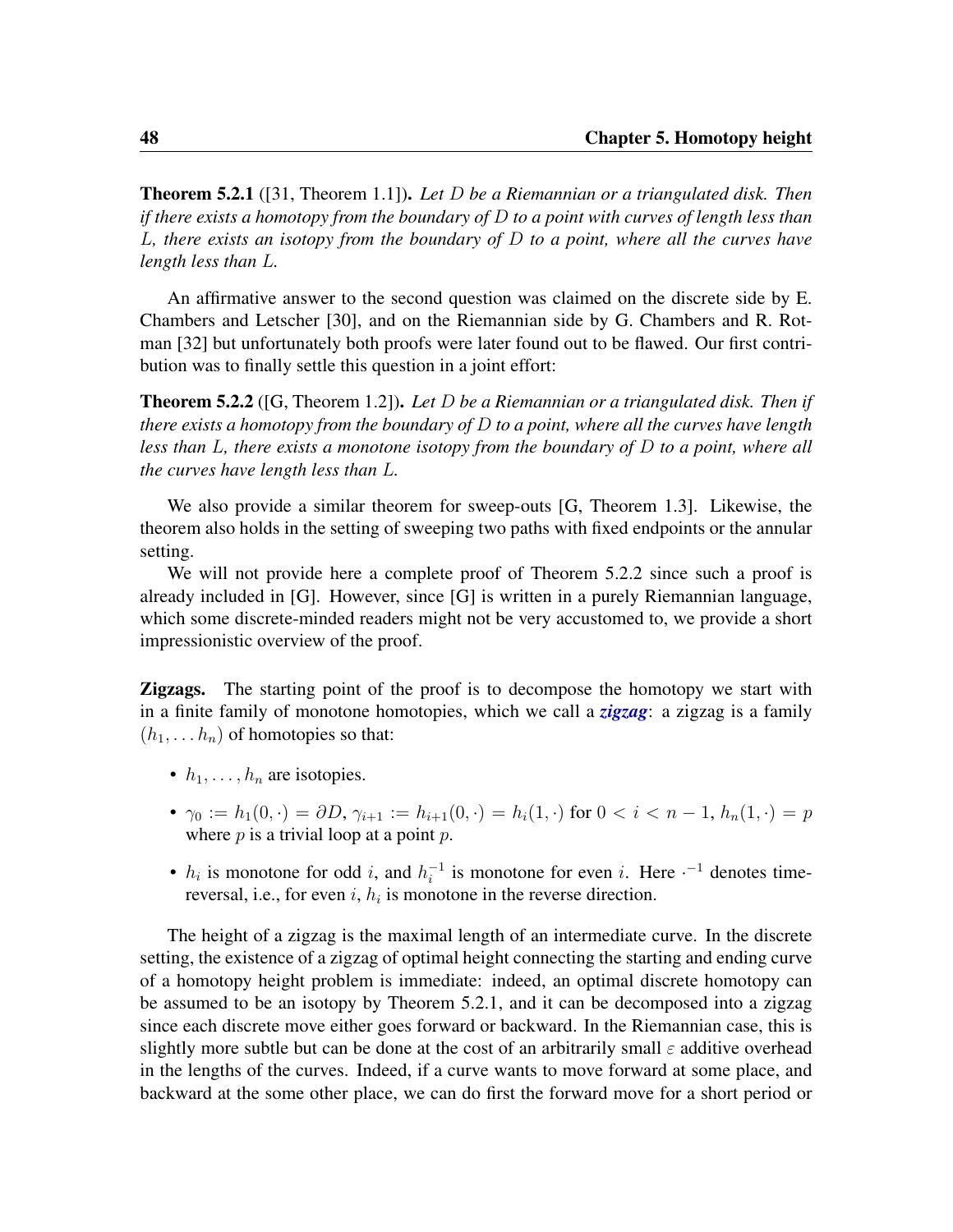<span id="page-60-0"></span>

FIGURE 5.5 – An optimal homotopy between the two blue curves picture on the left escapes the annulus that they cobound, and is thus in particular not monotone. Indeed, in order to minimize the maximal length of the curves, it first climbs over the small bump before climbing over the left peak.

time, and only then the backward move. By standard compactness arguments, this will yield a zigzag with a finite number of homotopies.

Once we have decomposed a homotopy into a zigzag, the dream goal is to *shortcut* the zigzag: namely, what the zigzag does in three homotopies  $h_i, h_{i+1}$  and  $h_{i+2}$ , we would like to do in a single monotone isotopy  $h'_i$  that goes from  $\gamma_i := h_i(0, \cdot)$  to  $\gamma_{i+3} := h_{i+2}(1, \cdot)$  with curves of length less than  $L$ . Inductively, we could then transform a zigzag into a single monotone isotopy. This runs into two issues. One is that  $\gamma$  and  $\gamma'$  might cross, making the existence of this monotone isotopy impossible. The second one, more subtle, is that monotone isotopies of optimal length may simply not exist if the curves in the homotopy are allowed to escape the starting curve. This is illustrated in Figure [5.5,](#page-60-0) which is taken from Chambers and Rotman [\[32\]](#page-108-5), who attribute it to Liokumovich.

This tricky example shows that a lot of care must be taken in any kind of inductive argument. Our main strategy is to rely on shortcutting arguments such as the following one:

<span id="page-60-2"></span>**Lemma 5.2.3.** *[\[G,](#page-9-1) Proposition 2.5] Let A be an annulus with boundaries*  $\gamma_1$  *and*  $\gamma_2$  *and let* δ *denote the shortest non-contractible curve within this annulus. Then if there exists a homotopy from*  $\gamma_1$  $\gamma_1$  *to*  $\gamma_2$  *where intermediate curves have length at most*<sup>1</sup> *L, there exists a homotopy between*  $\gamma_1$  *and*  $\delta$  *where intermediate curves have length at most*<sup>1</sup> L.

The proof consists mostly in observing that a shortest non-contractible curve can be used to shortcut anything that goes through without increasing the length, see Figure [5.6,](#page-61-0) but one must take care that the resulting curves form a homotopy, which requires some interpolation to avoid discontinuities.

Lemma [5.2.3](#page-60-2) applied to the first two homotopies of a zigzag yields the following corollary.

<span id="page-60-1"></span><sup>1.</sup> In the Riemannian setting, some arbitrarily small offset in the lengths must also be allowed, and therefore this lemma is stated with "less than" instead of "at most" in [\[G,](#page-9-1) Proposition 2.5].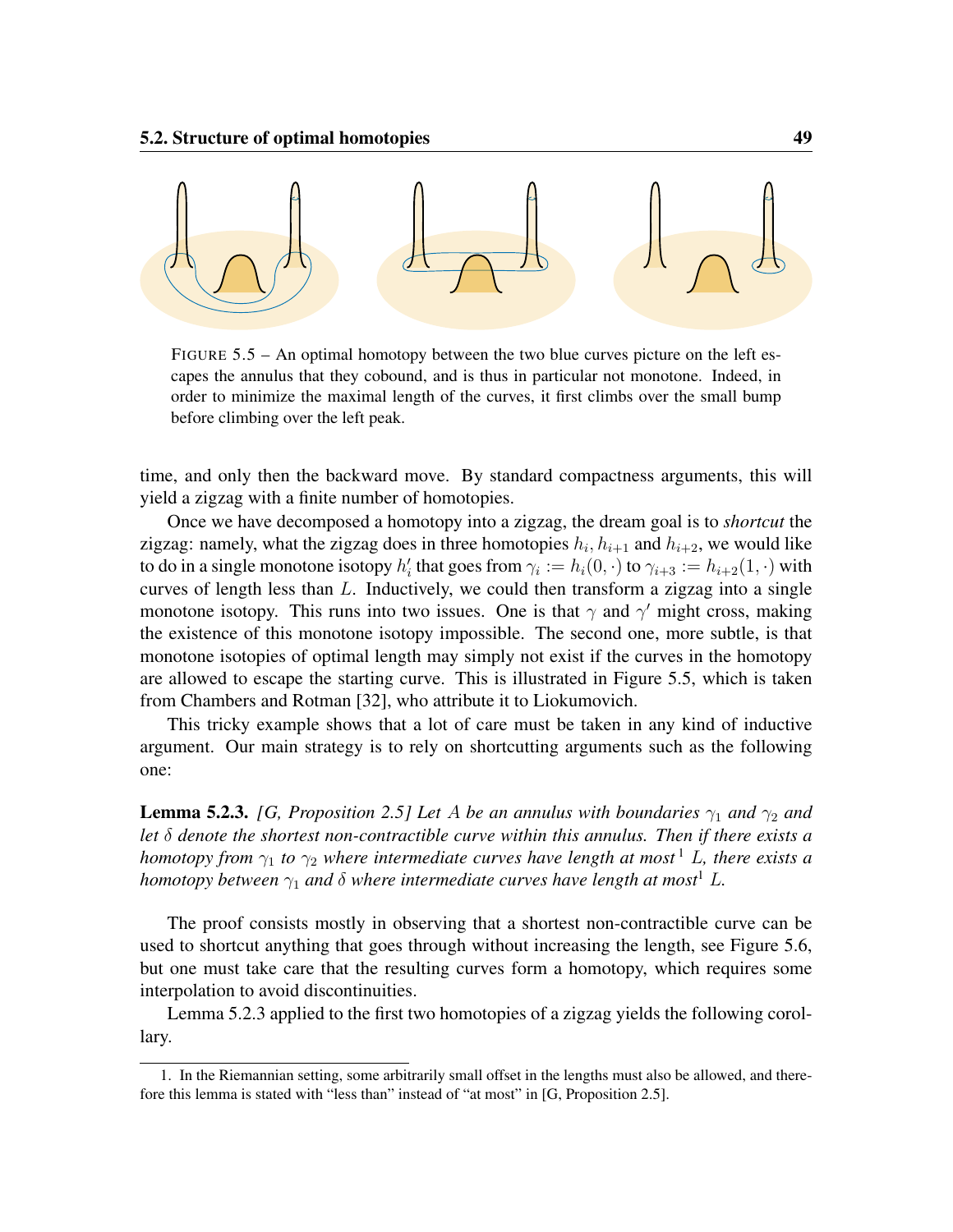<span id="page-61-0"></span>

FIGURE 5.6 – In an annulus, shortcutting a curve (red) against a shortest non-contractible curve (dotted blue) yields a new curve (green).

Corollary 5.2.4. *From a zigzag* Z *where curves have length at most*<sup>1</sup> L*, we can define a new zigzag* Z <sup>0</sup> *where curves have length at most*<sup>1</sup> L *and* γ<sup>1</sup> *is the shortest non-contractible curve in the annulus between*  $\gamma_1$  *and*  $\gamma_2$ *.* 

The hope would then be to prove a similar lemma with the other homotopies, i.e., to obtain a zigzag such that  $\gamma_i$  is the shortest non-contractible curve in the annulus between  $\gamma_i$  and  $\gamma_{i+1}$ . This would allow us to shortcut the zigzag at the end: if  $\gamma_{n-2}$  is the shortest non-contractible curve between  $\gamma_{n-2}$  and  $\gamma_{n-3}$ , applying the same lemma in reverse for  $h_n^{-1}$ yields a monotone isotopy from p to  $\gamma_{n-2}$ , and we have effectively removed two homotopies from the zigzag.

But already for  $\gamma_2$ , the following issue arises: the shortest non-contractible curve  $\delta_{23}$ between  $\gamma_2$  and  $\gamma_3$  might cross  $\gamma_1$ , destroying any hope of obtaining a monotone isotopy between  $\gamma_1$  and  $\delta_{23}$ . In this case, our solution is to use the homotopy between  $\gamma_2$  and  $\gamma_3$  to push  $\gamma_1$  farther, so that it does not cross  $\delta_{23}$ . This is done via an argument similar to the one used for Lemma [5.2.3,](#page-60-2) but significantly more involved. We refer to [\[G\]](#page-9-1) for the details.

### 5.3 Algorithmic implications

This theorem can be leveraged to obtain complexity results. Indeed, a monotone isotopy only flips at most once each triangle. Furthermore, in an unweighted setting, we can assume that there are never more than  $L$  unspikes and  $L$  spikes between two triangles flips, since otherwise the curve would be too long at some point. Therefore, there exists an optimal homotopy made of at most  $2|T|L$  steps. Such an optimal homotopy can naturally be guessed by a non-deterministic algorithm, since it consists of at most  $2|T|L$  curves of length at most L. Therefore we immediately obtain the following corollary.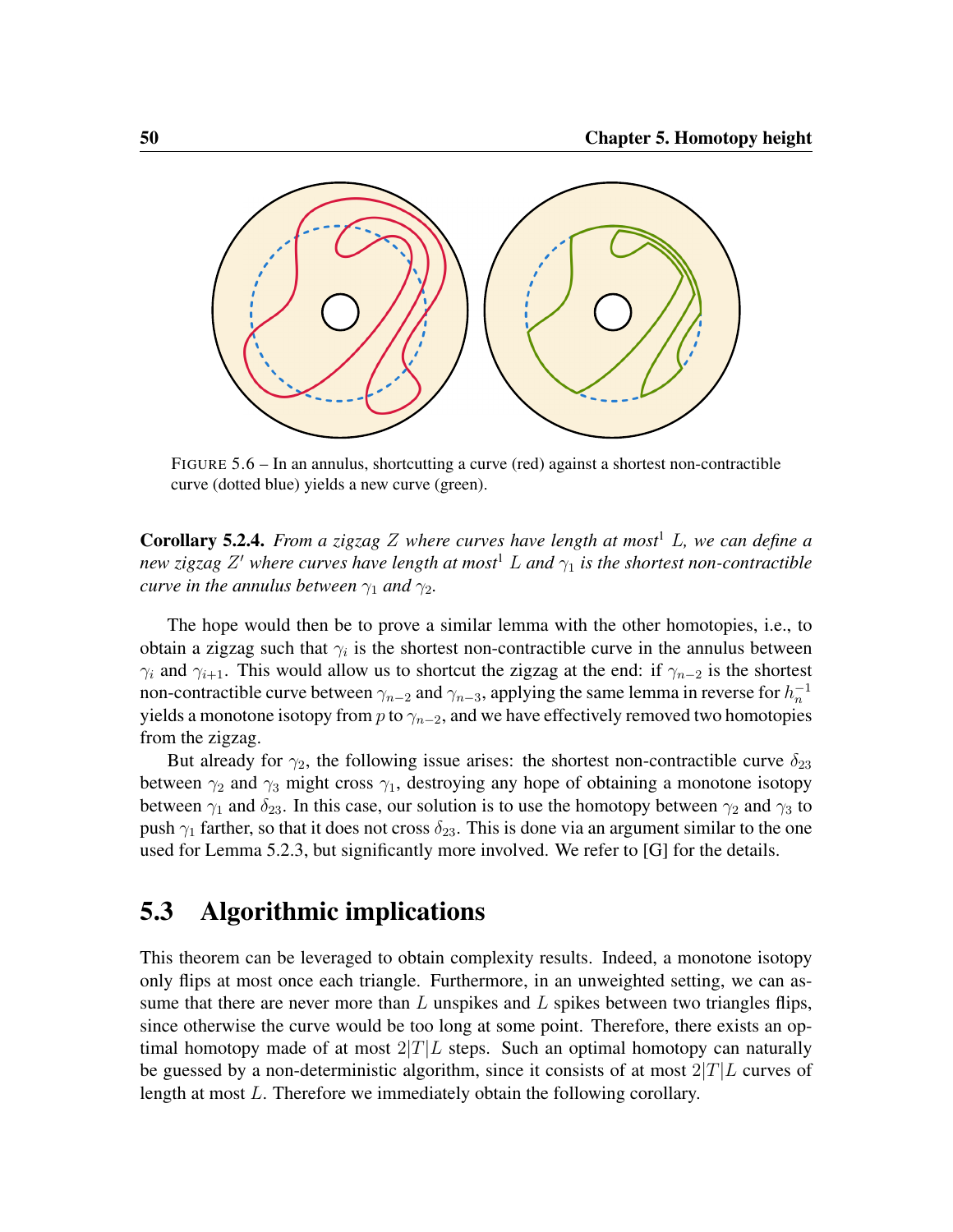#### Corollary 5.3.1. *The* HOMOTOPY HEIGHT *problem on unweighted graphs is in NP.*

However, when edges are allowed to have weights, the above argument falls short of providing an NP certificate. Indeed, it could *a priori* happen that some sequence of edges of exponentially small weight gets spiked an exponential number of times between two subsequent triangles flips, for example by forming a spiral. In a second article with Erin W. Chambers and Tim Ophelders, we showed that this can not happen and were able to prove the following:

#### <span id="page-62-2"></span>Lemma 5.3.2. *[\[J,](#page-9-2) Lemma 11] There exists an optimal homotopy such that between two* subsequent face flips, each edge is spiked at most three <sup>[1](#page-62-0)</sup> times.

The proof of this lemma hinges on two ideas. The first one is that one can modify a discrete homotopy so that spike moves happen as late as possible, and unspike moves as early as possible, giving what we call a *reduced* homotopy where spikes and unspikes do not interfere. The point of reduced homotopies is that they have a nice structure: they start with a sequence of consecutive unspikes, then a sequence of consecutive spikes, then a faceflip, and then the structure repeats. The second idea is that in a sequence of consecutive spikes, we can devise shortcutting arguments not unlike those of Lemma [5.2.3,](#page-60-2) when an edge gets spiked more than three times. These shortcutting arguments allow us to provide an alternative sequence of consecutive spikes leading to the same curve, where no edge gets spiked more than three times, and thus to prove the lemma. Note that we do not know of any example where an edge needs to get spiked more than once between two subsequent face flips in an optimal homotopy.

From this we directly obtain the complexity result for weighted graphs.

#### Corollary 5.3.3. *The* HOMOTOPY HEIGHT *problem on edge-weighted graphs is in NP.*

Our techniques also yield the following polynomial-time approximation algorithm:

<span id="page-62-1"></span>Corollary 5.3.4. *We can compute in polynomial time an* O(log n)*-approximation of* HO-MOTOPY HEIGHT*.*

Har-peled, Nayyeri, Salvatipour and Sidiropoulos [\[89\]](#page-113-0) provided an  $O(\log n)$  approximation algorithm for HOMOTOPY HEIGHT in the two variants where one is sweeping a disk with paths starting and finishing on the boundary. In order to obtain Corollary [5.3.4,](#page-62-1) we leverage our shortcutting techniques to generalize their algorithm to the other settings. For example, in the setting of an annulus with boundaries  $\gamma_1$  and  $\gamma_2$ , our approximation algorithm proceeds as follows:

1. We compute a shortest path  $\delta$  between the two boundaries of the annulus.

<span id="page-62-0"></span><sup>1.</sup> Lemma 11 in [\[J\]](#page-9-2) states this lemma with an upper bound of four, but the proof actually shows three.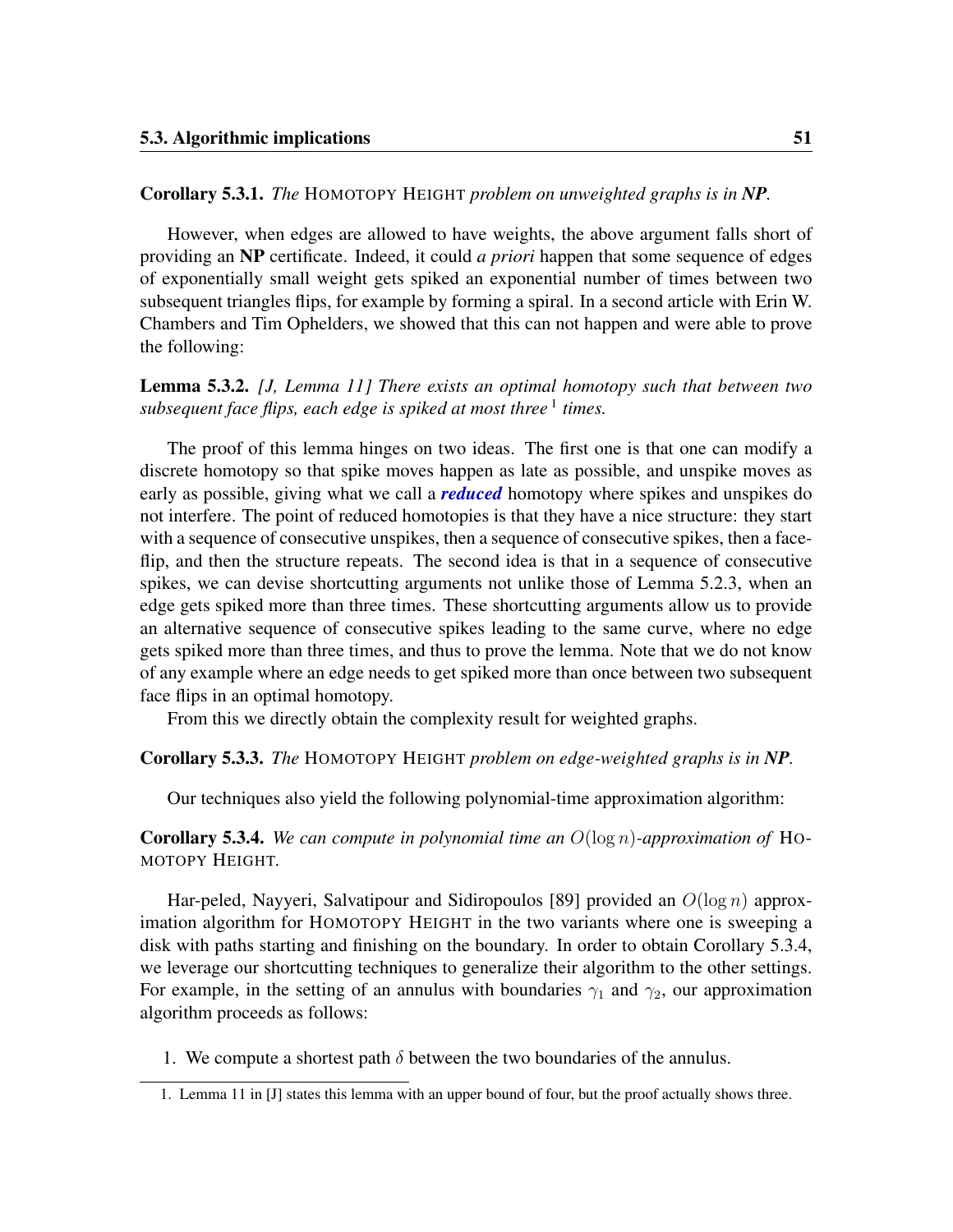<span id="page-63-1"></span>

FIGURE 5.7 – To compute an approximation of an optimal homotopy sweeping a cylinder, we first cut along a shortest path and solve the problem in the rectangle. The key property to ensure is that some optimal homotopy has the shape illustrated in the middle picture, i.e., each of the intermediate curve crosses the shortest path exactly once.

- 2. We cut the annulus along this shortest path, yielding a disk whose boundary is naturally split into four edge-disjoint paths: the starting and ending curve, and two copies of the shortest path  $\delta$ .
- 3. We compute an  $O(\log n)$  approximation to the corresponding HOMOTOPY HEIGHT problem using the algorithm [\[89\]](#page-113-0) of Har-peled, Nayyeri, Salvatipour and Sidiropoulos.
- 4. We glue back the disk into an annulus and obtain from item 3. a homotopy between  $\gamma_1$  and  $\gamma_2$  (using portions of  $\delta$  if we need to connect mismatching endpoints).

The main property that we rely on to prove the approximation ratio is that some approximate solution has the structure output by this algorithm, namely consists of curves which only cross the shortest path  $\delta$  exactly once, see Figure [5.7.](#page-63-1) This is proved using similar shortcutting techniques as Lemmas [5.2.3](#page-60-2) and [5.3.2.](#page-62-2)

## <span id="page-63-0"></span>5.4 Grid-major height

In a subsequent article with Therese Biedl, Erin Chambers, David Eppstein and Tim Ophelders [\[C\]](#page-8-1), we investigated the connections of homotopy height with other notions of height. The one I would like to highlight here is *grid-major height*.

**Grid Majors.** A graph H is a *minor* of G if it can be obtained from G by contracting edges, removing edges and removing vertices. Graph minor theory investigates graphs based on the minors that they admit, or do not admit. For example, the Wagner theorem states that a graph is planar if and only if it does not admit  $K_5$  as a minor. A cornerstone of graph minor theory is the grid minor theorem [\[159\]](#page-118-0), stipulating that there exists a function f so that any graph G of treewidth at least  $f(k)$  contains a grid of size  $k \times k$  as a minor. One can turn minors into a height parameter by looking at them in the other direction, i.e., investigating graphs based on which grids they are, or are not, a minor of. Since we have turned the usual notion upside down, we introduce the word *major* to denote the relation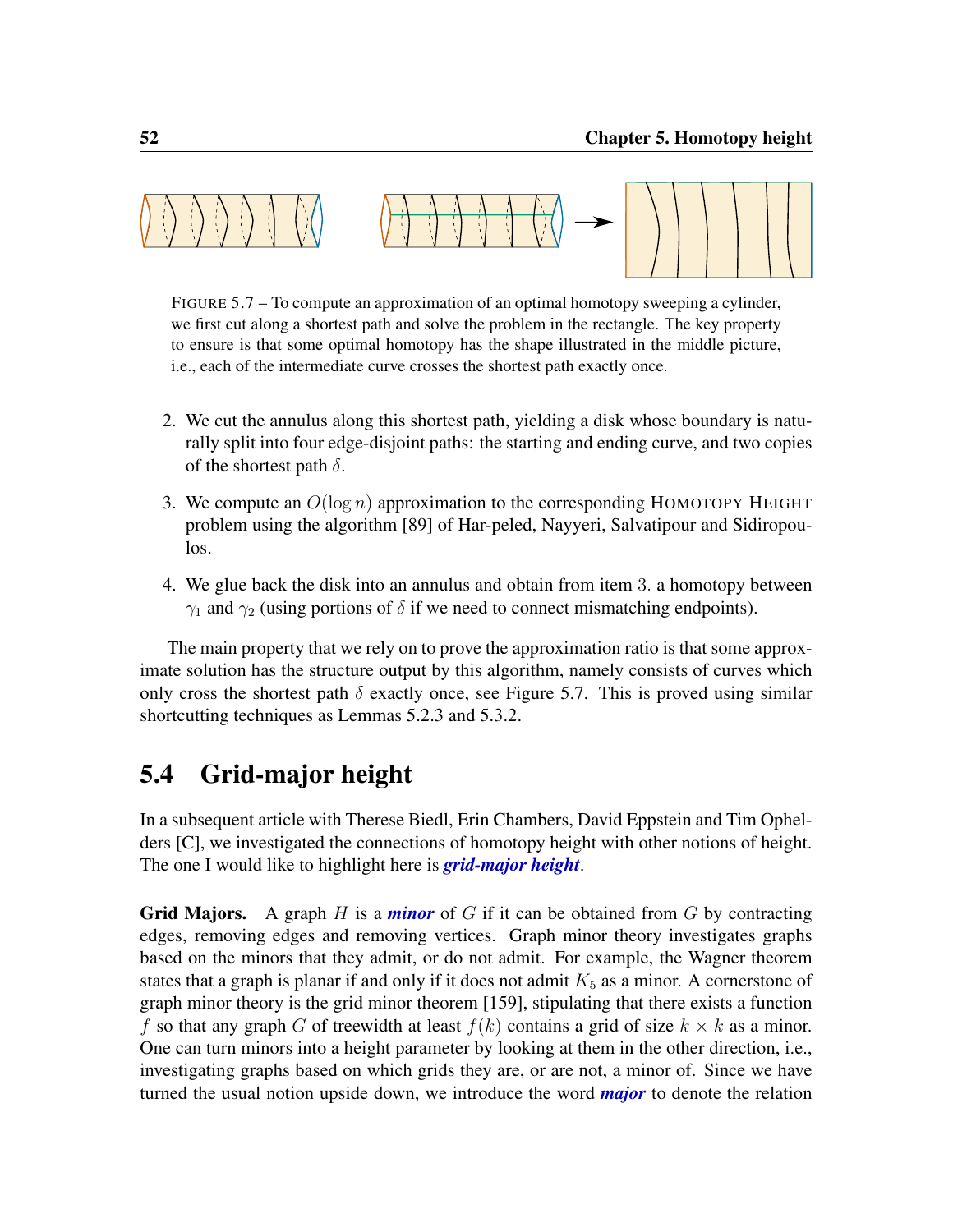<span id="page-64-0"></span>

FIGURE 5.8 – The triangulated planar graph is a minor of the grid on the right, as is witnessed by the coloring of the vertices.

opposite to minors, and define the **grid-major height** of a graph  $G$  as the smallest h so that G is a minor of a  $W \times h$  grid for some integer  $W > 0$ . One way to picture this major relationship is with the following *grid-representation*: a graph G has grid-major height h if one can label all the vertices of the  $h \times W$  grid with vertices of G in such a way that (1) every vertex of G appears at least once as a label, (2) for any vertex v, the grid-points labeled by v induce a connected subgraph of the grid, (3) and for any edge uv in  $G$ , there is a grid-edge where the ends are labeled by  $u$  and  $v$ . See Figure [5.8](#page-64-0) for an example.

In [\[C\]](#page-8-1), we proved that this notion is equivalent to a variant of homotopy height with the following rules.

- the homotopy is taken to be between two (unspecified, possibly trivial) paths on the boundary of a face, which we consider as the outer face,
- one additional move, an *edge-slide*, is allowed<sup>[1](#page-64-1)</sup> (see Figure [5.2,](#page-54-0) right),
- there is a topological condition to avoid triviality, namely that every triangle should be flipped (either via a triangle flip or an edge-slide) algebraically exactly once.

<span id="page-64-2"></span>Theorem 5.4.1. *[\[C,](#page-8-1) Lemmas 3 and 5] The grid-major height and the homotopy height (with the rules above) of a triangulated planar graph are equal.*

To me, the equality between grid-major height and homotopy height is both natural (in hindsight) and surprising. Let us start with the surprise, which comes from the fact that these are very different parameters from at least two perspectives.

• Homotopy height is a way to quantify the height of an *embedded* graph, since the local rules for homotopies heavily depend on the embedding. On the other side, gridmajor height is purely graph-theoretical and completely oblivious to any embedding (note however that it is only finite for planar graphs, since a non-planar graph cannot be a minor of a grid).

<span id="page-64-1"></span><sup>1.</sup> Since each edge-slide can be decomposed into two face-flips, this new move changes the value of the homotopy height by an additive value of at most one. Furthermore, optimal homotopies with edge-slides can also be assumed to be monotone, see [\[C,](#page-8-1) Lemma 4]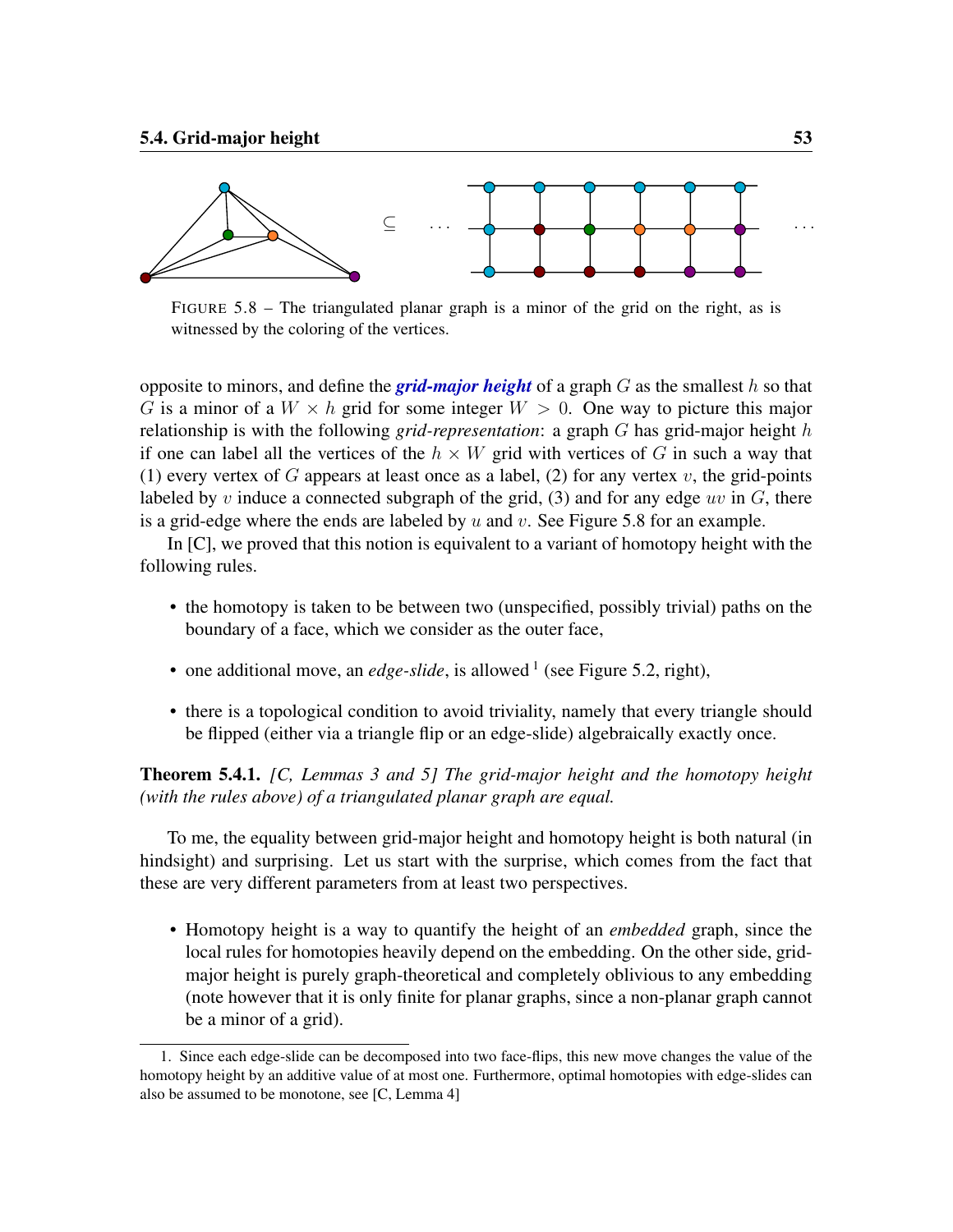• Since minors of minors are minors, grid-major height is trivially closed under minors. In contrast, we would not expect homotopy height to be closed under minors: intuitively, removing an edge in a graph can make shortest paths *longer*, and thus we would expect homotopy height to sometimes increase when taking minors.

On the other hand, the result is quite obvious because the proof proceeds along a very natural path:

- If a triangulated planar graph G has grid-major height at most  $h$ , then by definition it can be found as a minor of the  $h \times W$  grid, for some  $W > 0$ . Then in a grid representation, each column of the grid denotes a path in the graph of length at most  $h$ , and one can view this collection of paths as a homotopy to sweep the graph. A careful analysis shows that this works, except that this sometimes requires the new edge-slide move.
- In the other direction, a homotopy sweeping a graph  $G$  is a collection of paths, where each pair of neighboring paths differ by a fixed set of rules. A natural attempt is to write this collection of paths all next to each other and hope that it yields a grid representation. For this to succeed, we need some careful padding so that all the paths have the same length  $h$ , and so that the edge spikes and face flips correspond nicely to edges in the grid representation. But the key difficulty is to prove (2), that is, connectedness of the subgraphs with a common label in the grid. This turns out to be equivalent to monotonicity of the original homotopy, which we can assume by Theorem [5.2.2](#page-59-0) and [\[C,](#page-8-1) Lemma 4].

This sketch of proof gives us hints as to how to accommodate our surprise. Grid-major height gives us a way to define homotopy height for graphs that are not triangulated, which we can interpret geometrically as follows. As hinted above, the naive definition where triangle flips are replaced with more general face flips is *not* the correct one, since this would not yield a minor-closed parameter. The solution is to look at other curves than the curves on the primal graph of the triangulation. The cross-metric setting is of no help here either: dual curves suffer from the same issue as primal curves, since contracting an edge in the primal graph amounts to removing an edge in the dual graph. But one can instead work with **nooses**  $\frac{1}{1}$  $\frac{1}{1}$  $\frac{1}{1}$  which are curves on a surface that only intersect the graph at its vertices, and whose length is the number of intersections with the vertices. Nooses in triangulated graphs can be projected to primal curves while preserving their lengths, but in planar graphs with higher-degree faces, they differ because they can cut right through high-degree faces. Furthermore, the length of nooses can only diminish when taking minors. Thus defining an appropriate notion of local moves on nooses (which naturally includes edge-slides) yields a good generalization of homotopy-height to planar graphs that are not triangulated.

<span id="page-65-0"></span><sup>1.</sup> Nooses originate from structural graph theory, where they form the backbone for the geometric interpretation of branch-width in a planar setting, see [\[170\]](#page-119-1).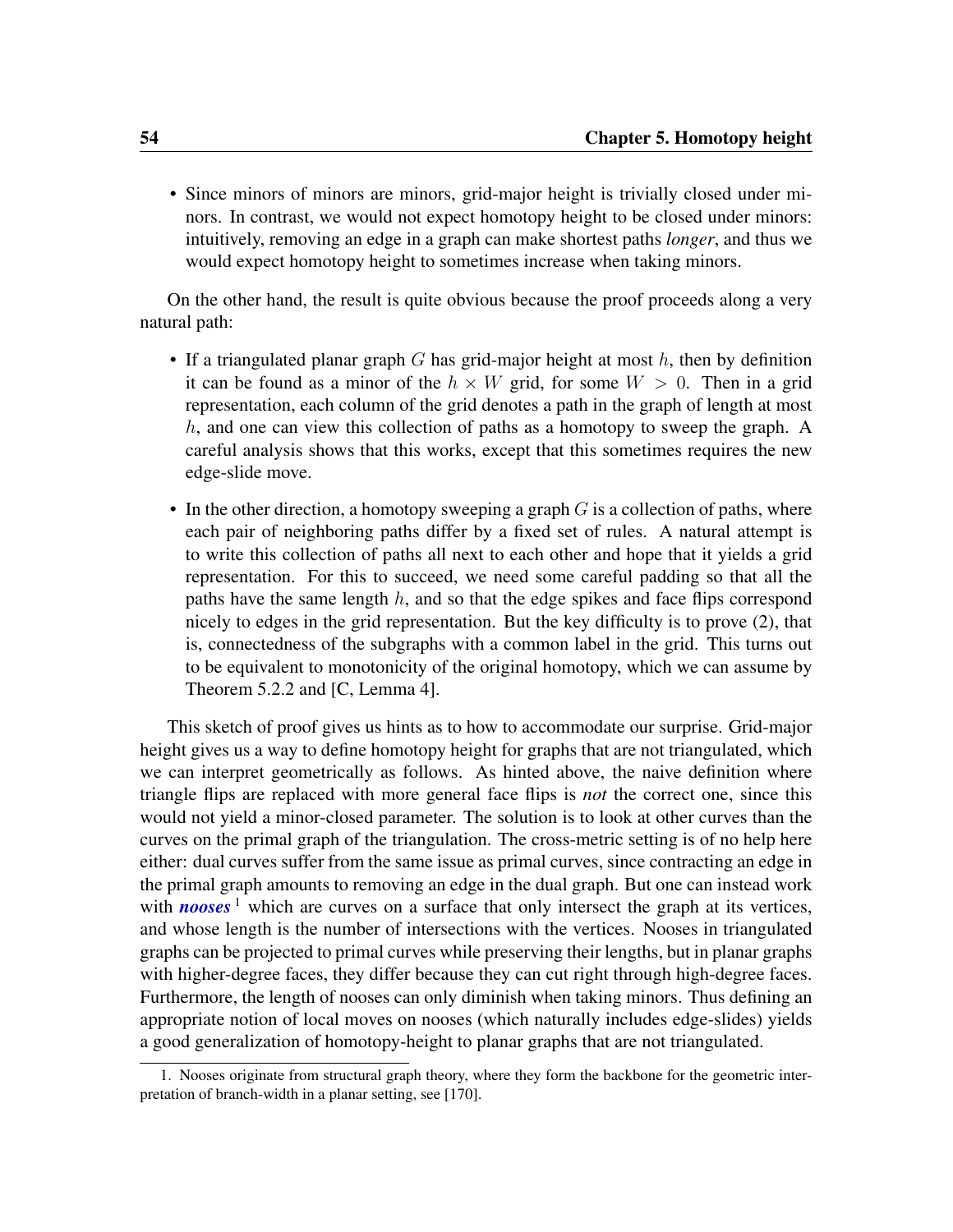A peculiar corollary of Theorem [5.4.1](#page-64-2) is the following.

<span id="page-66-0"></span>Corollary 5.4.2. *The problem* HOMOTOPY HEIGHT *can be solved in time fixed-parameter tractable with respect to the output.*

Indeed, grid-major height is trivially closed under taking minors. Thus, via Robertson-Seymour theory [\[163\]](#page-119-2), the property of having grid-major height at most  $k$  is characterized by a finite family of forbidden minors. One can therefore test whether a graph has gridmajor height at most  $k$  by testing whether it contains any of these forbidden minors, which can be done in polynomial time [\[162\]](#page-119-3). Theorem [5.4.1](#page-64-2) tells us that this algorithm equivalently computes homotopy height. Note however that we do not know what the forbidden minors are, and thus Corollary [5.4.2](#page-66-0) is merely an existence theorem: the actual algorithm is unknown.

Graph Drawing Height. It is a well-known theorem of Fàry [\[66\]](#page-111-3) that any planar graph can be embedded in the plane so that the edges are embedded as straight lines. Furthermore, this can be achieved so that the vertices of the planar graph are put on lattice points  $\mathbb{Z}^2$ , and a lot of effort has been devoted to finding the best upper bound on the size of the needed grid (see for example the survey [\[181\]](#page-120-1)). The graph drawing height investigates this question, but only tries to control one dimension:  $Slh(G)$  is defined as the smallest H so that G can be embedded in the plane with straight lines, with vertices on the grid  $\{1, \ldots, W\} \times$  $\{1, \ldots H\}$  for *some*  $W > 0$ . From many perspectives, this height is a mysterious parameter, in particular it is neither known whether it is computable in polynomial-time nor whether it is NP-hard. Furthermore, there are only few known techniques to bound this height from below, most notably relating it to the pathwidth [\[60,](#page-111-4) [67\]](#page-111-5) or the outerplanarity [\[47,](#page-110-3) [56\]](#page-110-4). In [\[C\]](#page-8-1), we also showed that homotopy height can be also used as a tool to bound from below the graph drawing height, yielding sometimes better bounds than those provided by pathwidth and outerplanarity, but we also provided examples where the two quantities differ exponentially.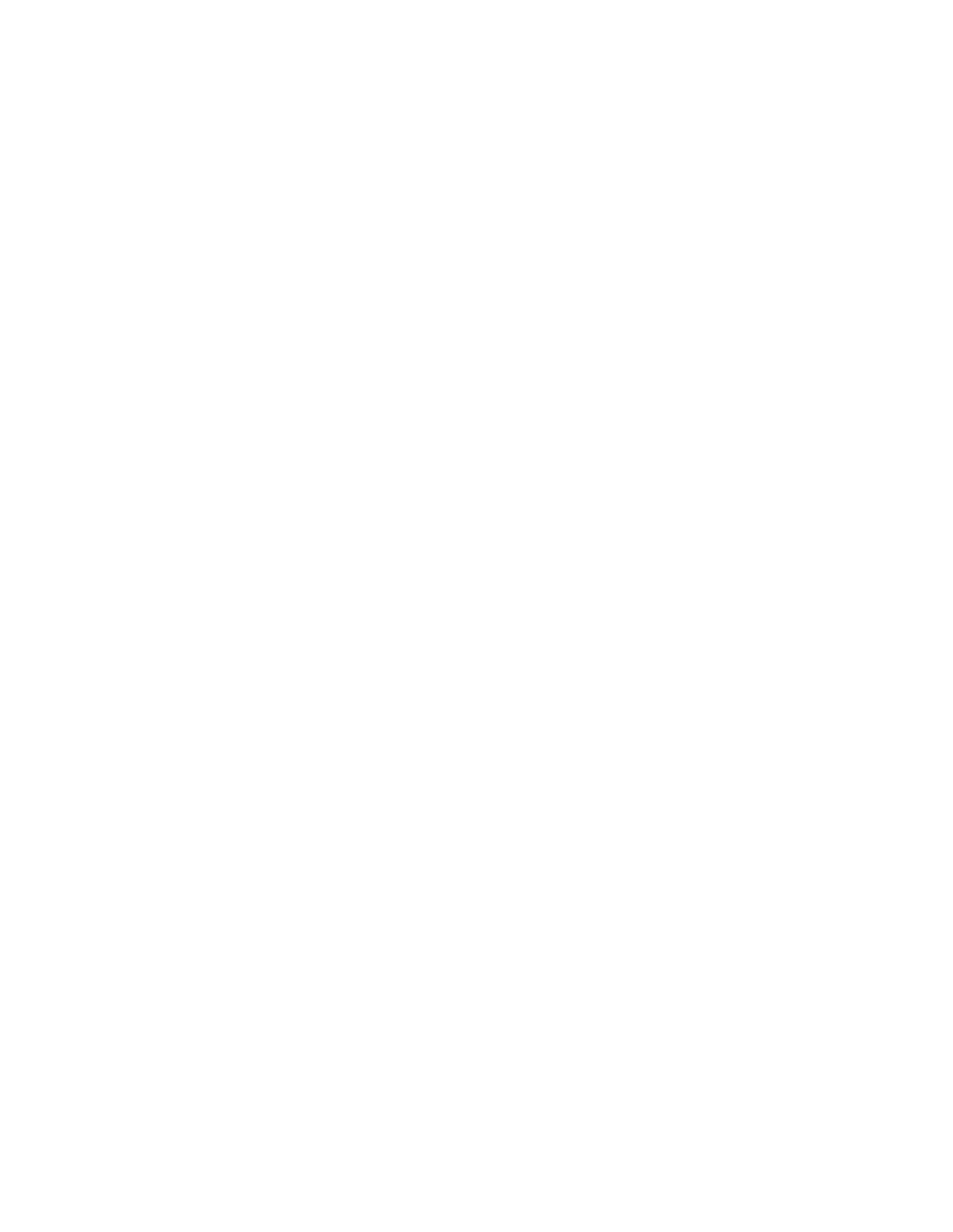# CHAPTER 6

## Hard topological problems in three dimensions

The material in this chapter comes from the three articles [\[E,](#page-8-2) [H,](#page-9-3) [L\]](#page-9-4) which were co-authored with Benjamin A. Burton, Yo'av Rieck, Eric Sedgwick, Martin Tancer and Uli Wagner.

## 6.1 Introduction

#### 6.1.1 Hard problems in knot theory

The computational complexity of topological problems depends on the dimension of the ambient manifold in a very sharp manner. Most problems in two dimensions are tractable in polynomial time, and sometimes even linear time, as is for example the case for the problem of testing whether two surfaces are homeomorphic (via the Euler characteristic and an orientability test) or whether closed curves are homotopic [\[126\]](#page-116-2). On the other hand, starting in dimension 4, many topological problems, with the notable exception of homology computations, which remain computable efficiently in any dimension, become undecidable. This is for example the case for the problem of deciding whether a closed curve in a manifold is contractible [\[18,](#page-107-5) [147\]](#page-117-1), whether the fundamental group of a manifold is trivial [\[1\]](#page-106-2), or whether two manifolds are homeomorphic [\[132\]](#page-116-3). The case of dimension 3 provides an interesting middle ground between these two behaviors: most topological problems in three dimensions are not undecidable, but depending on the problems, the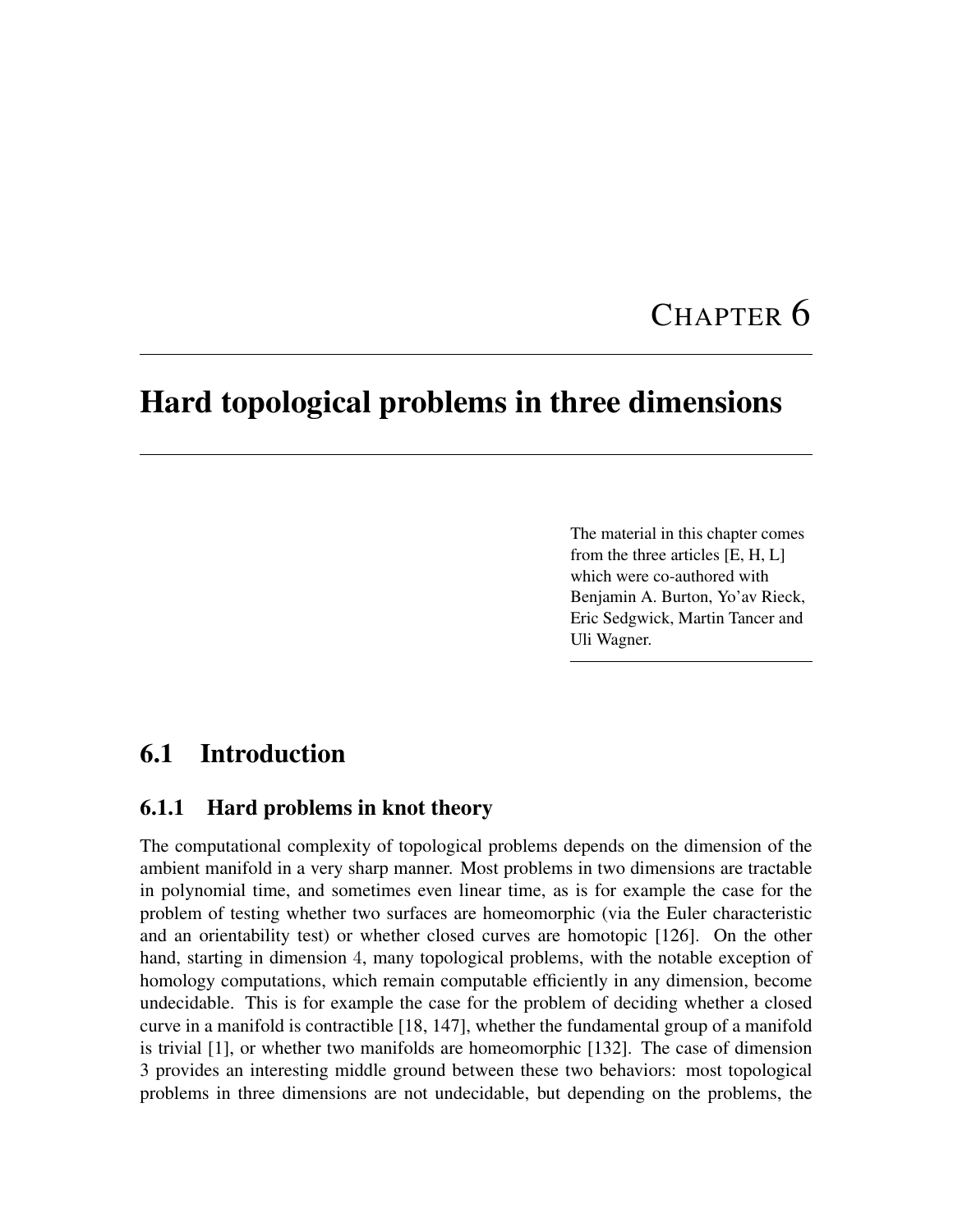complexity of the best known algorithms generally ranges from exponential to outright galactic. We first illustrate this phenomenon by surveying the current state of the art of algorithms for three classic computational problems in knot theory.

UNKNOT RECOGNITION **Input:** A knot K described by a knot diagram of complexity  $n$ . **Output:** Is the knot  $K$  the unknot?

UNKNOT RECOGNITION is perhaps the most famous problem in computational lowdimensional topology. Proving that it is decidable is already delicate, as first observed by Turing [\[178\]](#page-120-2). The first algorithm to solve it was designed by Haken [\[88\]](#page-113-3), in a seminal article where he invented *normal surface theory*, which is one of the main algorithmic tools in low-dimensional topology. From the point of view of complexity classes, the UNKNOT RECOGNITION problem is known to lie in NP [\[91,](#page-113-4) [119\]](#page-115-1), as well as in co-NP [\[114,](#page-115-2) [120\]](#page-115-3), making it most likely to **not** be NP-hard (under standard complexity theoretical assumptions). Yet no polynomial-time algorithm is known for this problem. A very recently announced [\[123\]](#page-115-4) algorithm by Lackenby runs in quasipolynomial time.

KNOT EQUIVALENCE **Input:** Two knots  $K_1$  and  $K_2$  described by knot diagrams of complexity  $n_1$  and  $n_2$ . **Output:** Are  $K_1$  and  $K_2$  isotopic?

Perhaps surprisingly, this problem seems (at least according to the current state of the art) much harder than UNKNOT RECOGNITION. It is known that KNOT EQUIVALENCE is decidable, and Coward and Lackenby [\[42\]](#page-109-3) proved that any two diagrams of the same knot with respectively  $n_1$  and  $n_2$  crossings can be transformed one into the other using at most



Reidemeister moves, where the height of the tower of exponentials is  $k^{n_1+n_2}$ , and  $k =$  $10^{1000000}$ . This directly gives an algorithm for KNOT EQUIVALENCE, albeit not a very efficient one. Kuperberg [\[116\]](#page-115-5) proved that testing homeomorphism for closed orientable 3-manifolds is elementary recursive (which forbids towers of exponentials of unbounded height and is thus a stronger bound than the previous one), and it seems likely that the arguments can be generalized to the boundary case, which thus, coupled with the Gordon-Luecke theorem [\[79\]](#page-112-3), would also imply that KNOT EQUIVALENCE is elementary recursive. No better algorithm seems to be known. Strikingly, no lower bound is known either: it is open whether this problem is NP-hard, and also whether it is at least as hard as GRAPH ISOMORPHISM (note that the closely related problem of testing whether two 3-manifolds are homeomorphic is known [\[121\]](#page-115-6) to be at least as hard as GRAPH ISOMORPHISM).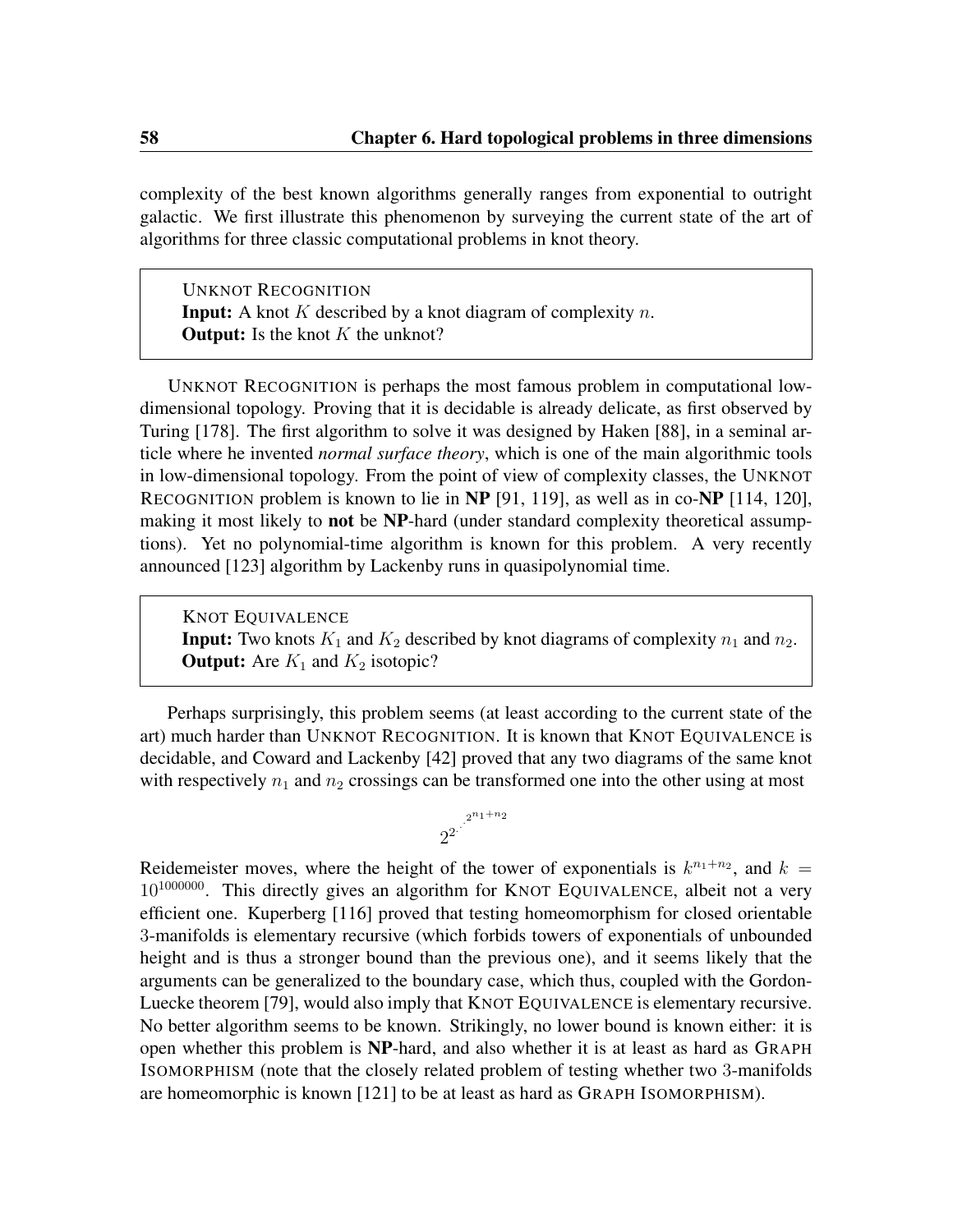<span id="page-70-0"></span>

FIGURE 6.1 – Left: A crossing change. Right: A single crossing change transforms a trefoil knot into an unknot.

UNKNOTTING NUMBER

**Input:** A knot K described by a knot diagram of complexity n and an integer k. **Output:** Is there a sequence of  $k$  crossing changes on  $K$  transforming it into a trivial knot?

Some precision is in order for the UNKNOTTING NUMBER problem. A crossing change is a change in the choice of which strands are above and below in a knot diagram, see Figure [6.1.](#page-70-0) When we ask for a sequence of crossing changes, these crossing changes are allowed to happen in *any* diagram of the knot. Furthermore, there are examples [\[16,](#page-107-6) [145\]](#page-117-2) where the optimal sequence of crossing changes does not start from a diagram with a minimal number of crossings. This makes the UNKNOTTING NUMBER resilient to brute-force algorithms, since one would have to test an infinite number of diagrams of the same knot. In fact, it is unknown whether computing the unknotting number is decidable. Even testing whether a knot has unknotting number one is not known to be decidable. The closest result is a recent work of Lackenby [\[122\]](#page-115-7), who provided an intricate algorithm to test whether a link with some mild hypotheses has splitting number  $<sup>1</sup>$  $<sup>1</sup>$  $<sup>1</sup>$  one. Here again, no lower bound is</sup> known, and the problem is not even known to be NP-hard.

The wide gaps between the best known lower bounds and upper bounds in these last two problems beg for a deeper inquiry of the computational complexity questions surrounding knot theory. With Yo'av Rieck, Eric Sedgwick and Martin Tancer, [\[E\]](#page-8-2), we undertook this task and obtained NP-hardness proofs for three problems, yielding the following theorems.

<span id="page-70-2"></span>**Theorem 6.1.1.** *[\[E,](#page-8-2) Theorem 2(a)] Given a link*  $L_1$  *described by a link diagram and an integer* k, the problem of finding a k-component sublink  $L_2 \subseteq L_1$  that is trivial is **NP**-hard.

The NP-hardness of finding a sublink of a fixed type had already been established by Lackenby [\[121\]](#page-115-6), and our result strengthened it to trivial links. As we shall see, the proof of Theorem [6.1.1](#page-70-2) is very simple and provides a good warm-up for the next two hardness reductions.

<span id="page-70-1"></span><sup>1.</sup> Similar to the unknotting number, the splitting number of a link is the minimal number of crossing changes (in any diagram) required to split a link, i.e., pull apart at least two of its components.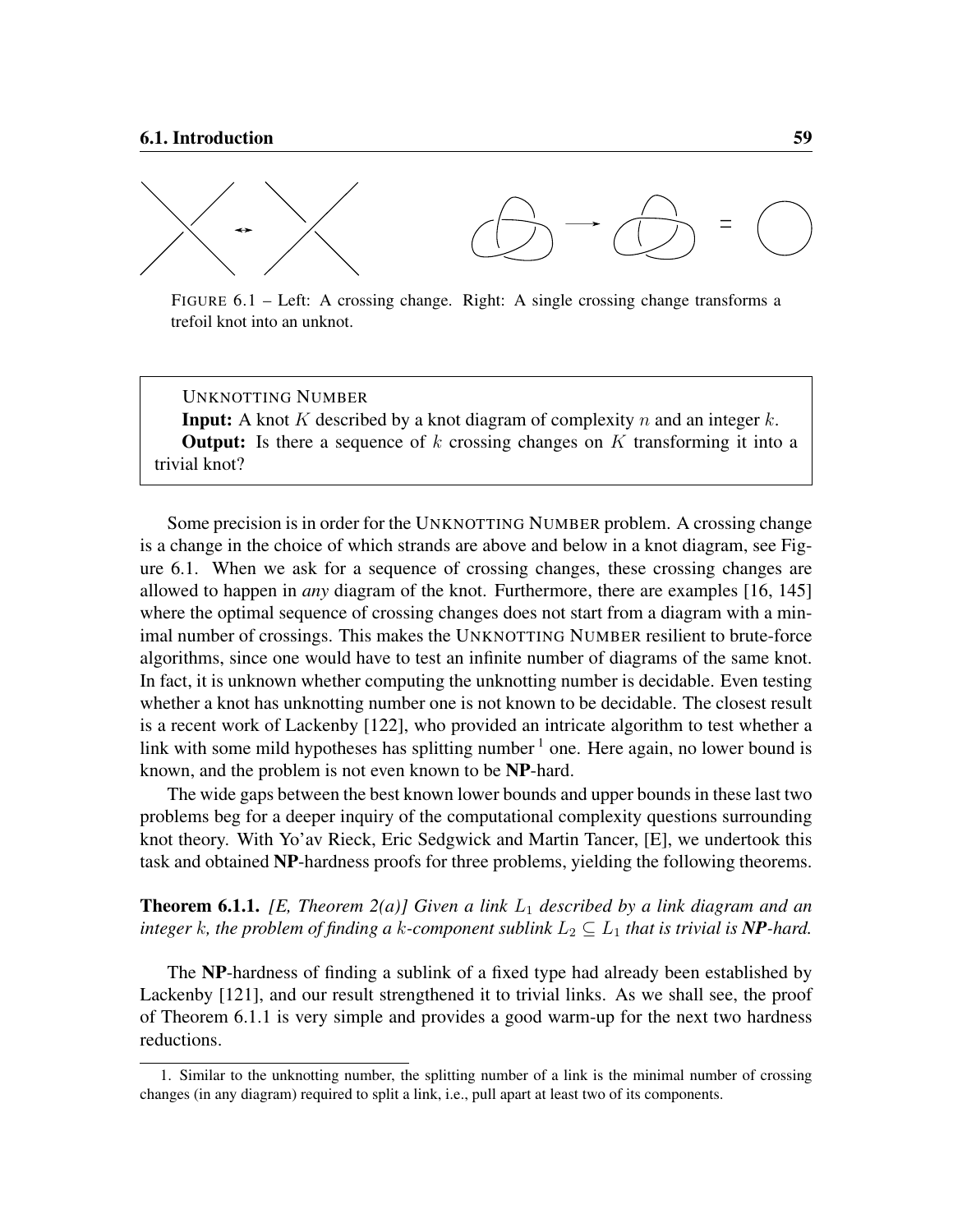<span id="page-71-1"></span>Theorem 6.1.2. *[\[E,](#page-8-2) Theorem 2(b)] Given a link* L *described by a link diagram and an integer* k*, the problem of deciding whether* L *has unlinking number has most* k *is NP-hard.*

Here, the unlinking number is the generalization of the unknotting number where we ask for k crossing changes in any diagram of the link  $L$  to yield the unlink. The use of links instead of knots is crucial for the analysis here, hence why we fall short of establishing NPhardness for the unknotting number. As a byproduct, our proof also provides NP-hardness for a wide family of what we call intermediate invariants, which are related to unknotting numbers and surfaces embedded in four dimensions having the link as a boundary (see more details in Section [6.2\)](#page-73-0).

<span id="page-71-0"></span>Theorem 6.1.3. *[\[E,](#page-8-2) Theorem 1] Given a diagram* K *of a trivial knot and an integer* k*, the problem of deciding whether there exists a sequence of at most* k *Reidemeister moves transforming* K *into a trivial diagram is NP-complete.*

While, as we saw, detecting a trivial knot is not expected to be **NP**-hard, Theorem [6.1.3](#page-71-0) suggests that finding the best way to actually untangle the knot using combinatorial moves is actually NP-hard. Of particular interest in this theorem is that it is a very rare occurrence of a hardness result for a problem pertaining to *classical* knots, i.e., knots embedded in  $\mathbb{R}^3$ . With the exception of the work on Kuperberg on approximating the Jones polynomial [\[115\]](#page-115-8) and the work of Kuperberg and Samperton on coloring invariants [\[117\]](#page-115-9), all the other known hardness proofs in 3 dimensions either involved links or different ambient manifolds. Arguably, the problem in Theorem [6.1.3](#page-71-0) is a problem on knot diagrams and not knots, yet I believe Reidemeister moves to be sufficiently natural and well-studied for the problem to be considered a hard problem on classical knots.

The common point of Theorems [6.1.1,](#page-70-2) [6.1.2](#page-71-1) and [6.1.3](#page-71-0) is that in all three cases, the reductions follow a very similar pattern: we start from a 3-SAT instance, which we encode into a knot-theoretical problem using gadgets based on *Borromean rings*. Borromean rings are a 3-component link made of three unknots, with the property that removing any of the three components yields a trivial 2-component link. This property has a strong similarity with the 3-SAT clauses which are satisfied as soon as one of the literals is true, and this simple observation fuels all three of our hardness proofs. But before going into the technicalities, we first jump into a seemingly uncorrelated topic, where we nevertheless could make progress using similar techniques.

Let us note that, in an independent and simultaneous work, Koenig and Tsvietkova [\[111,](#page-115-10) [112\]](#page-115-11) proved results similar to ours, and that our Theorem [6.1.3](#page-71-0) answers one of their questions.

#### 6.1.2 Embeddability questions and their computational complexity

Another class of hard topological problems, perhaps more intuitive to theoretical computer scientists, comes from embeddability questions. Here, we say that a  $k$ -dimensional simplicial complex K *embeds* into a topological space Y if there exists a proper injective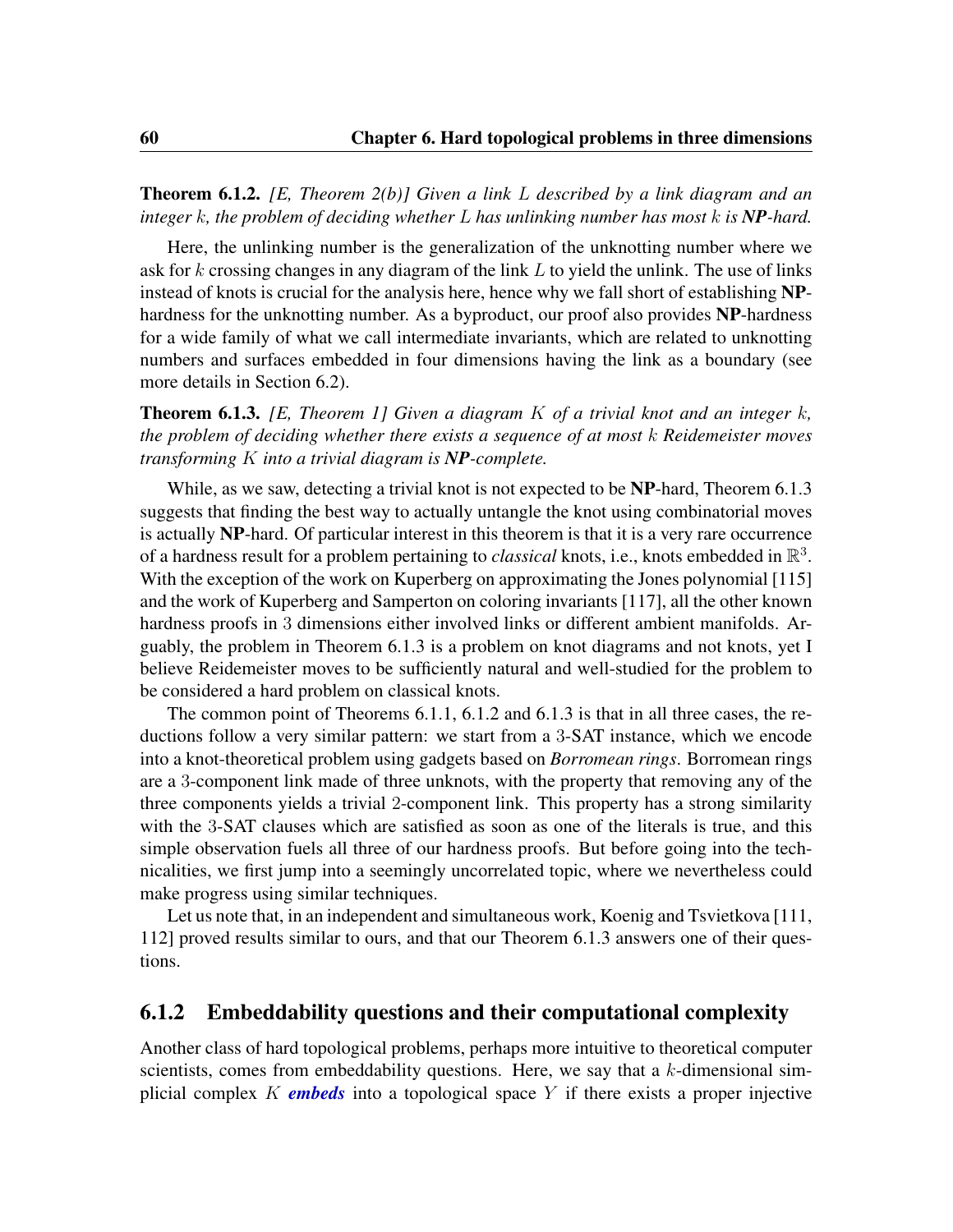piecewise-linear <sup>[1](#page-72-0)</sup> map  $i: K \to Y$ . The related computational problem, specialized to  $Y = \mathbb{R}^d$ , is the following.

 $EMBED_{k\rightarrow d}$ **Input:** A  $k$ -dimensional simplicial complex  $K$ . **Output:** Does there exist a piecewise-linear embedding  $i: K \hookrightarrow \mathbb{R}^d$ ?

For  $k = 1$  and  $Y = \mathbb{R}^2$ , the embeddability amounts to the GRAPH PLANARITY problem which can be solved in optimal linear time using the Hopcroft-Tarjan algorithm [\[98\]](#page-114-0). Yet for other values of k, even in this "simple" case where  $Y = \mathbb{R}^d$ , testing embeddability is a delicate computational question, where the complexity depends in a subtle manner on the values of k and d. We refer to the introduction of Filakovsky, Wagner and Zhechev [[68\]](#page-111-0) (but see also [\[103,](#page-114-1) [171\]](#page-119-0)) for a recent survey on these questions.

One of the reasons why the complexity of embeddability problems differs strongly depending on the ambient dimensions is because high dimension and/or co-dimension allows for topological tools (e.g., the Whitney trick) which allow to reduce the problem to a purely algebraic one. Yet in dimensions three and four, these tools are unavailable, giving the embeddability questions in these dimensions a very distinct flavor. In dimension four, not much is known, in particular the main open problem surrounding embeddability is whether EMBED<sub>2→4</sub> is decidable (it is known to be at least **NP**-hard [\[138\]](#page-117-0)). In dimension three, the problems  $EMBED_{2\rightarrow 3}$  and  $EMBED_{3\rightarrow 3}$  were shown to be decidable by Matoušek, Sedgwick, Tancer and Wagner [\[137\]](#page-117-1). They left as an open problem whether the problem is NP-hard, hinting that the problem should be at least as hard as 3-sphere recognition, which is *not* expected to be NP-hard, since it is in NP [\[102,](#page-114-2) [167\]](#page-119-1) and co-NP [\[185\]](#page-120-0) (assuming the generalized Riemann hypothesis).

My first foray into this line of work was the following theorem, obtained with Benjamin Burton and Uli Wagner [\[L\]](#page-9-0):

<span id="page-72-1"></span>Theorem 6.1.4 ([\[L\]](#page-9-0)). *Given an integer* g *and a* 3*-manifold* M*, deciding whether the nonorientable surface of genus* g *embeds into* M *is NP-hard. If* g *is odd, the problem is NP-complete.*

This hardness proof suffered from two key drawbacks to be applied to  $EMBED_{2\rightarrow 3}$ : first the target manifold is not  $\mathbb{R}^3$  but something more complicated, but even more, the manifold  $M$  is part of the input and changes as part of the reduction. Indeed, most of the hardness comes from the 3-manifold  $M$  getting more and more complicated. In contrast, in EMBED<sub>2→3</sub>, the hardness has to come from the complex since the target manifold is fixed. The proof of NP-hardness in Theorem [6.1.4](#page-72-1) follows a construction similar to the

<span id="page-72-0"></span><sup>1.</sup> We could also consider other categories, e.g., continuous or smooth maps. In dimensions two and three, the resulting embeddability problems are equivalent, but not in higher dimensions (see e.g. [\[138\]](#page-117-0)).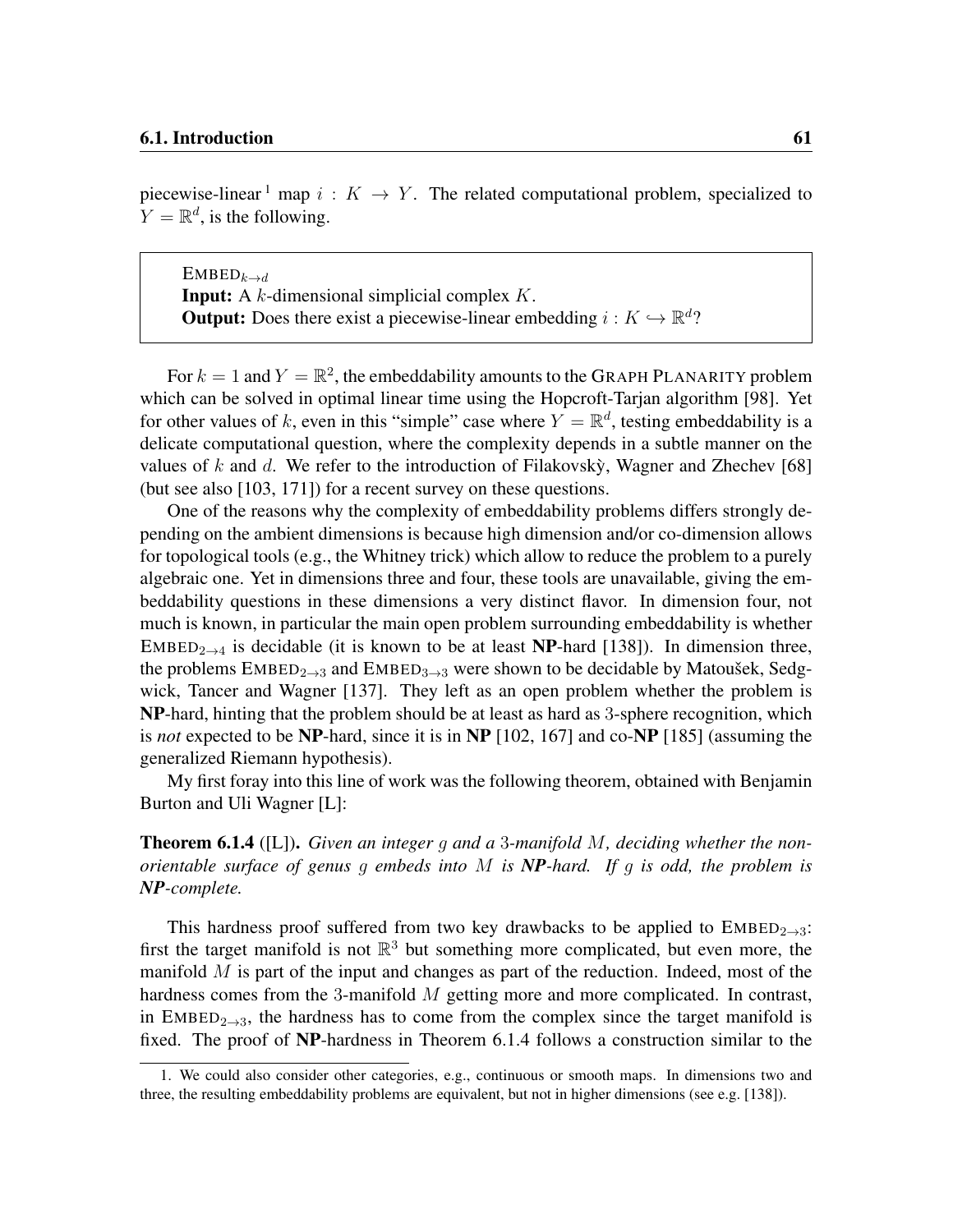<span id="page-73-2"></span>NP-hardness of KNOT GENUS of Agol, Hass and Thurston [\[2\]](#page-106-0), while the NP-membership relies on standard techniques in normal surface theory with a small amount of additional work.

A few years later, with Yo'av Rieck, Eric Sedgwick and Martin Tancer [\[H\]](#page-9-1), we used a completely different approach to show that the problems  $\text{EMBED}_{2\rightarrow 3}$  and  $\text{EMBED}_{3\rightarrow 3}$  are indeed NP-hard:

#### <span id="page-73-0"></span>**Theorem 6.1.5.** *[\[H,](#page-9-1) Theorem 1.1] The problems*  $EMBED_{2\rightarrow 3}$  *and*  $EMBED_{3\rightarrow 3}$  *are NP-hard.*

The proof of Theorem [6.1.5](#page-73-0) relies heavily on knot theory. This might sound odd for the uninitiated since the embeddability problems do not really feature 1-dimensional embeddings. The connection is that the processes of *Dehn filling* and *Dehn surgery* allow to use a knot to transform a 3-manifold into another one. Using this formulation, a special instance of  $EMBED_{3\rightarrow 3}$  asks whether a given 3-manifold with boundary can be Dehn filled along its toroidal boundaries to yield  $\mathbb{R}^3$ , and this is the problem that we prove to be NP-hard. The gadgets involved in this reduction rely on Borromean rings and are very similar to those used for the proofs of Theorems [6.1.1,](#page-70-0) [6.1.2](#page-71-0) and [6.1.3.](#page-71-1)

**Organization.** The motivation of Theorem [6.1.4](#page-72-1) via embeddability questions make it superseded by Theorem [6.1.5,](#page-73-0) and therefore in this chapter we will not discuss its proof, referring the reader to the corresponding article [\[L\]](#page-9-0). Then, while Theorem [6.1.5](#page-73-0) came first in chronological order, it turns out that Theorems [6.1.1,](#page-70-0) [6.1.2](#page-71-0) and [6.1.3](#page-71-1) feature similar but simpler constructions and proofs, and thus it makes more sense to start with them in Section [6.2](#page-73-1) and use them as a warm-up for the more intricate Theorem [6.1.5](#page-73-0) in Section [6.3.](#page-80-0)

### <span id="page-73-1"></span>6.2 Borromean gadgets and hardness proofs

### 6.2.1 The trivial sublink problem

We start by explaining how to establish the NP-hardness of the following TRIVIAL SUB-LINK problem:

TRIVIAL SUBLINK **Input:** A link  $L$  described by a link diagram and an integer  $k$ . **Output:** Does  $L$  admit a trivial sublink with  $k$  components?

We first observe that there is a very easy reduction to prove NP-hardness of this problem from the INDEPENDENT SET problem, which is NP-hard [\[74\]](#page-112-0). I learned this reduction from Martin Tancer after we finished our project. Indeed, starting from an INDEPENDENT SET instance, one can simply replace each vertex with an octopus-shaped trivial knot in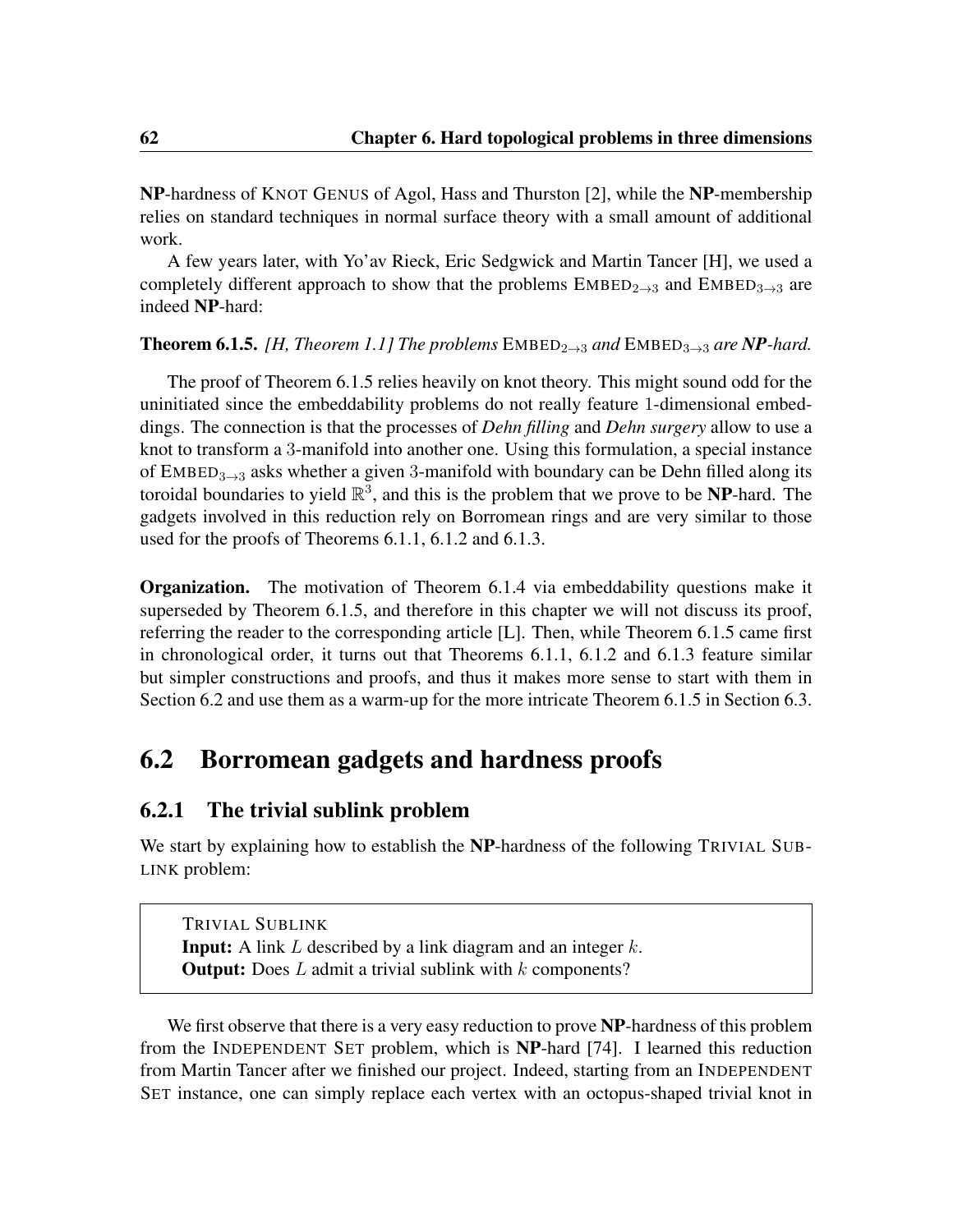<span id="page-74-0"></span>

FIGURE 6.2 – Encoding INDEPENDENT SET in a TRIVIAL SUBLINK instance.

such a way that the knots corresponding to two adjacent vertices have linking number one, see Figure [6.2.](#page-74-0) Then a  $k$ -component sublink is trivial if and only if there exists a  $k$ -sized independent set.

However, the following different reduction will be more instructive. We start with a 3-SAT instance made of n variable and m clauses and embed it into a TRIVIAL SUBLINK in the following way:

- 1. Each pair of literals is represented as a Hopf link.
- 2. Each clause is represented by a Borromean link.
- 3. Then each literal is *banded* to its occurrences in the clauses, i.e. the corresponding unknots are connected via a small band, as in Figure [6.3.](#page-75-0) When a pair of such bands cross, one gets put under the other arbitrarily.

This reduces the 3-SAT problem into the TRIVIAL SUBLINK problem with  $k = n$ . Indeed, the proof that this works follows immediately from the key property of Borromean rings: as soon as one of the components gets removed, the link unravels and becomes an unlink. Indeed, if we have a satisfying assignment for our 3-SAT instance, we can remove from our link the corresponding literals. In each Hopf link, one of the components got removed, and in each Borromean ring, at least one component got removed, and therefore what remains is a trivial sublink made of  $n$  components. In the other direction, if we have a trivial sublink with  $n$  components, it means that we removed at least one component in each Hopf link, and at least one component in each Borromean ring. Since there are exactly  $n$  components in our trivial sublink and  $n$  variables, it means that exactly one component was removed from each Hopf link: this indicates our satisfying assignment.

#### 6.2.2 Unlinking number and 4-dimensional problems

We now explain how almost the same reduction can be used to prove hardness for the following UNLINKING NUMBER problem: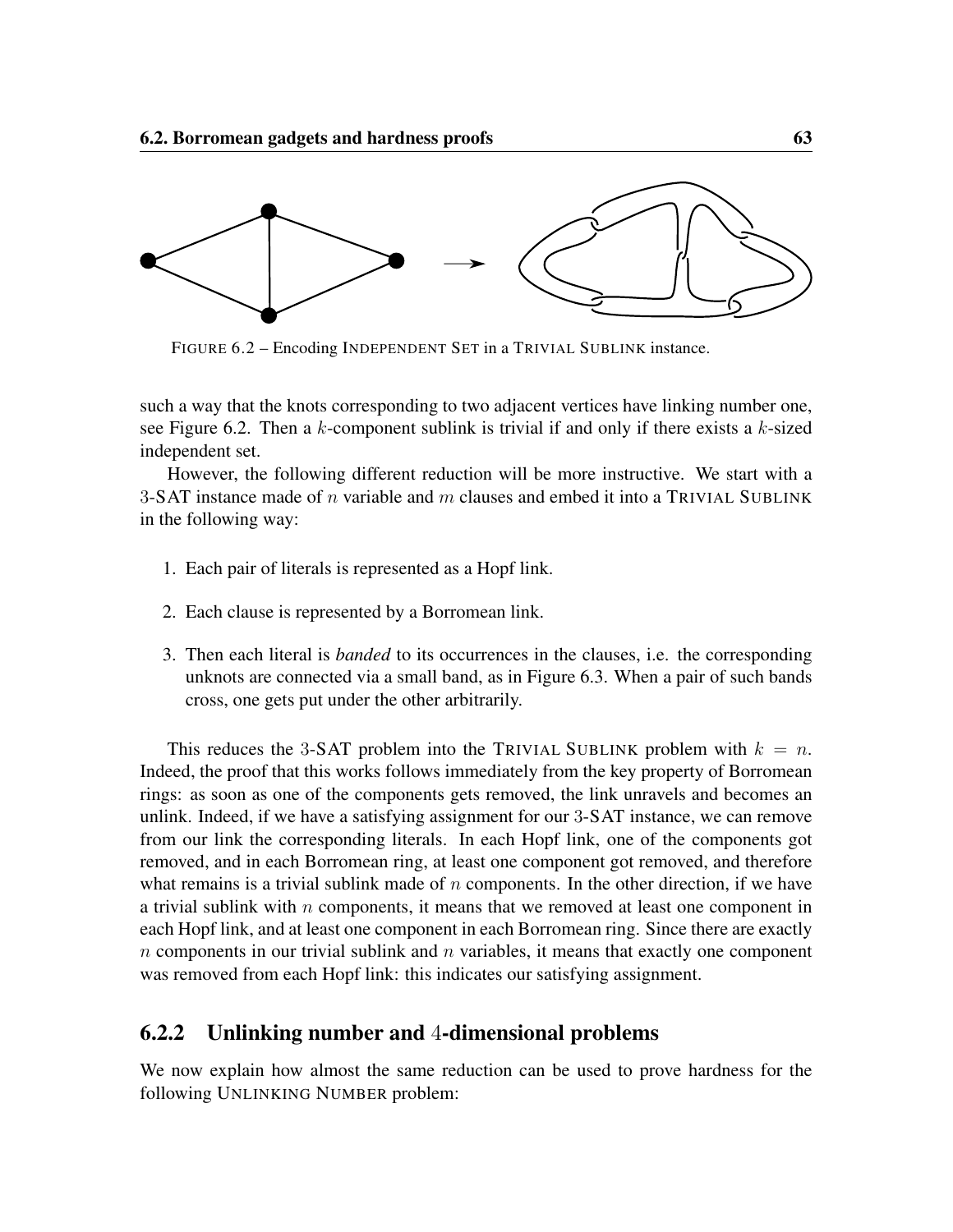<span id="page-75-0"></span>

<span id="page-75-2"></span>FIGURE 6.3 – The clause  $t \vee y \vee x \wedge -x \vee y \vee z$  is encoded into a TRIVIAL SUBLINK instance.



FIGURE 6.4 – The Whitehead double of a trivial knot.

UNLINKING NUMBER **Input:** A link  $L$  described by a link diagram and an integer  $k$ . **Output:** Can  $L$  be turned into a trivial link using at most  $k$  crossing changes?

The key construct involved here is the operation of *Whitehead Doubling*, which consists in taking two parallel copies of a link component and closing them with a clasp in the manner  $\frac{1}{1}$  $\frac{1}{1}$  $\frac{1}{1}$  described by Figure [6.4.](#page-75-2) While it may seem rather innocuous at first glance, turning an unknot into another unknot, it does change the topological type when applied to

<span id="page-75-1"></span><sup>1.</sup> To be precise, we describe here the *untwisted* Whitehead double, defined by the fact that the two parallel copies have linking number zero. There are actually two ways of doing this, depending on the signs of the two added crossings, which are called the positive and the negative Whitehead double. We work with the positive one in this section.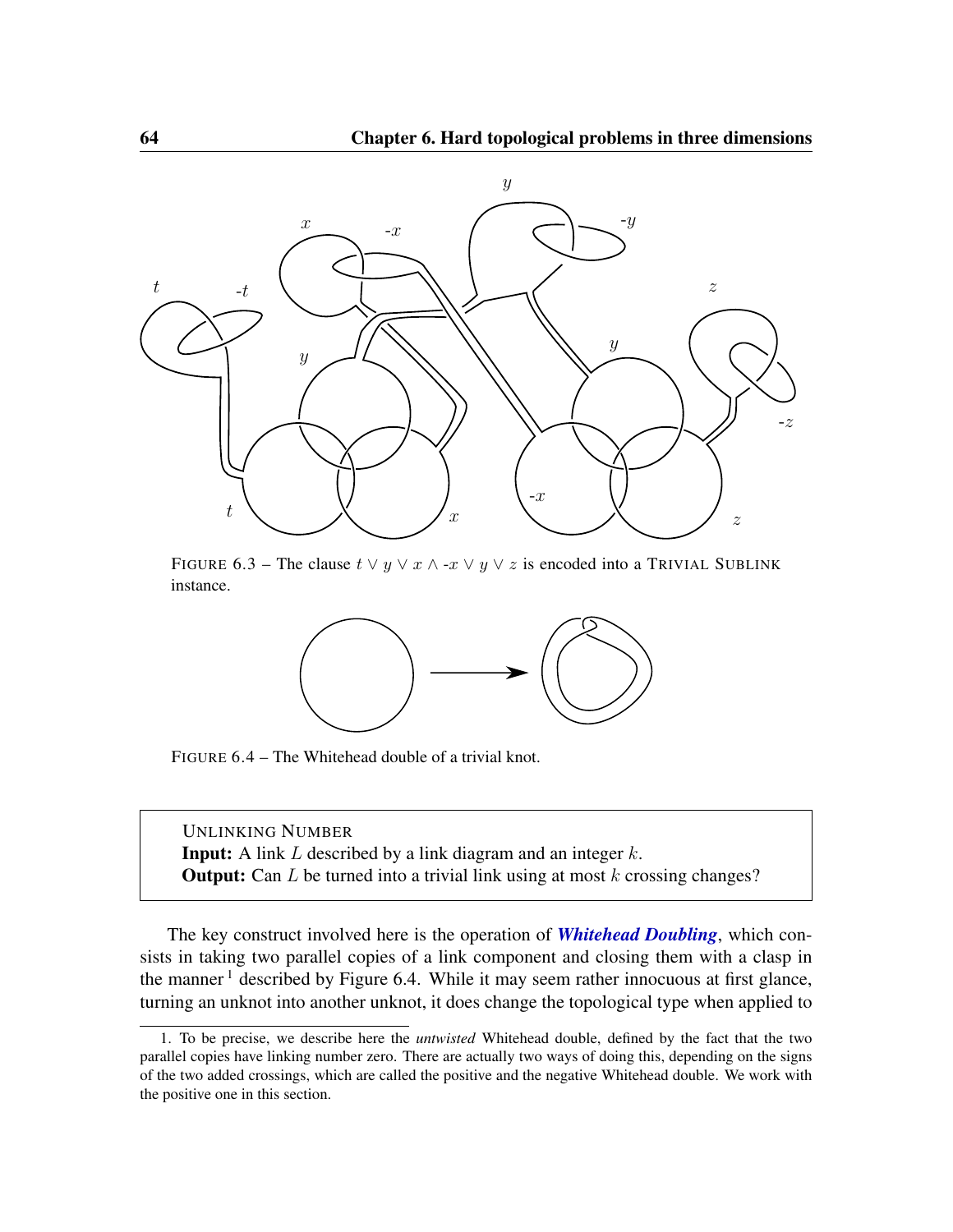<span id="page-76-0"></span>

FIGURE 6.5 – The clause  $t \vee y \vee x \wedge \neg x \vee y \vee z$  is encoded into an UNLINKING NUMBER instance.

more complicated links made of multiple unknots. Furthermore, the connection with unlinking number is immediate: doing one crossing change at the location where the Whitehead double of an unknot is tied to itself allows to unravel the resulting link component, transforming it into an unknot isolated from the rest of the link. We call such a crossing change a *standard* crossing change.

The reduction to prove hardness of the UNLINKING NUMBER problem is obtained by taking the reduction for the TRIVIAL SUBLINK problem and replacing every link com-ponent with its Whitehead double, as pictured in Figure [6.5.](#page-76-0) The number  $k$  of crossing changes is taken to be the number of variables. One side of the proof that this reduction works is now immediate: if the SAT instance is satisfiable, we can look at the satisfied literals, and unravel each corresponding link components using the standard crossing change. After doing this, by the key property of the Borromean rings, everything in the diagram unravels and we have an unlink.

The reverse direction is trickier however, as we need to account for any possible crossing change, and not only the standard ones. However, we can still proceed with the proof using the following result:

<span id="page-76-1"></span>Lemma 6.2.1 (Follows from [\[E,](#page-8-0) Lemma 18]). *The Whitehead double of the Hopf link and the Borromean rings are not unlinks.*

We use this result as follows. In each pair of literals x and  $-x$ , at least one crossing change has to happen since otherwise we do not have an unlink as per Lemma [6.2.1.](#page-76-1)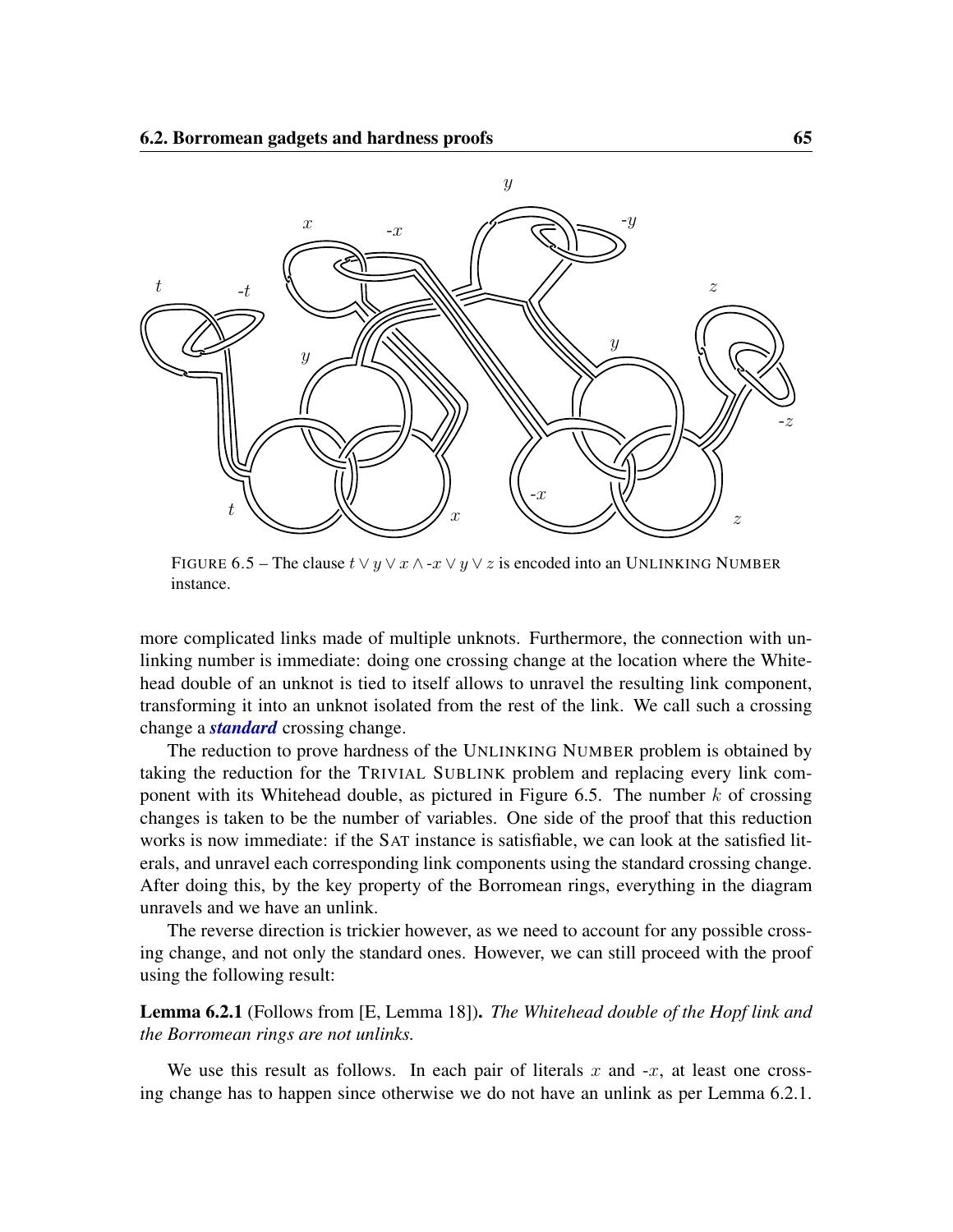Since the allowed number of crossing changes is  $n$ , there is exactly one crossing change happening on the link components x and  $-x$ . This crossing change does not involve both components, since otherwise they would end up having linking number  $\pm 1$ , and therefore they could not be the unlink. Therefore it only involves one of the components, and we choose the corresponding literal to be true. Now, in each of the Borromean rings, at least one of the link components must have had a crossing change, since otherwise we do not have an unlink as per Lemma [6.2.1.](#page-76-1) Therefore, the corresponding clause is satisfied by the assignment that we have defined, and this concludes the proof.

Let us make two remarks on this reduction:

- 1. In the previous argument, it is crucial that we have different link components to invoke linking numbers. Getting a hardness proof for the UNKNOTTING NUMBER problem requires therefore a different approach.
- 2. Unknotting and unlinking numbers can be interpreted topologically in the following way. The 3-sphere  $\mathbb{S}^3$  can be thought of as the boundary of the 4-dimensional ball  $\mathbb{B}^4$ , and thus given a link in  $\mathbb{S}^3$ , one can ask whether there exists a smooth surface in this ball  $\mathbb{B}^4$  having the link as a boundary, and what its genus is. It turns out that a sequence of crossing changes turning the link into an unlink can be interpreted as such a surface, with each crossing change contributing to the genus of the surface. Using this connection and a strengthened form of Lemma [6.2.1](#page-76-1) due to Levine [\[127\]](#page-116-0) allows us to also prove NP-hardness for a whole family of 4-dimensional invariants that we call intermediate invariants. We refer the interested reader to our paper [\[E\]](#page-8-0) for more details.

### 6.2.3 Optimal number of Reidemeister moves

We now turn our attention to the problem of finding an optimal sequence of Reidemeister moves to untangle a diagram. We first introduce the problem for links, where hardness is easier to establish, and will then discuss how to turn this into a hard problem for knots.

MINIMAL NUMBER OF REIDEMEISTER MOVES TO THE UNLINK **Input:** A link diagram  $L$  of the unlink and an integer  $k$ . **Output:** Can we transform  $L$  into the unlink using at most  $k$  Reidemeister moves?

Let us first ponder about how effective the various Reidemeister moves are at untangling a diagram. A Reidemeister move of type II- removes two crossings, a Reidemeister move of type I- removes a single crossing and a type III Reidemeister move removes none. So if we start with a diagram with n crossings and want to turn it into an unlink, there is a natural lower bound of n/2 moves, reached if and only if all the moves are type II-. From that perspective it makes sense to not count the number of Reidemeister moves in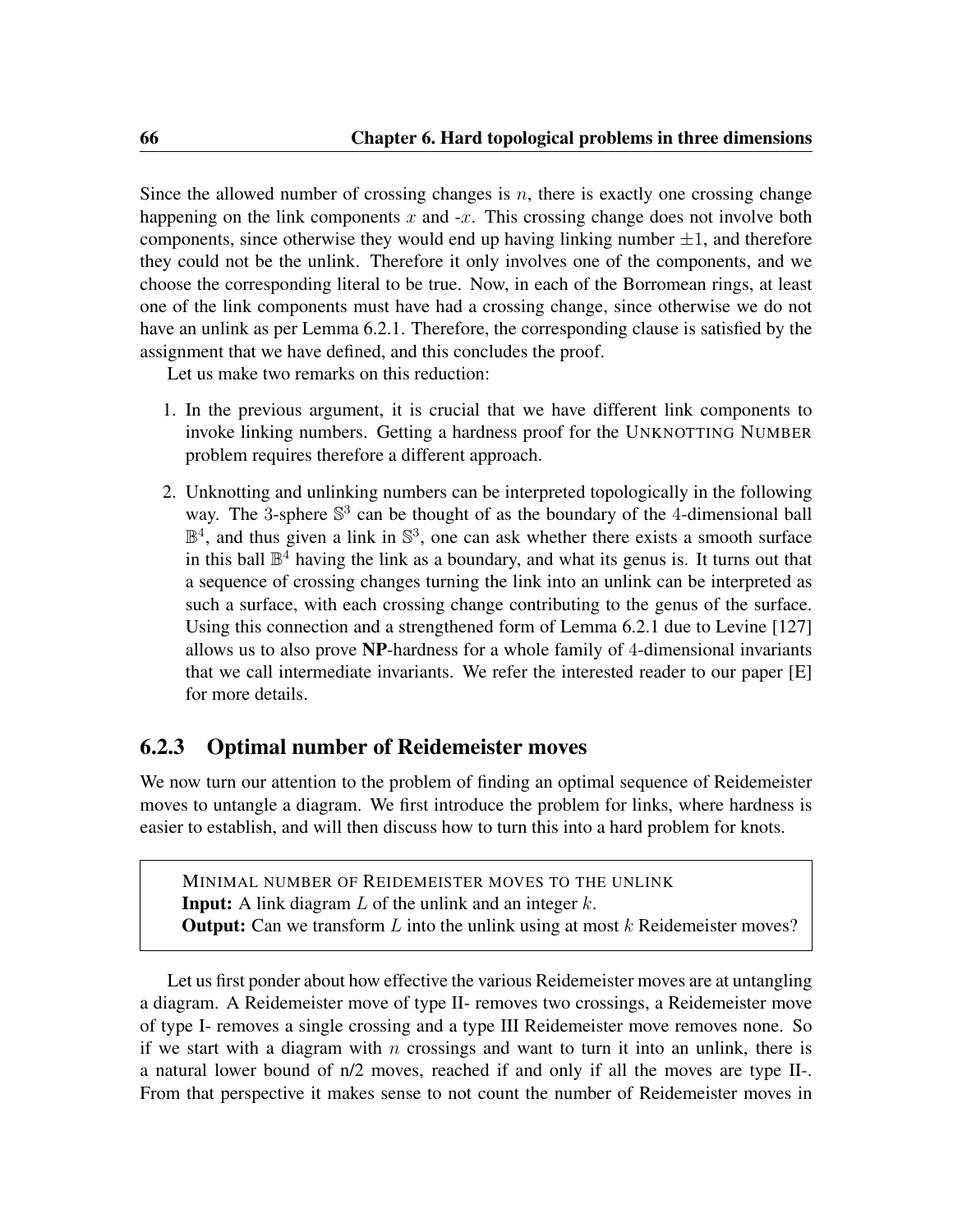<span id="page-78-0"></span>

FIGURE 6.6 – The candy-wrapper gadget.

an untangling sequence, but to which extent they are slower than this (perhaps impossible) optimal sequence. The *defect* of a sequence of Reidemeister moves is twice the number of Reidemeister moves that we use minus the number of crossings in the initial diagram. Minimizing the defect is equivalent to minimizing the number of moves used, and the defect has the additional feature that it is invariant under Reidemeister moves of type II-.

The reduction to establish hardness for MINIMAL NUMBER OF REIDEMEISTER MOVES TO THE UNLINK also starts the same way as for the TRIVIAL SUBLINK problem. Here instead of replacing each link component with a Whitehead double, we replace it with the candy-wrapper gadget pictured in Figure [6.6.](#page-78-0) The interesting feature of this candy-wrapper is the following: by itself, it forms a trivial knot that one can untangle using a single type II- Reidemeister move. However, when it is crossed transversely by other strands, the best way to untangle it is to do a type I- Reidemeister move at each end, and then type II- moves all the way. Therefore, in the first case we have a sequence of moves of defect zero, while in the second case we have defect two.

This gadget allows us to encode the hardness of a satisfiability instance inside the order in which candy-wrappers are unmade, in the following way. Start with the reduction for TRIVIAL SUBLINK, and replace each link component with a candy-wrapper as in Figure [6.7.](#page-79-0) Assume that we have a satisfying assignment for a 3-SAT instance. Then we can untangle the corresponding diagram with defect  $2n$ , where n is the number of variables, as follows. For all the literals that are satisfied, we untangle the corresponding components, which costs us defect  $2n$ , as per the discussion in the previous paragraph. Then, as usual, in each Borromean ring, one of the components disappeared, and thus we can unravel those using only Reidemeister moves of type II-, contributing zero to the defect. Afterwards, we only see candy-wrappers with no transverse strands, which therefore can be untangled using only type II- Reidemeister moves. This completes the untangling sequence, using defect 2n.

The reverse direction works similarly to the previous arguments. Assume that we have an untangling sequence with defect  $2n$ . Then in particular each pair of candy-wrappers for a variable must have been untangled. At least one move that is not of type II- must be spent for each of them (since there are no type II- moves available). Since the total budget for the defect is  $2n$ , we can show that the only possibility is that exactly two type I- moves are spent on each pair of literals involved in a variable. Such a move only involves one literal, which we can set to be true. Then, looking at the Borromean rings, there are also no type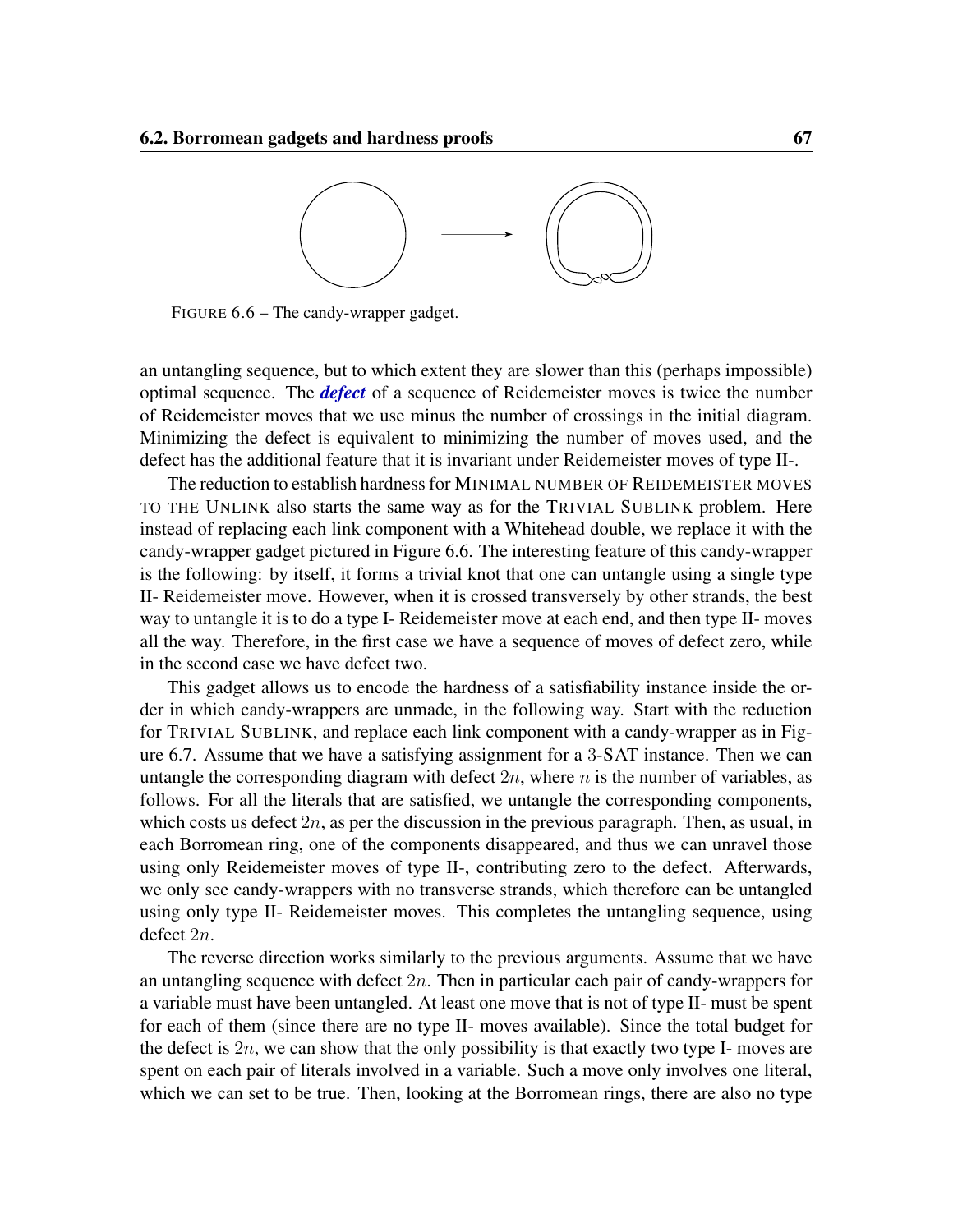<span id="page-79-0"></span>

FIGURE 6.7 – A short sequence of Reidemeister moves to untangle this unlink provides a satisfying assignment for the clause  $t \vee y \vee x \wedge -x \vee y \vee z$ .

II- moves available, and thus one the link components must be untangled using a type Imove. This therefore shows that our assignment is a satisfying assignment for the 3-SAT instance, finishing the proof.

The same caveat as in the previous paragraph applies: in the argument, we relied crucially on analyzing link components separately, making the analysis hard to apply for the same problem with a single component, i.e., a knot:

MINIMAL NUMBER OF REIDEMEISTER MOVES TO THE UNKNOT **Input:** A knot diagram  $L$  of the unknot and an integer  $k$ . **Output:** Can we transform  $L$  into the unknot using at most  $k$  Reidemeister moves?

Yet it is possible to use these gadgets to prove **NP**-hardness of MINIMAL NUMBER OF REIDEMEISTER MOVES TO THE UNKNOT. In order to do that, we start with the reduction for the link case, and attach everything to a common frame. Even the pictures start getting complicated, and we refer to [\[E,](#page-8-0) Part II, Figure 11] for an illustration.. Then the proof for one side of the reduction stays the same: given a satisfying assignment, we know in which order we should untangle the various gadgets for the literals in order to get to the unknot using defect n. The reverse direction however requires a delicate analysis, based on the local structure of the gadgets, in order to rule out the possibility that a strange sequence of Reidemeister moves outperforms the optimal one. We refer to [\[E,](#page-8-0) Part II] for the details.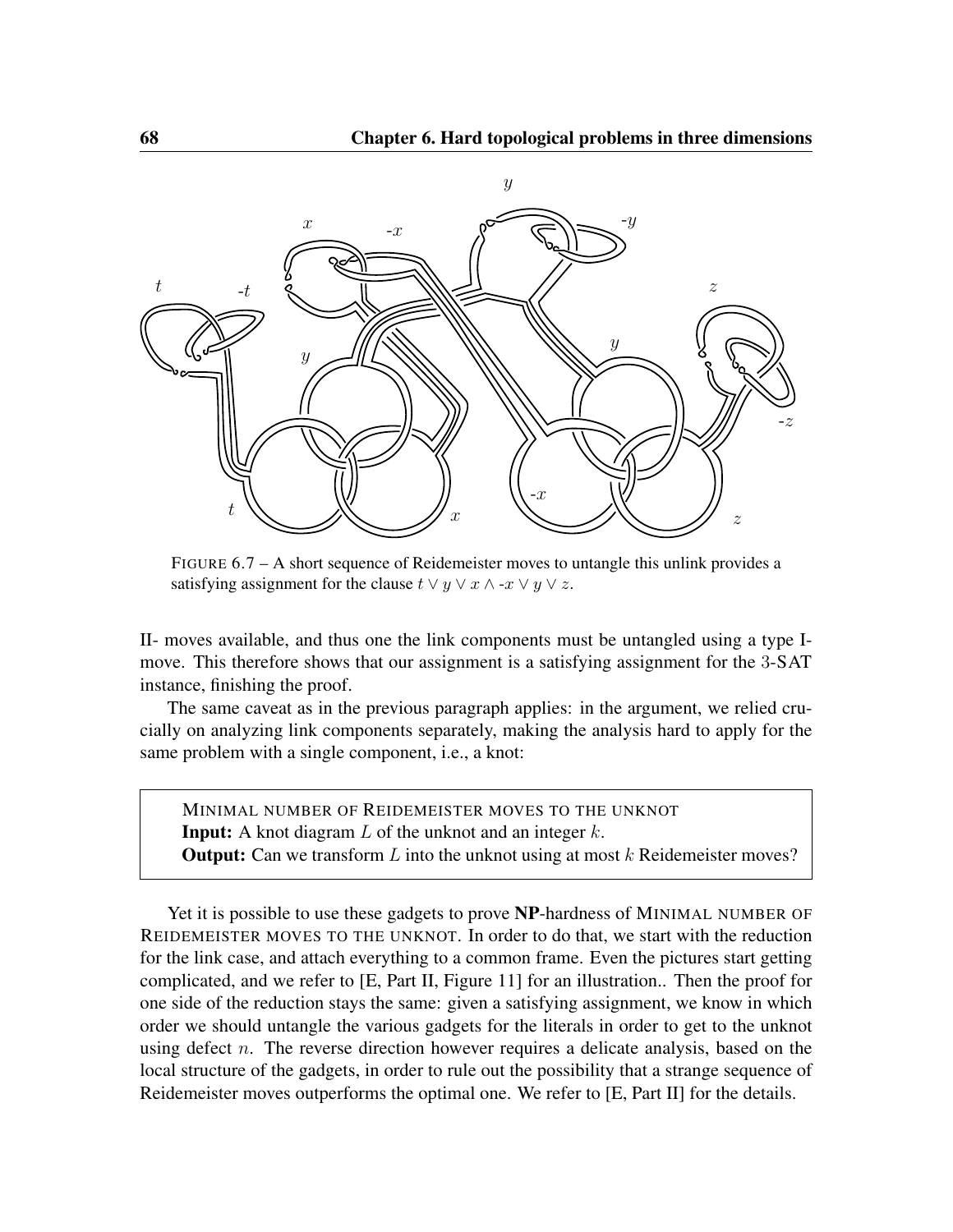<span id="page-80-2"></span><span id="page-80-1"></span>

FIGURE 6.8 – We can embed the 2-dimensional faces (colored) in the triangles indicated by the barycentric subdivisions of the 1-skeleton (gray) (to simplify the picture, only one barycentric subdivision is realized here).

## <span id="page-80-0"></span>6.3 Hardness of embeddability into 3 dimensions

In this last section, we explain the connection between the hardness proof of the embeddability problem and the different gadgets that we introduced in the previous section.

Embedding 3-complexes via 2-complexes. The first step in the proof of Theorem [6.1.5](#page-73-0) is to provide a polynomial-time reduction from  $EMBED_{3\rightarrow 3}$  to  $EMBED_{2\rightarrow 3}$ . Therefore, proving NP-hardness for the former problem also establishes it for the latter problem. This reduction originates in the algorithm of Matoušek, Sedgwick, Tancer and Wagner [\[137,](#page-117-1) Section 12] and the main idea can be sketched as follows. Ideally, we would like to argue that a 3-dimensional complex embeds into  $\mathbb{S}^3$  if and only if its 2-dimensional skeleton does. This is a bit too naive to be true: if we think about it one dimension lower, this is contradicted by the existence of planar graphs that admit non-planar embeddings. Yet if one rigidifies such a non-planar embedding by taking a few iterated subdivisions, then the 1-skeleton will no longer embed in the plane. Likewise, it turns out that embeddability of a 3-dimensional complex K amounts to embeddability of the 2-skeleton  $K^{(2)}$  obtained by first cutting along all the cut-vertices, and then doing an iterated barycentric subdivision. Indeed, assume that we have embedded the 2-skeleton of this iterated barycentric subdivision. Then, the boundary of a tetrahedron of  $K$  is a 2-sphere, which has been embedded into  $\mathbb{S}^3$ . Topological embeddings of a 2-sphere into  $\mathbb{R}^3$  can be wild (think of the Alexander horned sphere), but PL embeddings cannot: the PL Schoenflies theorem (see [\[137,](#page-117-1) Theorem 12.3] who cite Bing [\[14,](#page-107-0) Theorem XIV.1]) guarantees that this sphere is homeomorphic to a standard embedding of the 2-sphere in  $\mathbb{S}^3$ . Now we want to verify that one side of this sphere is empty, so that we can embed the tetrahedron  $\tau$  inside: the idea is to choose the side where the iterated barycentric subdivision has been embedded, as it stands in the way of anything there being inside, except possibly components originating from cut-vertices, which have been treated separately. We refer to Figure [6.8](#page-80-1) for an illustration one dimension lower.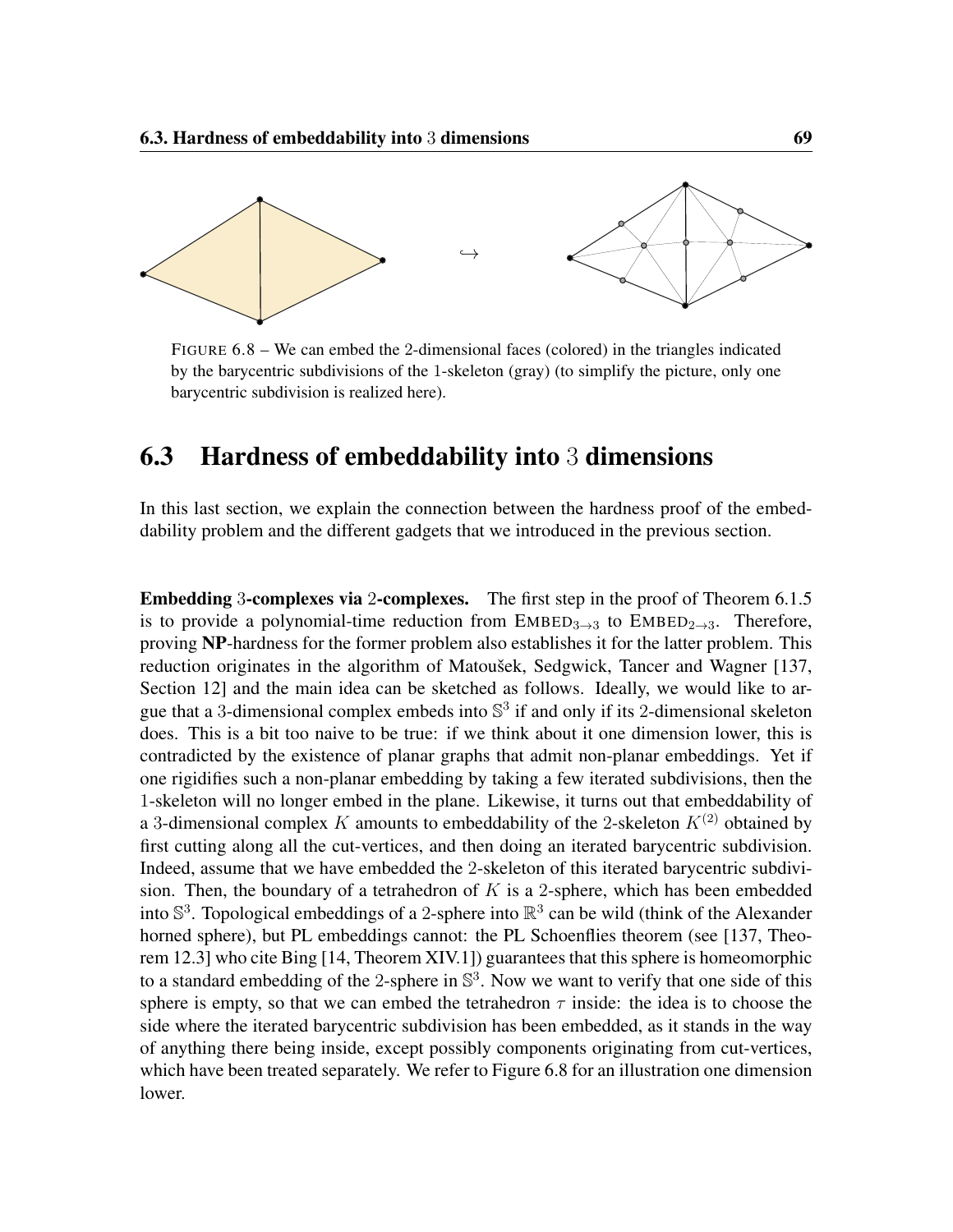Hardness of embeddings 3-complexes A particular subclass of 3-dimensional complexes is formed by 3-dimensional manifolds with boundaries. We can even restrict further and specify that the boundaries are tori. We will establish the hardness of deciding the embeddability of these very restricted 3-manifolds into  $\mathbb{S}^3$ .

A first step into understanding these embeddings is the following theorem of Fox, which we specialize here to toroidal boundaries:

Theorem 6.3.1. *[\[69\]](#page-111-1) Let* M *be a* 3*-manifold whose boundary consists of a disjoint union of tori. Then if* M *embeds into*  $\mathbb{S}^3$ *, there exists such an embedding*  $f : M \to \mathbb{S}^3$  so that the *complement*  $\mathbb{S}^3 \setminus f(M)$  *consists of a union of solid tori.* 

Therefore, if M embeds into  $\mathbb{S}^3$ , such an embedding can be obtained by plugging in solid tori in the "holes" of  $M$ . This suggests the following naive algorithm: do plug the holes, test whether the resulting manifold is  $\mathbb{S}^3$  using one of the known algorithms, e.g., [\[167\]](#page-119-1), and output the result. This fails because the plugging-in operation is ambiguous: attaching a solid torus T to a toroidal boundary  $\partial M$  requires an attachment map, i.e., a homeomorphism  $f : \partial T \to \partial M$ , and up to isotopy there are infinitely many of those homeomorphisms.

So we need to understand these homeomorphisms better. This forms the topic of *Dehn fillings*: we only give a hasty introduction here and refer to the article [\[H\]](#page-9-1) or the book of Rolfsen [\[164,](#page-119-2) Chapter 9] for more background. One can see that the homeomorphism classes are parameterized by the homology class in  $\partial M$  of the image of a specific closed curve on  $\partial T$  called the meridian, which is the unique (up to homotopy) closed curve bounding a disk in  $T$ . Indeed, once one knows where to map this meridian, one can map the corresponding disk, and cutting the solid torus along this disk yields a 3-ball, which can be embedded in a unique orientation-preserving way (up to isotopy). Thus, this homology class in  $H_1(\partial M)$  specifying where the meridian goes is of paramount importance: it is called a *slope*. The operation of filling a boundary torus with a solid torus along a given slope is called a *Dehn filling*. Reformulating with this language, our embeddability problem has now become the problem of deciding whether there exists a collection of slopes such that Dehn filling the boundary tori of M along these slopes yields  $\mathbb{S}^3$ .

The connection with knot theory is not yet apparent, and we explain it now. Given a knot K in a 3-manifold M, one can remove a tubular neighborhood  $N(K)$  of K (which is a solid torus) and perform a Dehn filling on this new toroidal boundary, effectively plugging back a solid torus in place of the previous one. If the slope of the Dehn filling is different from the slope of the original solid torus, this might yield a different manifold, which we denote by M'. This operation is called **Dehn surgery**, it provides an effective way to define a 3-manifold out of a classical knot and a slope (this combination is called a *framed knot*). Furthermore, when starting with a classical knot  $K$ , there is a nice way to parameterize the homology group  $H_1(\partial N(K))$ : one can take a *meridian* (the only curve bounding a disk in  $N(K)$ ), and a *longitude*, the only curve bounding a surface in  $\mathbb{S}^3 \setminus N(K)$ . This provides us with a canonical identification of  $H_1(\partial N(K))$  with  $\mathbb{Z}^2$ , and therefore a slope for Dehn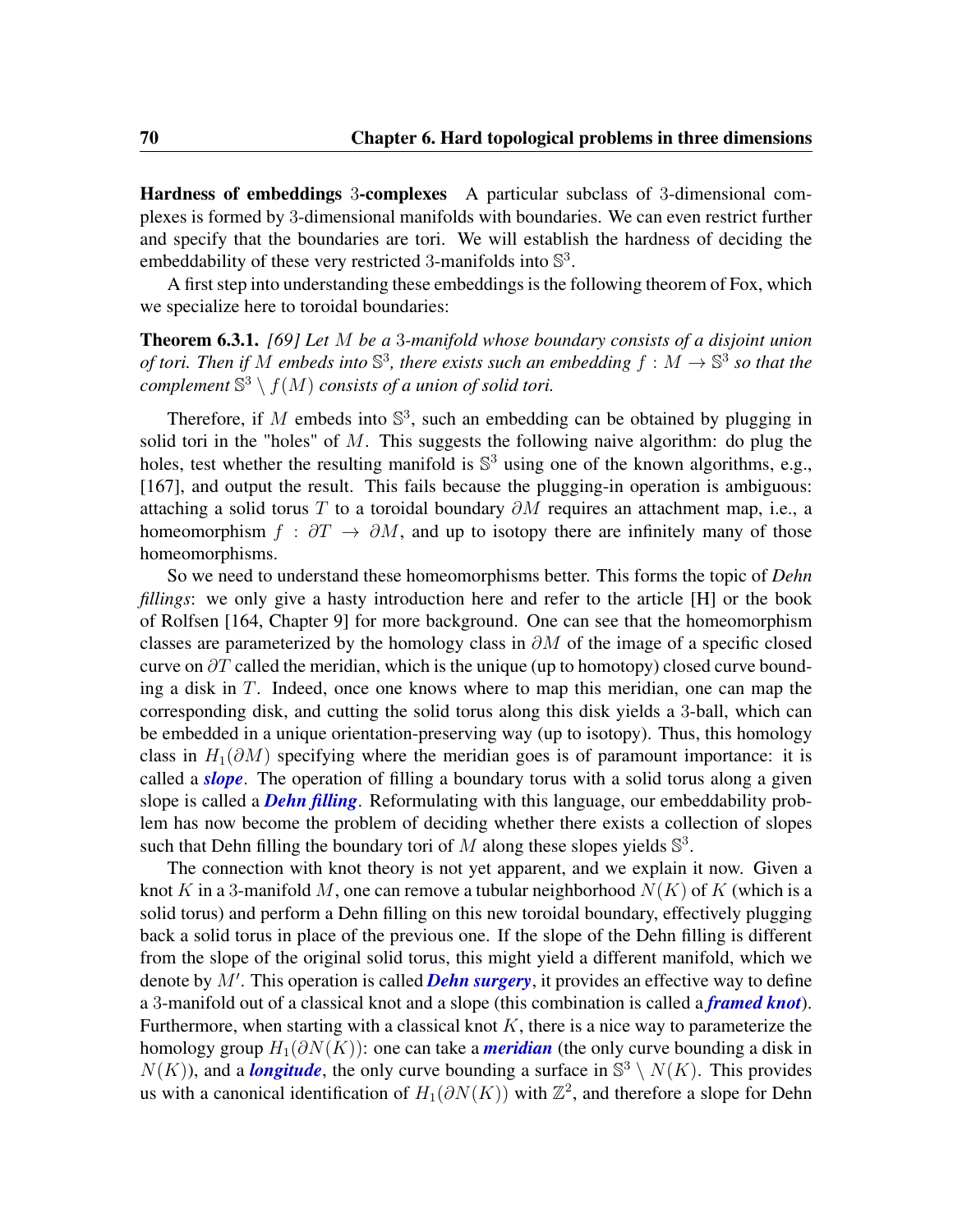<span id="page-82-0"></span>

FIGURE 6.9 – Starting from a 3-SAT instance, we build a link as for the TRIVIAL SUB-LINK problem, except that the literals are connected with *clasps*. Then the clasps (colored orange) are Dehn filled using a specific slope, and we dig out a tubular neighborhood of the other link components, yielding a 3-manifold with toroidal boundary.

filling can simply be described by a pair of integers  $(p, q)$ . Furthermore, it is easy to check that a pair  $(p, q)$  corresponds to a simple closed curve if and only if p and q are relatively prime, and therefore it is standard to identify the set of slopes with the extended rationals p  $\frac{p}{q} \in \mathbb{Q} \cup \{\infty\}.$ 

Let us conclude this quick introduction with the following two facts:

- 1. Doing Dehn surgery on a knot  $K$  along a slope  $1/0$  amounts to removing a solid torus and plugging it back exactly the way it was (since we map the meridian to the meridian), and thus doing nothing.
- 2. Let L be a Hopf link, and do Dehn surgery on one component with a slope  $\frac{3}{2}$ . Then if one does Dehn surgery on the other component with a slope  $\frac{1}{1}$ , the two surgeries cancel out and we obtain  $\mathbb{S}^3$ . This is one simple instance of the study of how different surgeries on link components interact, which is the topic of *Kirby calculus* [\[107\]](#page-114-3).

We can now describe the prototype of our reduction. We will start from a 3-SAT instance and build a link out of it very similar to the TRIVIAL SUBLINK reduction: Borromean rings for the clauses, but instead of Hopf links for the literals we connect them with a *clasp*, as pictured in Figure [6.9.](#page-82-0) Then we will do Dehn surgery on the clasps with a well chosen slope (for example  $3/2$ , as above). For the other link components, we simply remove a tubular neighborhood and leave them unfilled, providing us with a 3-manifold with boundary M.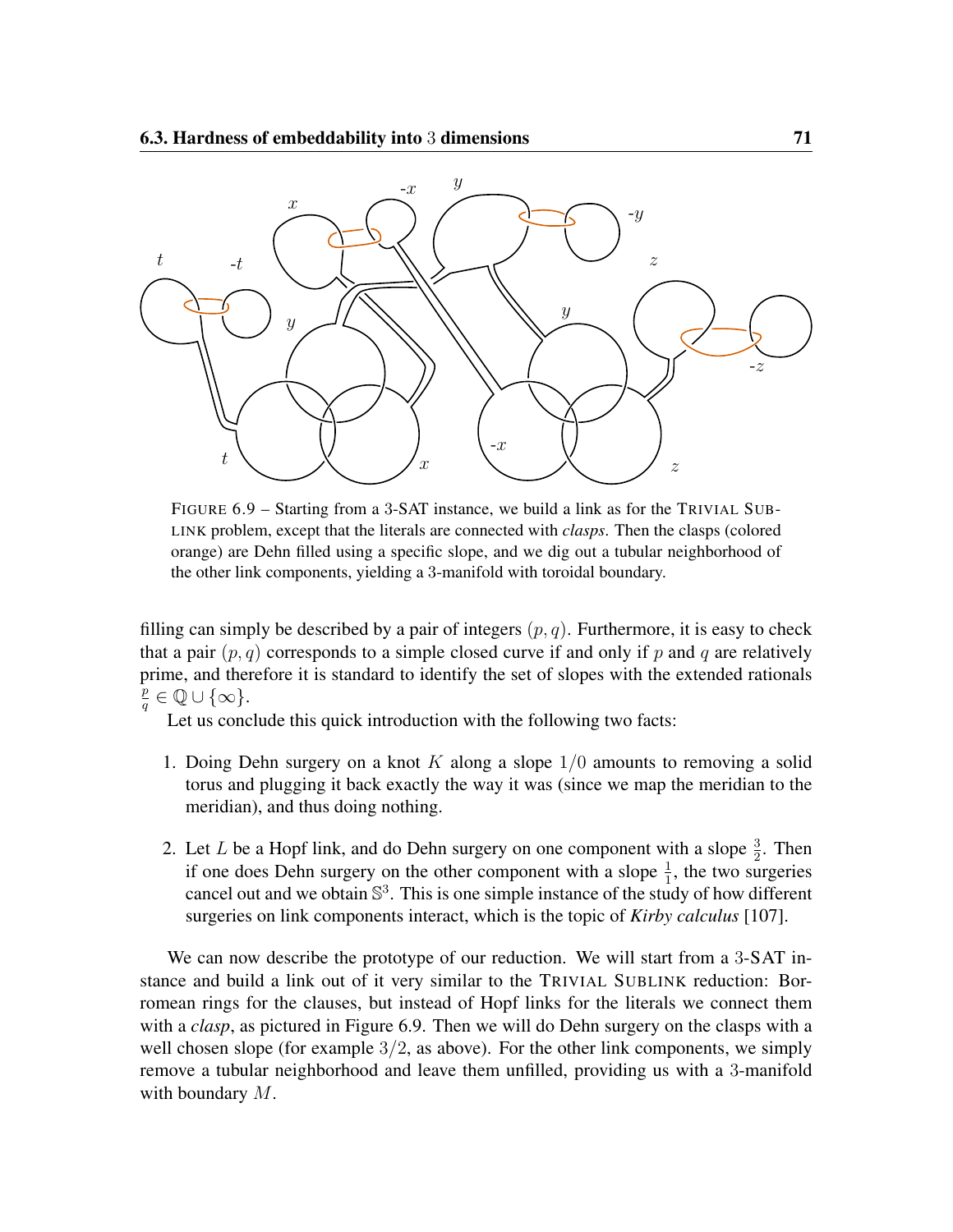<span id="page-83-0"></span>

FIGURE 6.10 – Compared to the prototype described above, the actual reduction uses torus knots in place of unknots for the literals, and the clasp (in orange) that we use is more complicated.

The idea is now the following: the surgery that was done on each clasp has locally transformed the manifold into a more complicated one. In order to embed it into  $\mathbb{R}^3$ , we should use one of the two literals to undo this transformation. The other literal will simply be filled with a  $1/0$  slope, which amounts to forgetting about that link component. Starting with a satisfying assignment for our 3-SAT instance, we can choose the true literal to be filled with a  $1/0$  slope, and the false literal to be tasked with canceling the clasp (here with the slope  $1/1$ ). Now, in each Borromean ring, one of the link components will thus have disappeared since one of the literals of the corresponding clause is satisfied. Therefore the whole picture unravels and we just have a family of Dehn surgeries on Hopf links, where the slopes have been carefully chosen to cancel each other. Thus we have embedded our 3-manifold into  $\mathbb{S}^3$ .

The reverse direction requires much more work. We want to argue that any family of Dehn fillings on M that yields  $\mathbb{S}^3$  is of the form that we have just described, and thus that we can derive a satisfying assignment of variable for our 3-SAT instance from based on which literal is mapped to  $\frac{1}{0}$ . Unfortunately, having a precise understanding of which Dehn surgeries on links give which 3-manifold is a very intricate topic, home to some of the deepest theorems in twentieth-century knot theory, such as the Property R theorem proved by Gabai [\[72\]](#page-112-1) or the Gordon-Luecke theorem [\[79\]](#page-112-2). While it seems plausible that the construction described above works and is a valid reduction, we fell short of proving it, and relied on a slightly different reduction, with the following two changes:

- 1. The clasp involved in the literals has a different shape, as in Figure [6.10.](#page-83-0) This allows us to leverage some results on the topology of the complementary space [\[100\]](#page-114-4).
- 2. We use  $(2, 1)$  $(2, 1)$  $(2, 1)$  torus knots instead  $\frac{1}{1}$  of unknots for the literals. This allows us to leverage results of Gordon and Litherland [\[80\]](#page-112-3) on essential planar surfaces in cable spaces.

<span id="page-83-1"></span><sup>1.</sup> The attentive reader might notice that  $(2, 1)$  torus knots are unknots! But once attached with the clasp, they will yield a different link than if we start with usual unknots.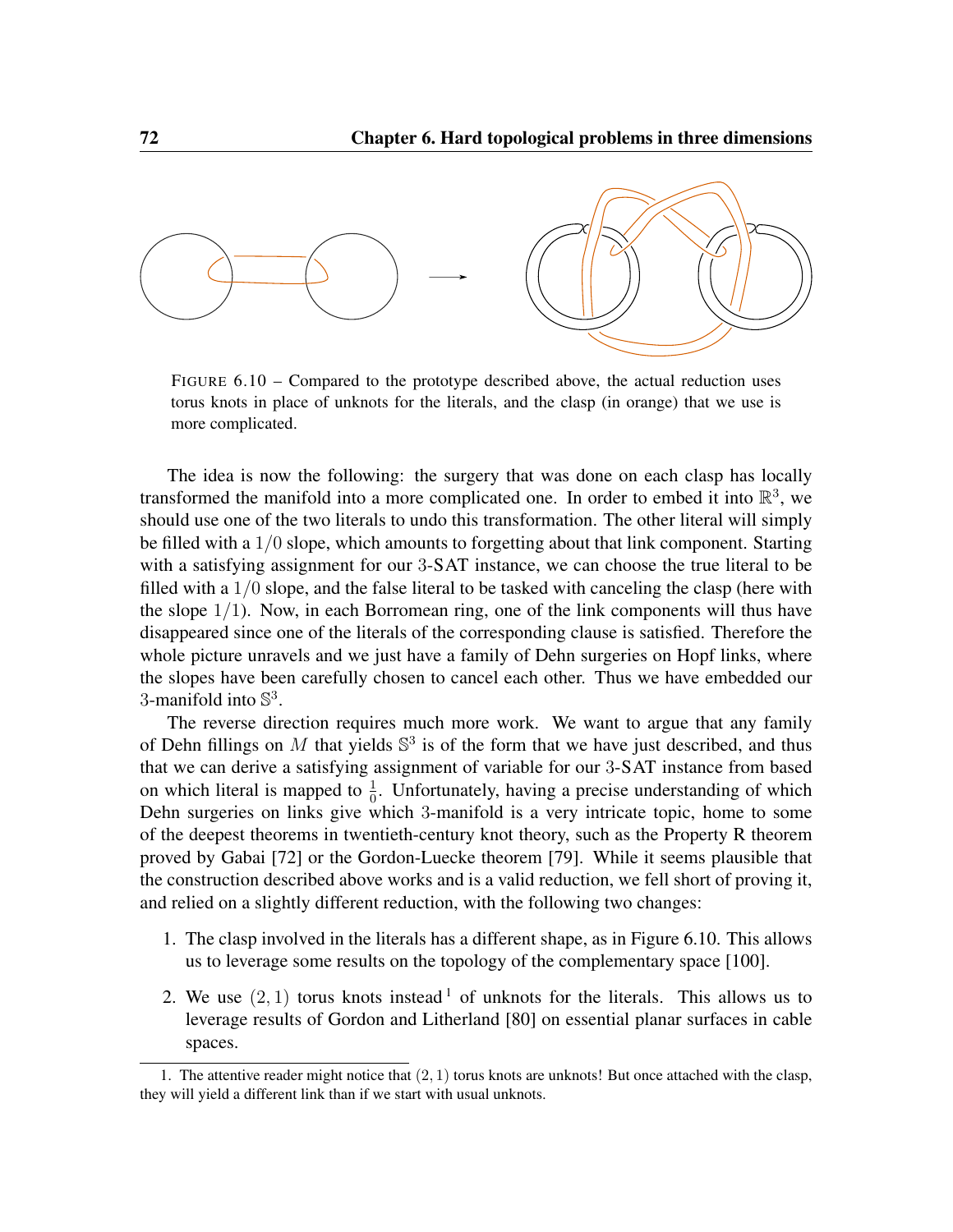Intuitively, by using more complicated gadgets, we rigidify the construction, making it more unlikely that Dehn fillings with the wrong slope "accidentally" yield  $\mathbb{S}^3$ . And indeed, we can prove it does not happen. The proof relies, in addition to the aforementioned ingredients, on an iterated application of a theorem of Culler, Gordon, Luecke and Schalen [\[44\]](#page-109-0) relating the compressibility of surfaces before and after Dehn filling. We refer to the article [\[H\]](#page-9-1) for the details.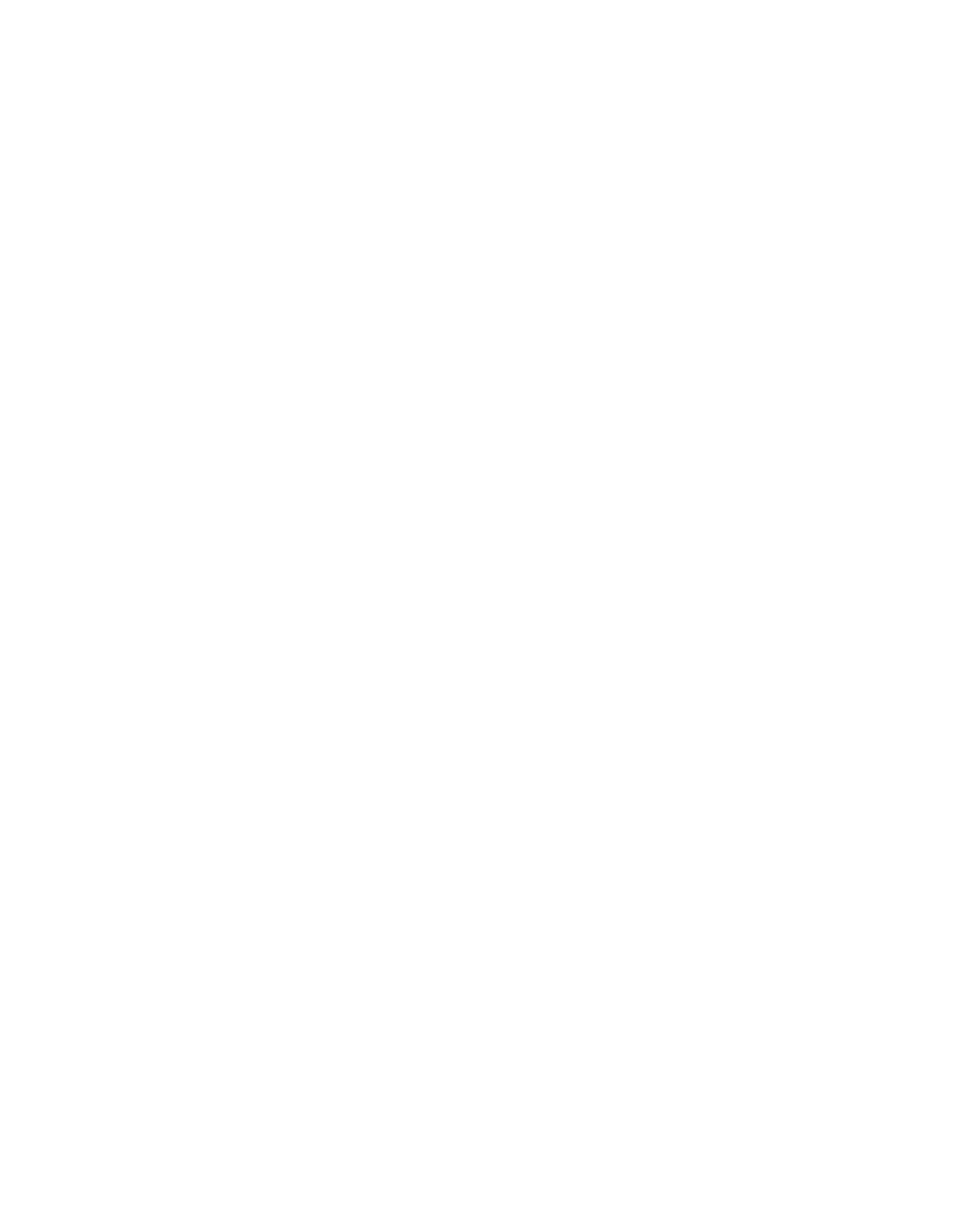# CHAPTER 7

## <span id="page-86-0"></span>Other works on surfaces

## 7.1 Shortest path embeddings and crossing numbers

The material in this section comes from the article [\[M\]](#page-9-2) which was co-authored with Alfredo Hubard, Vojtěch Kaluža and Martin Tancer.

A graph embedded on a surface can be concisely encoded using a combinatorial map, but this encoding is not very practical for representing, or visualizing the graph. When the graph is planar, an important literature has been devoted to the question of how to actually draw the graph so that its salient features are easily identifiable, a cornerstone being perhaps Tutte's "How to draw a graph" [\[179\]](#page-120-1) where it is proved that for a planar triangulation, if we consider edges as springs, figuratively "nail" three vertices forming a triangle, and then let the system relax, we obtain a planar embedding of the graph. In particular this provides a proof of Fàry's theorem [\[66\]](#page-111-2) that was mentioned at the end of Chapter [5,](#page-52-0) stipulating that a planar graph can always be embedded such that the edges are represented by straight lines. We refer to the Handbook of Graph Drawing [\[177\]](#page-120-2) for an extensive study of the topic of drawing planar graphs.

Representing graphs embedded on surfaces is a much less studied topic. The aforementioned theorem of Tutte was generalized by Y. Colin de Verdière [\[39\]](#page-109-1) in the following way: if one is given a surface  $S$  endowed with a Riemannian metric of non-positive curvature and a graph triangulating this surface, then, by considering the edges as springs and letting the system relax, one obtains an embedding of the graph where each edge is realized by a geodesic. But this theorem is much less useful from the perspective of visualizing an em-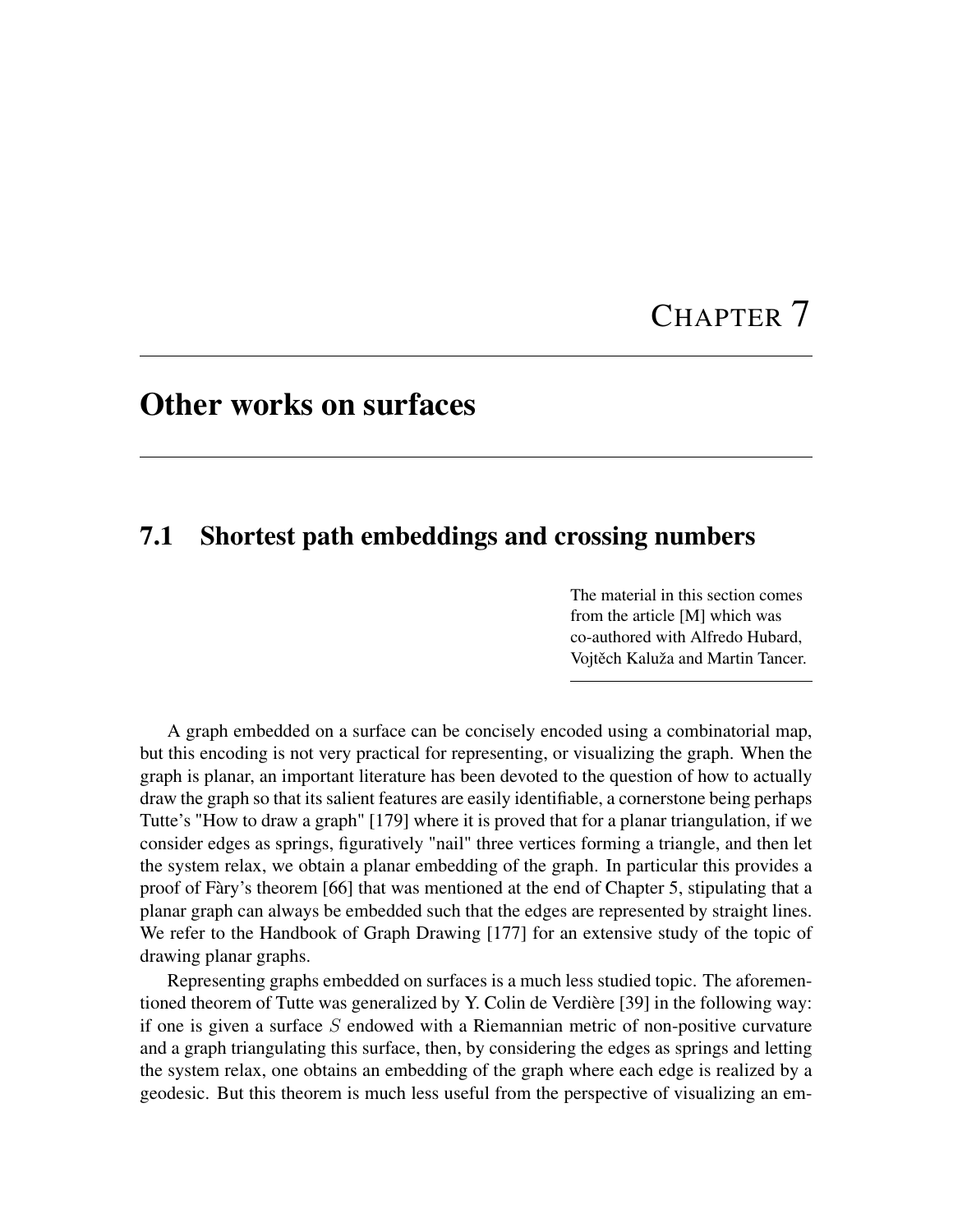<span id="page-87-0"></span>

FIGURE 7.1 – Two grids embedded on a torus. While in both embeddings, all the edges are represented as geodesics, the second picture is clearly less informative than the first one.

bedded graph: even disregarding the numerical issues involved in the relaxation process, this requires visualizing the surface itself, for example in  $\mathbb{R}^3$ , and the geodesics might not provide a nice representation of the graph (see Figure [7.1\)](#page-87-0). Another way to represent graphs on surfaces is provided by the Koebe-Andreev-Thurston circle-packing theorem [\[175\]](#page-119-3): the lesser-known version for graphs on surfaces shows that for any triangulated graph on a surface of genus at least two, there exists a hyperbolic metric on that surface such that the graph can be realized as the contact graph of a family of circles. In particular, in this realization, the edges of the embedded graphs can be realized as geodesics, and even better, as shortest paths. The drawback with this approach is that the metric depends on the graph, and therefore is not canonical.

Another approach, which relies less on geometric structures on the surface, is to follow the path laid out at the start of Chapter [5.3.4:](#page-62-0) an efficient way to manipulate a graph embedded on a surface is to compute a cut-graph, cut along it and investigate the resulting planar graph. But in contrast to the techniques presented in that chapter, in order to compare different graphs embedded on the same surface, it makes sense to enforce that the cut graphs used are identical. In this direction, the prototypical, and pretty much only result is a theorem of Lazarus, Pocchiola, Vegter and Verroust [\[125\]](#page-116-1), which we formulate here in a cross-metric setting:

<span id="page-87-1"></span>Theorem 7.1.1. *Let* G *be a graph of complexity* n *embedded cellularly on an orientable surface* S *of genus* g*. Then there exists a canonical system of loops for* S *that is transverse to*  $G$  *and has*  $O(qn)$  *intersections with*  $G$ *.* 

Here, a *canonical system of loops* is a family of loops based at one point forming an embedded graph with a single vertex and a single face, where the facial cycle is described by the word  $a_1b_1\overline{a_1}\overline{b_1} \ldots a_nb_q\overline{a_q}\overline{b_q}$ . The canonical system of loops provided by Theorem [7.1.1](#page-87-1) is computable in time  $O(qn)$ , and therefore, one can represent any graph embedded on a surface of genus q by first cutting along this system of loops and then representing the planar graph. The bound ensures that each edge does not get subdivided too many times during the cutting.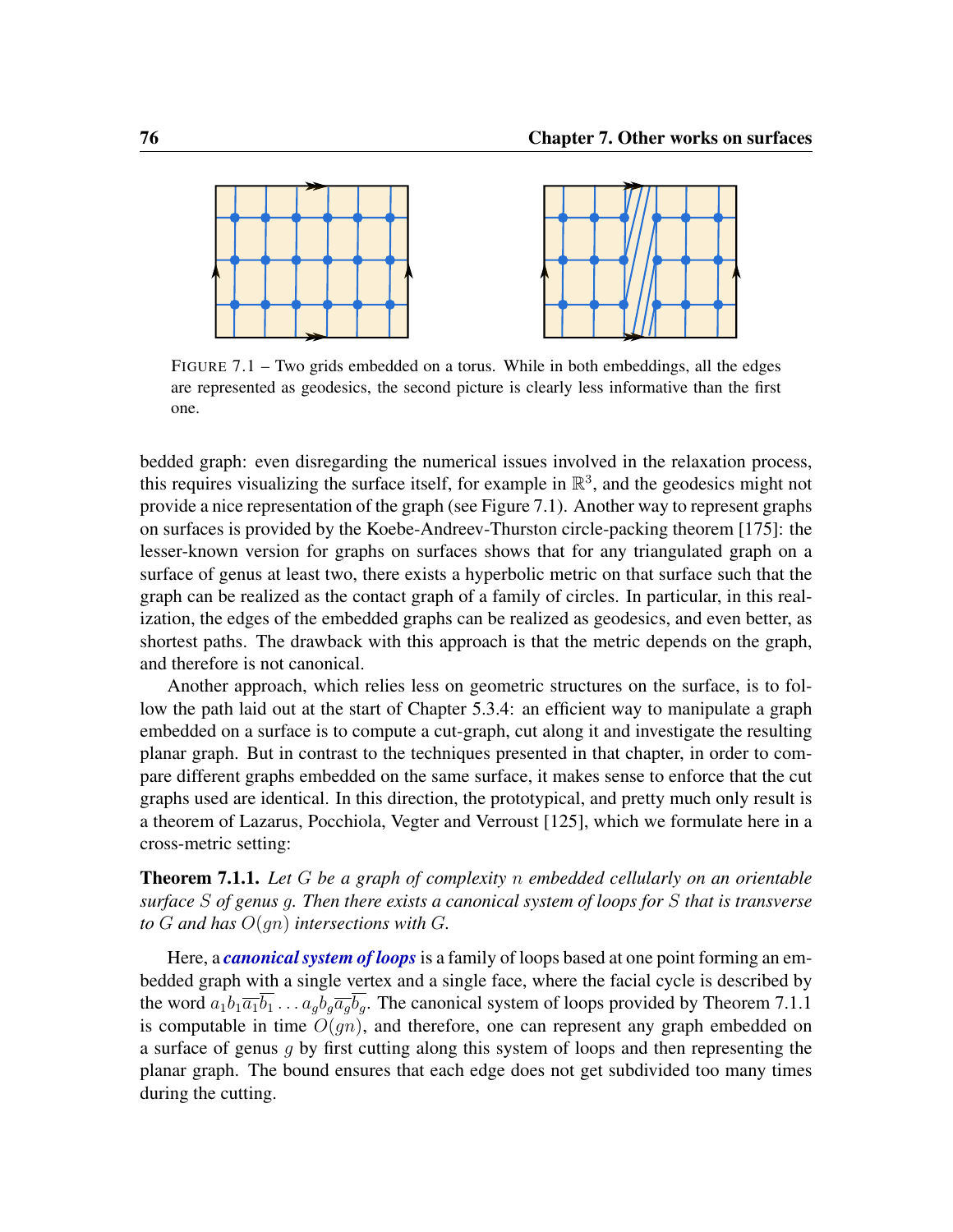<span id="page-88-3"></span>The proof of Theorem [7.1.1](#page-87-1) heavily relies on the structure of the canonical system of loops and does not seem to easily generalize to any other cut graph that one might want to use. In particular, it is an open question whether the same upper bound holds for a *non-orientable system of loops* (a single vertex and single face graph embedded on a non-orientable surface with facial cycle  $a_1a_1 \ldots a_qa_q$ ), see Lazarus [\[124,](#page-116-2) Section 4.3]. While investigating the structure of flip graphs of triangulations of surfaces, Negami [\[146\]](#page-117-2) encountered similar questions and conjectured that a similar bound should exist for any fixed cutting shape:

<span id="page-88-1"></span>**Conjecture 7.1.2.** Let  $G_1$  and  $G_2$  be two graphs embedded cellularly on a surface S of *genus g. Then there exists a homeomorphism*  $h : S \rightarrow S$  *so that*  $G_1$  *and*  $h(G_2)$  *intersect transversely*  $O(n_1n_2)$  *times.* 

Note that when choosing  $G_2$  to be a canonical system of loops on an orientable surface, one recovers Theorem [7.1.1.](#page-87-1) Negami proved the weaker upper bound  $O(gn_1n_2)$  in both the orientable and the non-orientable cases. Similar questions regarding upper bounds on crossing numbers have appeared in various works, for example in Matoušek, Sedgwick, Tancer and Wagner [\[136\]](#page-117-3) in connection to embeddability questions and Geelen, Huynh and Richter [\[77\]](#page-112-4) in connection to structural graph theory, and there is a related conjecture of Mohar [\[141\]](#page-117-4). Yet to my knowledge, no progress has been made on Negami's conjecture since its inception (see Archdeacon-Bonnington [\[5\]](#page-106-1) and Richter-Salazar [\[158\]](#page-118-0) for related results).

In a joint work with Alfredo Hubard, Vojtěch Kaluža and Martin Tancer, motivated by the above questions, we initiated the study of the following generalization of Fàry's theorem:

### <span id="page-88-0"></span>Problem 7.1.3. *Given a surface* S*, does there exist a Riemannian metric on* S *such that any simple graph* G *cellularly embeddable on* S *can be embedded such that edges are realized as shortest paths?*

Such a metric would constitute a best of both worlds scenario between the Y. Colin de Verdière theorem and the metric obtained by circle-packing. On the one hand we would get shortest paths and not geodesics, and on the other hand the metric would not depend on the graph one wants to embed. We called such a hypothetical metric a *universal shortest path metric*. A positive answer to Problem [7.1.3](#page-88-0) would immediately yield a proof of Conjecture [7.1.2,](#page-88-1) since shortest paths cross at most once.  $<sup>1</sup>$  $<sup>1</sup>$  $<sup>1</sup>$ </sup>

While we could not solve Problem [7.1.3](#page-88-0) in full generality, and the main question is still open, we provided the following partial answers. In the following theorem, a  $k$ -universal

<span id="page-88-2"></span><sup>1.</sup> There is a slight discrepancy here: Problem [7.1.3](#page-88-0) is stated for simple graphs as there is no hope of realizing loops as shortest paths, while Conjecture [7.1.2](#page-88-1) is stated for more general graphs. One switches to the other setting by a constant number of subdivisions, which gets absorbed in the  $O($ ) constant of the conjecture.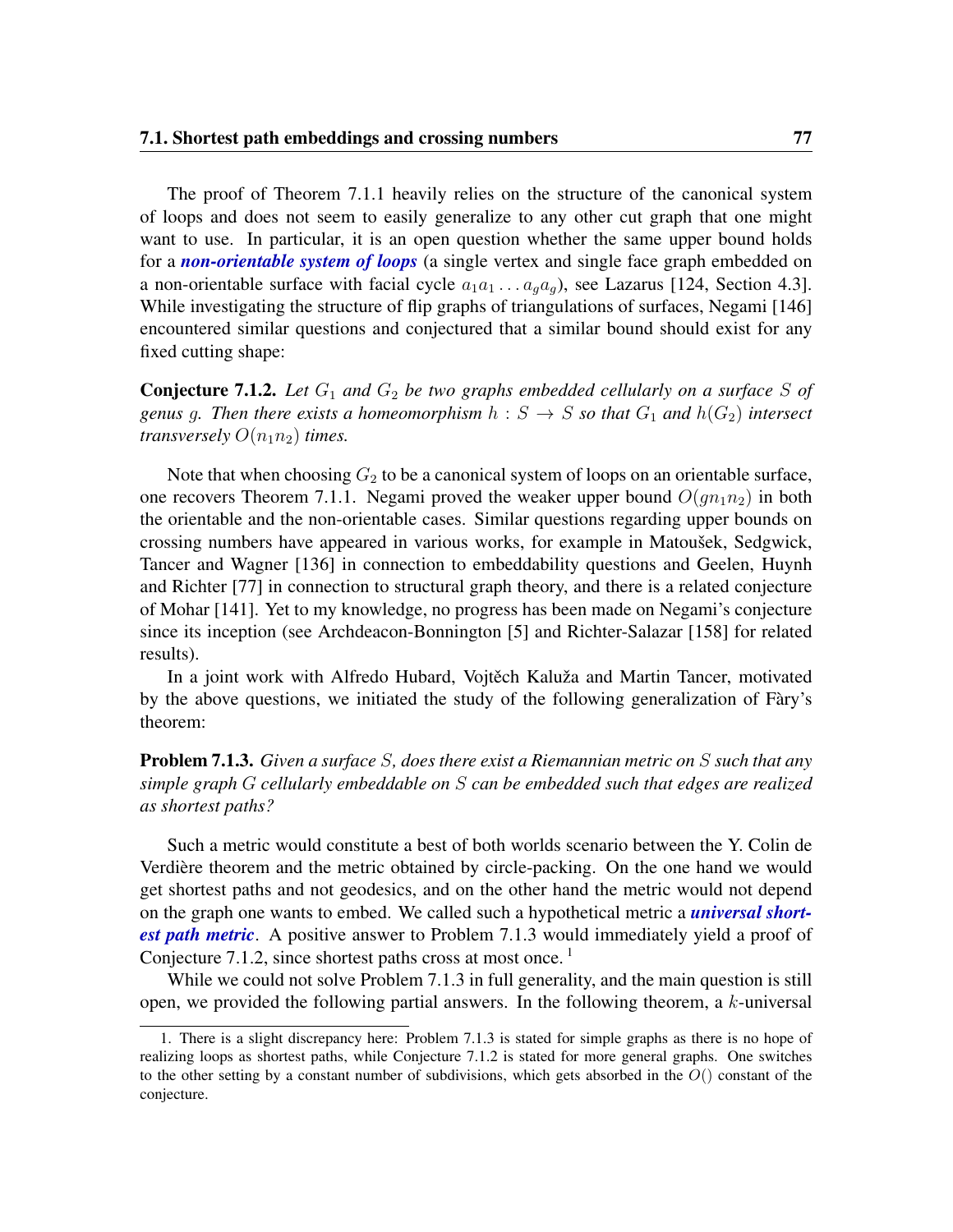shortest path metric is a metric such that any embeddable graph on a surface can be embedded with an embedding in which edges are drawn as concatenations of  $k$  shortest paths.

- Theorem 7.1.4 ([\[M\]](#page-9-2)). *1. The sphere, the projective plane, the torus and the Klein bottle can be endowed with a universal shortest path metric.*
	- *2. The standard square metric on the Klein bottle is not a universal shortest path metric.*
	- *3. On an orientable surface of genus* g*, for any* ε > 0*, with probability tending to* 1 *as* g *goes to infinity, a random hyperbolic metric is not a* O(g 1/3−ε )*-universal shortest path metric. In particular, with probability tending to* 1 *as* g *goes to infinity, a random hyperbolic metric is not a universal shortest path metric.*
	- *4. For every* g > 1*, there exists an* O(g)*-universal shortest path hyperbolic metric on the orientable surface of genus* g*.*

An interesting aspect of Theorem [7.1.4](#page-0-0) is that its proof leverages results from many different areas. The first item is obtained via a reduction to irreducible triangulations, which are in finite and small number for the relevant surfaces. The second item uses basic arguments from covering space theory. The third item builds on results on random hyperbolic metrics and Teichmüller theory from Mirzakhani [\[139\]](#page-117-5) and Guth, Parlier and Young [\[86\]](#page-113-0): here, a random hyperbolic metric denotes a metric chosen uniformly at random for the so-called Weil-Petersson volume on the space of such metrics (see Farb and Margalit [\[65\]](#page-111-3) for an introduction to Teichmüller theory). The last result follows from an octagonal decomposition devised by É. Colin de Verdière and Erickson [\[38\]](#page-109-2) which we couple with the aforementioned theorem of Y. Colin de Verdière [\[39\]](#page-109-1). We refer to the article [\[M\]](#page-9-2) for more background, details and proofs.

### 7.2 Homotopy moves

The material in this section comes from the articles [\[A\]](#page-8-1) and [\[I\]](#page-9-3) which were co-authored with Hsien-Chih Chang, Jeff Erickson, David Letscher, Saul Schleimer, Eric Sedgwick, Stephan Tillman and Dylan Thurston.

In various applied and theoretical settings, a question that comes up naturally is how to efficiently *tighten* a closed curve or a path. For example, given a set of obstacles in the plane and a path with fixed endpoints avoiding these obstacles, the classical SHORTEST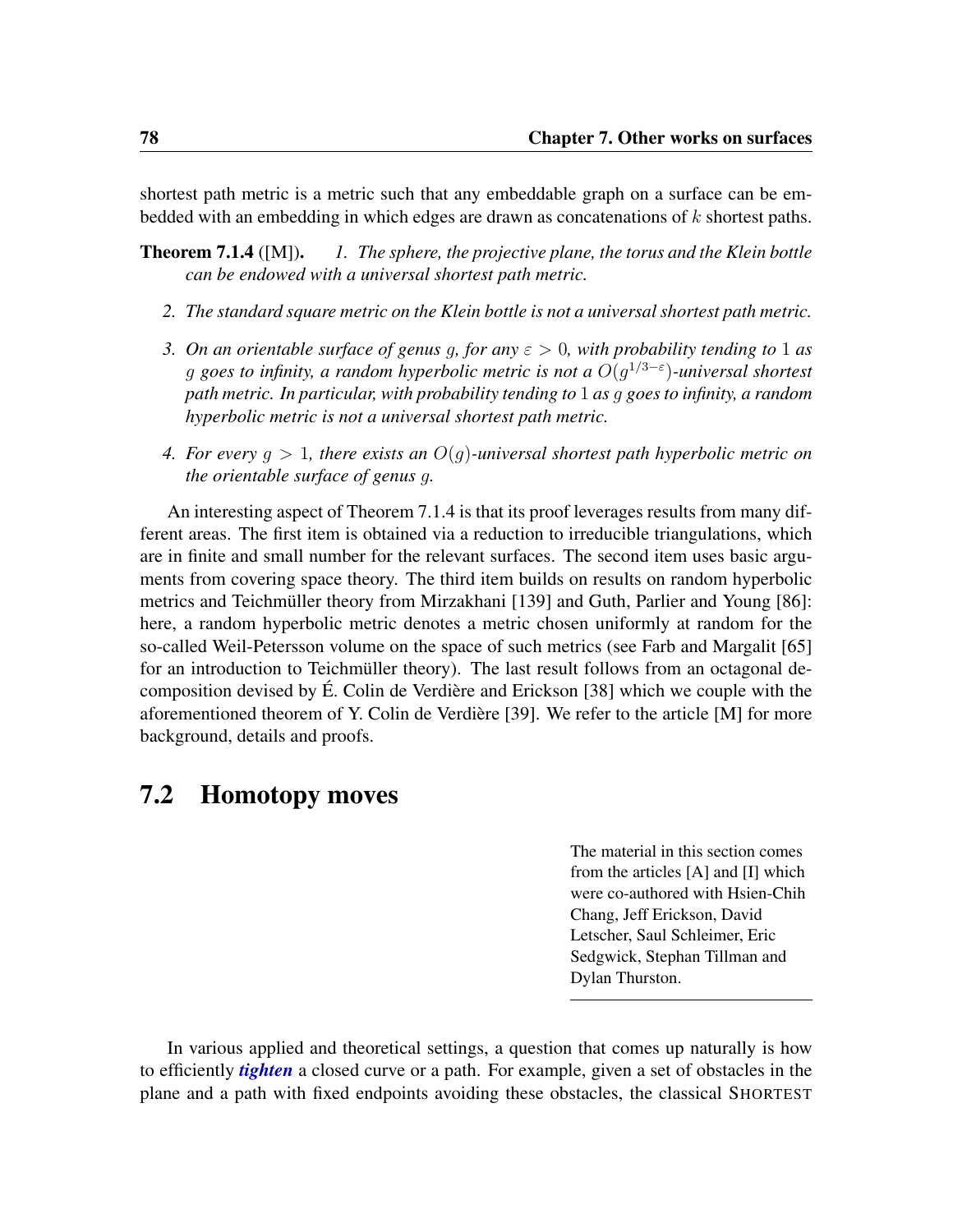<span id="page-90-2"></span><span id="page-90-0"></span>

FIGURE 7.2 – The three homotopy moves.

HOMOTOPIC PATH problem asks to compute the shortest path homotopic to the input path in the space  $\mathbb{R}^2 \setminus$  obstacles, and there are efficient algorithms for this problem [\[12,](#page-107-1) [25,](#page-108-0) [97\]](#page-114-5). A generalization of this problem was studied by É. Colin de Verdière and Erickson [\[38\]](#page-109-2), where they provided efficient algorithms to compute a shortest homotopic path or closed curve on a combinatorial (or a cross-metric) surface.

In this chapter, we investigate a similar problem related to tightening a curve on a surface, but we are trying to control the number of elementary *combinatorial moves* involved in such a tightening. The setup is the following: we fix a surface  $S$ , and the input is a non-simple closed curve  $\gamma$  on the surface S. Putting  $\gamma$  in *minimal position* means finding another curve  $\gamma'$  which is homotopic to  $\gamma$  and with a minimal number of self-crossings. Similarly to the Reidemeister theorem for knots that we mentioned in Chapter [3,](#page-24-0) transversality arguments show that any homotopy can be realized by a finite sequence of *homotopy moves*, which are pictured in Figure [7.2](#page-90-0) (these are the same as Reidemeister moves without the decorations at vertices) and isotopies. Then the following questions come naturally:

- 1. Can we compute a minimal position of a curve? How efficiently?
- 2. How many homotopy moves are are needed to bring a curve to a minimal position?
- 3. Can a curve be put in minimal position using a *monotonic* sequence of homotopy moves, i.e., such that that the number of intersections never increases? If yes, how many moves are needed?

Furthermore, the above questions can also be asked for the more general setting of a *multi-curve*, i.e., a family of closed curves, for which the minimal position is a family of closed curves homotopic to the input ones with a minimal number of intersections. An answer to the first question was provided by Despré and Lazarus [\[55\]](#page-110-0), who provided a polynomial-time algorithm for the case of a single closed curve. An answer to the second question is provided by my first result on this topic, in a joint work with seven co-authors:

<span id="page-90-1"></span>Theorem 7.2.1. *[\[I\]](#page-9-3) On an orientable surface with or without boundary, a closed curve* with  $n$  self-intersections can be tightened using  $O(n^4)$  homotopy moves.

Before that theorem, the only known bound was exponential, following from the work of de Graaf and Schrijver [\[48\]](#page-110-1) or Hass and Scott [\[94\]](#page-113-1) and an exponential bound on the number of surface maps [\[11\]](#page-107-2). We also provided a lower bound: a closed curve on an annulus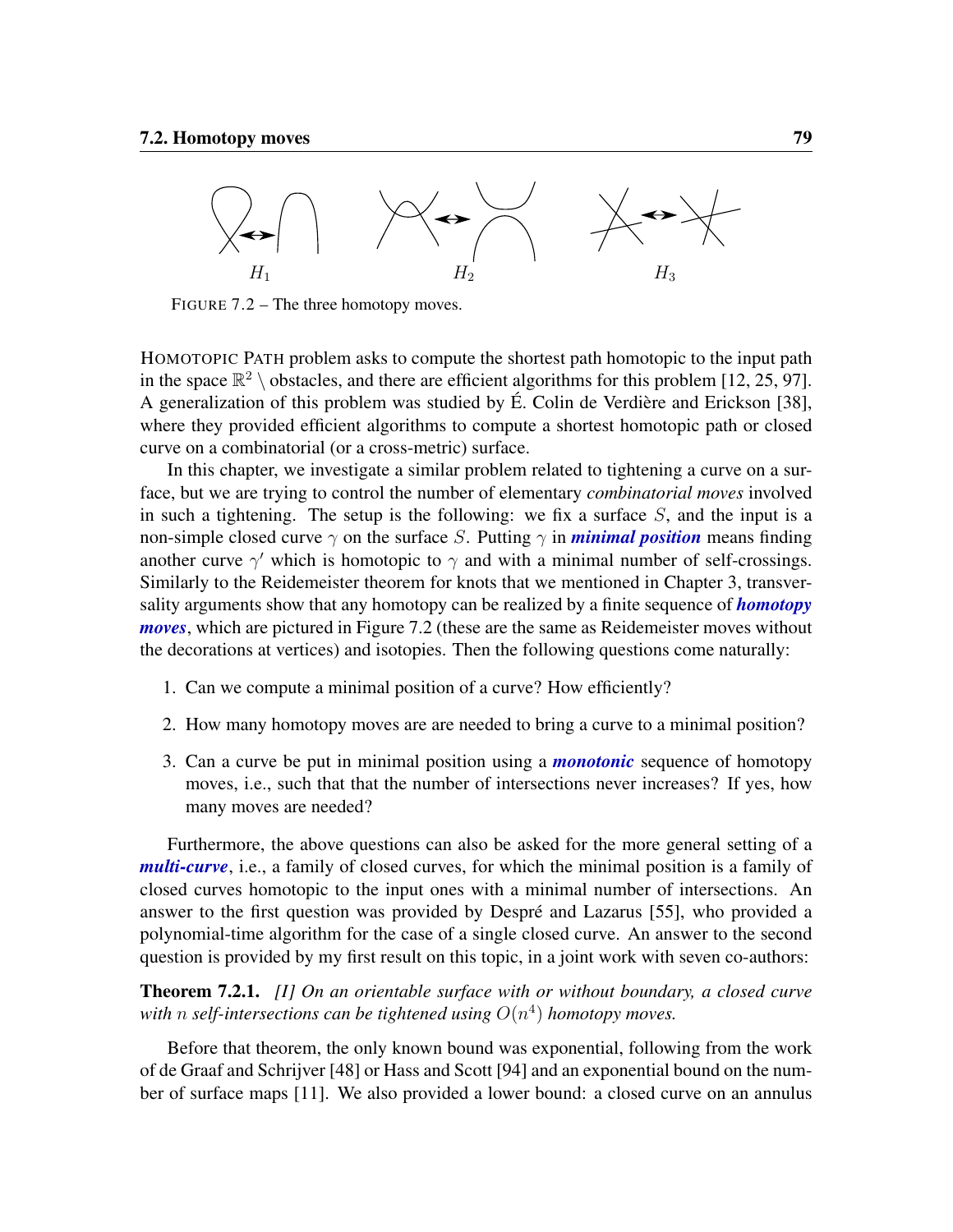<span id="page-91-1"></span>requiring  $\Omega(n^2)$  homotopy moves to be simplified. The proof of Theorem [7.2.1](#page-90-1) builds on a strong structural result of Hass and Scott [\[93\]](#page-113-2) on the self-intersections of closed curves on surfaces, and involves repeatedly identifying so-called *singular bigons* and providing a way to simplify those with a controlled number of moves. This requires some intricate bookkeeping: while bigons in general are easy to simplify using homotopy moves, here the bigons are degenerate enough that we need to be very careful of not making one more complicated during the process of undoing it.

The answer to the third question is positive, and follows from independent work of de Graaf and Schrijver [\[48\]](#page-110-1) and Hass and Scott [\[94\]](#page-113-1). In a follow-up paper with Hsien-Chih Chang [\[A\]](#page-8-1), we refined these techniques to provide a polynomial upper bound for the third question, and at the same time generalize the results for the other questions to the more general setting of multicurves.

- **Theorem 7.2.2** ([\[A\]](#page-8-1)). *On an orientable surface of genus q with non-empty boundary, any multi-curve with* n *self-intersections can be tightened monotonically using*  $O((g+b)n^3)$  *homotopy moves.* 
	- *On an orientable surface without boundary that is not a torus, any multi-curve with*  $n$  self-intersections can be tightened monotonically using  $O(n^5\log^3 g/g^2 + gn^3)$  ho*motopy moves.*

Furthermore, the moves can be computed efficiently, thus also yielding the first algorithms to put a multi-curve in minimal position in polynomial time. It is a striking fact that this theorem does not apply to the torus, as problems on tori tend generally to be easier than on surfaces of higher genus. The reason here is that our arguments leverage hyperbolic geometry, which has distinctive features which are lacking for the Euclidean geometry that a torus can naturally be endowed with. A second tool that we rely on to prove Theorem [7.2.2](#page-0-0) is a combinatorial model that we call a *pipe system* and that gets iteratively refined as the tightening process happens. It originates from recent algorithms to draw planar graphs with restrictions [\[35,](#page-109-3) [40,](#page-109-4) [71\]](#page-112-5).

Let us now provide some additional motivation for Theorem [7.2.2](#page-0-0) by explaining its connections to *electrical transformations* on (embedded) graphs. Given G an embedded graph on a surface S, the set of electrical moves pictured in Figure [7.3](#page-92-0) provides rules to transform G into another graph<sup>[1](#page-91-0)</sup>. The origin of these moves (and of their names) is that they provide simplification rules to compute the equivalent resistances of resistance networks (see for example [\[3\]](#page-106-2)), but these moves also have numerous applications in other fields. For example they are used in Steinitz's original proof of his theorem that 3-connected planar graphs coincide with the graphs of three-dimensional convex polyhedra [\[174\]](#page-119-4), or they are prominently featured in the structural theory of linkless graphs [\[160\]](#page-118-1). In many

<span id="page-91-0"></span><sup>1.</sup> We focus in this chapter on *embedded* electrical moves, i.e., we insist that faces pictured in Figure [7.3](#page-92-0) be empty for the move to be allowed. The more general theory is more subtle, we refer to the thesis of Chang [\[34\]](#page-109-5) for more details.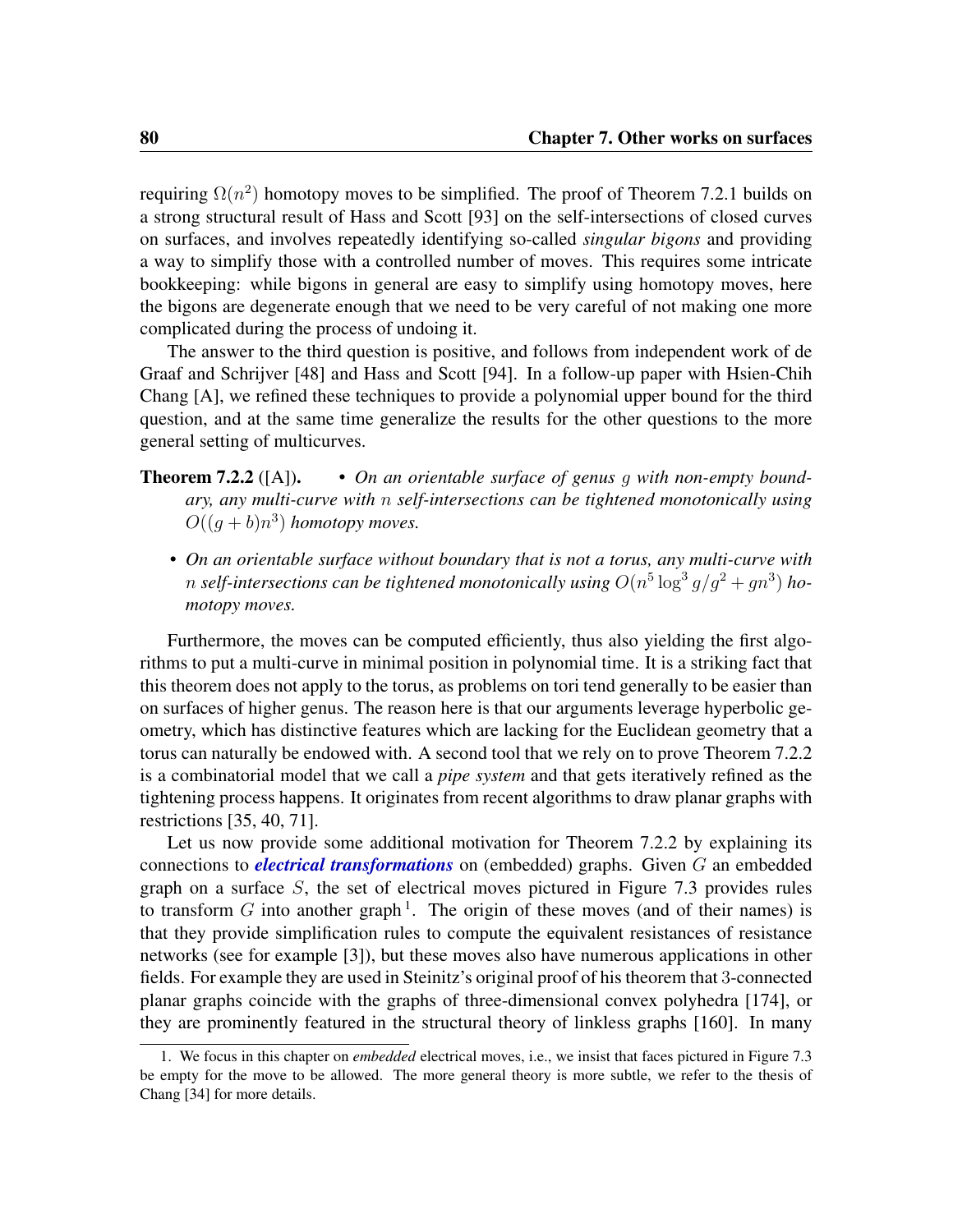<span id="page-92-0"></span>

FIGURE 7.3 – The four electrical moves (top), their effect on the medial graph (middle) and their similarity to homotopy moves (bottom)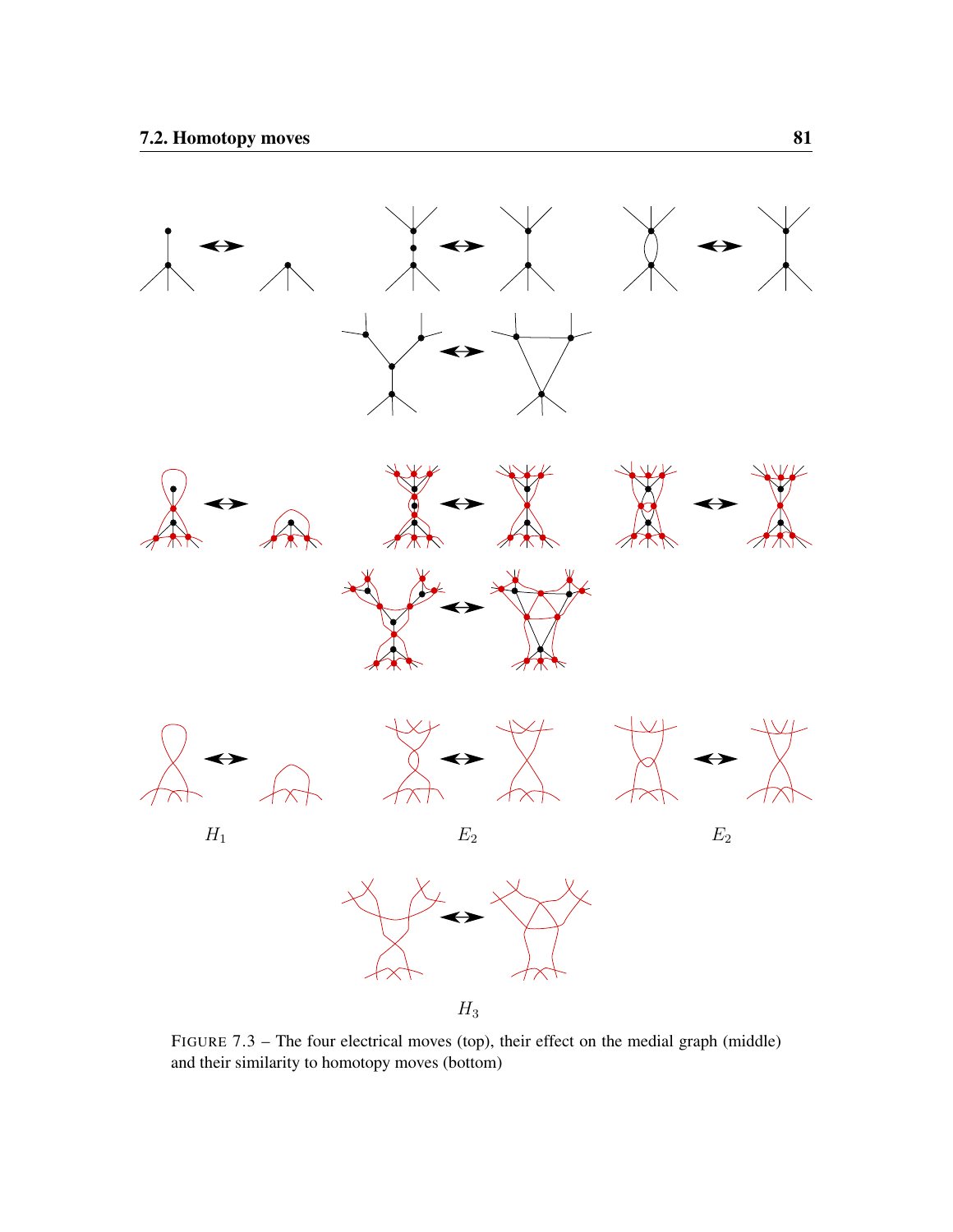applications, the goal is to simplify as much as possible a graph using these transformations, i.e., transform the graph into a graph with a minimal number of vertices.

The connection between electrical transformations and homotopy moves operates via the *medial graph*, which obtained from an embedded graph by placing a vertex on each edge, and connecting two vertices placed on adjacent edges, where two edges are considered adjacent if they occur consecutively on a facial cycle. Note that a medial graph has all its vertices of degree 4, and thus can be interpreted as a multicurve. As pictured in Figure [7.3,](#page-92-0) electrical transformations *almost* amount to homotopy moves on this multicurve. The key difference is that the second homotopy move is different, instead of an  $H_2$  move we get what we denote by an  $E_2$  move, which yields interesting difficulties.

Our Theorem [7.2.2](#page-0-0) can be applied to the problem of simplifying an embedded graph using electrical transformations as much as possible as follows. We first compute the medial graph. Then we compute a monotonic sequence of homotopy moves to tighten these curves, and apply them, until we encounter an  $H2$  move. At this stage, we apply the  $E2$ move instead. This completely rearranges the multicurve and their homotopy classes, but we can start the process again: compute a new monotonic sequence of homotopy moves, and apply them until we encounter an  $H2$  move, etc. Since the  $E2$  moves reduces the number of self-intersections by 1, this process only lasts for a polynomial time, and thus we obtain a polynomial sequence of electrical transformation moves to simplify our graph. At this stage, two remarks are in order:

- It is not clear that we are done. It could be that we obtain an embedded graph, and the corresponding medial multicurve is in minimal position from the perspective of homotopy moves, but that applying a well-chosen  $E2$ -move in reverse shuffles everything and provides a way for further simplification. It is a delicate theorem of Chang, Cossarini and Erickson [\[33\]](#page-108-1) that this actually does not happen.
- For this argument to work, it is crucial that we work with a *monotonic* sequence of homotopy moves, and thus that we have at our disposition Theorem [7.2.2](#page-0-0) instead of just Theorem [7.2.1.](#page-90-1) Indeed, in a non-monotonic sequence, a move  $H2$  increasing the number of vertices would have to be exchanged with an increasing E2, completely shuffling the topology of the curves, and there would be no way of controlling the resulting number of moves.

Thus, the previous discussion yields the following corollary.

#### <span id="page-93-0"></span>Corollary 7.2.3. *[\[A\]](#page-8-1) Any graph embedded on a surface can be reduced as much as possible using electrical transformations in polynomial time.*

This result also applies in a setting with *terminals*, i.e., vertices that have to be left invariant by the electrical transformations, although this involves some subtleties regarding *terminal-leaf reductions* that we will not discuss here (we refer to [\[A,](#page-8-1) Section 5.3]). Before our work, the result of Corollary [7.2.3](#page-93-0) was only known in the setting of planar graphs with up to four terminals [\[53\]](#page-110-2).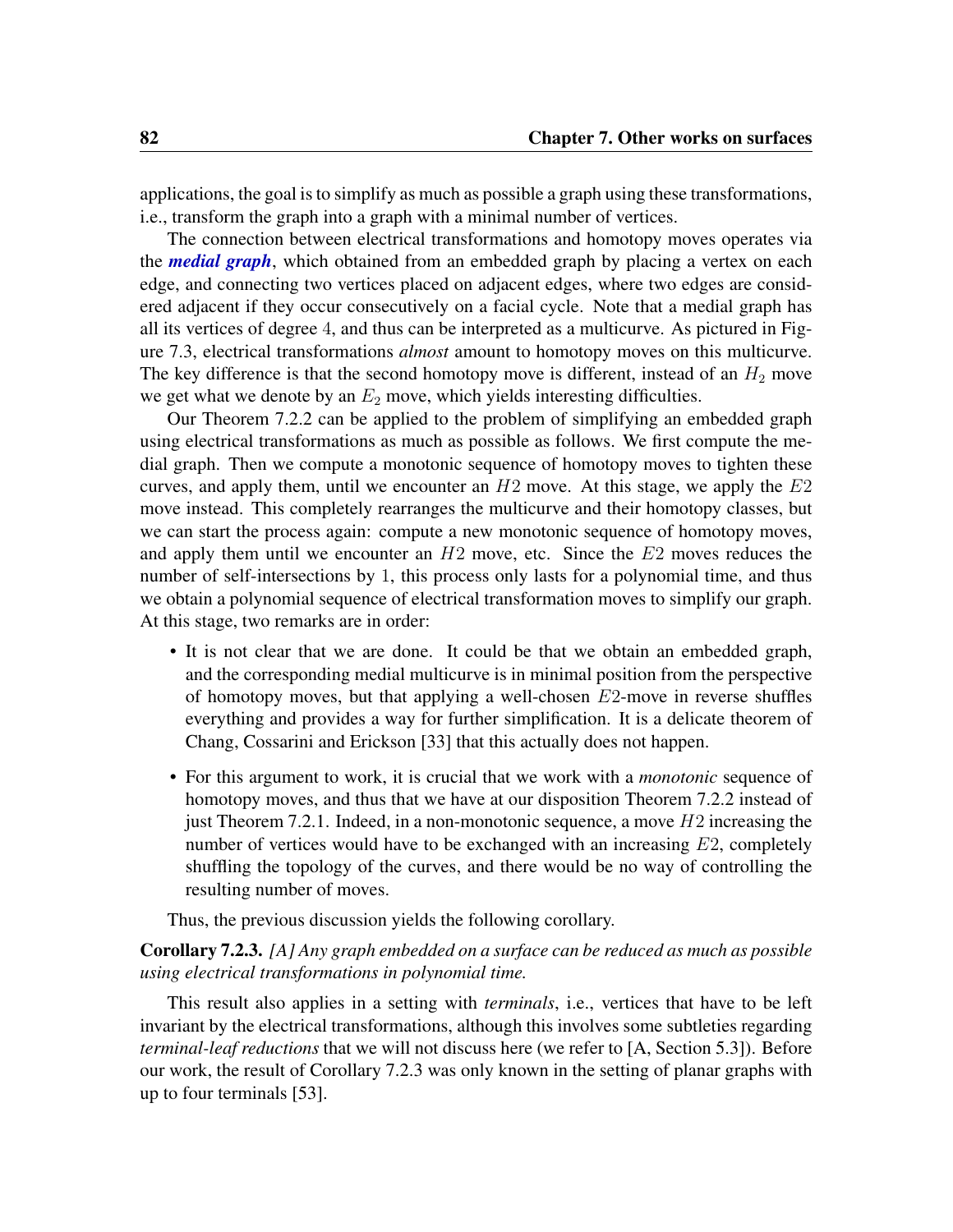# CHAPTER 8

## <span id="page-94-0"></span>Other works on knots and 3-manifolds

## 8.1 Treewidth of knots

The material in this section comes from the article [\[F\]](#page-9-4) which was co-authored with Jessica Purcell, Saul Schleimer and Eric Sedgwick.

As we surveyed in Chapter [6,](#page-68-0) computational problems involving knots are generally hard, or at least they seem to be in the sense that we do not know efficient algorithms to solve them. In the past decades, a vast literature in theoretical computer science was devoted to developing new angles of attacks to solve hard problems, primarily focusing on two directions: approximation algorithms (see for example Vazirani [\[180\]](#page-120-3)) on the one hand, and parameterized algorithms (see for example Cygan et al. [\[45\]](#page-110-3)) on the other hand. This section is devoted to the latter approach. A widely beloved parameter enabling tractability of hard problems is the *treewidth* of a graph: in intuitive terms, it measures quantitatively how close to a tree a graph is. This parameter is very relevant for algorithmic purposes since most algorithmic problems are easy to solve on trees (generally using some form of dynamic programming), and therefore can also be solved efficiently for graphs that "look like trees". More precisely, many NP-hard problems are FPT when parameterized by the treewidth, i.e., can be solved on graphs of treewidth at most k in time  $f(k)poly(n)$ , where  $f$  is some computable function.

Parameterized algorithms can be applied to problems in knot theory via knot diagrams. Indeed, a knot diagram, once one forgets the information of which strand goes over or under at a crossing, is merely a 4-valent planar graph, with a well-defined treewidth, and thus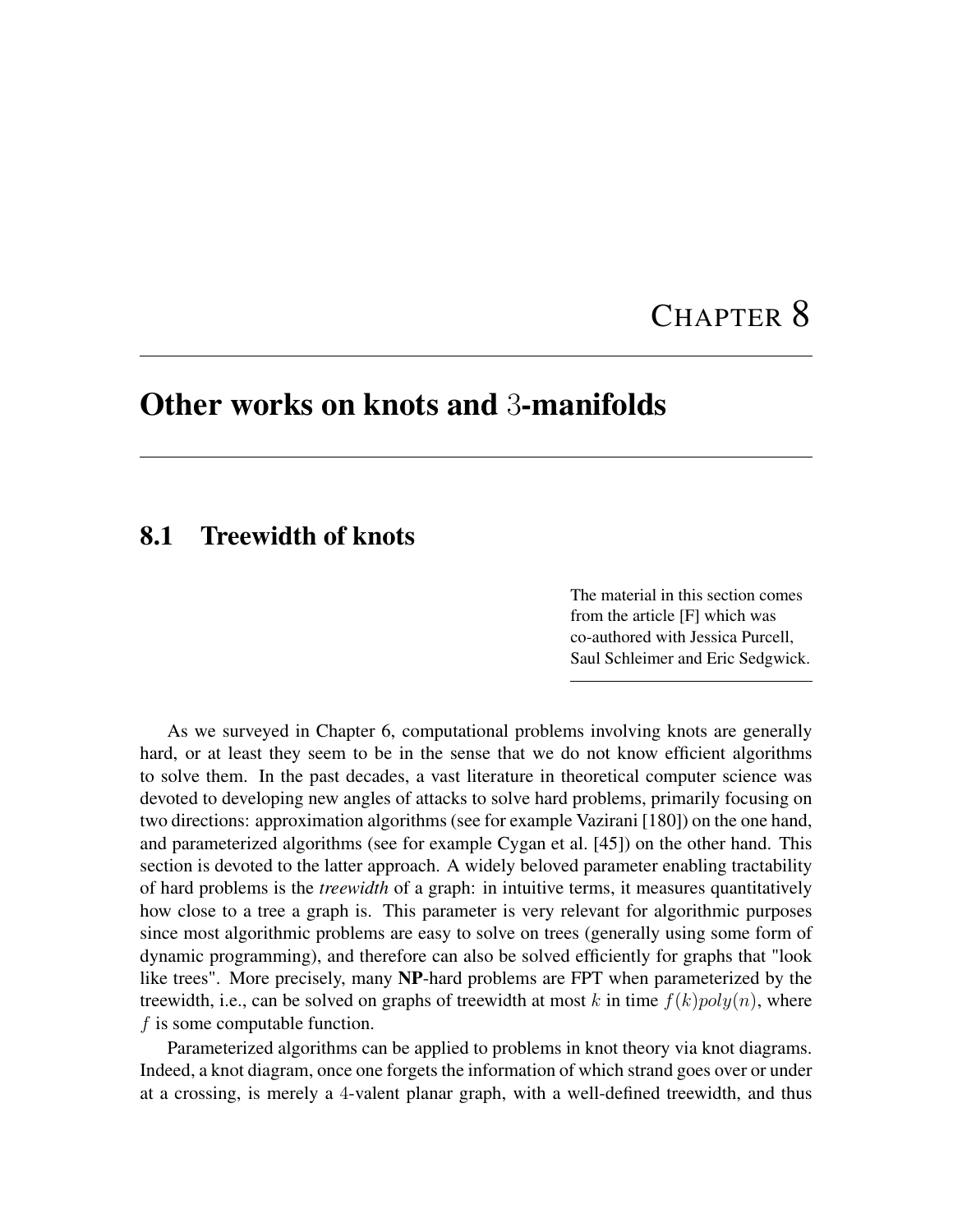<span id="page-95-1"></span>one can hope that standard knot-theoretical questions become easier under the hypothesis that this treewidth is small. Unfortunately, even this is unknown for the most important questions: in particular it is unknown whether UNKNOT RECOGNITION can be solved in polynomial time when the input diagram has fixed treewidth (the best known result is such an algorithm for inputs of treewidth  $2 \lfloor 17 \rfloor$ . Yet this approach is known to be successful for a host of easier questions, notably for the problem of computing a wide family of knot invariants, such as the Jones polynomial [\[130\]](#page-116-3), the HOMFLY-PT polynomial [\[22\]](#page-108-2) and more refined versions of those [\[131\]](#page-116-4). Note that a well-known conjecture posits that the Jones polynomial detects the unknot, which thus would yield a positive answer to the FPT status of UNKNOT RECOGNITION parameterized by the treewidth.

A question that immediately arises from these endeavors is to understand which knots admit knot diagrams of small treewidth. The question was asked in the reverse direction by Burton [\[21\]](#page-107-4): does there exist a constant c such that every knot K admits a diagram of treewidth at most c? Makowsky and Mariño asked a similar question in [\[130\]](#page-116-3). The motivation is clear: if the answer is positive, and furthermore such a small-treewidth diagram can be computed efficiently, then the previous parameterized algorithms provide a very plausible approach towards solving UNKNOT RECOGNITION in polynomial time. Of course, the consensus was that the answer should be negative, but while it is easy to build diagrams of a given knot with arbitrarily high treewidth, proving the nonexistence of small treewidth diagrams for a given knot seems much harder.

In a joint work with Jessica Purcell, Saul Schleimer and Eric Sedgwick, we resolved the question in the negative. A *torus knot*  $T_{p,q}$  is a knot defined by taking the standard embedding of a torus as a torus of revolution in  $\mathbb{R}^3$ , and considering a curve winding p times around a circle in the interior of the torus and  $q$  times around the axis of symmetry.

#### <span id="page-95-0"></span>**Theorem 8.1.1.** *[\[F\]](#page-9-4)* Any diagram of the torus knot  $T(k, k + 1)$  has treewidth  $\Omega(k)$ *.*

Our theorem is actually more general, and provides topological criteria for a knot to not admit a diagram of low treewidth, in terms of its *bridge number* and the existence of *incompressible planar surfaces* in its complement, we refer to the article [\[F\]](#page-9-4) for more details.

The idea of the proof is to connect the very combinatorial notion of treewidth to more topological notions that have been heavily investigated in knot theory. An impressionistic description is as follows: we assume by contradiction that a torus knot  $T(k, k + 1)$ admits a diagram of low treewidth and reach a contradiction. Famous work of Seymour and Thomas [\[170\]](#page-119-5) shows that a planar graph of low treewidth can be interpreted geometrically as a graph which can be swept by disjoint simple closed curves such that each of these closed curves intersects the graph a bounded number of times, and the family that they form nests in the shape of a tree. When the input graph is a knot diagram, we show that these closed curves can be lifted to spheres in  $\mathbb{R}^3$ , yielding what we call a *sphere decomposition*: a family of disjoint spheres in  $\mathbb{R}^3$ , each of them having small intersection with the knot K, nested in a tree-like fashion, and such that the layout of the knot with respect to these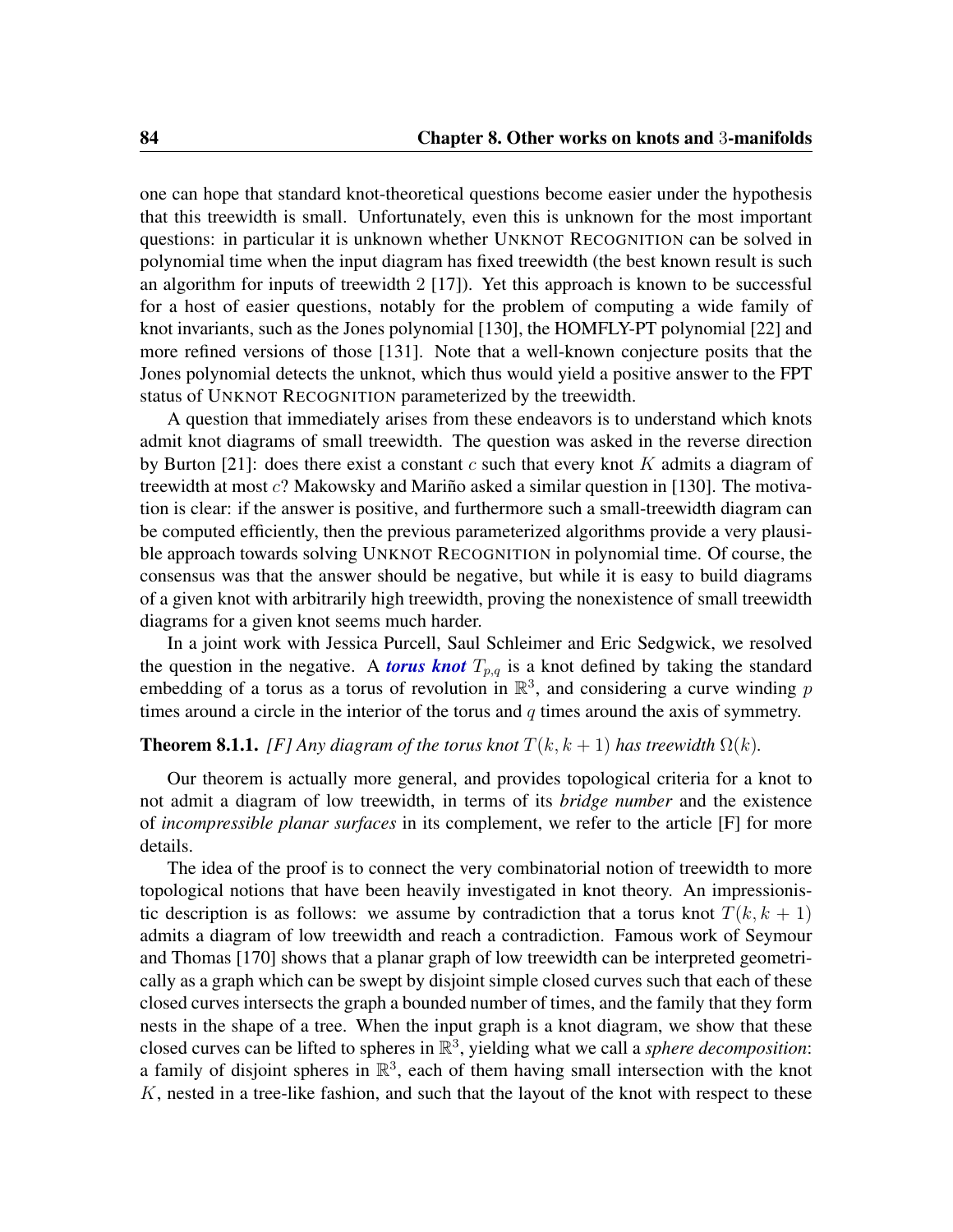spheres is very constrained. The last ingredient is to show that such a sphere decomposition is very closely related to the classical notion of a *Heegaard splitting* of a 3-manifold. More precisely, we show how to upgrade a sphere decomposition into a *multiple Heegaard splitting* (see Hayashi and Shimokawa [\[96\]](#page-113-3)) for the knot  $T(k, k + 1)$  in  $\mathbb{R}^3$ , and the low treewidth hypothesis implies that the *complexity* of this splitting has to be low. But leveraging the work of Hayashi and Shimokawa [\[96\]](#page-113-3), we show that such a low-width splitting would prove the existence of some particular surfaces in the knot complement, which are known not to exist for torus knots (and other families of knots), concluding the proof.

### 8.2 Hardness of the link crossing number

The material in this section comes from the article [\[B\]](#page-8-2) which was co-authored with Marcus Schaefer and Eric Sedgwick.

The *crossing number* of a knot or a link is the minimum number of intersections in a diagram of the knot or link. While it is arguably the most natural numerical invariants to consider for knots, and indeed most knot tables classify those by their crossing number [\[23\]](#page-108-3), it is also famously intricate, as it is hard to relate the crossing number to topological properties of the knots. For example, it is a famous open question whether  $cr(K_1 \# K_2) = cr(K_1) + cr(K_2)$ , where  $\#$  denotes the connected sum of knots (see Lackenby [\[118\]](#page-115-0) for the best known bounds on this question). However, the discovery of the Jones polynomial in the 80s led to renewed interest in the crossing number and more generally in a diagrammatic approach to knot theory, in particular because it led to easy proofs of the famous Tait conjectures (we refer for example to the book of Kaufmann [\[104\]](#page-114-6)).

With Marcus Schaefer and Eric Sedgwick [\[B\]](#page-8-2), we undertook the study of the crossing number of knots and links from a computational perspective. Our path here was guided by the analogous notion in graph theory: the *crossing number* of a graph G is the minimum number of crossings of a drawing of  $G$  in the plane. The crossing number of graphs is also a notoriously delicate quantity. For example, computing it is NP-hard [\[75\]](#page-112-6), and the value of the crossing number of complete or complete bipartite graphs is famously unknown [\[165\]](#page-119-6). This suggests trying to encode a graph crossing number in an instance of computing the crossing number of a knot or a link, which we succeeded in doing, establishing the following theorem.

<span id="page-96-0"></span>Theorem 8.2.1. *[\[B\]](#page-8-2) Let* L *be a link described by a sequence of segments (or a diagram) and* k *be an integer. Deciding whether* L *has crossing number at most* k *is NP-hard.*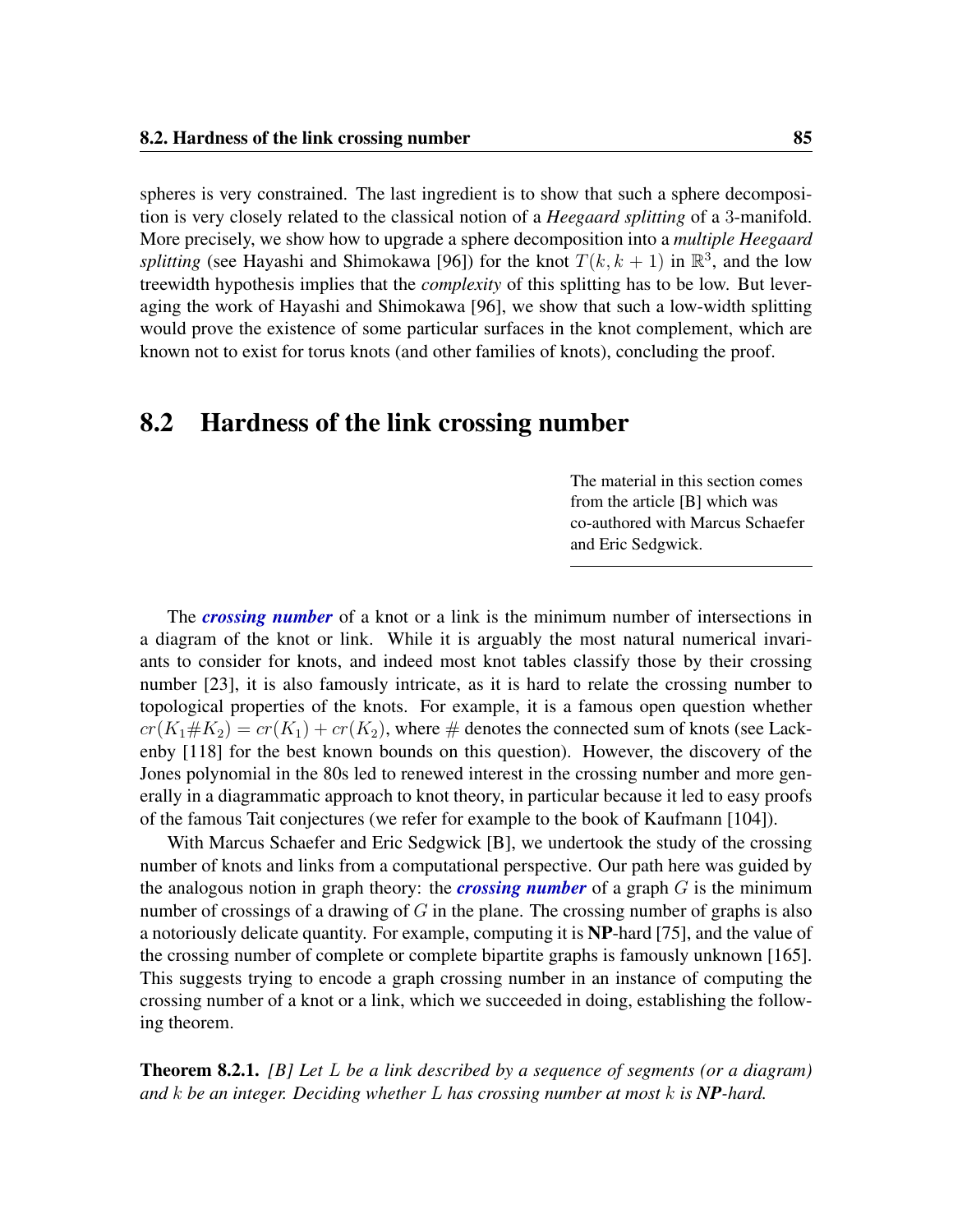<span id="page-97-0"></span>

FIGURE  $8.1 - A$  naive reduction from graphs to links.

Let us observe that this is far from telling a complete story on the complexity of computing the crossing numbers of knots and links. Indeed, the best algorithm known for this problem seems to be to try all the possible diagrams up to  $k$  crossings, and for each of them test whether it is equivalent to the input link, using the galactic algorithms mentioned in Chapter [6.](#page-68-0) Bridging the gap between the lower and upper bound seems like a formidable open problem. Furthermore, Theorem [8.2.1](#page-96-0) only applies to links, for the same reason as most of our reductions in Chapter [6:](#page-68-0) links provide more rigidity and control than knots, making it easier to devise reductions. Proving an analogue of Theorem [8.2.1](#page-96-0) for knots, or even for links with a fixed number of connected components, seems out of reach of our techniques.

The proof of Theorem [8.2.1](#page-96-0) follows an expected pattern until one encounters an unexpected difficulty, which I would like to explain here, leaving the interested reader to check its resolution in the article [\[B\]](#page-8-2). We start from an instance of the graph crossing number problem that is known to be NP-hard and try to transform it into a link, so that the crossings of the link necessarily mirror the crossings of the graph. A naive version of this reduction is pictured in Figure [8.1,](#page-97-0) where we see a first difficulty: the topological type of the link that we obtain will depend on the rotation scheme of the starting graph. Therefore, we want to start from an instance of the graph crossing number that is NP-hard even when fixing the rotation scheme, we chose one due to Muñoz, Unger and Vrt'o [\[144\]](#page-117-6).

Then, we want to argue that a diagram of the link with a minimal number of crossings corresponds to a drawing of the original graph. This is a matter of *rigidity*: the goal is to show that the flexibility in diagrams of the link exactly mirrors the flexibility of the graph drawing. In order to enforce this rigidity, an important trick that is used in many graphtheoretical reductions on crossing numbers is to put weights on edges, which can easily be simulated using multiple edges (if these are forbidden, one can subdivide those). Indeed, in a drawing of a graph of minimal crossing number, one can always arrange parallel edges so that they are drawn just next to each other, since drawing those in a small neighborhood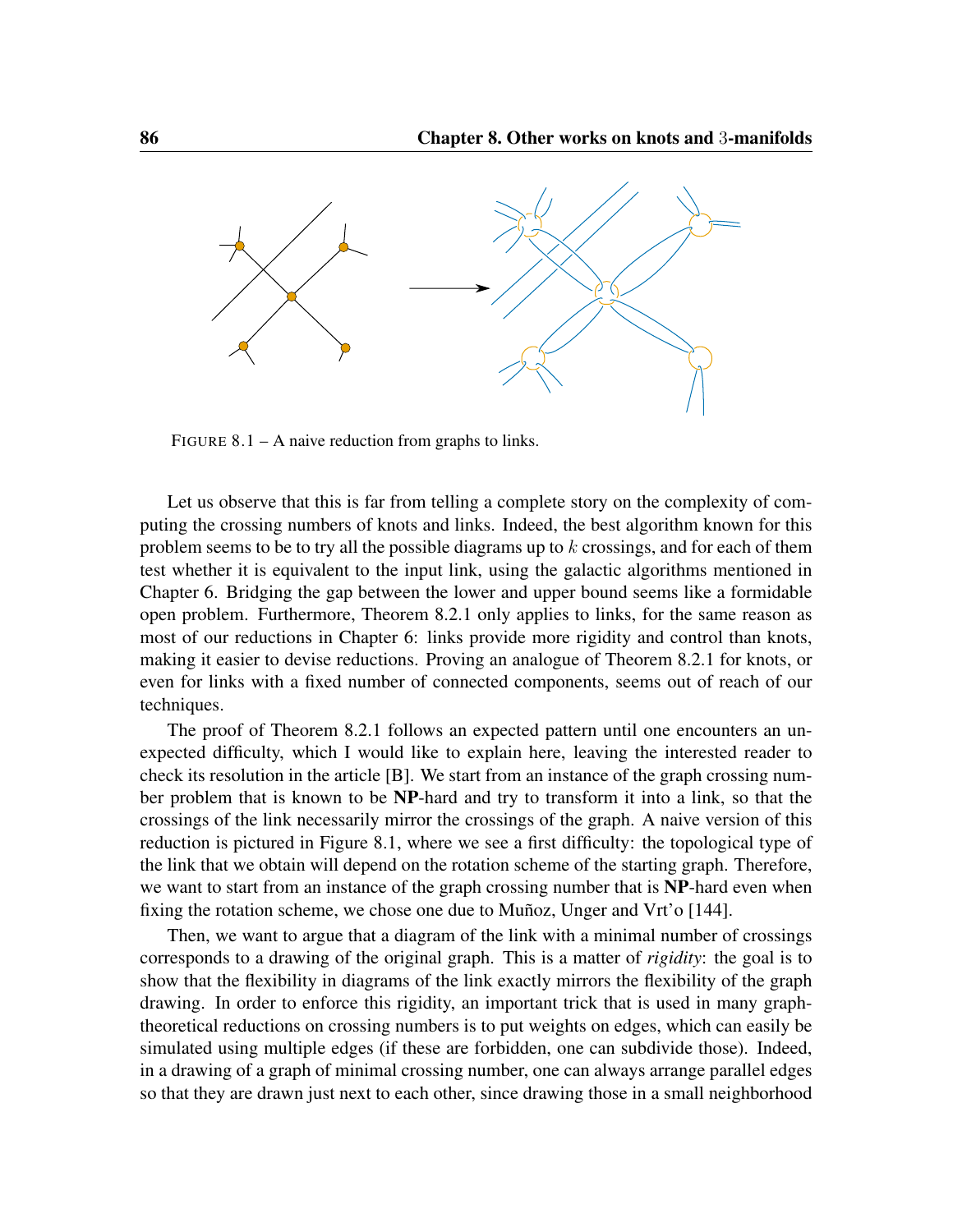of the one with a minimal number of crossings does not increase the crossing number. Yet interestingly, this trick is hard to apply in the context of links, as a component might self-intersect in the optimal diagram, and copies of self-intersecting components yield a crossing number growing quadratically with the number of components. Basically, we were unable to argue that in a crossing-minimal drawing, all copies of a knot would have to be drawn the same way. In order to circumvent this issue, we still rely on a weighting scheme, but change the equivalence notion that we use for knots to argue about the weighting, before ultimately connecting back this new equivalence notion with the classical one.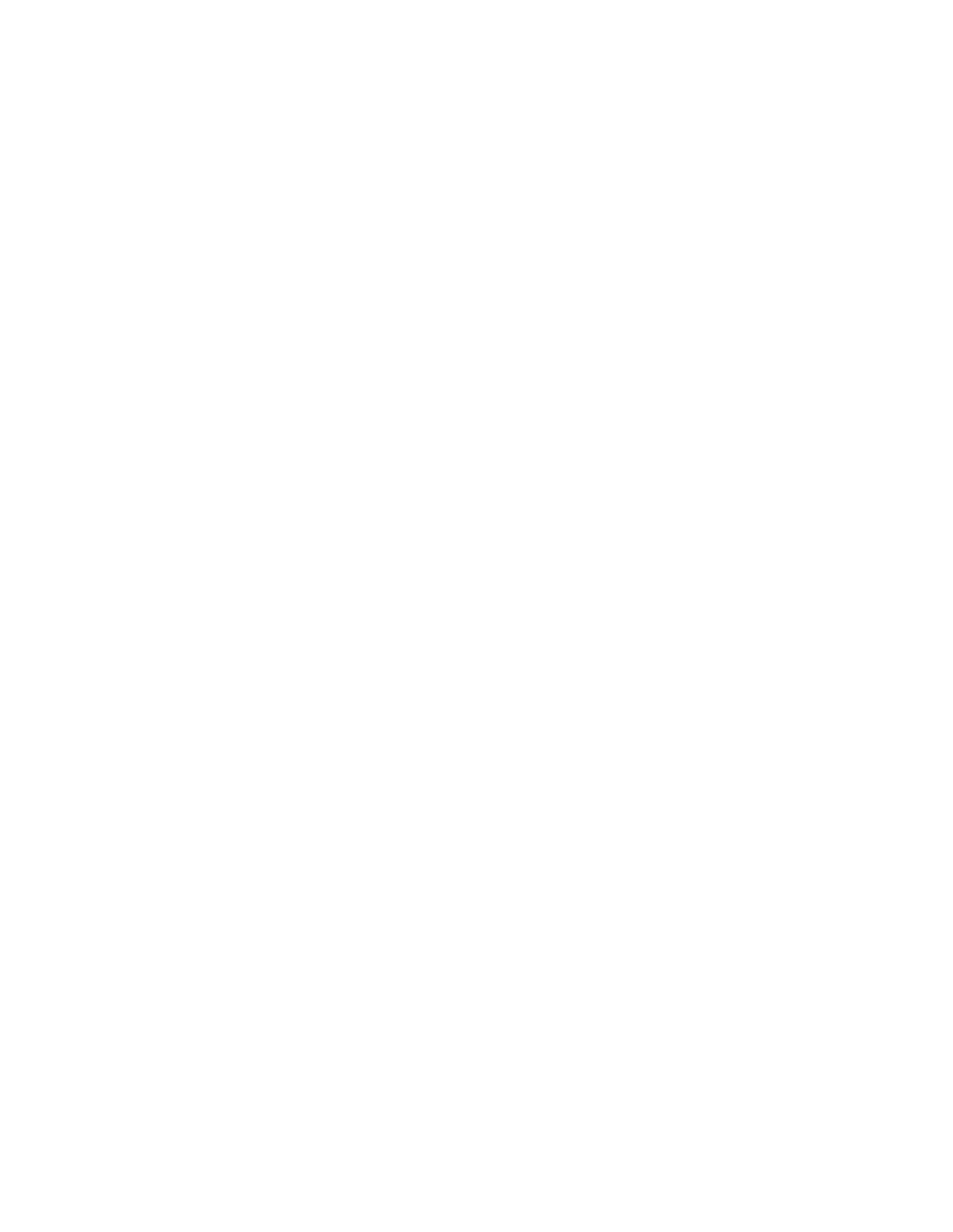# CHAPTER 9

## **Perspectives**

We conclude this habilitation thesis with some perspectives on ongoing and future research directions. We start by highlighting ongoing work with PhD and Masters students, and then outline further research topics. In line with the organization of this document, we place a specific emphasis on the open problems stemming from the three lines of research presented in Chapters [4,](#page-34-0) [5](#page-52-0) and [6.](#page-68-0)

## 9.1 Work with students

I have worked on numerous occasions with PhD students, which are identified with stars in my list of publications. In particular, the articles  $[A, I]$  $[A, I]$  $[A, I]$  and  $[C, G, J]$  $[C, G, J]$  $[C, G, J]$  $[C, G, J]$  $[C, G, J]$  are the results of long collaborations respectively with Hsien-Chih Chang and Tim Ophelders during their PhD theses.

I am currently co-supervising three PhD students, and for two of them I have also (co-) supervised their master theses.

With Niloufar Fuladi, a PhD student co-supervised with Éric Colin de Verdière and Alfredo Hubard, we investigate topics in the continuation of the results on intersections of embedded graphs and shortest path embeddings presented in Chapter [7.](#page-86-0) As mentioned in that chapter, the directions are multiple as most questions one can ask remain wide open. Our first focus is on non-orientable surfaces, which were a blind spot of our initial work [\[M\]](#page-9-2). The following preliminary results have already been obtained during Niloufar Fuladi's master thesis: first, there is a subtle flaw in Negami's proof that two graphs embeddable on a non-orientable surface of genus q can be reembedded so as to cross  $O(qn_1n_2)$ times, which we corrected using a different argument. Second, we were able to generalize the fourth item of Theorem [7.1.4](#page-0-0) to the setting of non-orientable surfaces by providing a new decomposition scheme for those, akin to the octagonal decomposition defined by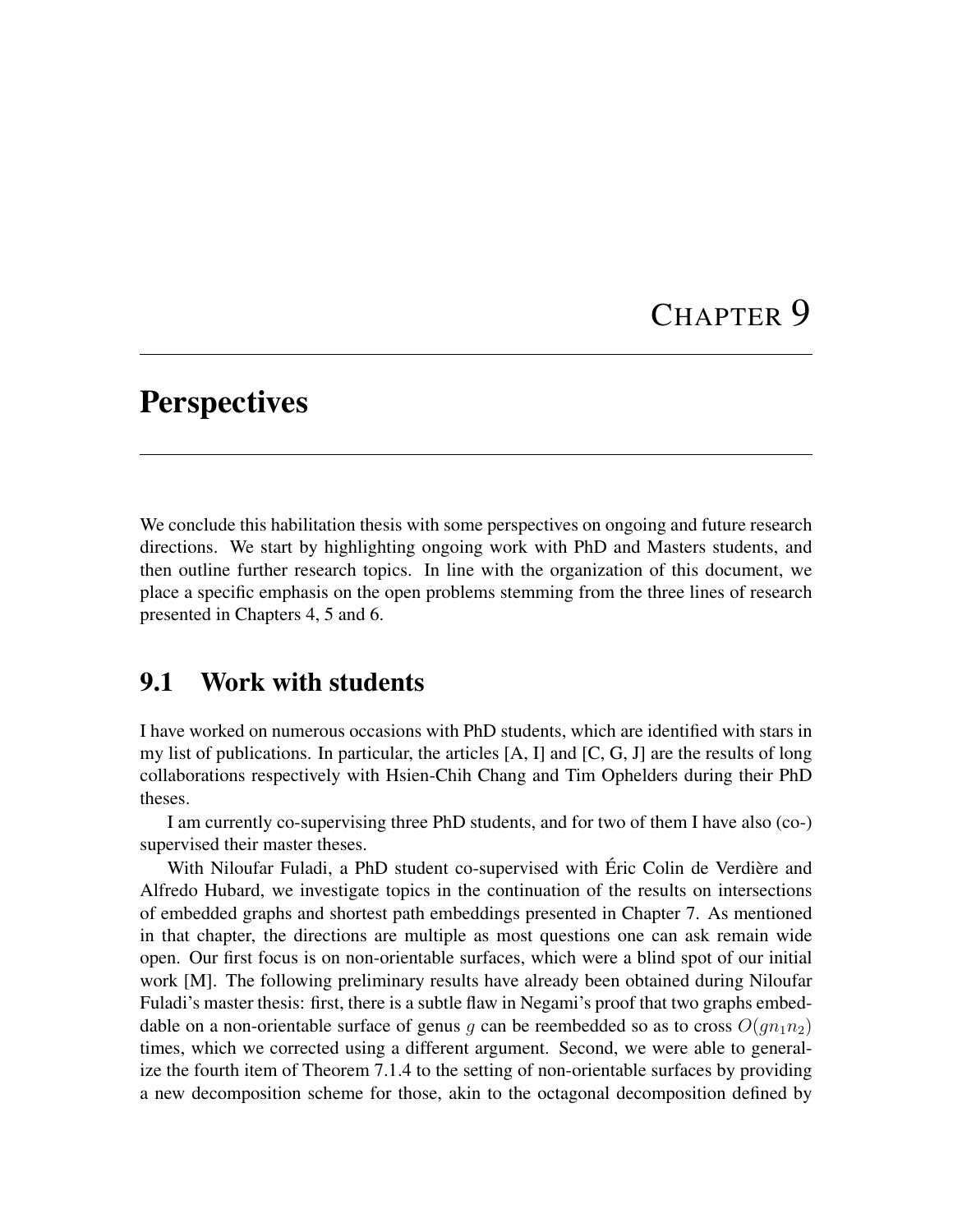É. Colin de Verdière and Erickson [\[38\]](#page-109-2) for orientable surfaces. The next natural direction, topic of ongoing work that is nearing conclusion, is to obtain an analogue of Theorem [7.1.1](#page-87-1) for non-orientable surfaces and non-orientable canonical systems of loops. Here, the main starting point is a recent result of Schaefer and Stefankovic [[166\]](#page-119-7) providing very strong bounds on how to embed a non-orientable map with a geometrized model of crosscaps.

With Jean Chartier, a PhD student co-supervised with Laurent Hauswirth and Stéphane Sabourau, we investigate questions related to min-max techniques akin to those presented in Chapter [5](#page-52-0) on homotopy height. As we explained in that chapter, optimal homotopies and their higher dimensional generalizations (sweep-outs) are widely studied in minimal surface theory as they provide a powerful tool to prove the existence of geodesics, or more generally minimal surfaces. These techniques have been under the spotlight in recent years, leading to the resolution of longstanding conjectures such as the Willmore conjecture [\[133\]](#page-116-5) or Yau's conjecture [\[173\]](#page-119-8). Yet many open questions remain, even in two dimensions. We pursue two directions. First, while geodesics can be proved to exist using minmax techniques, no tools seem to exist to compute those, even in metric structures which should be amenable to computation. For instance, a theorem of Pogorelov [\[153\]](#page-118-2) proves that there always exist at least three distinct simple *quasi-geodesics* [1](#page-101-0) on convex polyhedra, yet it is an open problem to compute such a quasi-geodesic in polynomial time. As mentioned in Demaine, Hertserberg and Ku [\[52\]](#page-110-4), even the existence of an algorithm is not clear, since there is no obvious bound on the number of edges that these geodesics intersect. We are investigating how minmax techniques can be made algorithmic to actually compute these quasi-geodesics. In a different direction, an open question of Hass and Morgan [\[92\]](#page-113-4) asks whether any Riemannian 2-sphere possesses a geodesic *net* with three faces, i.e. an embedded graph with three faces where each edge is a geodesic and the angles at each vertex are balanced (i.e., the sum of vectors of norm 1 tangent to each incident edge is 0). They proved the existence of such a net when the manifold has positive curvature, but the argument does not generalize to a curvature-free setting. Our aim is to develop min-max techniques to capture the existence of such objects.

With Corentin Lunel, a masters student who is now starting a PhD thesis co-supervised with Éric Colin de Verdière and Pierre Dehornoy, we pursue the work described in Chapter [8](#page-94-0) on treewidth of knots. The main result of our article [\[F\]](#page-9-4) requires quite a bit of topological background, in the form of the reliance on Hayashi-Shimokawa [\[96\]](#page-113-3), as it aims at proving the *non-existence* of some topological sweep-out of the knot, and proving non-existence is often harder than proving existence. Structural graph theory provides tools to alleviate this difficulty, in the form of *obstructions* to small decompositions. For example, such an obstruction for branch-width is a *tangle* (completely unrelated to the knot-theoretical concept bearing the same name), and it works like this: a graph has branch-width at least  $k$ if and only if it admits a tangle of size  $k$ . This turns the problem of lower-bounding the

<span id="page-101-0"></span><sup>1.</sup> A quasi-geodesic is a geodesic except at the singular points of the polyhedron, where it is required to form an angle at most  $\pi$  on both sides.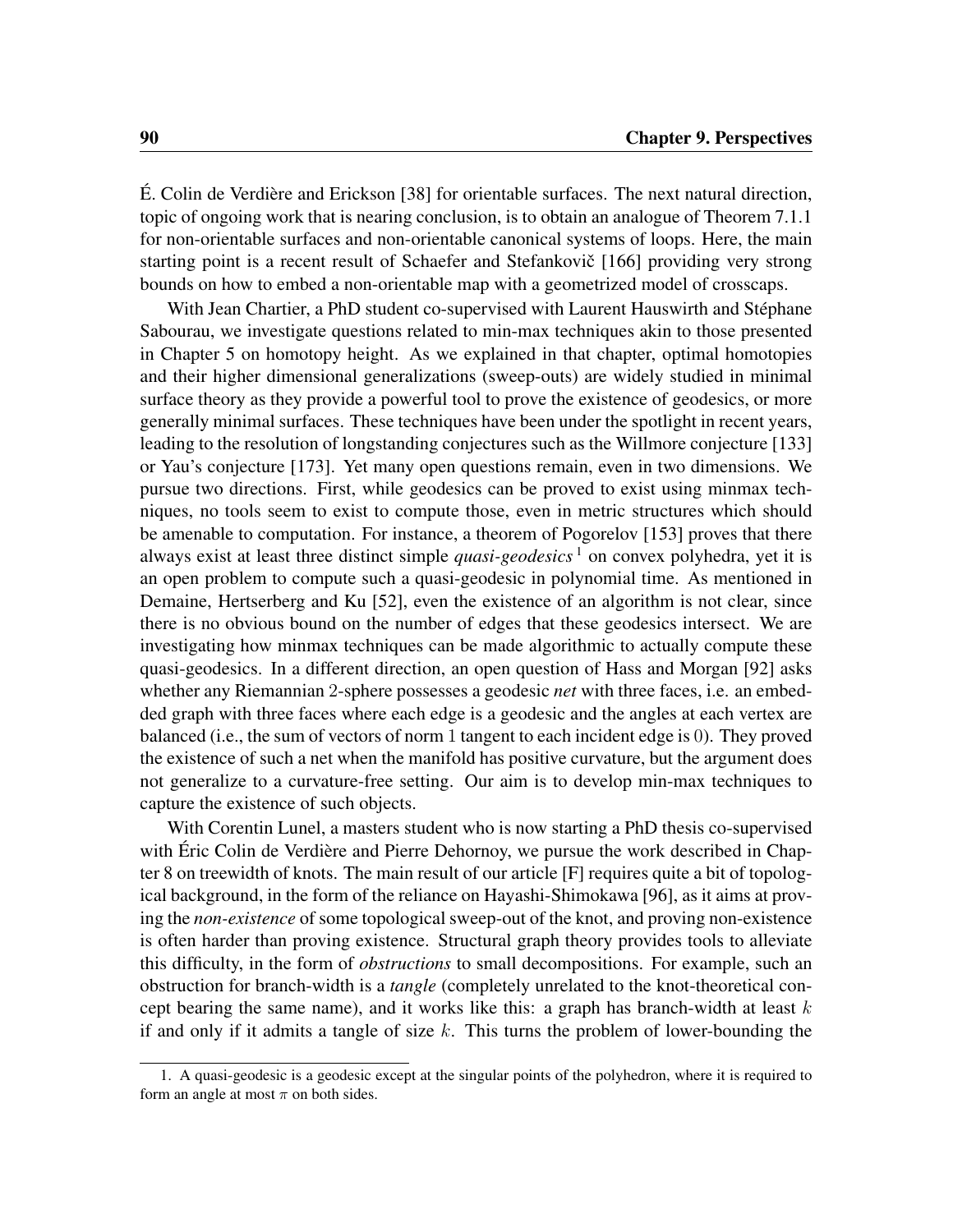branchwidth upside down, instead of proving the non-existence of a specific branch decomposition, we "just" have to prove the existence of a tangle. The main result of the master thesis is to properly define a topological version of this concept of tangle in order to recover Theorem [8.1.1.](#page-95-0) The technical aspects of this construction build on an unexpected connection with the tools used by Pardon [\[149\]](#page-118-3) to bound from below another invariant called the *distortion* of the knot. During his PhD thesis, we aim at developing our understanding of this connection between structural graph theory and knot theory to develop new algorithmic and combinatorial tools surrounding small-width decompositions of knots.

### 9.2 Further research directions

Algorithms for graphs on surfaces. In Chapter [4,](#page-34-0) we saw that topological ideas and algorithms can be crucial when developing algorithms for graphs embedded on surfaces: our approximation algorithm for the very combinatorial in nature MULTICUT problem relies under the hood heavily on topological primitives such as covering spaces and homotopic shortest paths or cycles. A natural extension of this chapter is to develop exact or approximate algorithms for other algorithmic problems, where geometric and topological ingredients can prove relevant. Here, a great pool of problems comes from problems for which efficient algorithms are known for planar graphs. While this line of work has been very active in the past decades, leading to extensive algorithmic techniques for graphs on surfaces for problems involving shortest paths [\[24\]](#page-108-4), flows [\[29\]](#page-108-5) or cuts [\[28\]](#page-108-6), there are still many remaining open problems. For example, there is an  $n^{O(g)}$  algorithm to compute an optimal SPARSEST CUT for graphs embedded on orientable surfaces of genus  $q$  [\[151\]](#page-118-4) (generalizing the planar algorithm of Park and Philips [\[150\]](#page-118-5)), but it is open whether the problem is fixed parameter tractable with respect to the genus. The MAX CUT problem is famously solvable in polynomial time for planar graphs [\[87\]](#page-113-5), and this has been generalized for unweighted surface-embedded graphs in [\[73\]](#page-112-7), but a general, combinatorial algorithm is still elusive. Computing the BRANCHWIDTH of a planar graph is solvable in polynomial time [\[170\]](#page-119-5), but generalizing the algorithm to any other surface (even the projective plane or the torus) is still open (see Inkmann [\[99\]](#page-114-7) for an interesting discussion of the challenges involved). In Chapter [4,](#page-34-0) we also developed techniques towards proving lower bounds for problems for graphs embedded on surfaces, and I am hopeful that our 4-Regular Graph Tiling problem might be used as a general reduction tool for more problems involving non-planar graphs.

Besides these classical algorithmic problems, it is also striking that many algorithmic questions specific to decompositions of graphs embedded on surfaces remain very unexplored. While our work [\[D\]](#page-8-4) pretty much settled the exact parameterized complexity of the SHORTEST CUT GRAPH problem, it is still a tantalizing question whether we can improve on the  $O(\log^2 g)$  -approximation algorithm of Erickson and Har-Peled [\[63\]](#page-111-4). Other types of decompositions yield equally open questions. For example, a *pants decomposition* is a family of closed curves cutting a surface into a family of *pairs of pants*, i.e., spheres with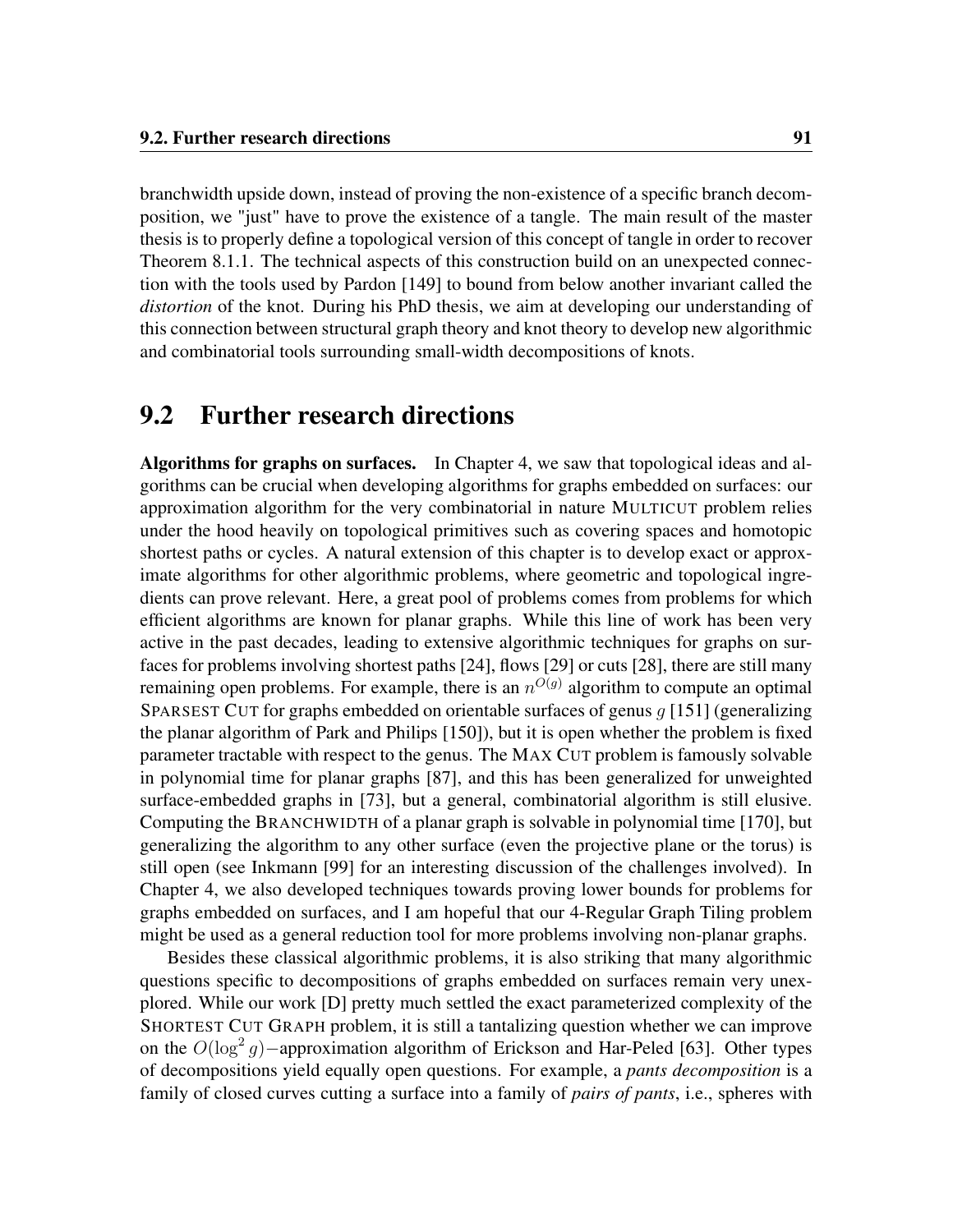<span id="page-103-0"></span>three boundaries. It is unknown whether computing the shortest pants decomposition of a surface is doable in polynomial time or whether the problem is NP-hard. Strikingly, this even seems to be the case in the case of the Euclidean plane with boundaries (see Eppstein [\[62\]](#page-111-5)). Similarly, while, as we mentioned in Chapter [7,](#page-86-0) one can compute efficiently a canonical system of loops for a surface-embedded graph with good bounds on its length, the complexity of the problem of computing the shortest one is still unknown (see Erickson and Whittlesey [\[64\]](#page-111-6)). A more general question is to investigate the best algorithms for the very general SHORTEST MAP EMBEDDING problem presented in Chapter [4:](#page-34-0) while it is W[1]-hard, it seems plausible that that a fixed parameter tractable approximation scheme similar to the one we presented for MULTICUT could exist.

Homotopy Height and sweep-outs. The main question that motivated most of the work presented in Chapter [5](#page-52-0) is still open: can we compute the HOMOTOPY HEIGHT of a planar graph (i.e., any of the presented variants) in polynomial time? An even easier question also begs to be answered: in Section [5.4,](#page-63-0) we saw that a variant of the problem is fixed-parameter tractable when parameterized by the output, but the algorithm is unknown. Figuring out such an algorithm, even for the small values of the output, is a natural first step towards progress. A more disguised perspective is the following one: homotopy height can be perceived as an analogue of path-like width parameters (such as path-width or cutwidth) with more topological structure: at any step of the decomposition, both sides of the decomposition form topological disks. In the case of tree-like width parameters, such a strong topological structure is already present for free for branch decompositions, as was demonstrated by Seymour and Thomas [\[170\]](#page-119-5), and this was efficiently leveraged in order to design improved algorithms, see for example the sphere-cut decompositions introduced in [\[57\]](#page-111-7). Could it be that the topological structure of homotopy height makes it the correct parameter to design parameterized algorithms for specific problems on planar graphs?

As discussed in Chapter [5,](#page-52-0) one reason to be optimistic that HOMOTOPY HEIGHT may be solvable in polynomial time is that BRANCHWIDTH is, and they display a similar topological structure. The polynomial-time algorithm for BRANCHWIDTH on planar graphs leverages deep results in Robertson-Seymour theory [\[161\]](#page-119-9), and developing an analogue of those for linear sweep-outs is a natural direction. Furthermore, our study of HOMOTOPY HEIGHT was partly motivated by similar Riemannian questions on the existence and the length of geodesics on spheres, and it turns out that tree-like sweepouts are also relevant for such questions, see for example Balacheff [\[8\]](#page-106-3), Guth [\[84\]](#page-113-6) and Liokumovitch [\[129\]](#page-116-6). In ongoing work with Alfredo Hubard and Francis Lazarus, we leverage the strong structural theory underlying branchwidth on planar graphs to prove new results on the geometry of Riemannian 2-spheres and obtain improved bounds on the lengths of their geodesics.

Algorithms and hardness in 3 dimensions. As the attentive reader probably noticed, none of the key questions mentioned in the introduction of Chapter [6](#page-68-0) was actually solved in that chapter, and for the fundamental problems of UNKNOT RECOGNITION, KNOT EQUIV-ALENCE or UNKNOTTING NUMBER, the gaps between the computational lower bounds and upper bounds are still significant and beg to be investigated further. Let us insist again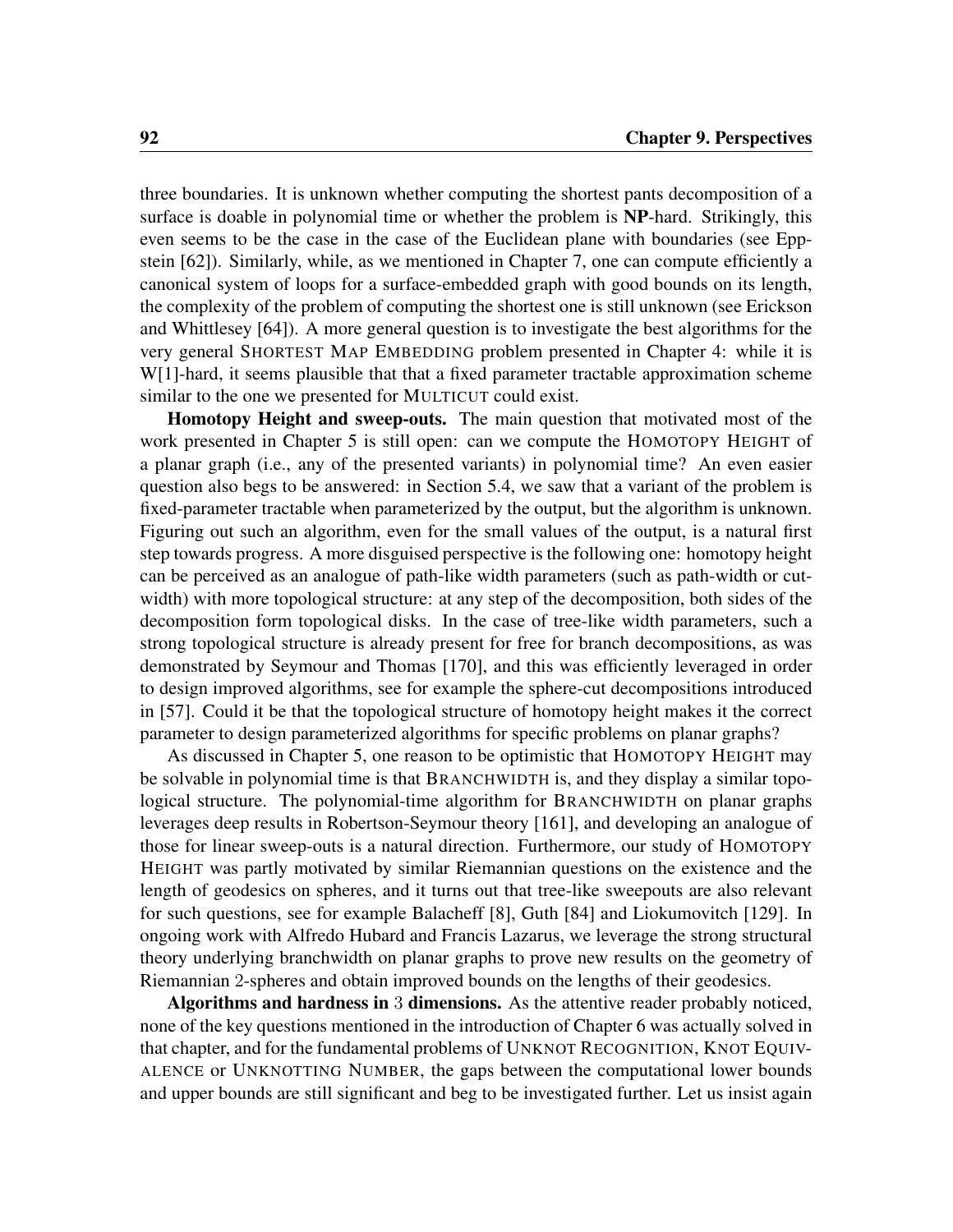<span id="page-104-0"></span>that for UNKNOTTING NUMBER, no lower bound is known but the problem is not even known to be decidable: from that perspective, a key natural step for our hardness reductions is to strengthen them so that they apply to *knots* instead of *links*, thus bridging the gap between UNLINKING NUMBER and UNKNOTTING NUMBER. While we succeeded to do so for the problem of finding the optimal number of Reidemeister moves to untangle an unknot, new techniques seem to be required as our arguments currently rely heavily on linking numbers. On the side of upper bounds, at the time of writing, it is expected that the new quasi-polynomial time algorithm for UNKNOT RECOGNITION announced by Lackenby [\[123\]](#page-115-1) will pave the way towards a host of new results in algorithmic knot theory. Yet, as a polynomial-time algorithm still seems out of reach, a natural line of inquiry lies here again on parameterized algorithms: given a knot diagram of bounded treewidth, can we detect in polynomial time whether it is an unknot? This question seems to be still open (see [\[17\]](#page-107-3) for an algorithm for knot diagrams of treewidth 2), despite the fact that many knot invariants are fixed parameter tractable when parameterized by the treewidth, such as the Jones polynomial [\[130\]](#page-116-3) (which is conjectured to detect the unknot), the HOMFLY-PT polynomial [\[22\]](#page-108-2) or some quantum knot invariants [\[131\]](#page-116-4). A fascinating open question is whether stronger invariants of homological nature, such as Khovanov Homology [\[106\]](#page-114-8) or Knot Floer Homology [\[148,](#page-118-6) [156\]](#page-118-7) can also be computed in polynomial time for knot diagrams of bounded treewidth– this would be particularly interesting since those are known to detect the unknot [\[113\]](#page-115-2) (see Bar-Natan [\[9\]](#page-106-4) for a proposed approach).

Finally, it is also worthwhile to work the other way around and try to identify simple 3-dimensional problems for which we *can* design (somewhat) efficient algorithms. Colin de Verdière and Parsa [\[49,](#page-110-5) [50\]](#page-110-6) launched the investigation of the complexity of deciding whether a (possibly non-simple) closed curve on the boundary of a 3-manifold is contractible, providing an exponential-time algorithm on it. In very recent work with Chambers, Lazarus and Parsa [\[O\]](#page-10-0), we improved on their algorithm, showing that the problem is in NP, and more strikingly showing that the problem is fixed parameter tractable when parameterized by the underlying 3-manifold: in other terms, after a fixed exponential-time preprocessing depending only on the 3-manifold  $M$  one can solve any number of contractibility tests for a curve on the boundary of the manifold in polynomial time. The next steps are to devise a more general free homotopy test under the same conditions and running times, and to tackle the case of a curve not on the boundary of the manifold (although we expect that more general problem to be *much* more difficult).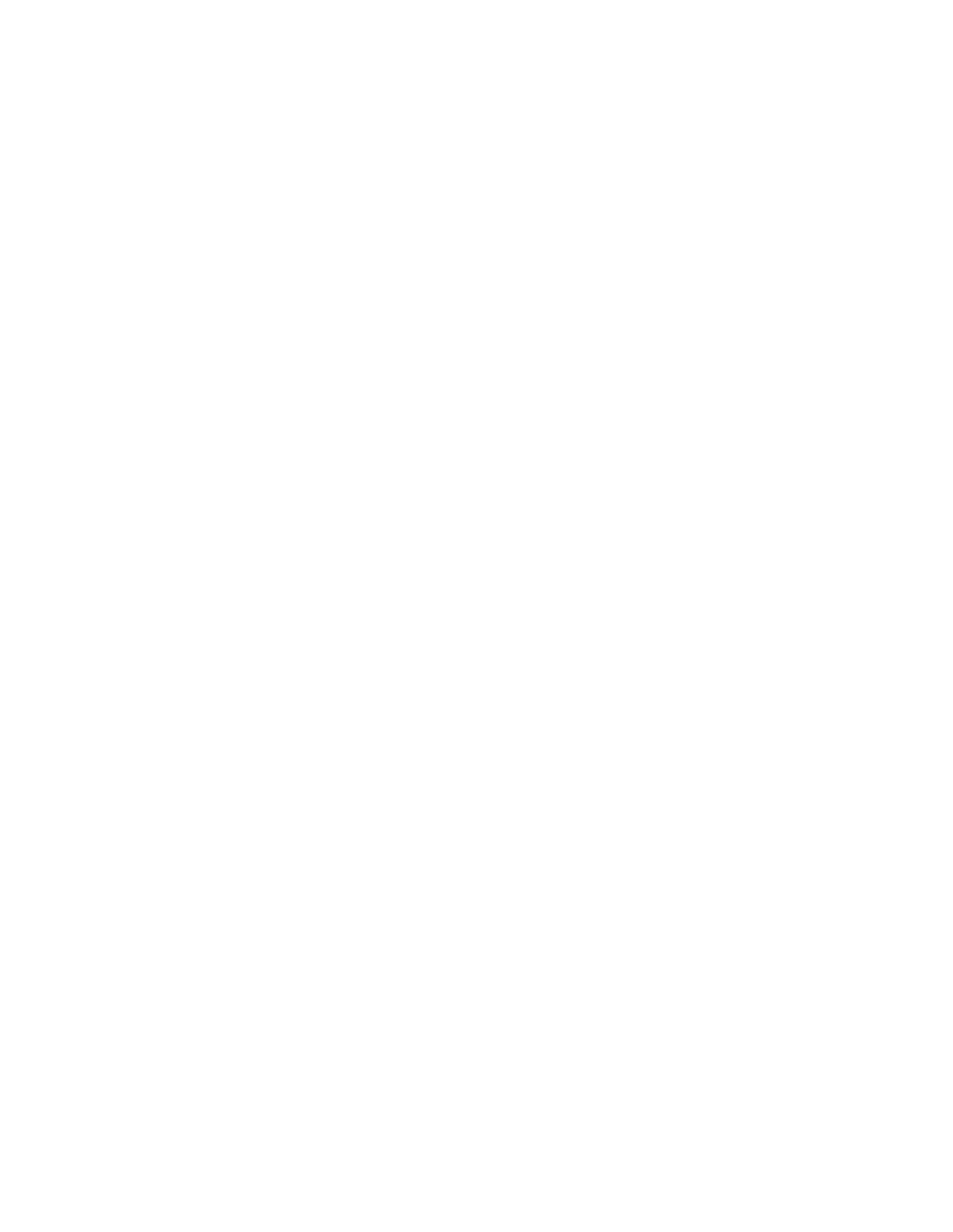# Bibliography

The publications that I have co-authored are listed at the beginning of this document, with alphabetic keys.

- [1] S. I. ADYAN, *Unsolvability of some algorithmic problems in the theory of groups*, Trudy Moskov. Mat. Obšc, 6 (1957), pp. 231–298. Cited on page [57](#page-68-1)
- <span id="page-106-0"></span>[2] I. AGOL, J. HASS, AND W. THURSTON, *The computational complexity of knot genus and spanning area*, Transactions of the American Mathematical Society, 358 (2006), pp. 3821–3850. Cited on page [62](#page-73-2)
- <span id="page-106-2"></span>[3] S. B. AKERS JR, *The use of wye-delta transformations in network simplification*, Operations Research, 8 (1960), pp. 311–323. Cited on page [80](#page-91-1)
- [4] H. ALT AND M. GODAU, *Computing the Fréchet distance between two polygonal curves*, International Journal of Computational Geometry & Applications, 5 (1995), pp. 75–91. Cited on page [44](#page-55-0)
- <span id="page-106-1"></span>[5] D. ARCHDEACON AND C. P. BONNINGTON, *Two maps on one surface*, Journal of Graph Theory, 36 (2001), pp. 198–216. Cited on page [77](#page-88-3)
- [6] S. ARORA, *Polynomial time approximation schemes for euclidean traveling salesman and other geometric problems*, Journal of the ACM (JACM), 45 (1998), pp. 753–782. Cited on page [28](#page-39-0)
- [7] S. ARORA AND B. BARAK, *Computational complexity: a modern approach*, Cambridge University Press, 2009. Cited on page [13,](#page-24-1) [19](#page-30-0)
- <span id="page-106-3"></span>[8] F. BALACHEFF, *Measurements of Riemannian two-disks and two-spheres*, Pacific Journal of Mathematics, 275 (2015), pp. 167–181. Cited on page [92](#page-103-0)
- <span id="page-106-4"></span>[9] D. BAR-NATAN, *Fast Khovanov homology computations*, Journal of Knot Theory and Its Ramifications, 16 (2007), pp. 243–255. Cited on page [93](#page-104-0)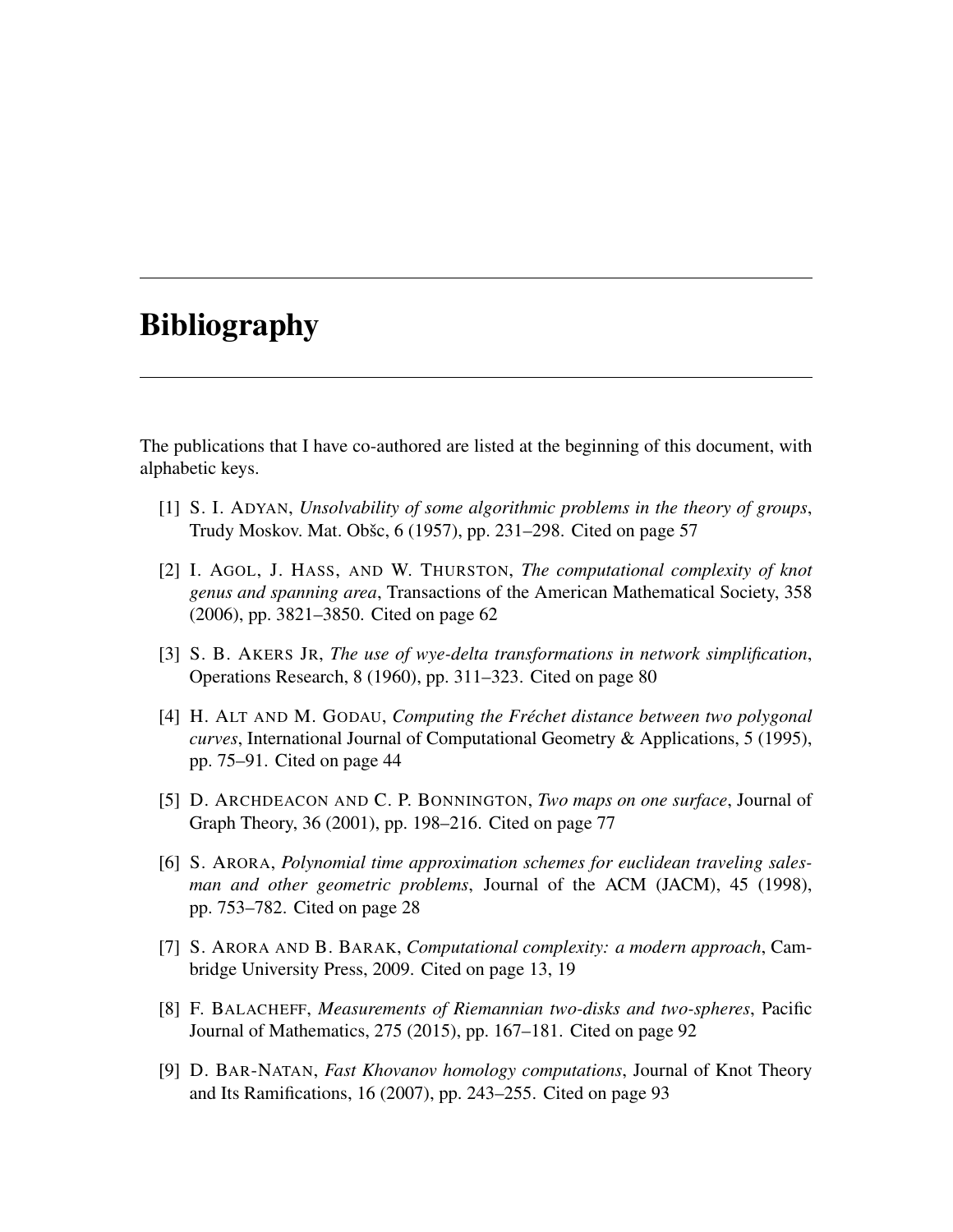- [10] L. BARRIÈRE, P. FLOCCHINI, F. V. FOMIN, P. FRAIGNIAUD, N. NISSE, N. SAN-TORO, AND D. M. THILIKOS, *Connected graph searching*, Information and Computation, 219 (2012), pp. 1–16. Cited on page [45](#page-56-0)
- <span id="page-107-2"></span>[11] E. A. BENDER AND E. R. CANFIELD, *The asymptotic number of rooted maps on a surface*, Journal of Combinatorial Theory, Series A, 43 (1986), pp. 244–257. Cited on page [79](#page-90-2)
- <span id="page-107-1"></span>[12] S. BESPAMYATNIKH, *Computing homotopic shortest paths in the plane*, Journal of Algorithms, 49 (2003), pp. 284–303. Cited on page [79](#page-90-2)
- [13] D. BIENSTOCK, *Graph searching, path-width, tree-width and related problems (a survey)*, in Reliability Of Computer And Communication Networks, 1989. Cited on page [45](#page-56-0)
- <span id="page-107-0"></span>[14] R. H. BING, *The geometric topology of 3-manifolds*, AMS, Providence, RI, 1983. Cited on page [69](#page-80-2)
- [15] G. D. BIRKHOFF, *Dynamical systems with two degrees of freedom*, Proceedings of the National Academy of Sciences of the United States of America, 3 (1917), p. 314. Cited on page [46](#page-57-0)
- [16] S. A. BLEILER, *A note on unknotting number*, in Mathematical Proceedings of the Cambridge Philosophical Society, vol. 96, Cambridge University Press, 1984, pp. 469–471. Cited on page [59](#page-70-1)
- <span id="page-107-3"></span>[17] H. L. BODLAENDER, B. BURTON, F. V. FOMIN, AND A. GRIGORIEV, *Knot diagrams of treewidth two*, in International Workshop on Graph-Theoretic Concepts in Computer Science, Springer, 2020, pp. 80–91. Cited on page [84,](#page-95-1) [93](#page-104-0)
- [18] W. W. BOONE, *The word problem*, Proceedings of the National Academy of Sciences of the United States of America, 44 (1958), p. 1061. Cited on page [57](#page-68-1)
- [19] G. BORRADAILE, P. KLEIN, AND C. MATHIEU, *An* O(n log n) *approximation scheme for Steiner tree in planar graphs*, ACM Transactions on Algorithms (TALG), 5 (2009), pp. 1–31. Cited on page [29](#page-40-0)
- [20] G. R. BRIGHTWELL AND P. WINKLER, *Submodular percolation*, SIAM Journal on Discrete Mathematics, 23 (2009), pp. 1149–1178. Cited on page [45](#page-56-0)
- <span id="page-107-4"></span>[21] B. BURTON, H. EDELSBRUNNER, J. ERICKSON, AND S. TILLMANN, eds., *Computational geometric and algebraic topology. Abstracts from the workshop held October 11–17, 2015.*, vol. 12, European Mathematical Society (EMS) Publishing House, Zurich; Mathematisches Forschungsinstitut Oberwolfach, Oberwolfach, 2015. Cited on page [84](#page-95-1)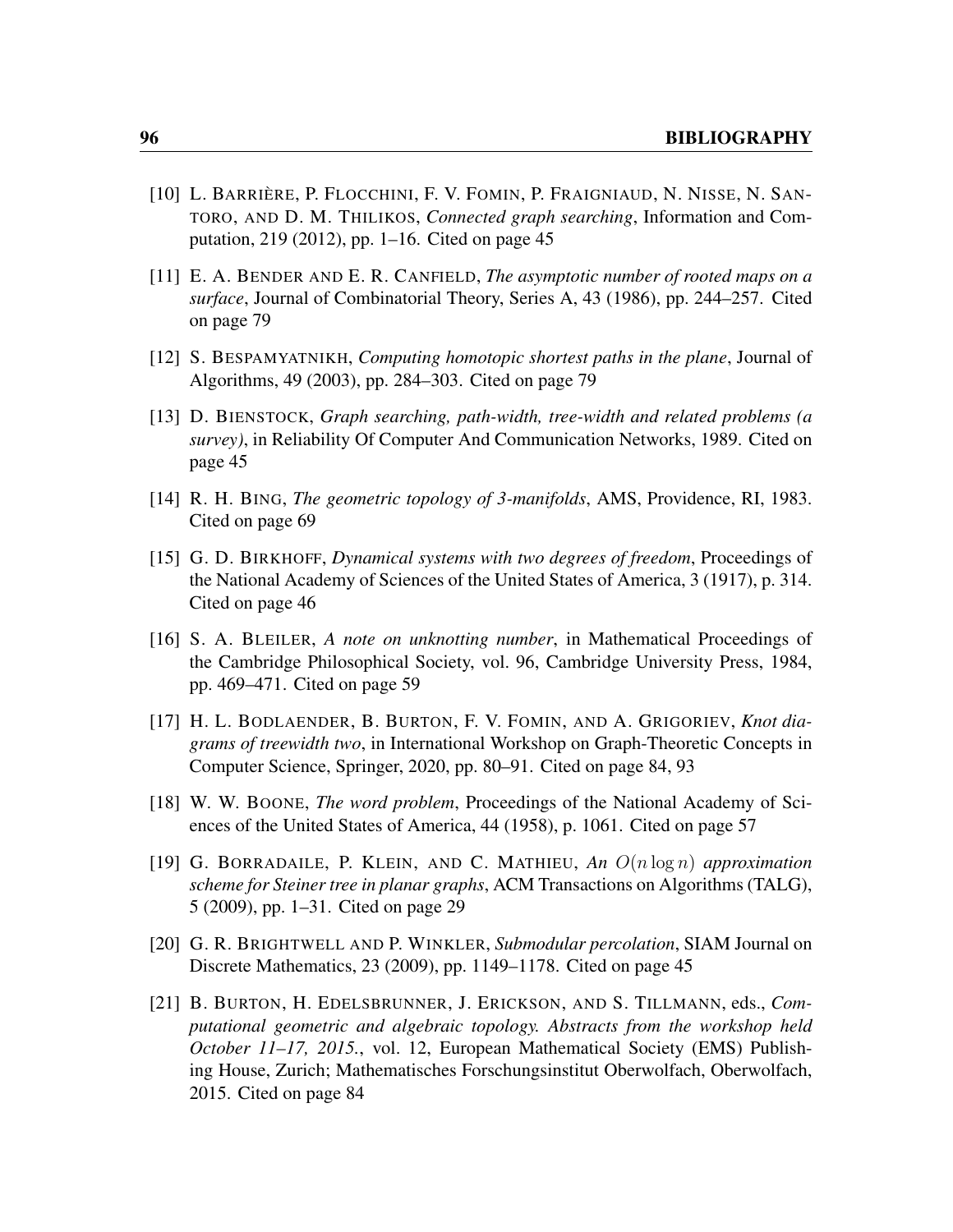- [22] B. A. BURTON, *The HOMFLY-PT polynomial is Fixed-Parameter Tractable*, in 34th International Symposium on Computational Geometry (SoCG 2018), Schloss Dagstuhl-Leibniz-Zentrum fuer Informatik, 2018. Cited on page [84,](#page-95-0) [93](#page-104-0)
- [23] , *The next 350 million knots*, in 36th International Symposium on Computational Geometry (SoCG 2020), Schloss Dagstuhl-Leibniz-Zentrum für Informatik, 2020. Cited on page [85](#page-96-0)
- [24] S. CABELLO, E. W. CHAMBERS, AND J. ERICKSON, *Multiple-source shortest paths in embedded graphs*, SIAM Journal on Computing, 42 (2013), pp. 1542–1571. Cited on page [32,](#page-43-0) [91](#page-102-0)
- [25] S. CABELLO, Y. LIU, A. MANTLER, AND J. SNOEYINK, *Testing homotopy for paths in the plane*, Discrete & Computational Geometry, 31 (2004), pp. 61–81. Cited on page [79](#page-90-0)
- [26] E. W. CHAMBERS, É. COLIN DE VERDIÈRE, J. ERICKSON, S. LAZARD, F. LAZARUS, AND S. THITE, *Homotopic Fréchet distance between curves — or, walking your dog in the woods in polynomial time*, Computational Geometry: Theory and Applications, 43 (2010), pp. 295–311. Cited on page [44](#page-55-0)
- [27] E. W. CHAMBERS, É. COLIN DE VERDIÈRE, J. ERICKSON, F. LAZARUS, AND K. WHITTLESEY, *Splitting (complicated) surfaces is hard*, Computational Geometry: Theory and Applications, 41 (2008), pp. 94–110. Cited on page [32](#page-43-0)
- [28] E. W. CHAMBERS, J. ERICKSON, K. FOX, AND A. NAYYERI, *Minimum cuts in surface graphs*, arXiv preprint arXiv:1910.04278, (2019). Cited on page [91](#page-102-0)
- [29] E. W. CHAMBERS, J. ERICKSON, AND A. NAYYERI, *Homology flows, cohomology cuts*, SIAM Journal on Computing, 41 (2012), pp. 1605–1634. Cited on page [91](#page-102-0)
- [30] E. W. CHAMBERS AND D. LETSCHER, *On the height of a homotopy*, in Proceedings of the 21st Canadian Conference on Computational Geometry (CCCG), 2009, pp. 103–106. Cited on page [43,](#page-54-0) [45,](#page-56-0) [48](#page-59-0)
- [31] G. R. CHAMBERS AND Y. LIOKUMOVICH, *Converting homotopies to isotopies and dividing homotopies in half in an effective way*, Geometric and Functional Analysis, 24 (2014), pp. 1080–1100. Cited on page [47,](#page-58-0) [48](#page-59-0)
- [32] G. R. CHAMBERS AND R. ROTMAN, *Contracting loops on a Riemannian 2-surface*. arXiv 1311.2995v2, 2013. Cited on page [48,](#page-59-0) [49](#page-60-0)
- [33] H. CHANG, M. COSSARINI, AND J. ERICKSON, *Lower bounds for electrical reduction on surfaces*, in 35th International Symposium on Computational Geometry,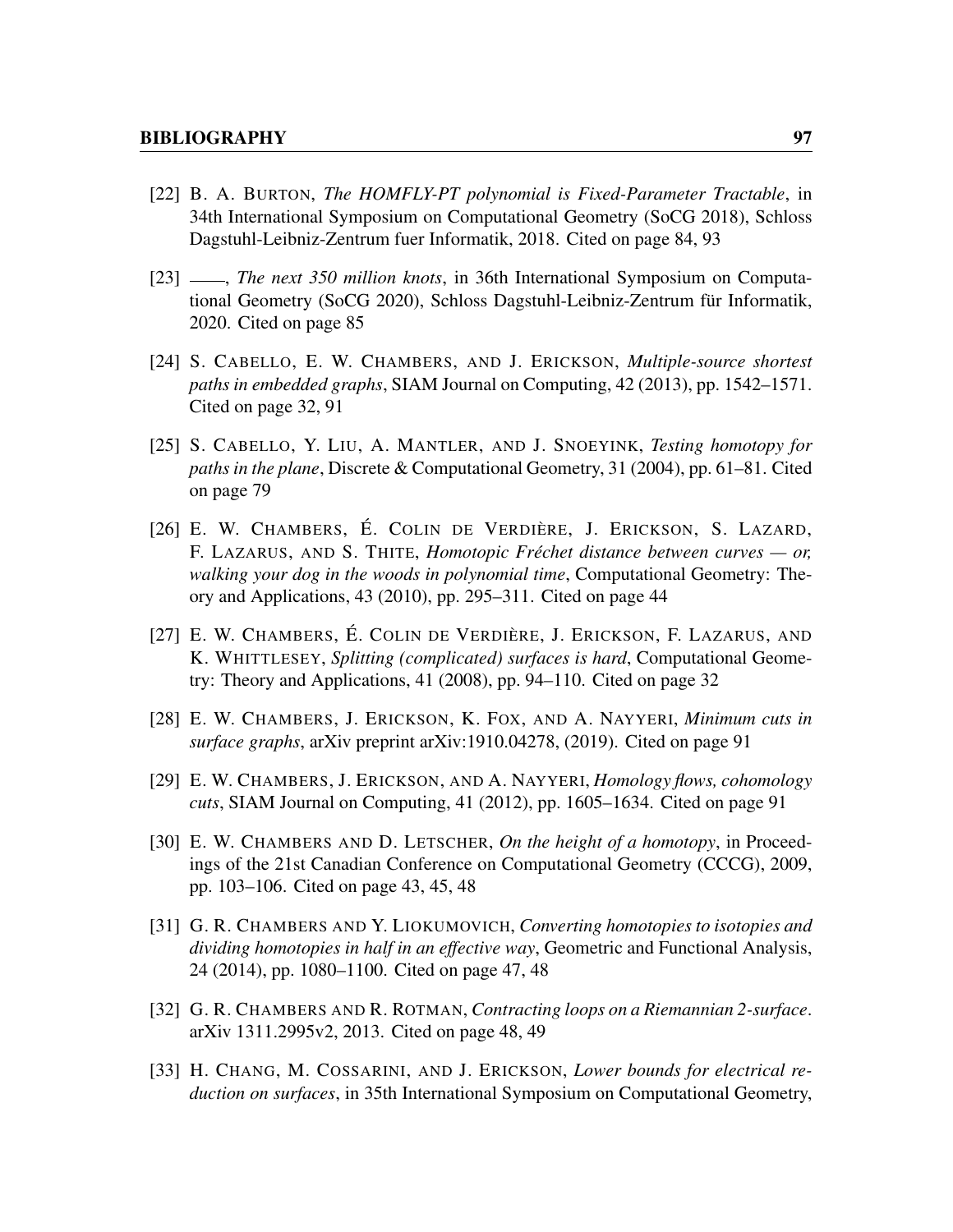SoCG 2019, June 18-21, 2019, Portland, Oregon, USA, G. Barequet and Y. Wang, eds., vol. 129 of LIPIcs, Schloss Dagstuhl - Leibniz-Zentrum für Informatik, 2019, pp. 25:1–25:16. Cited on page [82](#page-93-0)

- [34] H.-C. CHANG, *Tightening curves and graphs on surfaces*, PhD thesis, University of Illinois at Urbana-Champaign, 2018. Cited on page [80](#page-91-0)
- [35] H.-C. CHANG, J. ERICKSON, AND C. XU, *Detecting weakly simple polygons*, in Proceedings of the twenty-sixth annual ACM-SIAM Symposium on Discrete Algorithms, SIAM, 2014, pp. 1655–1670. Cited on page [80](#page-91-0)
- [36] É. COLIN DE VERDIÈRE, *Topological algorithms for graphs on surfaces*, PhD thesis, École normale supérieure, 2012. Habilitation thesis, available at [http:](http://www.di.ens.fr/~colin/) [//www.di.ens.fr/~colin/](http://www.di.ens.fr/~colin/). Cited on page [32](#page-43-0)
- [37] É. COLIN DE VERDIÈRE, *Multicuts in planar and bounded-genus graphs with bounded number of terminals*, Algorithmica, 78 (2017), pp. 1206–1224. Preliminary version in *Proceedings of the 23rd European Symposium on Algorithms (ESA)*, 2015, and in arXiv:1502.00911. Cited on page [24,](#page-35-0) [27,](#page-38-0) [32,](#page-43-0) [33](#page-44-0)
- [38] É. COLIN DE VERDIÈRE AND J. ERICKSON, *Tightening nonsimple paths and cycles on surfaces*, SIAM Journal on Computing, 39 (2010), pp. 3784–3813. Cited on page [16,](#page-27-0) [78,](#page-89-0) [79,](#page-90-0) [90](#page-101-0)
- [39] Y. COLIN DE VERDIÈRE, *Comment rendre géodésique une triangulation d'une surface ?*, L'Enseignement Mathématique, 37 (1991), pp. 201–212. Cited on page [75,](#page-86-0) [78](#page-89-0)
- [40] P. F. CORTESE, G. DI BATTISTA, M. PATRIGNANI, AND M. PIZZONIA, *On embedding a cycle in a plane graph*, Discrete Mathematics, 309 (2009), pp. 1856–1869. Cited on page [80](#page-91-0)
- [41] M. COSSARINI, *Discrete surfaces with length and area and minimal fillings of the circle*, arXiv preprint arXiv:2009.02415, (2020). Cited on page [17](#page-28-0)
- [42] A. COWARD AND M. LACKENBY, *An upper bound on Reidemeister moves*, American Journal of Mathematics, 136 (2014), pp. 1023–1066. Cited on page [58](#page-69-0)
- [43] C. CROKE AND M. KATZ, *Universal volume bounds in Riemannian manifolds*, Surveys in Differential Geometry, 8 (2003), pp. 109–137. Cited on page [46](#page-57-0)
- [44] M. CULLER, C. GORDON, J. LUECKE, AND P. B. SHALEN, *Dehn surgery on knots*, Annals of Mathematics, (1987), pp. 237–300. Cited on page [73](#page-84-0)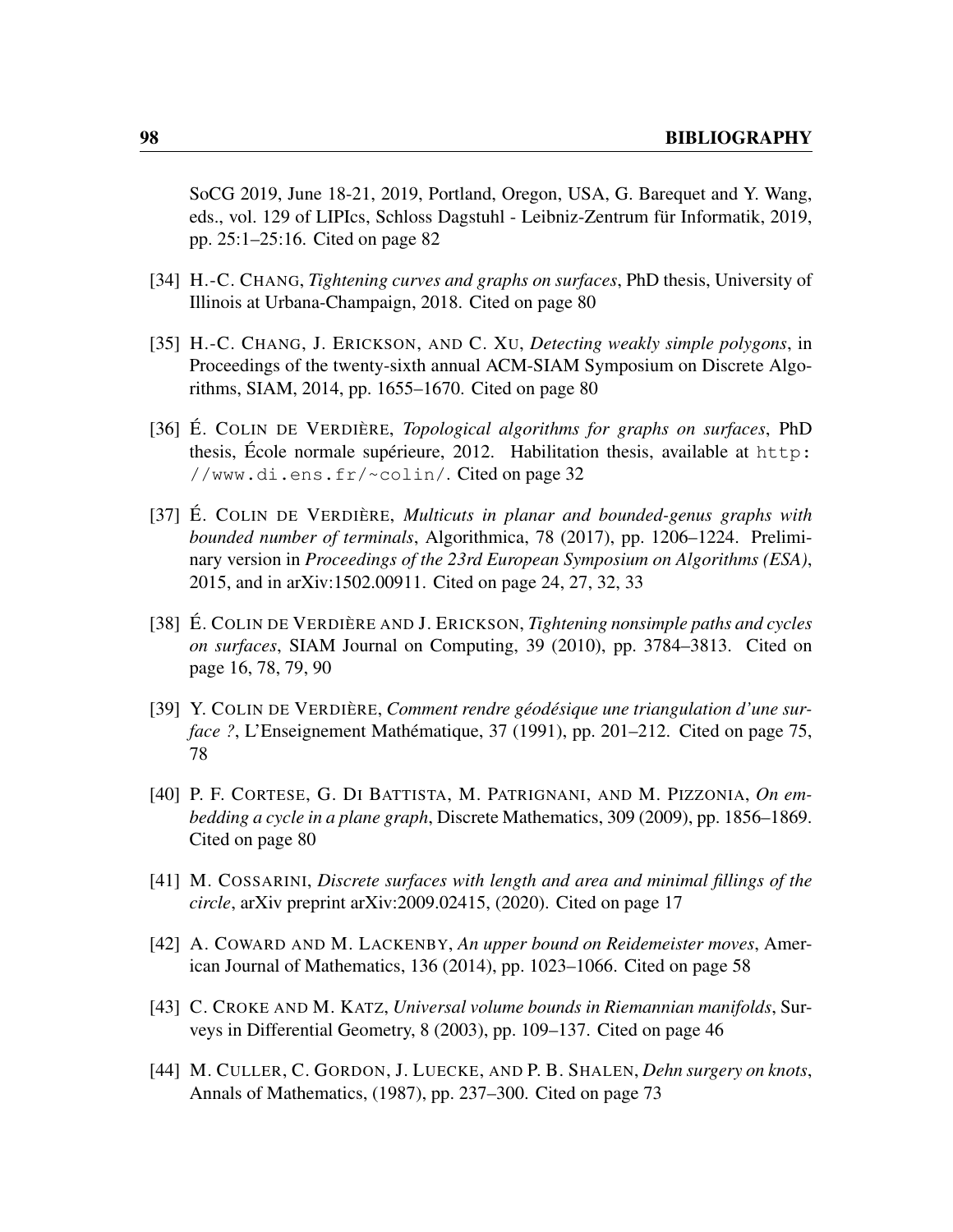- [45] M. CYGAN, F. V. FOMIN, L. KOWALIK, D. LOKSHTANOV, D. MARX, M. PILIPCZUK, M. PILIPCZUK, AND S. SAURABH, *Parameterized algorithms*, Springer, 2015. Cited on page [13,](#page-24-0) [19,](#page-30-0) [20,](#page-31-0) [35,](#page-46-0) [83](#page-94-0)
- [46] E. DAHLHAUS, D. S. JOHNSON, C. H. PAPADIMITRIOU, P. D. SEYMOUR, AND M. YANNAKAKIS, *The complexity of multiterminal cuts*, SIAM Journal on Computing, 23 (1994), pp. 864–894. Cited on page [24,](#page-35-0) [26](#page-37-0)
- [47] H. DE FRAYSSEIX, J. PACH, AND R. POLLACK, *Small sets supporting Fáry embeddings of planar graphs*, in Proceedings of the 20th Annual ACM Symposium on Theory of Computing (STOC), 1988, pp. 426–433. Cited on page [55](#page-66-0)
- [48] M. DE GRAAF AND A. SCHRIJVER, *Making curves minimally crossing by Reidemeister moves*, Journal of Combinatorial Theory, Series B, 70 (1997), pp. 134–156. Cited on page [79,](#page-90-0) [80](#page-91-0)
- [49] É. C. DE VERDIÈRE AND S. PARSA, *Deciding contractibility of a non-simple curve on the boundary of a 3-manifold*, in Proceedings of the Twenty-Eighth Annual ACM-SIAM Symposium on Discrete Algorithms, SIAM, 2017, pp. 2691–2704. Cited on page [93](#page-104-0)
- [50] , *Deciding contractibility of a non-simple curve on the boundary of a 3 manifold: A computational loop theorem*, arXiv preprint arXiv:2001.04747, (2020). Cited on page [93](#page-104-0)
- [51] M. DEHN, *Transformation der Kurven auf zweiseitigen Flächen*, Mathematische Annalen, 72 (1912), pp. 413–421. Cited on page [44](#page-55-0)
- [52] E. D. DEMAINE, A. C. HESTERBERG, AND J. S. KU, *Finding closed quasigeodesics on convex polyhedra*, arXiv preprint arXiv:2008.00589, (2020). Cited on page [90](#page-101-0)
- [53] L. DEMASI AND B. MOHAR, *Four terminal planar delta-wye reducibility via rooted* $K_{2,4}$  *minors*, in Proceedings of the Twenty-Sixth Annual ACM-SIAM Symposium on Discrete Algorithms, SIAM, 2014, pp. 1728–1742. Cited on page [82](#page-93-0)
- [54] M. DESBRUN, M. MEYER, AND P. ALLIEZ, *Intrinsic parameterizations of surface meshes*, in Eurographics conference proceedings, 2002, pp. 209–218. Cited on page [24](#page-35-0)
- [55] V. DESPRÉ AND F. LAZARUS, *Computing the geometric intersection number of curves*, Journal of the ACM (JACM), 66 (2019), pp. 1–49. Cited on page [79](#page-90-0)
- [56] D. DOLEV, T. LEIGHTON, AND H. TRICKEY, *Planar embedding of planar graphs*, Advances in Computing Research, 2 (1984), pp. 147–161. Cited on page [55](#page-66-0)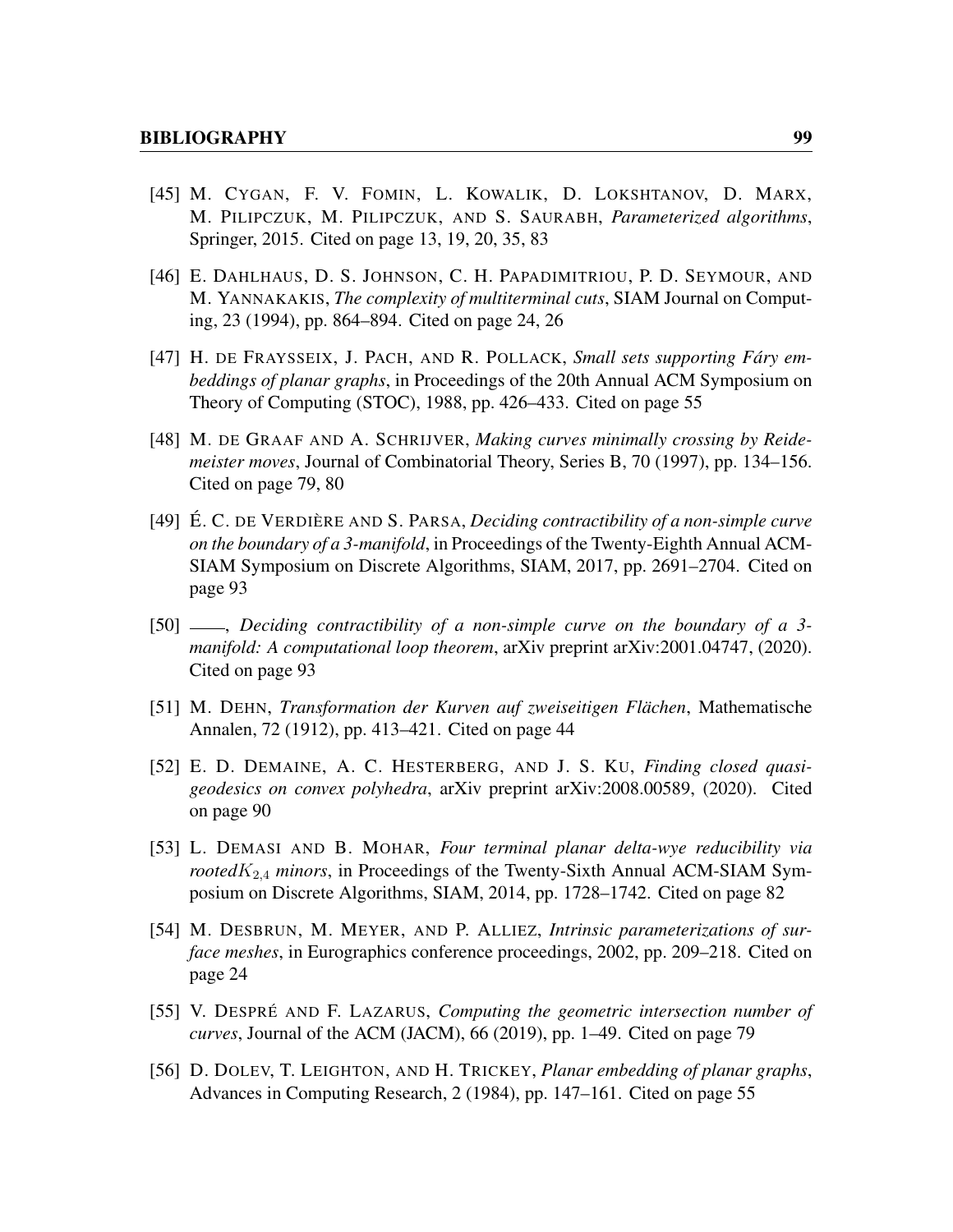- [57] F. DORN, E. PENNINKX, H. L. BODLAENDER, AND F. V. FOMIN, *Efficient exact algorithms on planar graphs: exploiting sphere cut branch decompositions*, Algorithmica, 58 (2010), pp. 790–810. Cited on page [92](#page-103-0)
- [58] R. G. DOWNEY AND M. R. FELLOWS, *Parameterized complexity*, Springer Science & Business Media, 2012. Cited on page [20](#page-31-0)
- [59] S. E. DREYFUS AND R. A. WAGNER, *The Steiner problem in graphs*, Networks, 1 (1972), pp. 195–207. Cited on page [25,](#page-36-0) [28,](#page-39-0) [30](#page-41-0)
- [60] V. DUJMOVIĆ, M. R. FELLOWS, M. KITCHING, G. LIOTTA, C. MCCARTIN, N. NISHIMURA, P. RAGDE, F. ROSAMOND, S. WHITESIDES, AND D. R. WOOD, *On the parameterized complexity of layered graph drawing*, Algorithmica, 52 (2008), pp. 267–292. Cited on page [55](#page-66-0)
- [61] J. A. ELLIS-MONAGHAN AND I. MOFFATT, *Graphs on surfaces: dualities, polynomials, and knots*, vol. 84, Springer, 2013. Cited on page [16](#page-27-0)
- [62] D. EPPSTEIN, *Squarepants in a tree: sum of subtree clustering and hyperbolic pants decomposition*, ACM Transactions on Algorithms, 5 (2009). Cited on page [92](#page-103-0)
- [63] J. ERICKSON AND S. HAR-PELED, *Optimally cutting a surface into a disk*, Discrete & Computational Geometry, 31 (2004), pp. 37–59. Cited on page [3,](#page-14-0) [9,](#page-20-0) [24,](#page-35-0) [29,](#page-40-0) [32,](#page-43-0) [33,](#page-44-0) [37,](#page-48-0) [91](#page-102-0)
- [64] J. ERICKSON AND K. WHITTLESEY, *Greedy optimal homotopy and homology generators*, in Proceedings of the 16th Annual ACM-SIAM Symposium on Discrete Algorithms (SODA), 2005, pp. 1038–1046. Cited on page [32,](#page-43-0) [92](#page-103-0)
- [65] B. FARB AND D. MARGALIT, *A primer on mapping class groups*, Princeton University Press, 2011. Cited on page [78](#page-89-0)
- [66] I. FÁRY, *On straight line representations of planar graphs*, Acta scientiarum mathematicarum (Szeged), 11 (1948), pp. 229–233. Cited on page [55,](#page-66-0) [75](#page-86-0)
- [67] S. FELSMER, G. LIOTTA, AND S. WISMATH, *Straight-line drawings on restricted integer*, Graph Algorithms and Applications 4, 4 (2006), p. 363. Cited on page [55](#page-66-0)
- [68] M. FILAKOVSKY` , U. WAGNER, AND S. ZHECHEV, *Embeddability of simplicial complexes is undecidable*, in Proceedings of the Fourteenth Annual ACM-SIAM Symposium on Discrete Algorithms, SIAM, 2020, pp. 767–785. Cited on page [61](#page-72-0)
- [69] R. H. FOX, *On the imbedding of polyhedra in 3-space*, Annals of Mathematics, (1948), pp. 462–470. Cited on page [70](#page-81-0)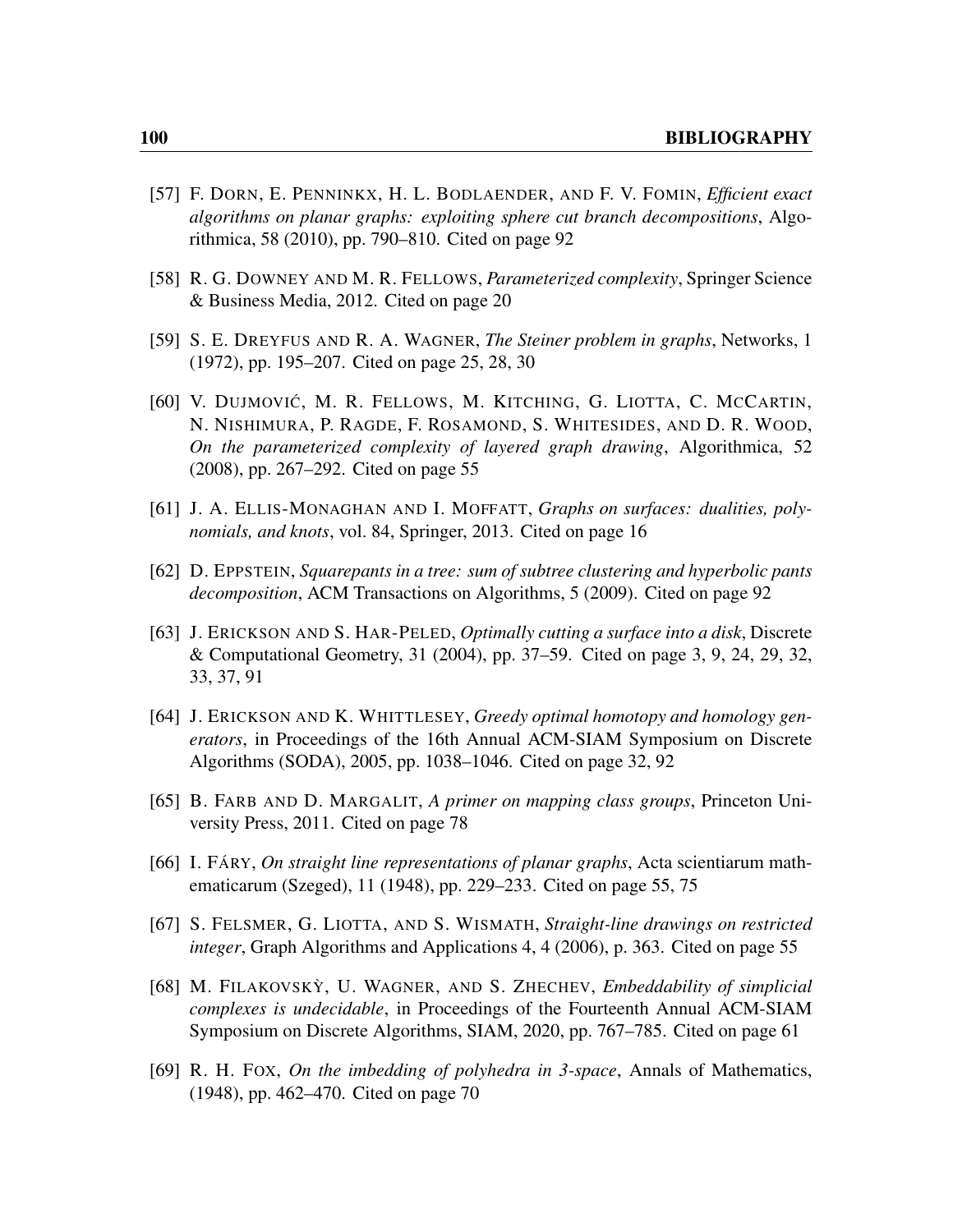- [70] M. H. FREEDMAN ET AL., *The topology of four-dimensional manifolds*, Journal of Differential Geometry, 17 (1982), pp. 357–453. Cited on page [2,](#page-13-0) [8](#page-19-0)
- [71] R. FULEK AND C. D. TÓTH, *Crossing minimization in perturbed drawings*, Journal of Combinatorial Optimization, 40 (2020), pp. 279–302. Cited on page [80](#page-91-0)
- [72] D. GABAI, *Foliations and the topology of 3-manifolds. iii*, Journal of Differential Geometry, 26 (1987), pp. 479–536. Cited on page [72](#page-83-0)
- [73] A. GALLUCCIO, M. LOEBL, AND J. VONDRÁK, *Optimization via enumeration: a new algorithm for the max cut problem*, Mathematical Programming, 90 (2001), pp. 273–290. Cited on page [91](#page-102-0)
- [74] M. GAREY AND D. S. JOHNSON, *Computers and Intractability: A Guide to the Theory of NP-Completeness*, W. H. Freeman, 1979. Cited on page [62](#page-73-0)
- [75] M. R. GAREY AND D. S. JOHNSON, *Crossing number is NP-complete*, SIAM Journal on Algebraic Discrete Methods, 4 (1983), pp. 312–316. Cited on page [85](#page-96-0)
- [76] N. GARG, V. V. VAZIRANI, AND M. YANNAKAKIS, *Primal-dual approximation algorithms for integral flow and multicut in trees*, Algorithmica, 18 (1997), pp. 3– 20. Cited on page [26](#page-37-0)
- [77] J. GEELEN, T. HUYNH, AND R. B. RICHTER, *Explicit bounds for graph minors*, Journal of Combinatorial Theory, Series B, 132 (2018), pp. 80–106. Cited on page [77](#page-88-0)
- [78] J. R. GILBERT, J. P. HUTCHINSON, AND R. E. TARJAN, *A separator theorem for graphs of bounded genus*, Journal of Algorithms, 5 (1984), pp. 391–407. Cited on page [40](#page-51-0)
- [79] C. GORDON AND J. LUECKE, *Knots are determined by their complements*, J. Amer. Math. Soc., 2 (1989), pp. 371–415. Cited on page [19,](#page-30-0) [58,](#page-69-0) [72](#page-83-0)
- [80] C. M. GORDON AND R. LITHERLAND, *Incompressible planar surfaces in 3 manifolds*, Topology and its Applications, 18 (1984), pp. 121–144. Cited on page [72](#page-83-0)
- [81] M. GROMOV, *Quantitative homotopy theory*, Prospects in Mathematics: Invited Talks on the Occasion of the 250th Anniversary of Princeton University (H. Rossi, ed.), (1999), pp. 45–49. Cited on page [46](#page-57-0)
- [82] J. L. GROSS AND T. W. TUCKER, *Topological graph theory*, Wiley, 1987. Cited on page [16](#page-27-0)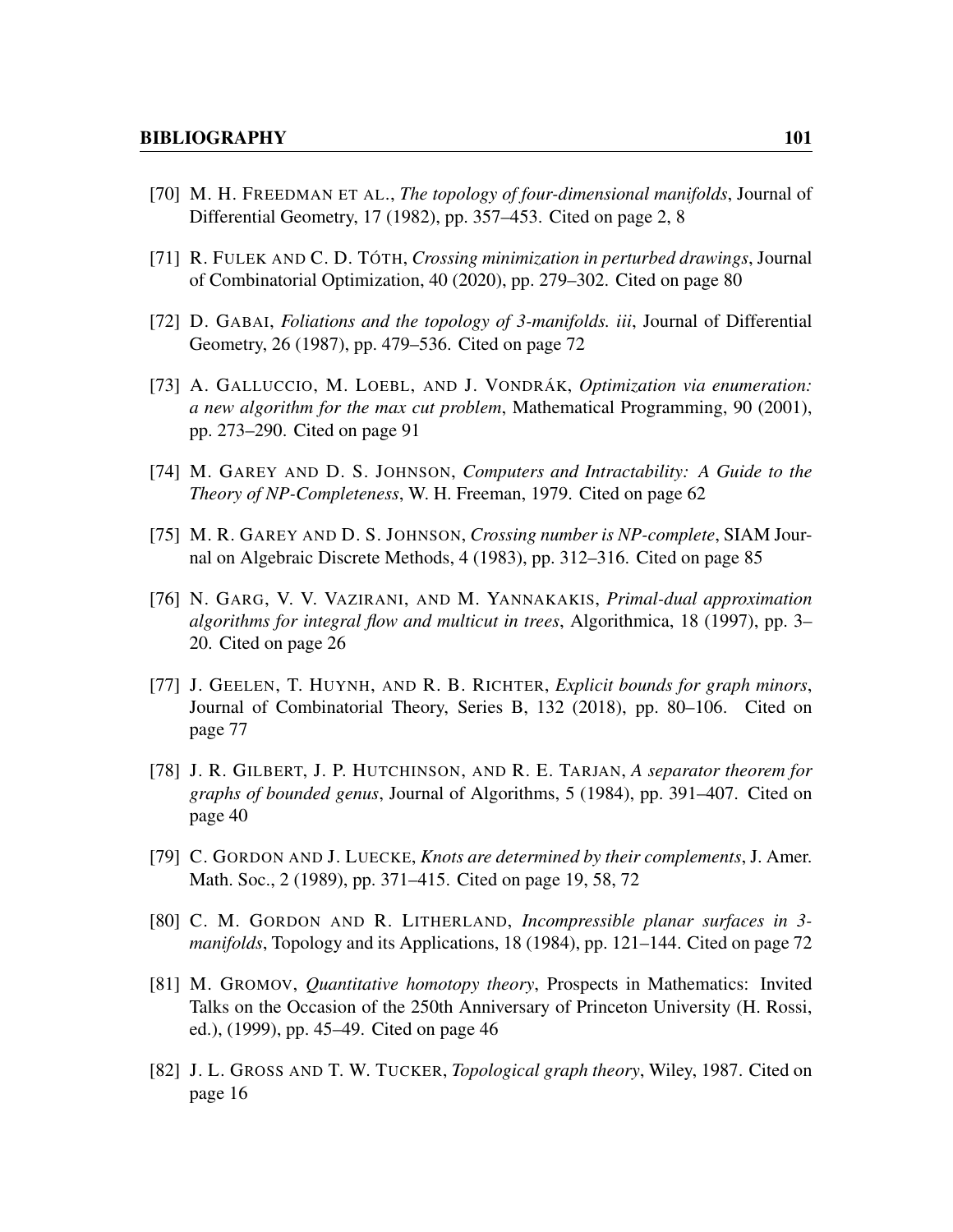- [83] X. GU AND S.-T. YAU, *Global conformal surface parameterization*, in Proceedings of the Eurographics/ACM Symposium on Geometry Processing, 2003, pp. 127–137. Cited on page [24](#page-35-0)
- [84] L. GUTH, *Lipschitz maps from surfaces*, Geometric and Functional Analysis, 15 (2005), pp. 1052–1090. Cited on page [92](#page-103-0)
- [85]  $\_\_\_\$ *Recent progress in quantitative topology*, Surveys in Differential Geometry, 22 (2017), pp. 191–216. Cited on page [46](#page-57-0)
- [86] L. GUTH, H. PARLIER, AND R. YOUNG, *Pants decompositions of random surfaces*, Geometric and Functional Analysis, 21 (2011), pp. 1069–1090. Cited on page [78](#page-89-0)
- [87] F. HADLOCK, *Finding a maximum cut of a planar graph in polynomial time*, SIAM Journal on Computing, 4 (1975), pp. 221–225. Cited on page [91](#page-102-0)
- [88] W. HAKEN, *Theorie der Normalflachen, ein Isotopiekriterium für den Kreisnoten*, Acta Mathematica, 105 (1961), pp. 245–375. Cited on page [58](#page-69-0)
- [89] S. HAR-PELED, A. NAYYERI, M. SALAVATIPOUR, AND A. SIDIROPOULOS, *How to walk your dog in the mountains with no magic leash*, in Proceedings of the 28th Annual Symposium on Computational Geometry (SOCG), ACM, 2012, pp. 121– 130. Cited on page [44,](#page-55-0) [51,](#page-62-0) [52](#page-63-0)
- [90] , *How to walk your dog in the mountains with no magic leash*, Discrete & Computational Geometry, 55 (2016), pp. 39–73. Cited on page [45](#page-56-0)
- [91] J. HASS, J. C. LAGARIAS, AND N. PIPPENGER, *The computational complexity of knot and link problems*, Journal of the ACM, 46 (1999), pp. 185–211. Cited on page [58](#page-69-0)
- [92] J. HASS AND F. MORGAN, *Geodesic nets on the 2-sphere*, Proceedings of the American Mathematical Society, 124 (1996), pp. 3843–3850. Cited on page [90](#page-101-0)
- [93] J. HASS AND P. SCOTT, *Intersections of curves on surfaces*, Israel Journal of Mathematics, 51 (1985), pp. 90–120. Cited on page [80](#page-91-0)
- [94] , *Shortening curves on surfaces*, Topology, 33 (1994), pp. 25–43. Cited on page [79,](#page-90-0) [80](#page-91-0)
- [95] A. HATCHER, *Algebraic topology*, Cambridge University Press, 2002. Available at <http://www.math.cornell.edu/~hatcher/>. Cited on page [13](#page-24-0)
- [96] C. HAYASHI AND K. SHIMOKAWA, *Thin position of a pair (3-manifold, 1 submanifold)*, Pacific Journal of Mathematics, 197 (2001), pp. 301–324. Cited on page [85,](#page-96-0) [90](#page-101-0)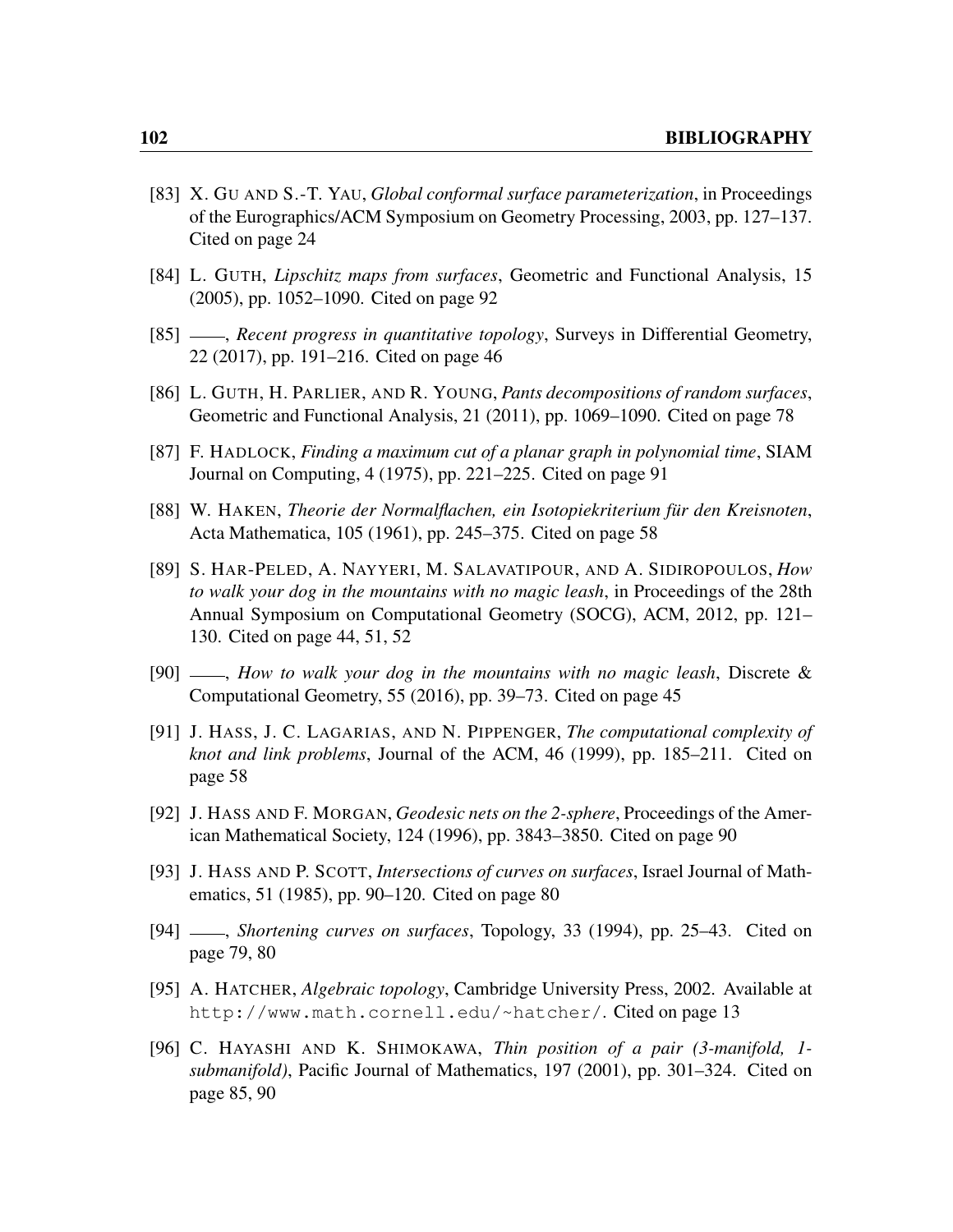- [97] J. HERSHBERGER AND J. SNOEYINK, *Computing minimum length paths of a given homotopy class*, Computational Geometry: Theory and Applications, 4 (1994), pp. 63–98. Cited on page [79](#page-90-0)
- [98] J. HOPCROFT AND R. TARJAN, *Efficient planarity testing*, Journal of the ACM, 21 (1974), pp. 549–568. Cited on page [61](#page-72-0)
- [99] T. INKMANN, *Tree-based decompositions of graphs on surfaces and applications to the Traveling Salesman Problem*, Georgia Institute of Technology, 2008. Cited on page [91](#page-102-0)
- [100] A. ISHII, K. KISHIMOTO, H. MORIUCHI, AND M. SUZUKI, *A table of genus two handlebody-knots up to six crossings*, Journal of Knot Theory and Its Ramifications, 21 (2012), p. 1250035. Cited on page [72](#page-83-0)
- [101] G. F. ITALIANO, Y. NUSSBAUM, P. SANKOWSKI, AND CH. WULFF-NILSEN, *Improved algorithms for Min Cut and Max Flow in undirected planar graphs*, in Proceedings of the 43rd Annual ACM Symposium on Theory of Computing (STOC), 2011, pp. 313–322. Cited on page [27](#page-38-0)
- [102] S. V. IVANOV ET AL., *Recognizing the 3-sphere*, Illinois Journal of Mathematics, 45 (2001), pp. 1073–1117. Cited on page [61](#page-72-0)
- [103] R. KARASEV AND A. SKOPENKOV, *Some converses' to intrinsic linking theorems*, arXiv preprint arXiv:2008.02523, (2020). Cited on page [61](#page-72-0)
- [104] L. H. KAUFFMAN, *Formal knot theory*, Courier Corporation, 2006. Cited on page [85](#page-96-0)
- [105] B. KERÉKJÁRTÓ, *Vorlesung über Topologie*, Springer-Verlag, 1923. Cited on page [19](#page-30-0)
- [106] M. KHOVANOV, *A categorification of the Jones polynomial*, Duke Mathematical Journal, 101 (2000), pp. 359–426. Cited on page [93](#page-104-0)
- [107] R. KIRBY, *A calculus for framed links in*  $\mathbb{S}^3$ , Inventiones mathematicae, 45 (1978), pp. 35–56. Cited on page [71](#page-82-0)
- [108] P. N. KLEIN, *A subset spanner for planar graphs, with application to subset TSP*, in Proceedings of the thirty-eighth annual ACM symposium on Theory of computing, 2006, pp. 749–756. Cited on page [29](#page-40-0)
- [109]  $\_\_\_\$ n, *A linear-time approximation scheme for tsp in undirected planar graphs with edge-weights*, SIAM Journal on Computing, 37 (2008), pp. 1926–1952. Cited on page [29](#page-40-0)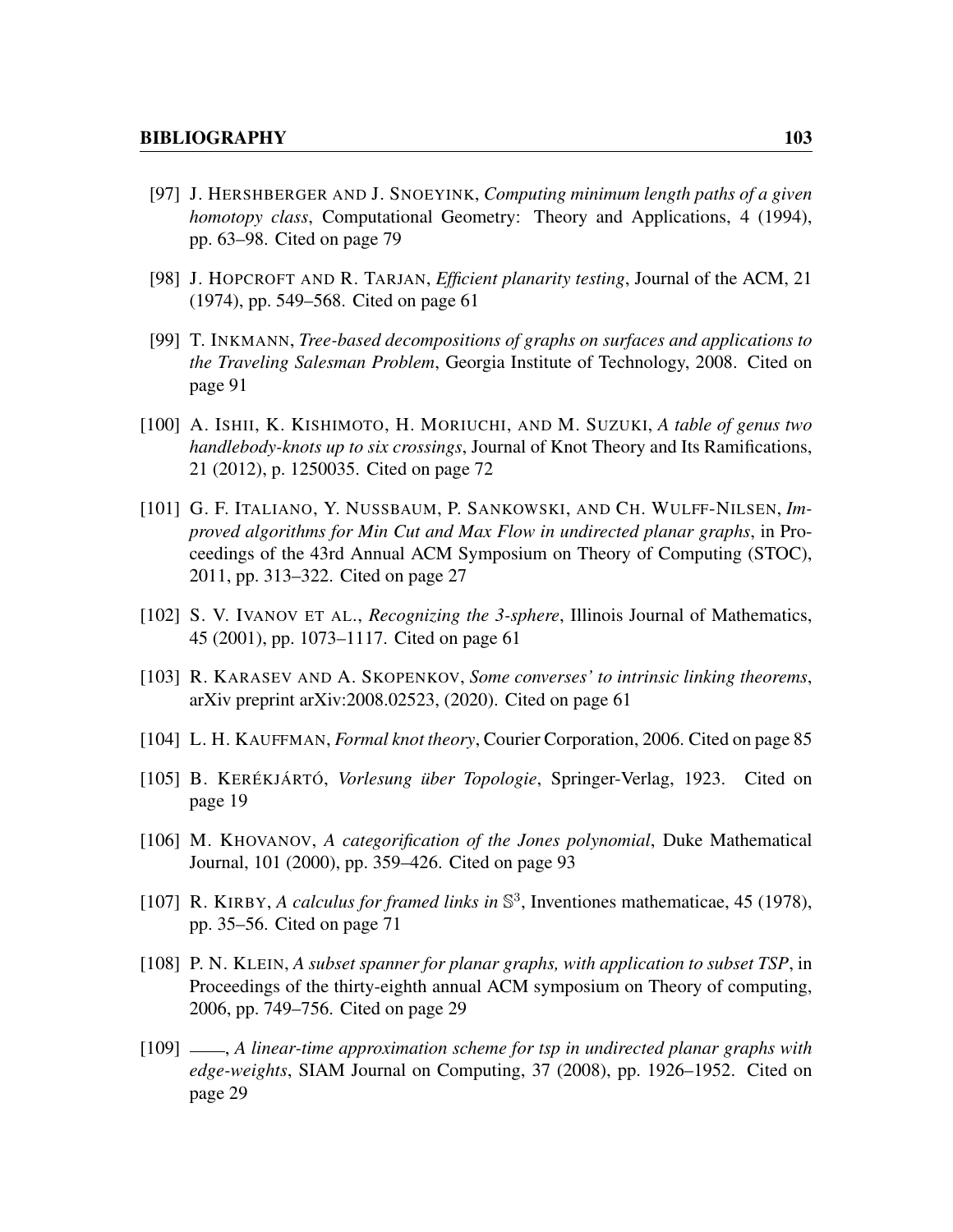- [110] P. N. KLEIN AND D. MARX, *Solving* PLANAR *k*-TERMINAL CUT in  $O(n^{c\sqrt{k}})$  time, in Proceedings of the 39th International Colloquium on Automata, Languages and Programming (ICALP), 2012, pp. 569–580. Cited on page [27](#page-38-0)
- [111] D. KOENIG AND A. TSVIETKOVA, *NP-hard problems naturally arising in knot theory*, arXiv preprint arXiv:1809.10334, (2018). Cited on page [60](#page-71-0)
- [112] , *Unlinking, splitting, and some other NP-hard problems in knot theory*, in Proceedings of the 2021 ACM-SIAM Symposium on Discrete Algorithms (SODA), SIAM, 2021, pp. 1496–1507. Cited on page [60](#page-71-0)
- [113] P. B. KRONHEIMER AND T. S. MROWKA, *Khovanov homology is an unknotdetector*, Publications mathématiques de l'IHÉS, 113 (2011), pp. 97–208. Cited on page [93](#page-104-0)
- [114] G. KUPERBERG, *Knottedness is in NP, modulo GRH*, Advances in Mathematics, 256 (2014), pp. 493–506. Cited on page [58](#page-69-0)
- [115]  $\_\_\_\_\$ *How hard is it to approximate the Jones polynomial?*, Theory of Computing, 11 (2015), pp. 183–219. Cited on page [60](#page-71-0)
- [116] , *Algorithmic homeomorphism of 3-manifolds as a corollary of geometrization*, Pacific Journal of Mathematics, 301 (2019), pp. 189–241. Cited on page [58](#page-69-0)
- [117] G. KUPERBERG AND E. SAMPERTON, *Coloring invariants of knots and links are often intractable*, Algebraic & Geometric Topology, (2021). To appear. Cited on page [60](#page-71-0)
- [118] M. LACKENBY, *The crossing number of composite knots*, Journal of Topology, 2 (2009), pp. 747–768. Cited on page [85](#page-96-0)
- [119] , *A polynomial upper bound on Reidemeister moves*, Annals of Mathematics, (2015), pp. 491–564. Cited on page [58](#page-69-0)
- [120]  $\frac{120}{120}$ , *The efficient certification of knottedness and Thurston norm.* To appear in Advances in Mathematics, 2016. Cited on page [58](#page-69-0)
- [121] , *Some conditionally hard problems on links and 3-manifolds*, Discrete & Computational Geometry, 58 (2017), pp. 580–595. Cited on page [58,](#page-69-0) [59](#page-70-0)
- [122] , *Links with splitting number one*, Geometriae Dedicata, (2021), pp. 1–33. Cited on page [59](#page-70-0)
- [123] M. LACKENBY, *Unknot recognition in quasi-polynomial time*, 2021. Slides available on the author's webpage. Cited on page [58,](#page-69-0) [93](#page-104-0)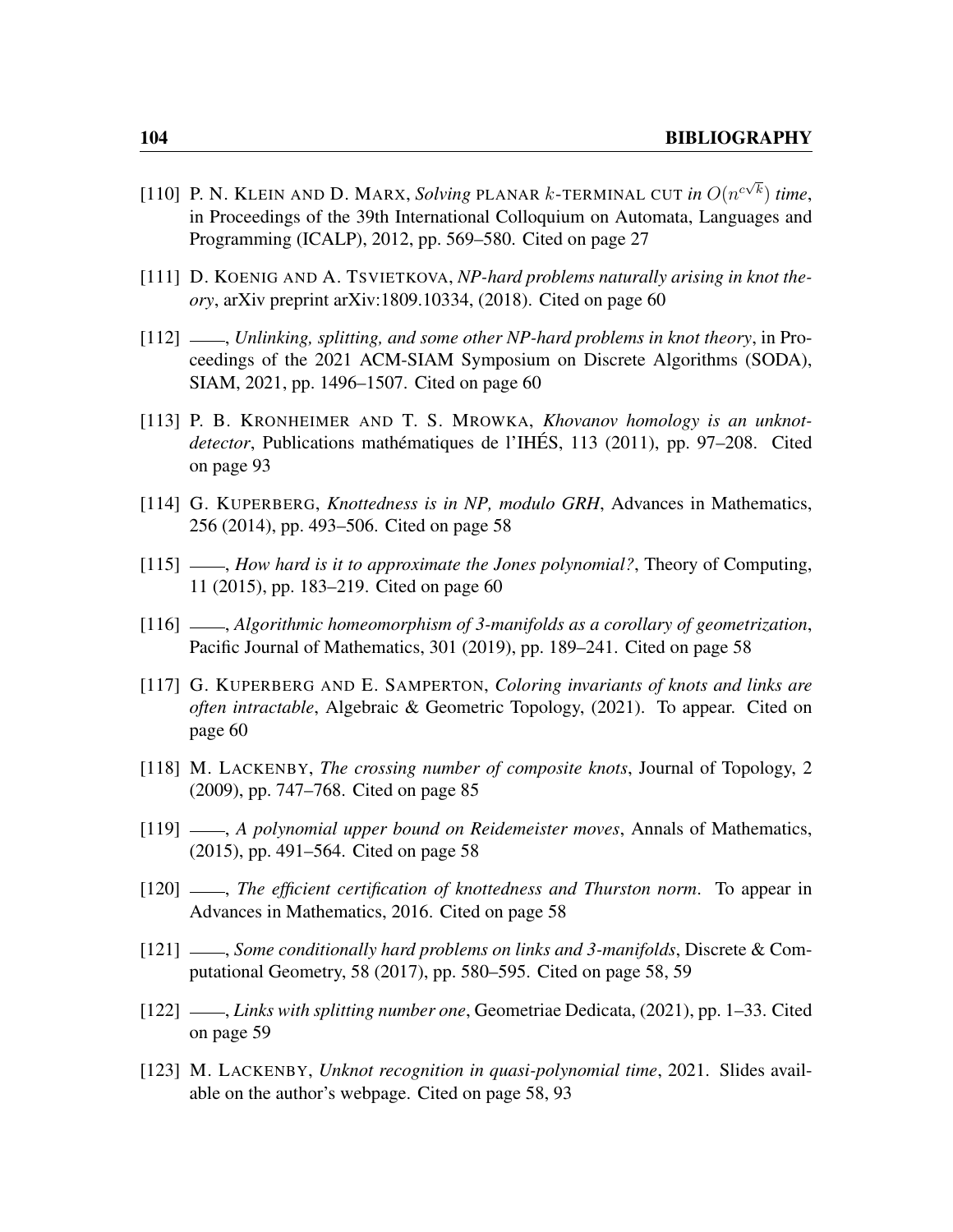- [124] F. LAZARUS, *Combinatorial graphs and surfaces from the computational and topological viewpoint followed by some notes on the isometric embedding of the square flat torus*, 2014. Habilitation Thesis, Université de Grenoble. Cited on page [17,](#page-28-0) [77](#page-88-0)
- [125] F. LAZARUS, M. POCCHIOLA, G. VEGTER, AND A. VERROUST, *Computing a canonical polygonal schema of an orientable triangulated surface*, in Proceedings of the 17th Annual Symposium on Computational Geometry (SOCG), ACM, 2001, pp. 80–89. Cited on page [76](#page-87-0)
- [126] F. LAZARUS AND J. RIVAUD, *On the homotopy test on surfaces*, in Proceedings of the 53rd Annual IEEE Symposium on Foundations of Computer Science (FOCS), 2012, pp. 440–449. Cited on page [57](#page-68-0)
- [127] A. S. LEVINE, *Slicing mixed Bing–Whitehead doubles*, Journal of Topology, 5 (2012), pp. 713–726. Cited on page [66](#page-77-0)
- [128] B. LÉVY AND J.-L. MALLET, *Non-distorted texture mapping for sheared triangulated meshes*, in Proceedings of the 25th Annual Conference on Computer Graphics (SIGGRAPH), 1998, pp. 343–352. Cited on page [24](#page-35-0)
- [129] Y. LIOKUMOVICH, *Slicing a 2-sphere*, Journal of Topology and Analysis, 06 (2014), pp. 573–590. Cited on page [92](#page-103-0)
- [130] J. A. MAKOWSKY AND J. P. MARIÑO, *The parametrized complexity of knot polynomials*, Journal of Computer and System Sciences, 67 (2003), pp. 742–756. Cited on page [84,](#page-95-0) [93](#page-104-0)
- [131] C. MARIA, *Parameterized complexity of quantum knot invariants*, in 37th International Symposium on Computational Geometry (SoCG 2021), Schloss Dagstuhl-Leibniz-Zentrum für Informatik, 2021. Cited on page [84,](#page-95-0) [93](#page-104-0)
- [132] A. A. MARKOV, *Unsolvability of certain problems in topology*, in Doklady Akademii Nauk, vol. 123, Russian Academy of Sciences, 1958, pp. 978–980. Cited on page [57](#page-68-0)
- [133] F. C. MARQUES AND A. NEVES, *Min-max theory and the Willmore conjecture*, Annals of mathematics, (2014), pp. 683–782. Cited on page [90](#page-101-0)
- [134] D. MARX, *Can you beat treewidth?*, in 48th Annual IEEE Symposium on Foundations of Computer Science (FOCS'07), IEEE, 2007, pp. 169–179. Cited on page [38,](#page-49-0) [39](#page-50-0)
- [135]  $\_\_\_\$ , *A tight lower bound for planar multiway cut with fixed number of terminals*, in International Colloquium on Automata, Languages, and Programming, Springer, 2012, pp. 677–688. Cited on page [27,](#page-38-0) [32,](#page-43-0) [33,](#page-44-0) [34,](#page-45-0) [35](#page-46-0)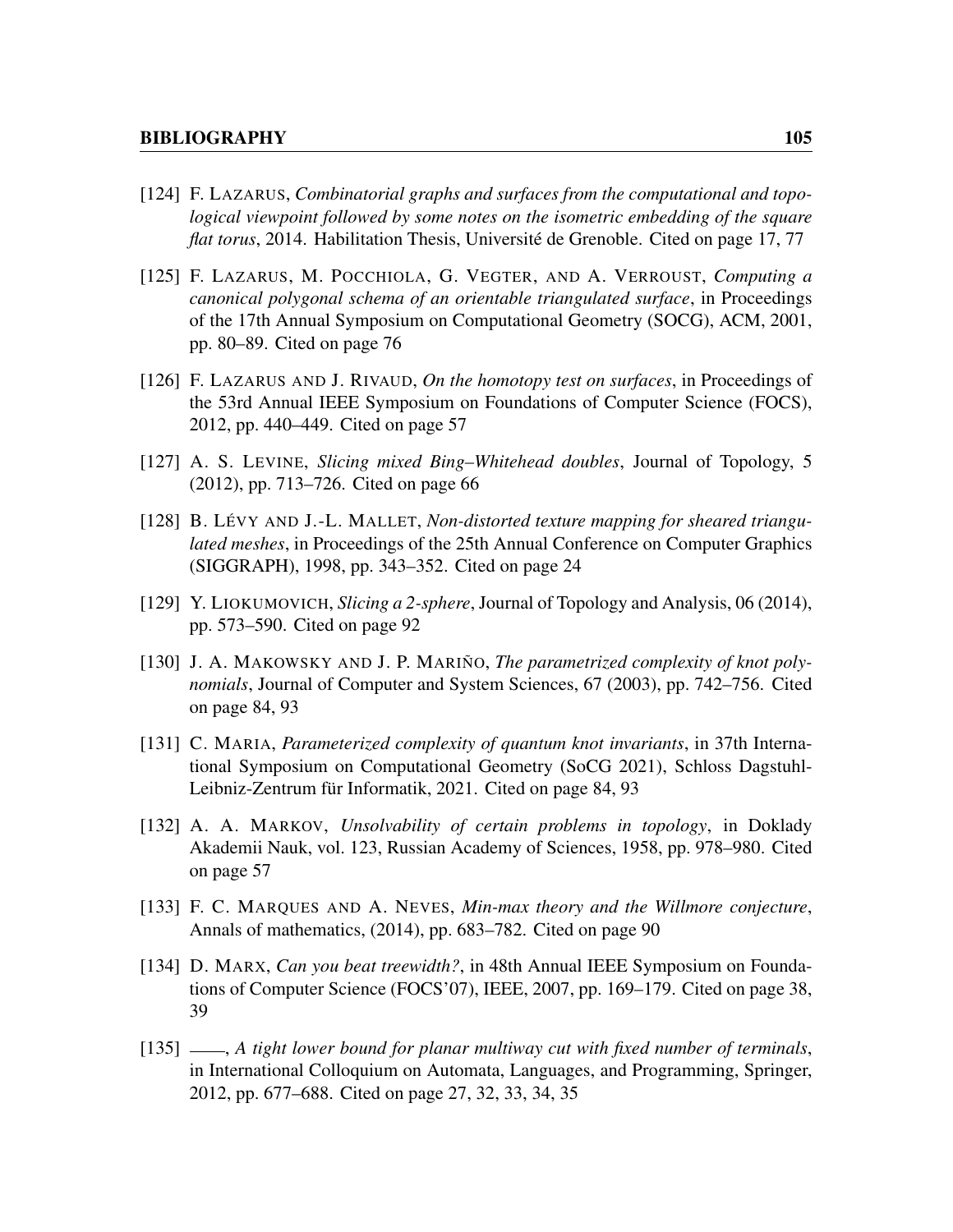- [136] J. MATOUŠEK, E. SEDGWICK, M. TANCER, AND U. WAGNER, *Untangling two systems of noncrossing curves*, in Graph Drawing, S. Wismath and A. Wolff, eds., vol. 8242 of Lecture Notes in Computer Science, Springer International Publishing, 2013, pp. 472–483. Cited on page [77](#page-88-0)
- [137] J. MATOUŠEK, E. SEDGWICK, M. TANCER, AND U. WAGNER, *Embeddability in the 3-sphere is decidable*, Journal of the ACM (JACM), 65 (2018), pp. 1–49. Cited on page [61,](#page-72-0) [69](#page-80-0)
- [138] J. MATOUSŠEK, M. TANCER, AND U. WAGNER, *Hardness of embedding simplicial*  $complexes$  in  $R^d$ , Journal of the European Mathematical Society, 13 (2011), pp. 259– 295. Cited on page [61](#page-72-0)
- [139] M. MIRZAKHANI, *Growth of Weil-Petersson volumes and random hyperbolic surface of large genus*, Journal of Differential Geometry, 94 (2013), pp. 267–300. Cited on page [78](#page-89-0)
- [140] J. S. B. MITCHELL, *Guillotine subdivisions approximate polygonal subdivisions: a simple polynomial-time approximation scheme for geometric TSP,* k*-MST, and related problems*, SIAM Journal on Computing, 28 (1999), pp. 1298–1309. Cited on page [28](#page-39-0)
- [141] B. MOHAR, *The genus crossing number*, ARS Mathematica Contemporanea, 2 (2009), pp. 157–162. Cited on page [77](#page-88-0)
- [142] B. MOHAR AND C. THOMASSEN, *Graphs on surfaces*, Johns Hopkins Studies in the Mathematical Sciences, Johns Hopkins University Press, 2001. Cited on page [13,](#page-24-0) [16](#page-27-0)
- [143] E. E. MOISE, *Geometric topology in dimensions 2 and 3*, Springer-Verlag, 1977. Cited on page [19](#page-30-0)
- [144] X. MUÑOZ, W. UNGER, AND I. VRT'O, *One sided crossing minimization is NPhard for sparse graphs*, in International Symposium on Graph Drawing, Springer, 2001, pp. 115–123. Cited on page [86](#page-97-0)
- [145] Y. NAKANISHI, *Unknotting numbers and knot diagrams with the minimum crossings*, Math. Sem. Notes Kobe Univ, 11 (1983), pp. 257–258. Cited on page [59](#page-70-0)
- [146] S. NEGAMI, *Crossing numbers of graph embedding pairs on closed surfaces*, Journal of Graph Theory, 36 (2001), pp. 8–23. Cited on page [77](#page-88-0)
- [147] P. S. NOVIKOV, *Über die algorithmische Unentscheidbarkeit des Wortproblems in der Gruppentheorie*. Tr. Mat. Inst. Steklova 44, 140 S. (1955)., 1955. Cited on page [57](#page-68-0)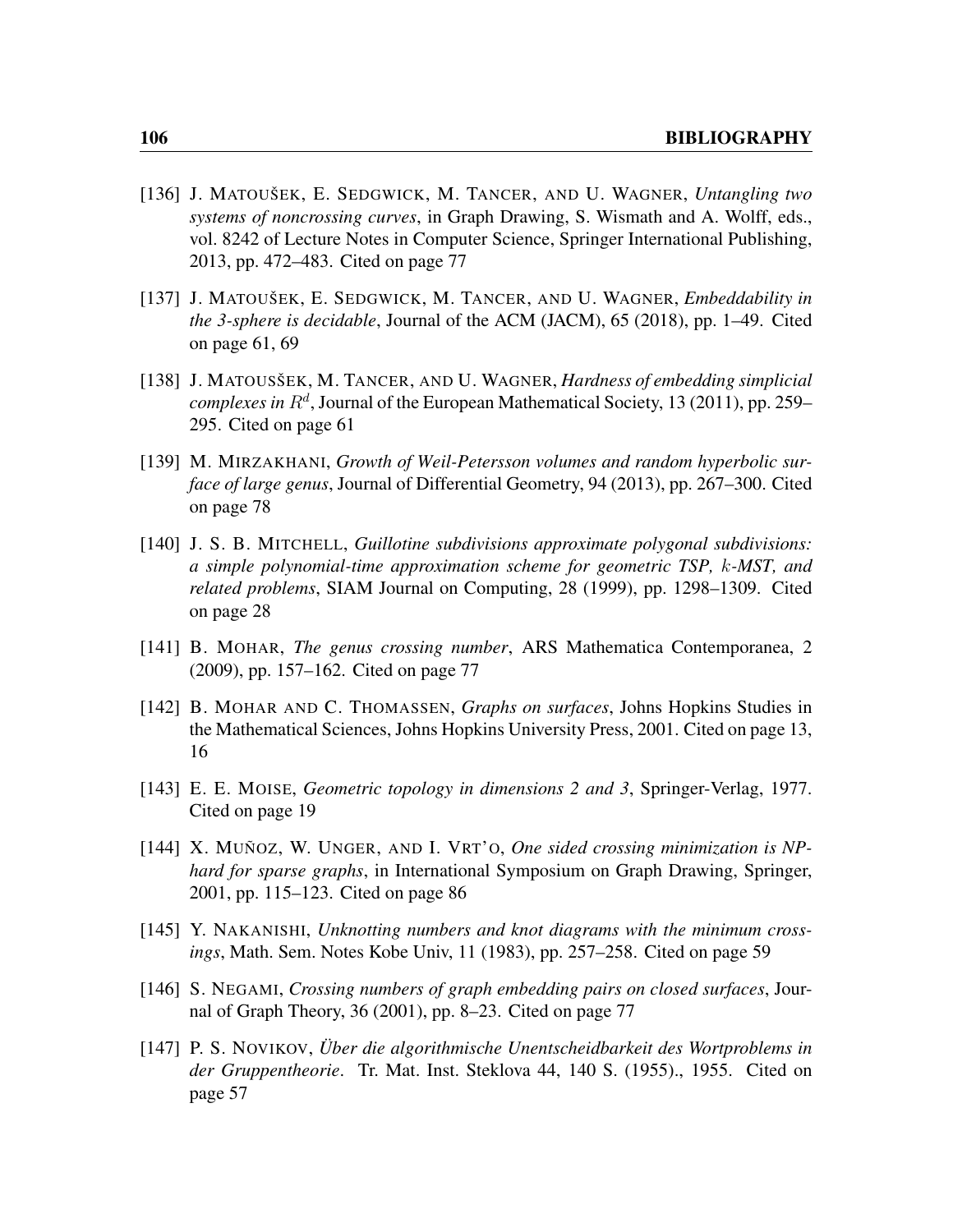- [148] P. OZSVÁTH AND Z. SZABÓ, *Holomorphic disks and knot invariants*, Advances in Mathematics, 186 (2004), pp. 58–116. Cited on page [93](#page-104-0)
- [149] J. PARDON, *On the distortion of knots on embedded surfaces*, Annals of mathematics, (2011), pp. 637–646. Cited on page [91](#page-102-0)
- [150] J. K. PARK AND C. A. PHILLIPS, *Finding minimum-quotient cuts in planar graphs*, in Proceedings of the 25th Annual ACM Symposium on Theory of Computing (STOC), 1993, pp. 766–775. Cited on page [91](#page-102-0)
- [151] V. PATEL, *Determining edge expansion and other connectivity measures of graphs of bounded genus*, in Proceedings of the 18th European Symposium on Algorithms (ESA), no. 6346 in Lecture Notes in Computer Science, 2010, pp. 561–572. Cited on page [91](#page-102-0)
- [152] G. PERELMAN, *The entropy formula for the Ricci flow and its geometric applications*, arXiv preprint math/0211159, (2002). Cited on page [2,](#page-13-0) [8](#page-19-0)
- [153] A. V. POGORELOV, *Quasi-geodesic lines on a convex surface*, Matematicheskii Sbornik, 67 (1949), pp. 275–306. Cited on page [90](#page-101-0)
- [154] T. RADO, *Über den Begriff der Riemannschen Fläche*, Acta scientiarum mathematicarum (Szeged), 2 (1924), pp. 101–121. Cited on page [19](#page-30-0)
- [155] A. A. RANICKI, *On the Hauptvermutung*, in The Hauptvermutung book, vol. 1 of K-Monogr. Math., Kluwer Acad. Publ., Dordrecht, 1996, pp. 3–31. Cited on page [19](#page-30-0)
- [156] J. A. RASMUSSEN, *Floer homology and knot complements*, Harvard University, 2003. Cited on page [93](#page-104-0)
- [157] K. REIDEMEISTER, *Elementare Begründung der Knotentheorie*, in Abhandlungen aus dem Mathematischen Seminar der Universität Hamburg, vol. 5, Springer, 1927, pp. 24–32. Cited on page [18](#page-29-0)
- [158] R. B. RICHTER AND G. SALAZAR, *Two maps with large representativity on one surface*, Journal of Graph Theory, 50 (2005), pp. 234–245. Cited on page [77](#page-88-0)
- [159] N. ROBERTSON, P. SEYMOUR, AND R. THOMAS, *Quickly excluding a planar graph*, Journal of Combinatorial Theory, Series B, 62 (1994), pp. 323–348. Cited on page [52](#page-63-0)
- [160] , *Sachs' linkless embedding conjecture*, Journal of Combinatorial Theory, Series B, 64 (1995), pp. 185–227. Cited on page [80](#page-91-0)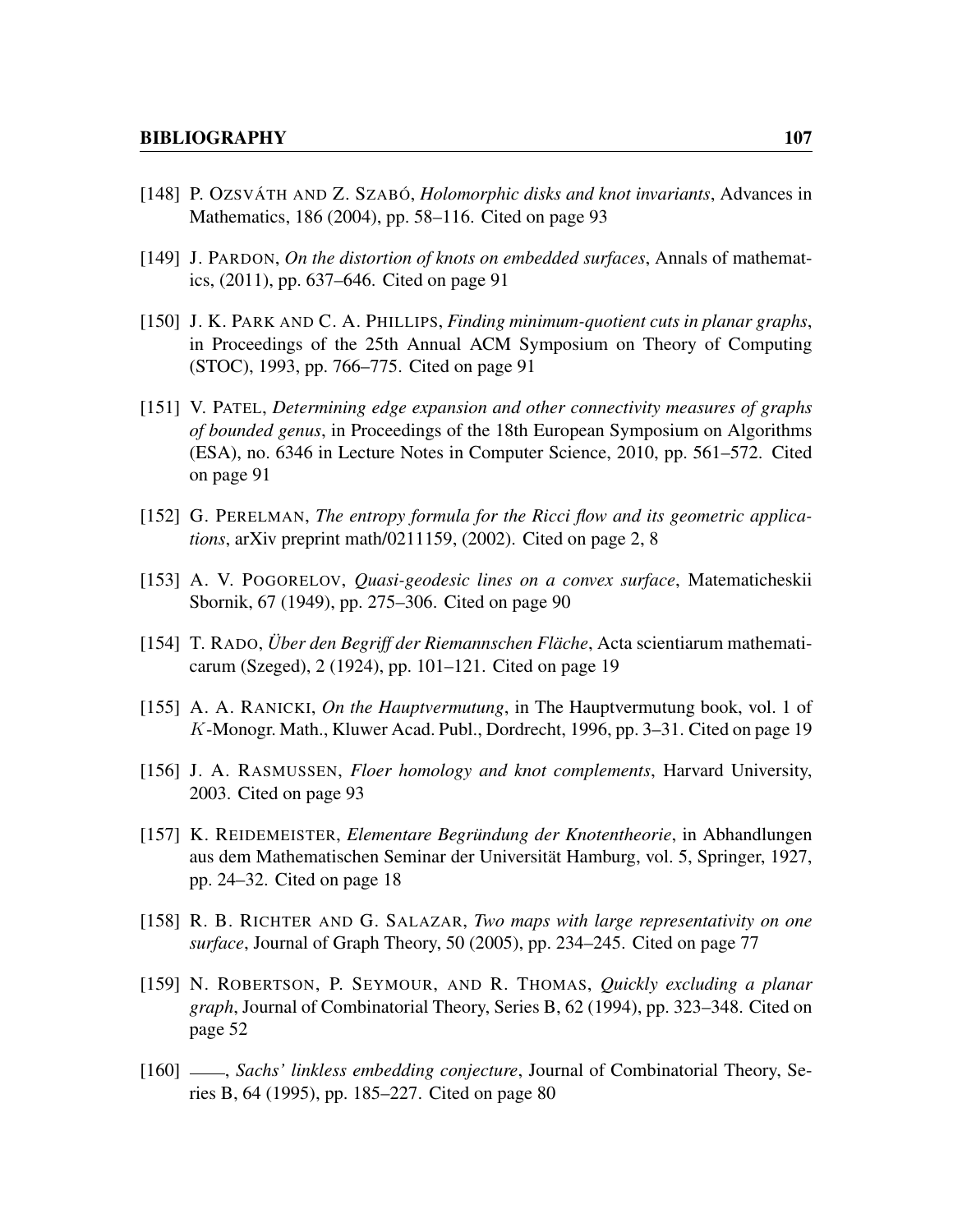- [161] N. ROBERTSON AND P. D. SEYMOUR, *Graph minors. XI. Circuits on a surface*, Journal of Combinatorial Theory, Series B, 60 (1994), pp. 72–106. Cited on page [92](#page-103-0)
- [162] <sub>-</sub>, *Graph minors. XIII. The disjoint paths problem*, Journal of Combinatorial Theory, Series B, 63 (1995), pp. 65–110. Cited on page [55](#page-66-0)
- [163]  $\_\_\_\$ *, Graph minors. XX. Wagner's conjecture*, Journal of Combinatorial Theory, Series B, 92 (2004), pp. 325–357. Cited on page [55](#page-66-0)
- [164] D. ROLFSEN, *Knots and links*, Publish or Perish, 1976. Cited on page [13,](#page-24-0) [19,](#page-30-0) [70](#page-81-0)
- [165] M. SCHAEFER, *Crossing Numbers of Graphs*, CRC Press, 2018. Cited on page [85](#page-96-0)
- [166] M. SCHAEFER AND D. ŠTEFANKOVIČ, *The degenerate crossing number and higher-genus embeddings*, in International Symposium on Graph Drawing, Springer, 2015, pp. 63–74. Cited on page [90](#page-101-0)
- [167] S. SCHLEIMER, *Sphere recognition lies in NP*, Low-dimensional and symplectic topology, 82 (2011), pp. 183–213. Cited on page [61,](#page-72-0) [70](#page-81-0)
- [168] J. SCHULTENS, *Introduction to 3-manifolds*, vol. 151, American Mathematical Soc., 2014. Cited on page [13](#page-24-0)
- [169] P. SEYMOUR AND R. THOMAS, *Graph searching and a min-max theorem for treewidth*, Journal of Combinatorial Theory, Series B, 58 (1993), pp. 22–33. Cited on page [45](#page-56-0)
- [170] P. D. SEYMOUR AND R. THOMAS, *Call routing and the ratcatcher*, Combinatorica, 14 (1994), pp. 217–241. Cited on page [21,](#page-32-0) [45,](#page-56-0) [54,](#page-65-0) [84,](#page-95-0) [91,](#page-102-0) [92](#page-103-0)
- [171] A. SKOPENKOV, *Extendability of simplicial maps is undecidable*, arXiv preprint arXiv:2008.00492, (2020). Cited on page [61](#page-72-0)
- [172] S. SMALE, *Generalized Poincare's conjecture in dimensions greater than four*, Annals of Mathematics, (1961), pp. 391–406. Cited on page [2,](#page-13-0) [8](#page-19-0)
- [173] A. SONG, *Existence of infinitely many minimal hypersurfaces in closed manifolds*, arXiv preprint arXiv:1806.08816, (2018). Cited on page [90](#page-101-0)
- [174] E. STEINITZ, *Polyeder und Raumeinteilungen*, Encyclopädie der Mathematischen Wissenschaften, Band 3 (Geometrie) Teil 3AB12 (1922), pp. 1–139. Cited on page [80](#page-91-0)
- [175] K. STEPHENSON, *Introduction to circle packing, the theory of discrete analytic functions*, Cambridge University Press, Moscow, 2005. Cited on page [76](#page-87-0)